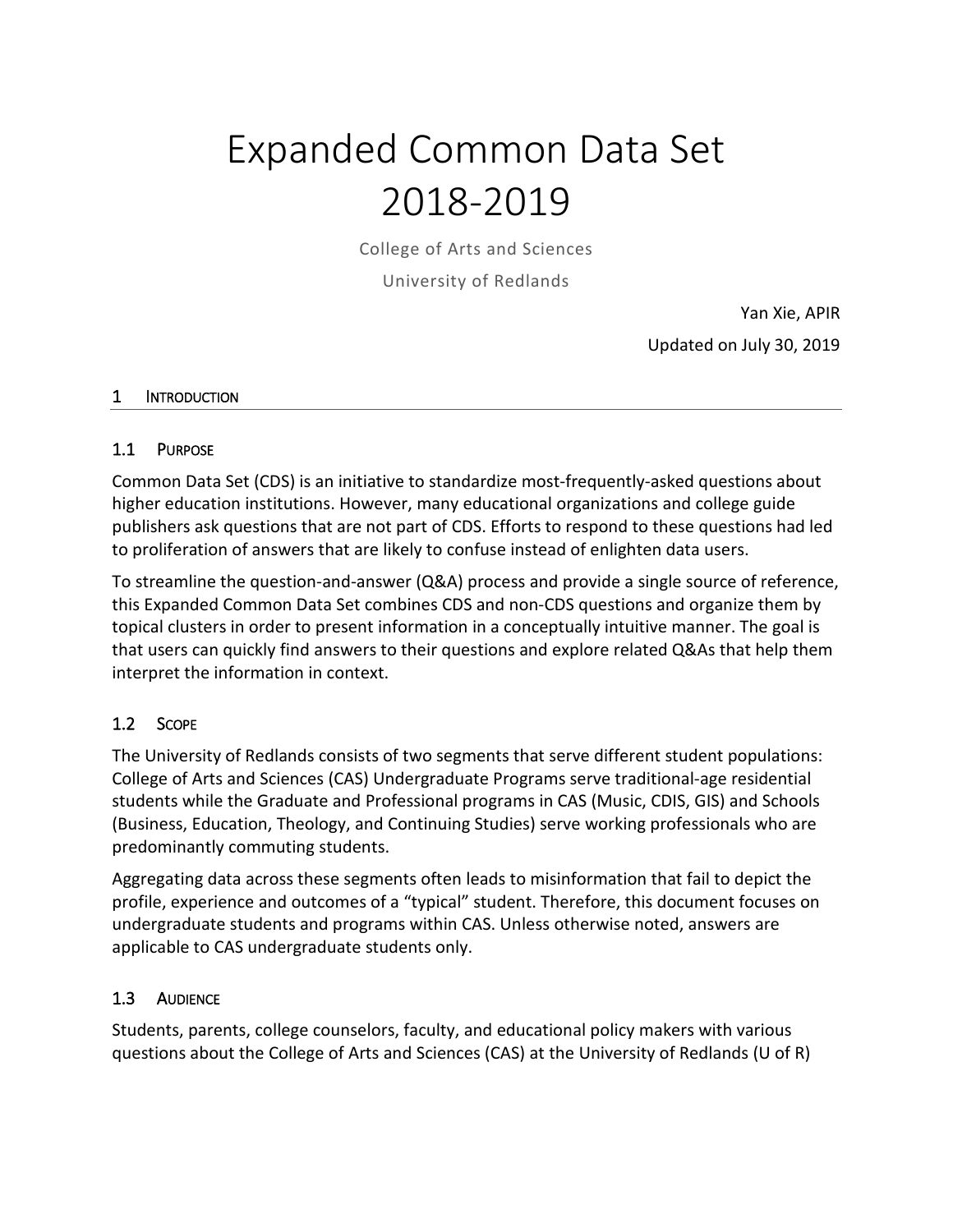# 1.4 CONTENT ORGANIZATION

## 1.4.1 Question types

Questions and Answers are organized in four categories:

- 1. General Information Directory information, organizational settings and characteristics
- 2. Policy Questions

Policy questions are about principles and rules that guide actions. For example, admissions criteria are part of the admissions policy to determine whether an applicant should be admitted, waitlisted, or denied. These questions are mostly concerned with "how" and "why".

3. Factual Questions – Qualitative

Factual questions are concerned with "what". For example, questions about the availability and features of various student organizations and activities are factual questions. Qualitative answers to factual are descriptive in nature and usually presented in narratives or lists instead of numbers.

4. Factual Questions – Quantitative

Factual questions about sizes, compositions, ratios, and changes over time usually require quantitative measures and numerical answers. Quantitative answers to factual questions are often presented in numbers such as counts, sums, percentages, averages, percentiles, and coefficients in the form of tables and charts.

# 1.4.2 Topical Clusters and Related Terms

Questions cluster around seven topic areas regarding how to get into college (access), how to navigate through various options (pathways), and how to make the most out of a high quality and engaging educational experience (outcomes).

Typical terms<sup>[1](#page-1-0)</sup> related to each cluster are listed below in alphabetic order:

#### Access and Selectivity

- Access to Education
- Admission Criteria
- College Applicants
- College Entrance Examinations
- Early Admission

 $\overline{a}$ 

- Open Enrollment
- Selective Admission

<span id="page-1-0"></span><sup>&</sup>lt;sup>1</sup> Terms are based on **ERIC Thesauruses**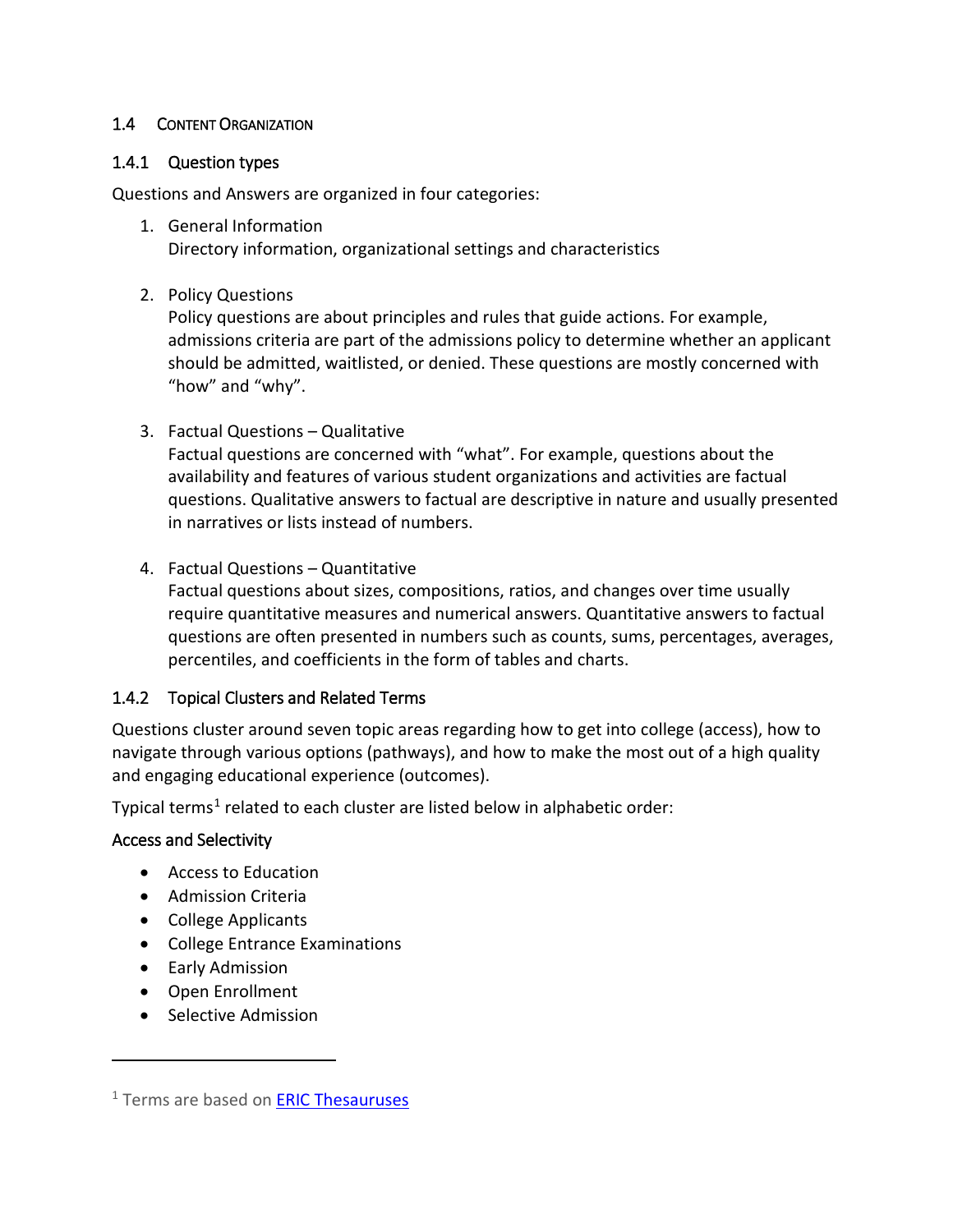## Educational Pathways

- Acceleration (Education)
- Advanced Courses
- Capstone Experiences
- Certification
- College Curriculum
- Community Colleges
- Credentials
- Credits
- Curriculum Organization
- Degree Requirements
- Doctoral Programs
- Elective Courses
- Introductory Courses
- Foreign Students (aka International Students)
- Graduate Students
- Interdisciplinary Approach
- Reentry Students
- Majors (Students)
- Masters Programs
- Nonmajors
- Professional Education
- Program Length
- Required Courses
- STEM Education
- Student Mobility
- Study Abroad
- Subjects of Instruction
- Transfer Policy
- Transfer Students
- Veterans Education
- Career Awareness
- Career Exploration

# Student Costs and Affordability

- Debt (Financial)
- Educational Finance
- Eligibility
- Federal Programs
- Federal Aid
- Fees
- Fellowship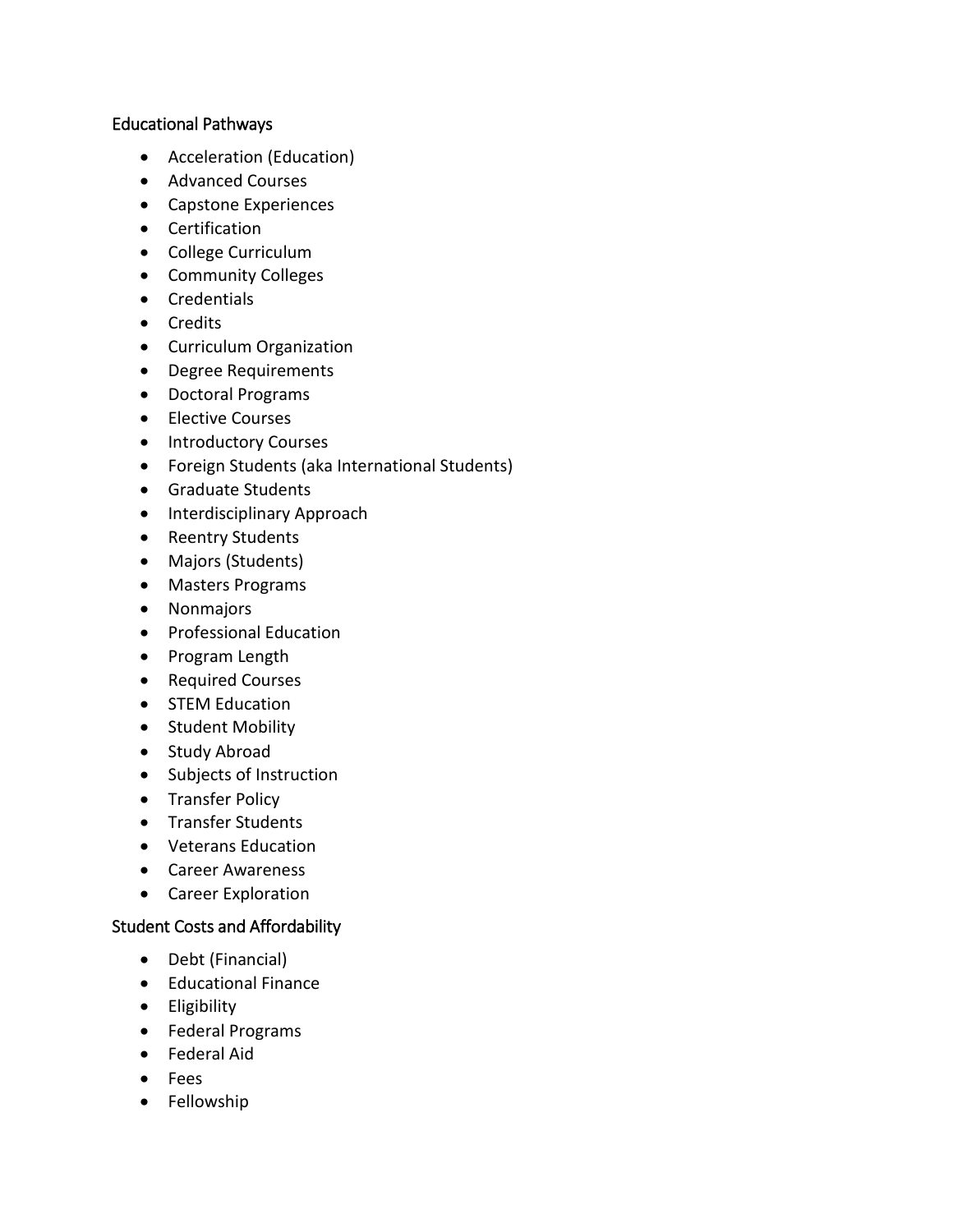- Financial Needs
- Financial Services
- Financial Support
- Grants
- Income Contingent Loans
- Loan Default
- Loan Repayment
- Need Analysis (Student Financial Aid)
- Noninstructional Student Costs
- Parent Financial Contribution
- Paying for College
- Scholarship Funds
- Scholarships
- Self Supporting Students (aka Independent Students)
- State Aid
- State Federal Aid
- Student Costs
- Student Financial Aid
- Student Financial Aid Officers
- Student Loan Programs
- Tuition

# Quality and Outcomes

- Academic Persistence
- Career Readiness
- Class Size
- Dropouts
- Educational Quality
- Educational Assessment
- Educational Attainment
- Educational Mobility
- Employment
- Graduate Surveys
- Graduation Rate
- Instructional Effectiveness
- Outcomes of Education
- Outcome Measures
- Program Effectiveness
- Quality Assurance
- Resilience (Psychology)
- School Effectiveness
- Social Mobility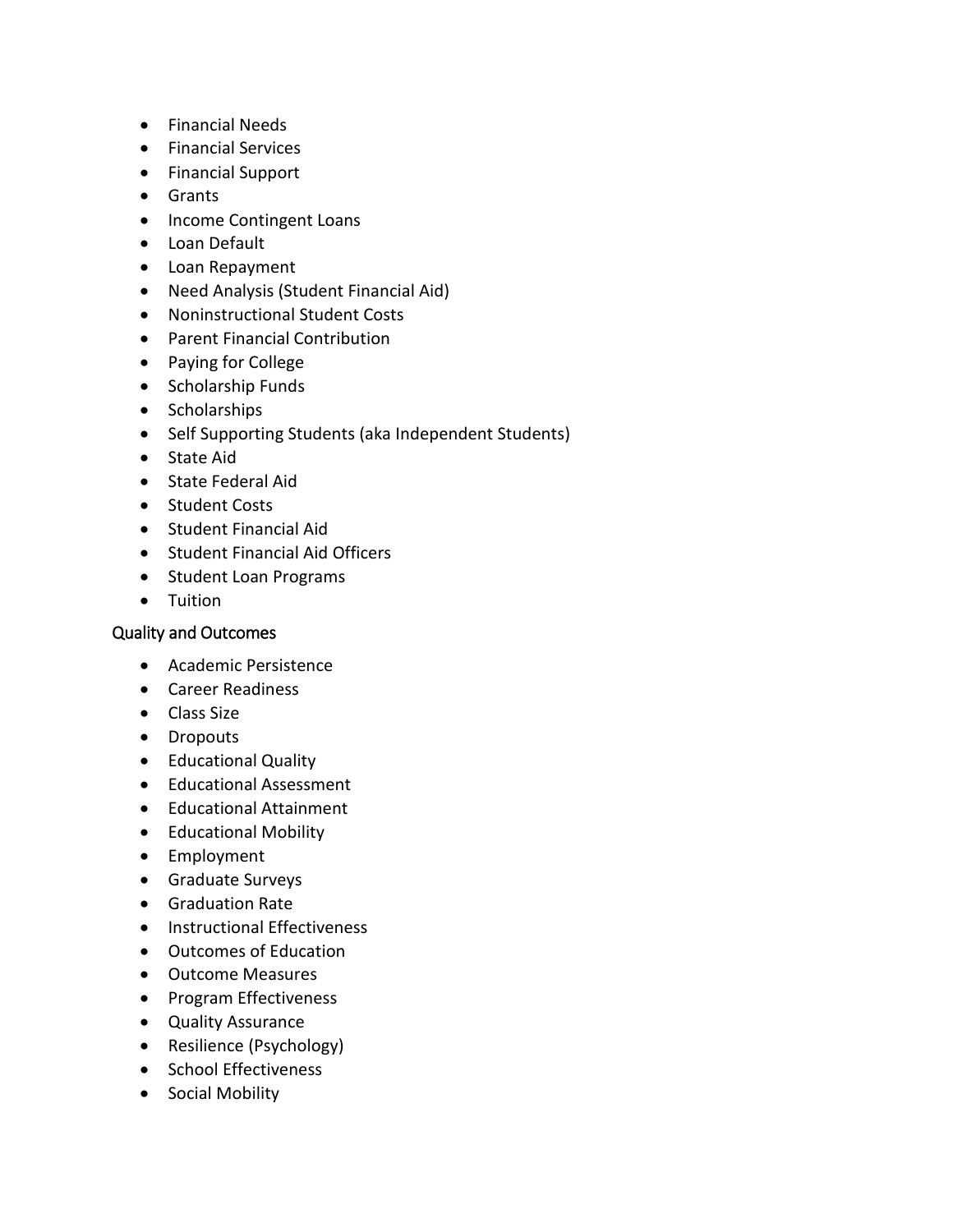- Stopouts
- Student Attrition
- Time to Degree
- Vocational Aptitude
- Withdrawal

## Institutional Environment and Student Engagement

- Academic Ability
- Academic Achievement
- Academic Aptitude
- Career Development
- Censorship
- Civil Rights
- Classroom Environment
- College Environment
- Cultural Capital
- Diversity (Institutional)
- Intellectual Freedom
- Journalism
- News Media
- School Safety
- Student Adjustment
- Student Attitudes
- Student Behavior
- Student Characteristics
- Student College Relationship
- Student Diversity
- Student Experience
- Student Organizations
- Student Rights
- Student Subcultures
- Student Participation
- Student Personnel Services (aka Student Affairs Services)
- Student Welfare
- Teacher Student Relationship

# Institutional Management and Strategies

- Academic Freedom
- Administration
- Administrative Organization
- Advisory Committees
- Civil Rights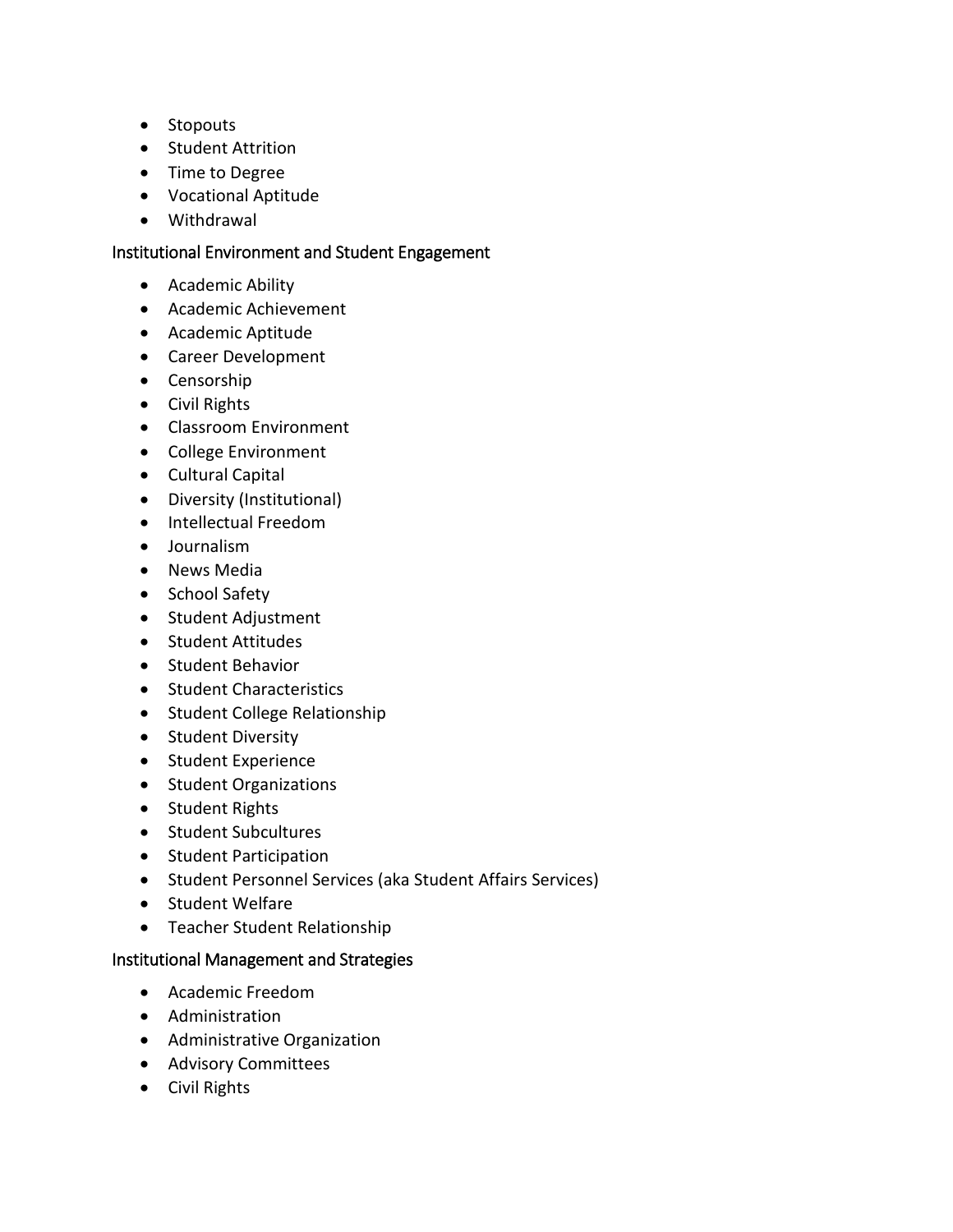- College Administration
- Committees
- Governance
- Institutional Administration
- Organization Size
- Organizational Change
- Organizational Climate
- Organizational Communication
- Organizational Culture
- Organizational Development
- Organizational Effectiveness
- Organizational Objectives
- Policy Formation
- School Administration
- State Departments of Education
- Student Government
- Teacher Rights
- Trustees

#### Partnerships in Education

- Alumni Associations
- Corporate Support
- Donors
- Endowment Funds
- Family Involvement
- Fund Raising
- Parent Associations
- Parent Influence
- Parent Role
- Parents
- Partnerships in Education
- Philanthropic Foundations
- Private Financial Support
- Trusts (Financial)

#### 1.5 FORMAT

Within each question and answer (Q&A) categories and clusters, similar questions (Q) are grouped together under a shared heading, with the unique request IDs in parenthesis indicating the source of each question. For example,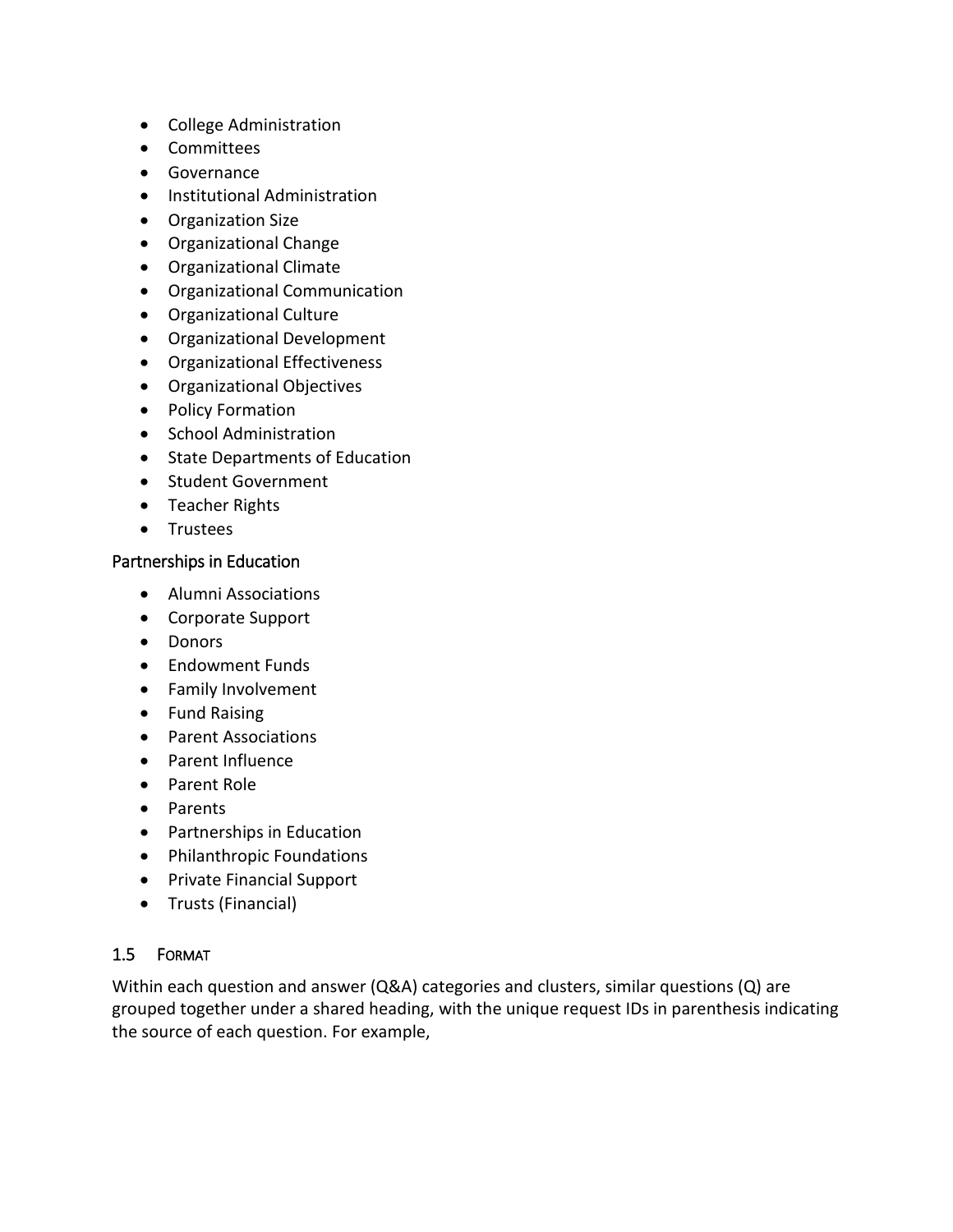# **2.2.1 Access and Selectivity**

Factors in the Admission Decision

Q: How much importance is given to each of the following criteria in admission decisions made at your institution? **(CDS\_CAS\_2018 C7)**

Q: To what extent do the following student characteristics influence how the above factors in the admission decision are evaluated? **(NACAC\_ATS\_2018 Q22)**

# **2.2.3 Student Costs and Affordability**

Undergraduate full-time tuition, required fees, room and board

Q: Comprehensive tuition and room and board fee (if your college cannot provide separate tuition and room and board fees) **(CDS\_CAS\_2018 G1 Q[1,10])**

After each Q&A, an organizational unit ID combined with a role ID is added to indicate the source of information and whether the information is reviewed and confirmed by anther unit. For example, IRES is the unit ID for the Office of Institutional Research, and APIR is the role ID for the Assistant Provost for Institutional Research. These IDs are defined in the section of [Process Documentation.](#page-104-0)

Source: IRES/APIR

Reviewed by: ACAD/VPAA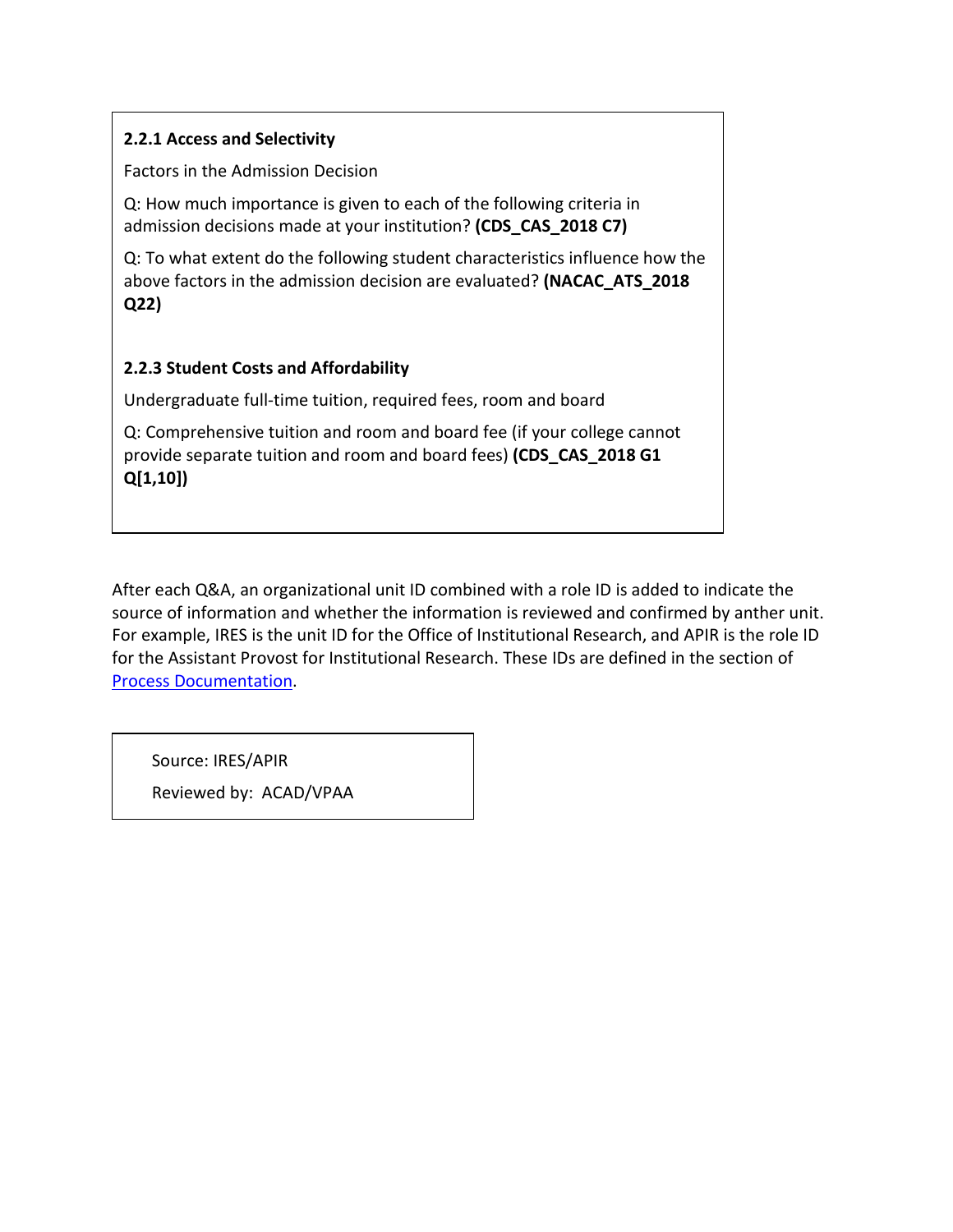# 2 Q&A CLUSTERS

### 2.1 GENERAL INFORMATION

## 2.1.1 Directory Information

Q: IPEDS ID (TPR\_RDS\_2019 A6)

**A: 121691**

Source:<https://nces.ed.gov/collegenavigator/?q=redlands&s=all&id=121691>

Q: College Board ID / CEEB Code (TPR\_RDS\_2019 A5)

**A: 4848**

Q: ACT Code (TPR\_RDS\_2019 A4)

## **A: 464**

Q: Title IV Code / OPEID (CB\_ASC\_2019 G)

# **A: 001322**

Source:<https://nces.ed.gov/collegenavigator/?q=redlands&s=all&id=121691>

Q: Preferred School Nickname (Shortened version of your school's name we will use to refer to you throughout Review.com) (TPR\_RDS\_2019 A12)

#### **A: U of R**

Q: Preferred School Abbreviation (e.g., Pennsylvania State University is PSU) (TPR\_RDS\_2019 A13)

#### **A: UOR**

Q: Additional Popular Nicknames (when students do a name search for your school, these nicknames will work as well as the two above) (TPR\_RDS\_2019 A13)

**A:** 

**U of Redlands**

**Redlands Bulldogs**

**Bulldog Athletics**

# 2.1.2 College Characteristics

Q: Established (TPR\_RDS\_2019 A1)

**A: 1907**

Q: Undergraduate classification (CDS\_CAS\_2018 A3)

- Coeducational college
- Men's college
- Women's college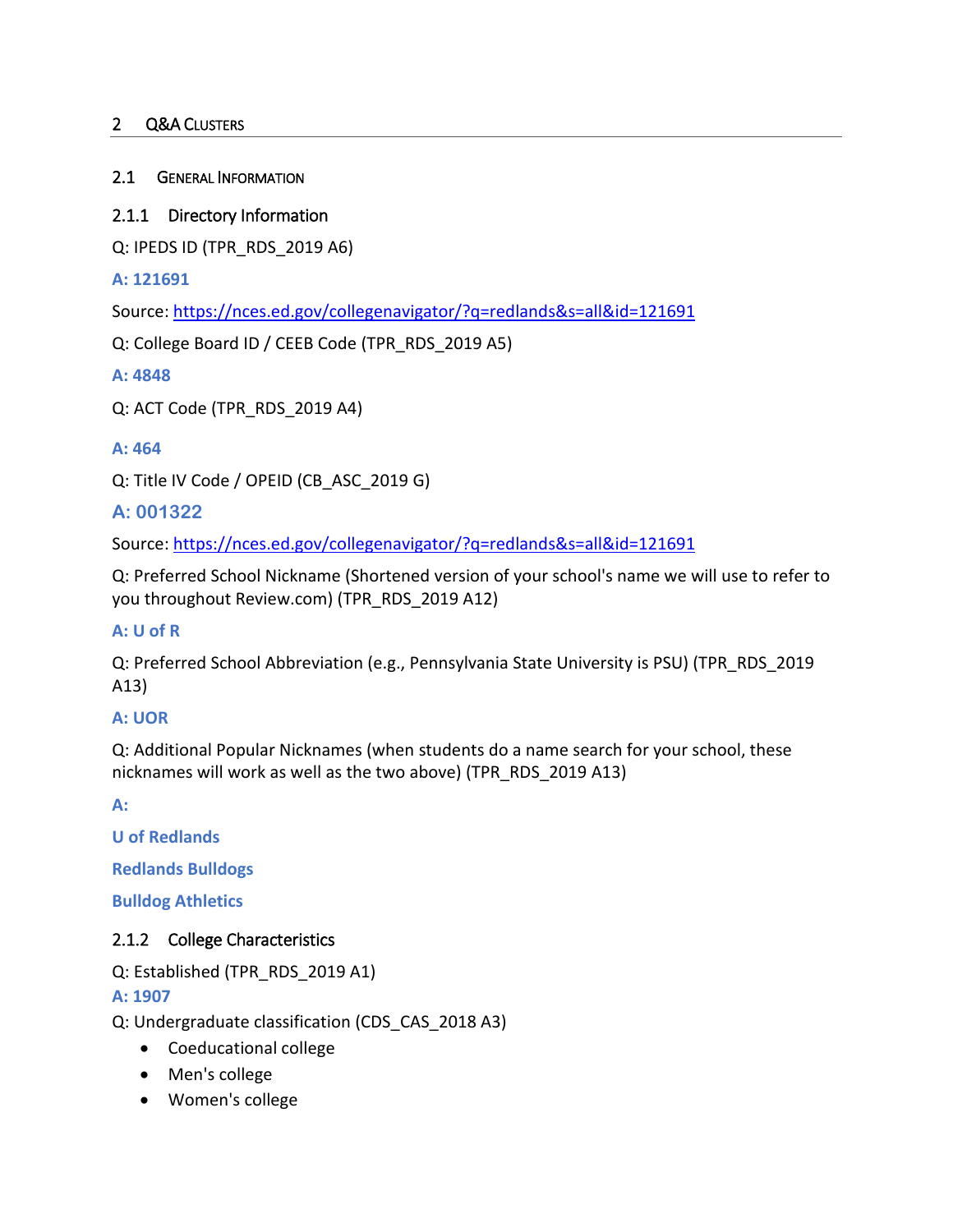# **A: Coeducational college**

Q: Is your college affiliated with a particular religious tradition?

Q: If so, which tradition?

Q: What proportion of undergraduates belong to that faith?

(FISKE\_GC2021\_2019 Q13, TPR\_RDS\_2019 A7, TPR\_RDS\_2019 A8)

# **A: No**

Q: Please check whether your institution falls into any of the categories below regarding the enrollment of populations with significant percentages of minority students (TPR\_RDS\_2019 A15)

- 1) Alaska Native-Serving Institutions
- 2) American Indian Tribally Controlled Colleges and Universities
- 3) High Hispanic Enrollment
- 4) Hispanic-Serving Institutions (HSIs)
- 5) Historically Black Colleges and Universities (HBCUs)
- 6) Minority Institutions
- 7) Native American-Serving, Nontribal Institutions
- 8) Native Hawaiian-Serving Institutions
- 9) Predominantly Black Institutions (PBIs)
- 10) Asian American and Native American Pacific Islander-Serving Institutions (AANAPISIs)

# **A: TBA**

# Campus Setting and Size

Q: Location (Select One)

- City Center
- Small City
- City Outskirts
- Small Town
- Suburban
- Rural

# (FISKE\_GC2021\_2019 Q6)

# **A: Suburban**

Q: Environment

- Metropolis
- City
- Town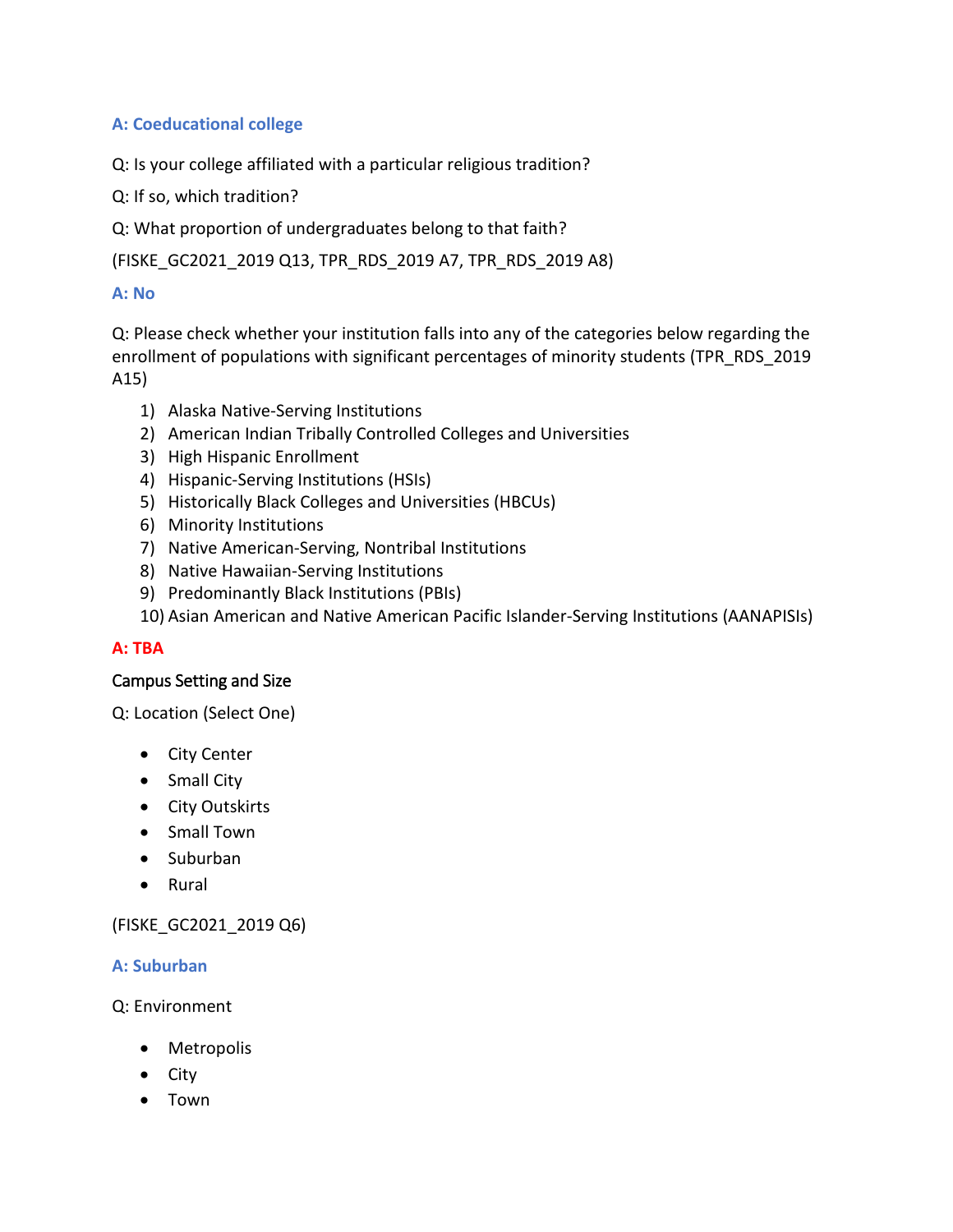- Village
- Rural

(TPR\_RDS\_2019 A2)

## **A: Town**

Q: Campus size: (number of acres) (TPR\_RDS\_2019 A3)

## **A: 160**

## Institutional Control Type

Q: Source of institutional control (CDS\_CAS\_2018 A2)

Q: Please indicate type of institution. (CAS\_NACAC\_ATS\_2017)

- Public
- Private (nonprofit)
- Proprietary

# **A: Private non-profit**

## 2.1.3 Contact Information

#### Institution

(CDS\_CAS\_2018 A1, FISKE\_GC2021\_2019 Q1, FISKE\_GC2021\_2019 Q2, FISKE\_GC2021\_2019 Q5)

| Name of College/University:    | <b>University of Redlands</b>  |
|--------------------------------|--------------------------------|
| <b>Mailing Address:</b>        | <b>PO BOX 3080</b>             |
| City/State/Zip/Country:        | <b>Redlands, CA 92373-0999</b> |
| Street Address (if different): | <b>1200 East Colton Avenue</b> |
| City/State/Zip/Country:        | Redlands, CA 92373             |
| Main Phone Number:             | 909.793.2121 or 909.748.8000   |
| <b>WWW Home Page Address:</b>  | www.redlands.edu               |

#### Access and Selectivity

Undergraduate Admissions

(CDS\_CAS\_2018 A1, FISKE\_GC2021\_2019 Q3, FISKE\_GC2021\_2019 Q4)

Admissions Phone Number: **909.748.8074**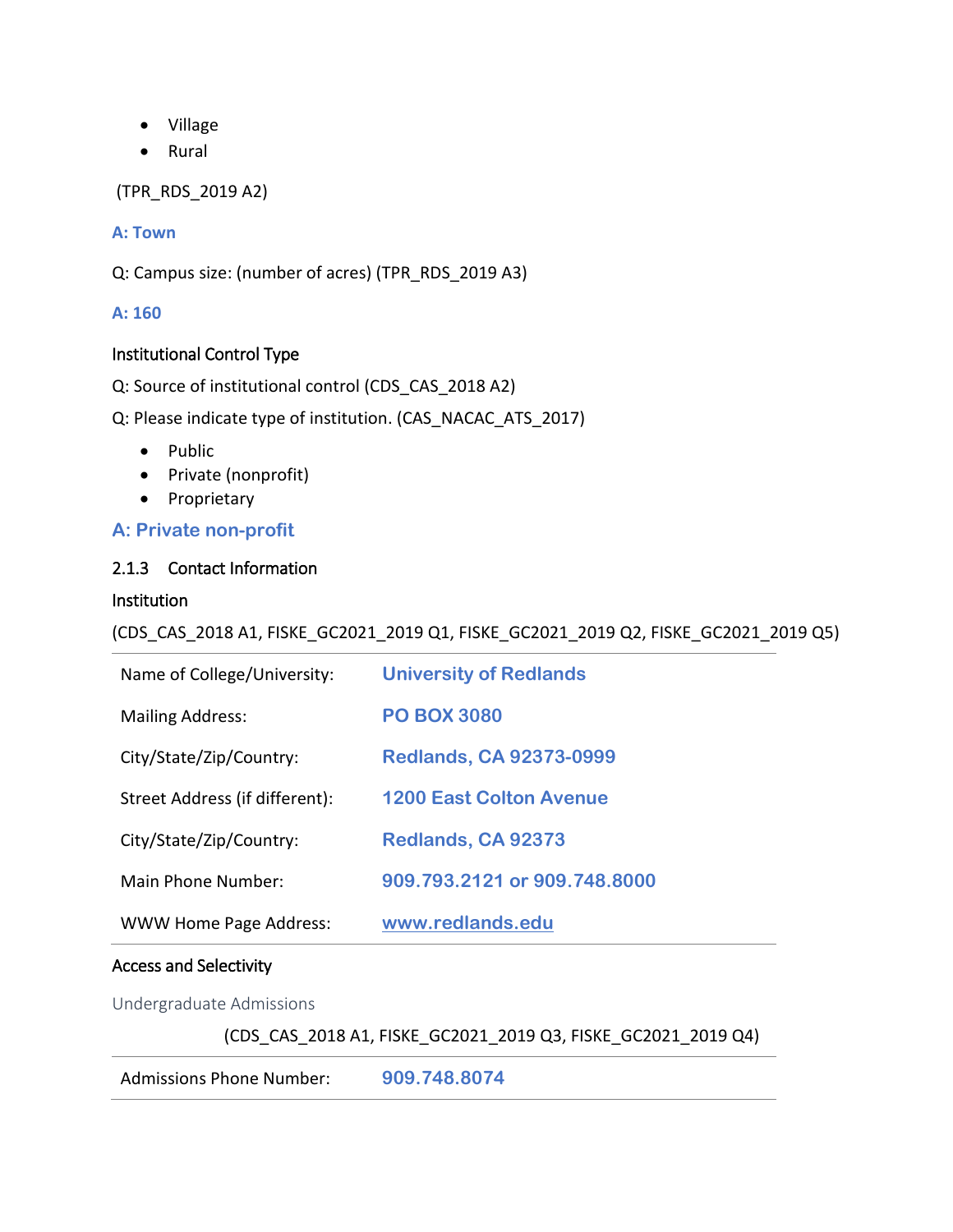| <b>Admissions Toll-Free Phone</b><br>Number:                                                                      | 888.455.5064                            |
|-------------------------------------------------------------------------------------------------------------------|-----------------------------------------|
| <b>Admissions Office Mailing</b><br>Address:                                                                      | 1200 East Colton Avenue, PO BOX 3080    |
| City/State/Zip/Country:                                                                                           | <b>Redlands, CA 92374-3755</b>          |
| <b>Admissions Fax Number:</b>                                                                                     | 909.335.4089                            |
| <b>Admissions E-mail Address:</b>                                                                                 | admissions@redlands.edu                 |
| If there is a separate URL for<br>your school's online application,<br>please specify:                            | www.commonapp.org<br>(CDS CAS 2018 C20) |
| If you have a mailing address<br>other than the above to which<br>applications should be sent,<br>please provide: | <b>No</b>                               |

#### Graduate Admissions

- Use this form to request additional information regarding graduate studies in Communication Sciences and Disorders, Geographic Information Science, and Music: <https://casgrad.redlands.edu/register/requestinformation>
- [Truesdail Center for Communication Sciences and Disorders](https://www.redlands.edu/study/schools-and-centers/college-of-arts-and-sciences/truesdail-center/communicative-disorders/) o 909.748.8061
- [School of Music](https://www.redlands.edu/study/schools-and-centers/school-of-music/)
	- o Director of Music Admissions, 909.748.8014
- [Geographic Information Systems](https://www.redlands.edu/study/schools-and-centers/college-of-arts-and-sciences/geographic-information-systems/)
	- o Senior Program Coordinator, 909.748.8128

#### Enrollment Pathways

#### Academic Programs, Dean's Office

- Dean: Kendrick Brown, 909.748.8359
- Associate Dean of Academic Programs Anne Cavender
- Associate Dean of Student Engagement: David Schrum
- Director of Curriculum: Eric Hill
- Dean, School of Music: 909.748.8700

#### Student Costs and Affordability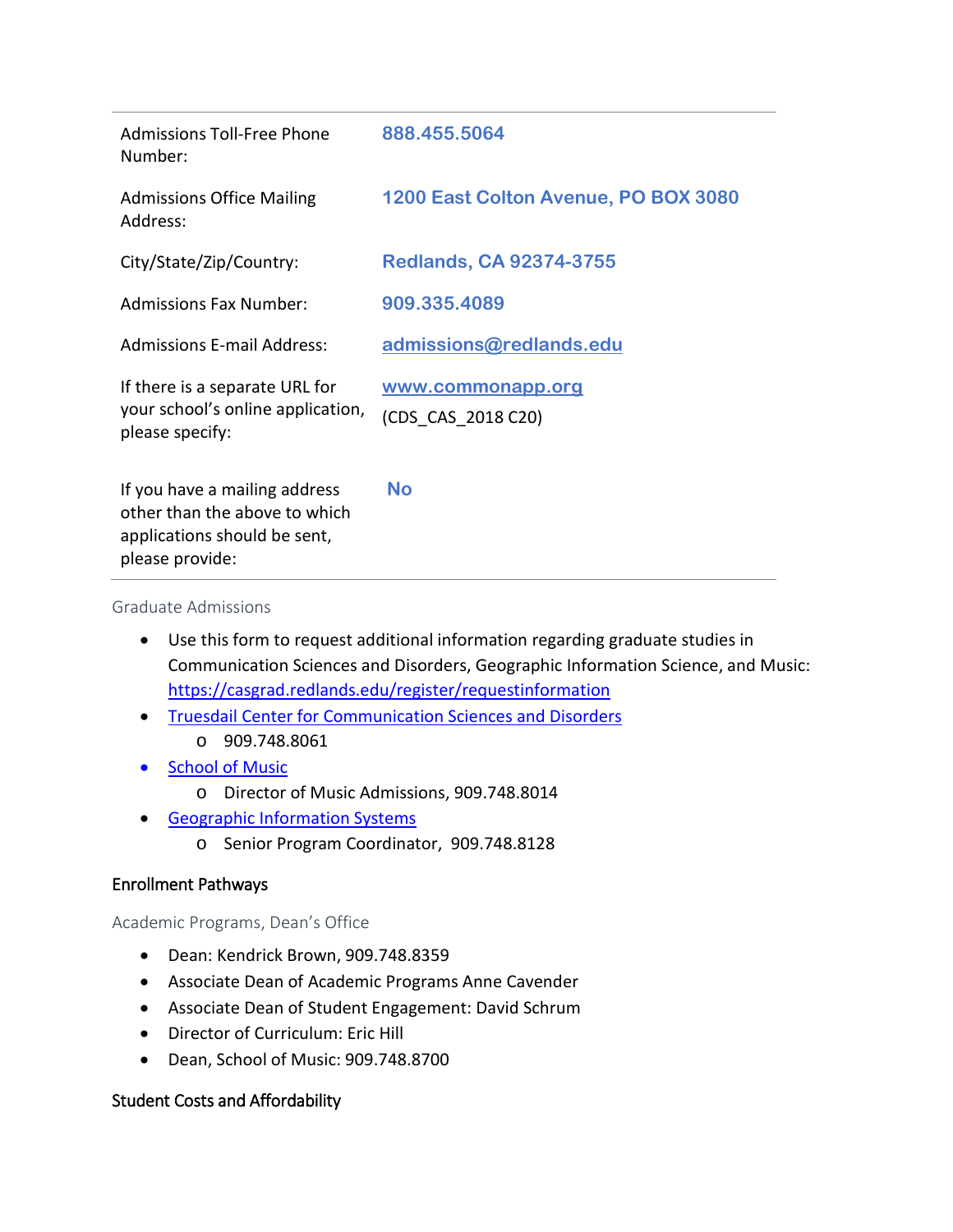Financial Aid

- Q: Name of Financial Aid Director (TPR\_RDS\_2019)
- Q: Name of Chief Financial Aid Officer (CB\_ASC\_2019 G)
- **A: Emily Baker**
- Q: Title of Chief Financial Aid Officer (CB\_ASC\_2019 G)

**Director of Student Financial Services**

- Q: Phone Number of Chief Financial Aid Officer (CB\_ASC\_2019 G)
- **A: 909.748.8266**
- Q: Email of Chief Financial Aid Officer (CB\_ASC\_2019 G)
- **A: [emily\\_baker@redlands.edu](mailto:emily_baker@redlands.edu)**
- Q: Financial Aid Office Phone (TPR\_RDS\_2019, CB\_ASC\_2019 G)
- **A: 909.748.8047**
- Q: Financial Aid Office Email (TPR\_RDS\_2019, CB\_ASC\_2019 G)
- **A: [sfs@redlands.edu](mailto:sfs@redlands.edu)**
- Q: Financial Aid Office URL (TPR\_RDS\_2019)
- Q: URL to financial aid web page (CB\_ASC\_2019 G)

**A: https://www.redlands.edu/sfs** 

Q: URL to undergraduate financial aid

**[https://www.redlands.edu/admissions-and-aid/student-financial](https://www.redlands.edu/admissions-and-aid/student-financial-services/student-financial-services-undergraduate/)[services/student-financial-services-undergraduate/](https://www.redlands.edu/admissions-and-aid/student-financial-services/student-financial-services-undergraduate/)**

Q: If available please provide a URL to your school's scholarship page (TPR\_RDS\_2019)

**A:** 

 $\overline{a}$ 

- **[https://www.redlands.edu/admissions-and-aid/student-financial](https://www.redlands.edu/admissions-and-aid/student-financial-services/student-financial-services-undergraduate/scholarships-and-talent-awards/)[services/student-financial-services-undergraduate/scholarships-and](https://www.redlands.edu/admissions-and-aid/student-financial-services/student-financial-services-undergraduate/scholarships-and-talent-awards/)[talent-awards/](https://www.redlands.edu/admissions-and-aid/student-financial-services/student-financial-services-undergraduate/scholarships-and-talent-awards/)**
- **[https://www.redlands.edu/meet-redlands/consumer-information/student](https://www.redlands.edu/meet-redlands/consumer-information/student-financial-assistance/)[financial-assistance/](https://www.redlands.edu/meet-redlands/consumer-information/student-financial-assistance/)**

Source: URWEB[2](#page-11-0)

<span id="page-11-0"></span><sup>2</sup> Source URLs

<https://www.redlands.edu/admissions-and-aid/student-financial-services/meet-our-staff/> <https://www.redlands.edu/meet-redlands/consumer-information/>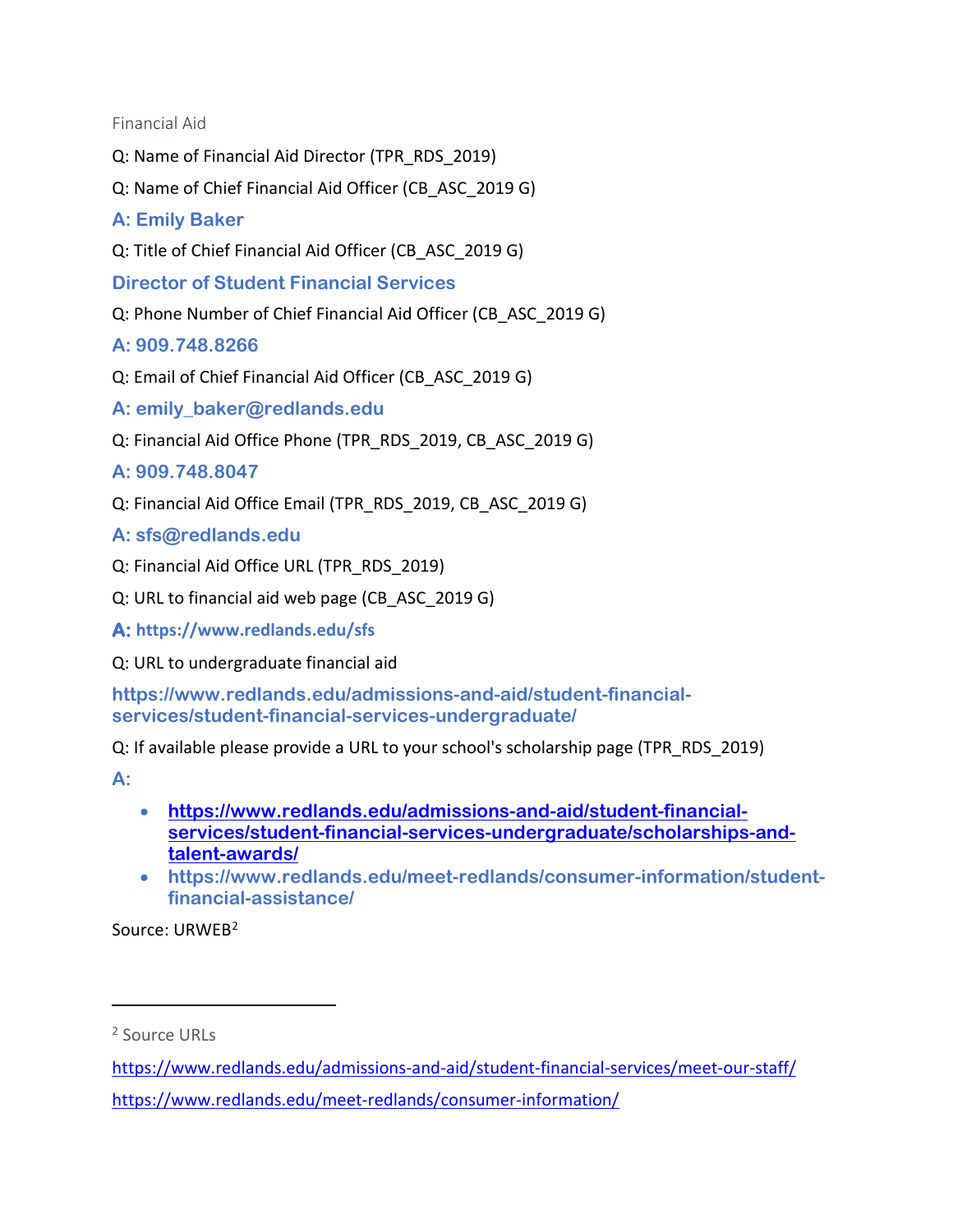# 2.1.4 Academic Calendar

Q: Academic year calendar (CDS\_CAS\_2018 A4)

- Semester
- Quarter
- Trimester
- $-4-1-4$
- Continuous
- Differs by program (describe)
- Other (describe)

# **A: Other**

**4-4-1, Fall, Spring, and optional one-month May Term**

# 2.1.5 Net price calculator

Q: Please provide the URL of your institution's net price calculator (CDS\_CAS\_2018 G0 Q1)

**A: [www.redlands.edu/npc](http://nces.ed.gov/transfer.asp?location=www.redlands.edu/npc)**

# 2.1.6 Frequently Used Links

• Programs of study

[https://www.redlands.edu/study/schools-and-centers/college-of-arts-and-sciences/find](https://www.redlands.edu/study/schools-and-centers/college-of-arts-and-sciences/find-your-program/)[your-program/](https://www.redlands.edu/study/schools-and-centers/college-of-arts-and-sciences/find-your-program/)

• Viewbook

[https://www.redlands.edu/globalassets/ucomm/www/study/college-of-arts-and](https://www.redlands.edu/globalassets/ucomm/www/study/college-of-arts-and-sciences/docs/redlands-viewbook.pdf)[sciences/docs/redlands-viewbook.pdf](https://www.redlands.edu/globalassets/ucomm/www/study/college-of-arts-and-sciences/docs/redlands-viewbook.pdf)

• Undergraduate Application

<https://www.redlands.edu/study/undergraduate/how-to-apply-as-an-undergraduate/>

• Graduate Application

[https://www.redlands.edu/study/graduate-and-continuing-education/how-to-apply-as-a](https://www.redlands.edu/study/graduate-and-continuing-education/how-to-apply-as-a-graduate-or-register-for-continuing-education-courses/)[graduate-or-register-for-continuing-education-courses/](https://www.redlands.edu/study/graduate-and-continuing-education/how-to-apply-as-a-graduate-or-register-for-continuing-education-courses/)

• Fact Sheet

[https://www.redlands.edu/globalassets/depts/cas-dean/newsletter/cas-18-000-fact-sheet](https://www.redlands.edu/globalassets/depts/cas-dean/newsletter/cas-18-000-fact-sheet-r14.pdf)[r14.pdf](https://www.redlands.edu/globalassets/depts/cas-dean/newsletter/cas-18-000-fact-sheet-r14.pdf)

# 2.1.7 Respondent Information and Feedback

Q: Respondent Information (CDS\_CAS\_2018 A0, FISKE\_GC2021\_2019, TRP\_RDS\_2019 A17)

Name: **Yan Xie**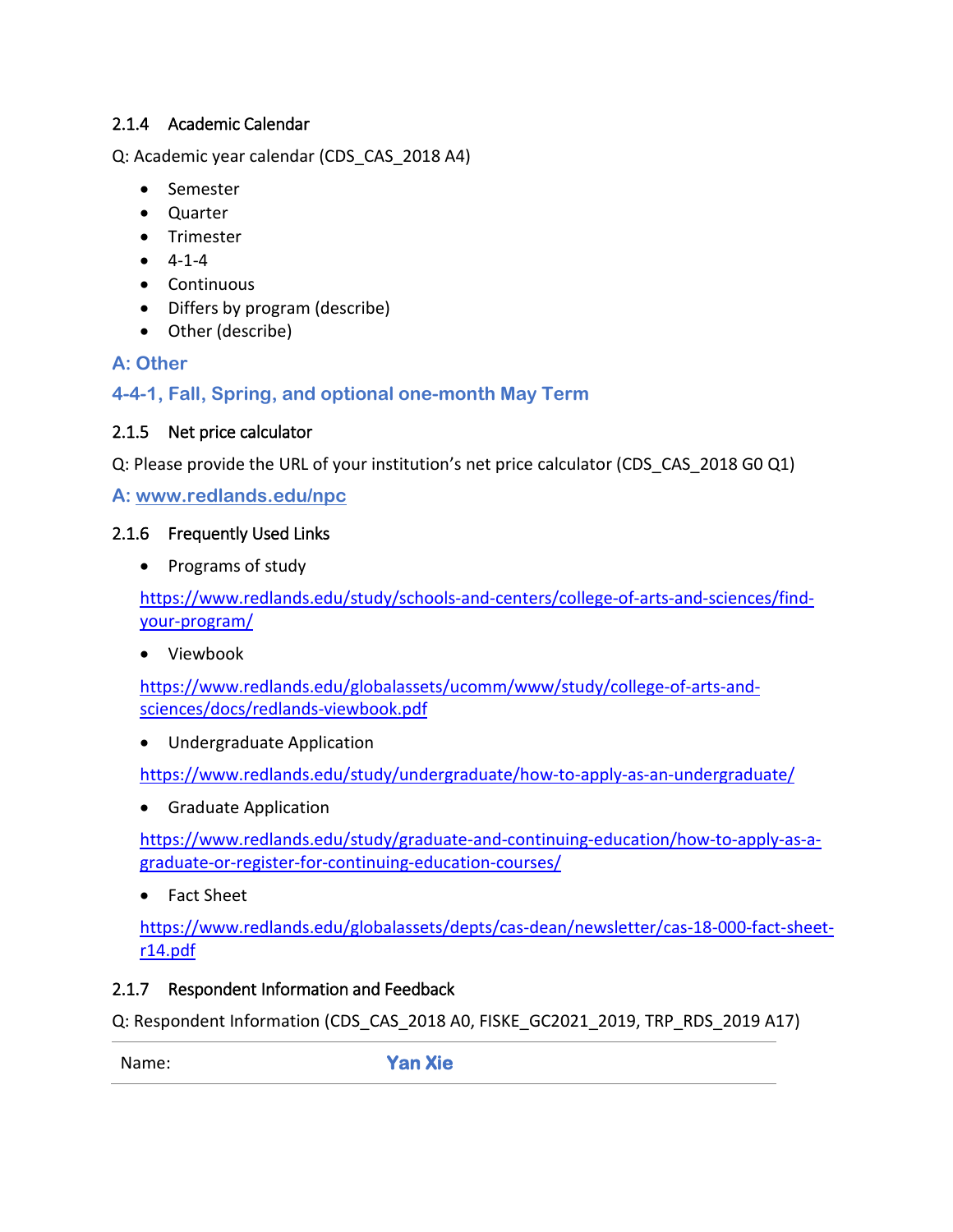| Title:                  | <b>Assistant Provost for Institutional</b><br><b>Research</b> |
|-------------------------|---------------------------------------------------------------|
| Office:                 | <b>Academic Affairs</b>                                       |
| <b>Mailing Address:</b> | <b>PO BOX 3080</b>                                            |
| City/State/Zip/Country: | Redlands, CA 92373-0999 United States                         |
| Phone:                  | 909.748.8187                                                  |
| Fax:                    | 909.335.5380                                                  |
| E-mail Address:         | yan_xie@redlands.edu                                          |

Are your responses to the CDS posted for reference on your institution's Web site? **Yes**

If yes, please provide the URL of the corresponding Web page:

**<http://sites.redlands.edu/provost/institutional-research>(TBA)**

Q: Secondary point of contact (optional) (CB\_ASC\_2019 A0)

Q: Name of the Dean of Admissions (TRP\_RDS\_2019 B1)

Q: Dean of Admissions phone number (TRP\_RDS\_2019 B2)

Q: Dean of Admissions email address (TRP\_RDS\_2019 B3)

| Name:           | <b>Kevin Dyerly</b>                  |
|-----------------|--------------------------------------|
| Title:          | <b>Vice President for Enrollment</b> |
| Phone:          | 909.748.8483                         |
| E-mail Address: | Kevin Dyerly@redlands.edu            |

Source: IRES/APIR

Q: We invite you to indicate if there are items on the CDS for which you cannot use the requested analytic convention, cannot provide data for the cohort requested, whose methodology is unclear, or about which you have questions or comments in general. This information will not be published but will help the publishers further refine CDS items. (CDS\_CAS\_2018 A0A)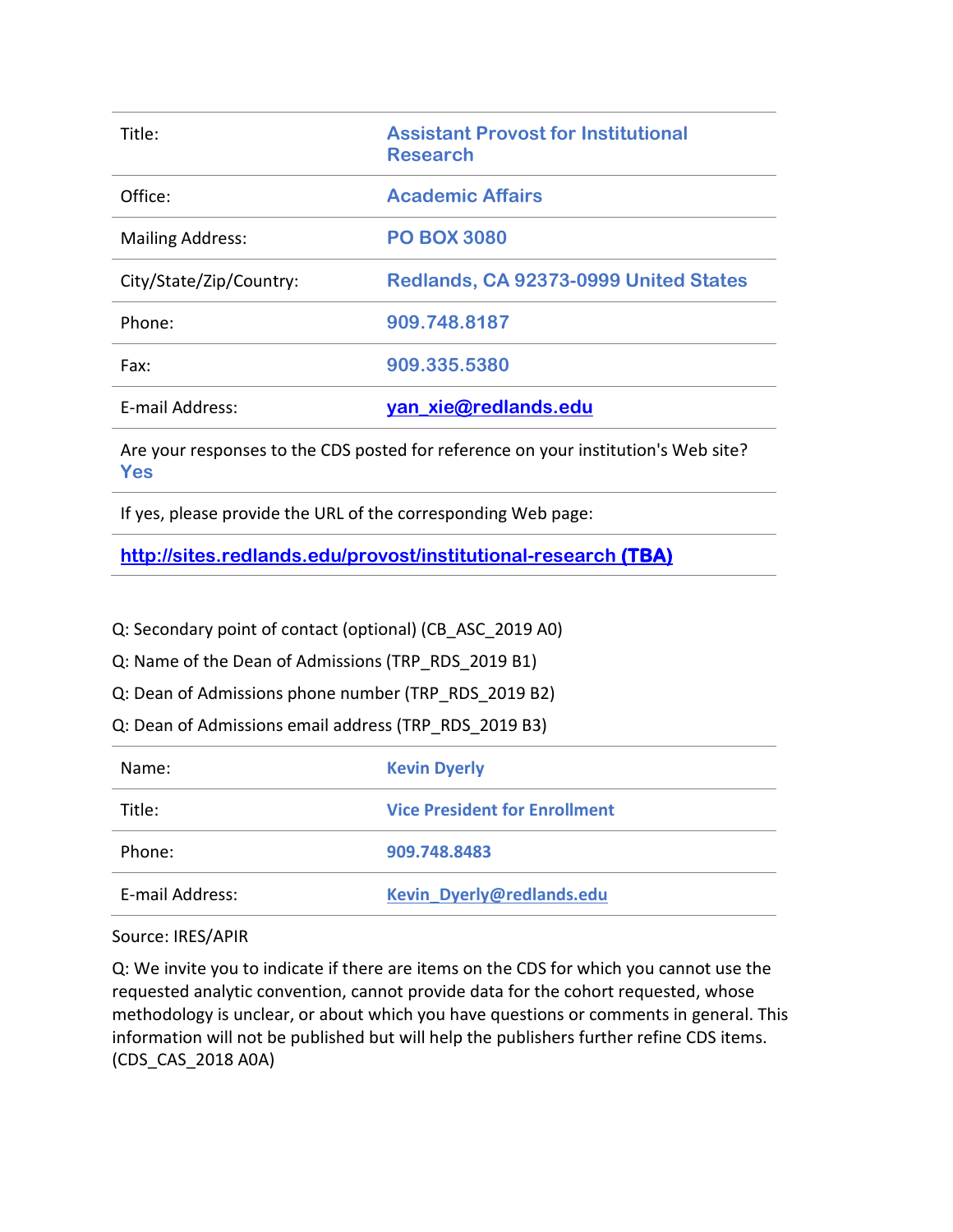**A: CDS should clarify the intended audience of each question, so that the appropriate data scope may be applied in order to answer these questions. For example, if an institution has both residential and commuting-student segments whose students and programs are very different, data used to answer questions intended for the residential population should not be the combined data that include all segments.** 

# 2.2 POLICY QUESTIONS

Policy questions are about principles, values, goals, criteria, standards, rules, guidelines, and procedures that are adopted by the University of Redlands and applicable to students applying to or enrolled in the College of Arts and Sciences.

# 2.2.1 Access and Selectivity

# Admitted Student Entry Types

Q: Does your institution admit first-time, first-year students? (NACAC\_ATS\_2018)

# **A: Yes**

Source: CASA/DCA

Q: Does your institution enroll transfer students? (CDS\_CAS\_2018 D1 Q1)

# **A: Yes**

Source: CASA/DCA

Q: If yes, may transfer students earn advanced standing credit by transferring credits earned from course work completed at other colleges/universities (CDS\_CAS\_2018 D1 Q2)

# **A: Yes**

Source: CASA/DCA

Q: Must a transfer applicant have a minimum number of credits completed or else must apply as an entering freshman? (CDS\_CAS\_2018 D4 Q1)

# **A: Yes**

Source: CASA/DCA

Q: If yes, what is the minimum number of credits and the unit of measure? (CDS\_CAS\_2018 D4 Q2)

# **A: 24**

Source: CASA/DCA

# Common Application

Q: Policy toward the Common Application (admissions policies for students applying as firsttime, first-year (freshmen) for Fall 2020)

• Do not accept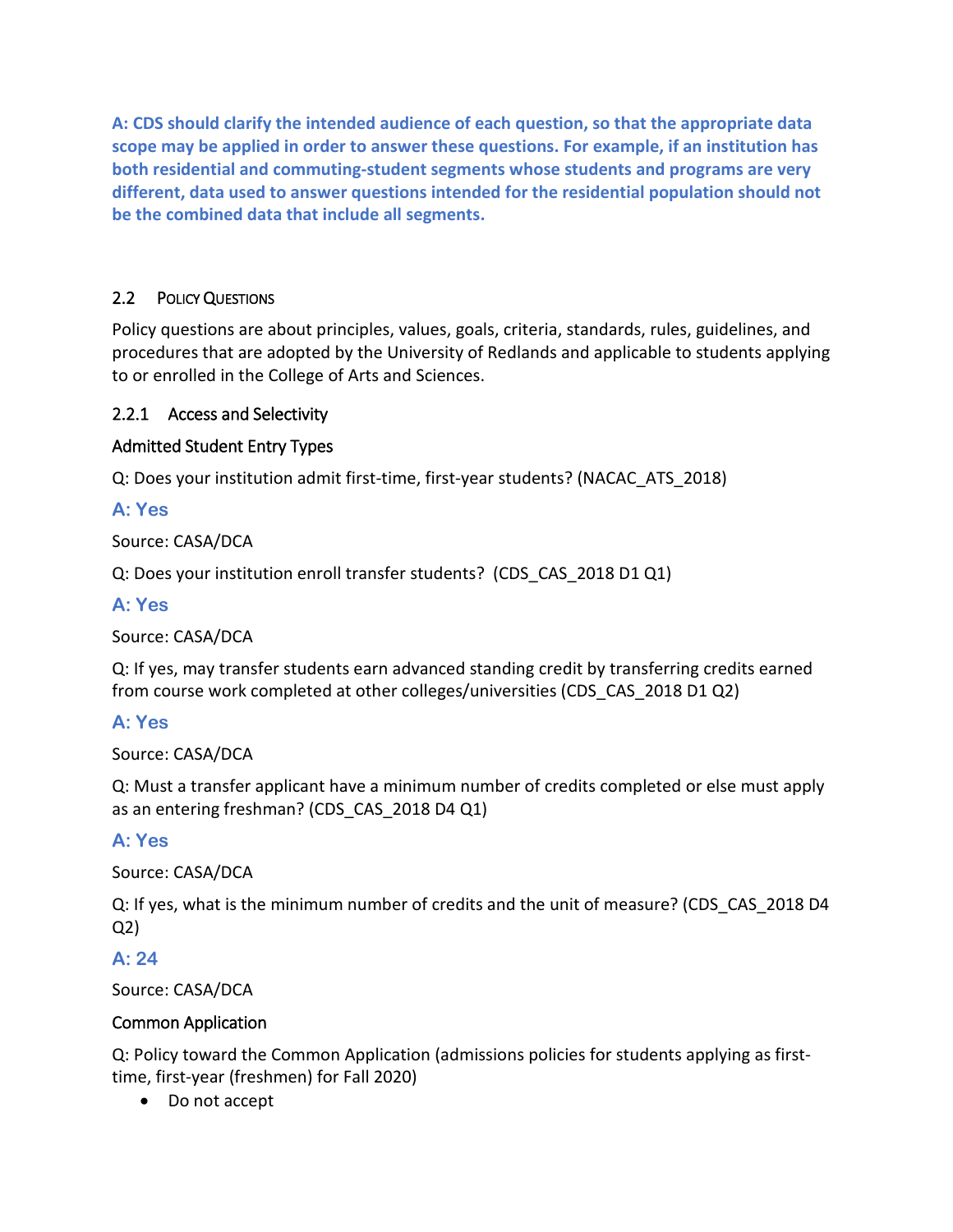- Use exclusively
- Use with own supplement

(FISKE\_GC2021\_2019 Q24)

**A: Use with own supplement**

Source: CASA/DCA

## Admissions Plans

Early Admission while in High School (EAHS)

Q: Does your institution allow high school students to enroll as full-time, first-time, first-year (freshman) students one year or more before high school graduation?

(CDS\_CAS\_2018 C19)

**A: No**

Source: CASA/DCA

Rolling Admission (RA) and Regular Decision (RD) Plans

Q: Does your institution primarily admit students on a rolling basis or via a regular admissions plan?

- Rolling admissions
- Regular decision

(FISKE\_GC2021\_2019 Q25)

**A: Regular admissions plan**

Source: Source: CASA/DCA,

Reviewed by: ENMG/VPEN Email Communication

Early Action (EA) and Early Decision (ED) Plans

There are two types of Early Action plans: non-restrictive and restrictive. An EA acceptance is non-binding, meaning that you are not required to enroll if accepted and you don't have to submit a deposit prior to the due date in May.

- I: Non-restrictive Early Action: This plan is just as the name implies you can apply to other schools at the same time.
- II: Restrictive Early Action: In contrast to non-restrictive EA. a restrictive plan differs in that the college places limitations on where else you can apply simultaneously with the ED or EA plan.

Early decision plan is an admission plan that permits students to apply and be notified of an admission decision well in advance of the regular notification date and that asks students to commit to attending if accepted. The difference between Early Decision I and Early Decision II is timing.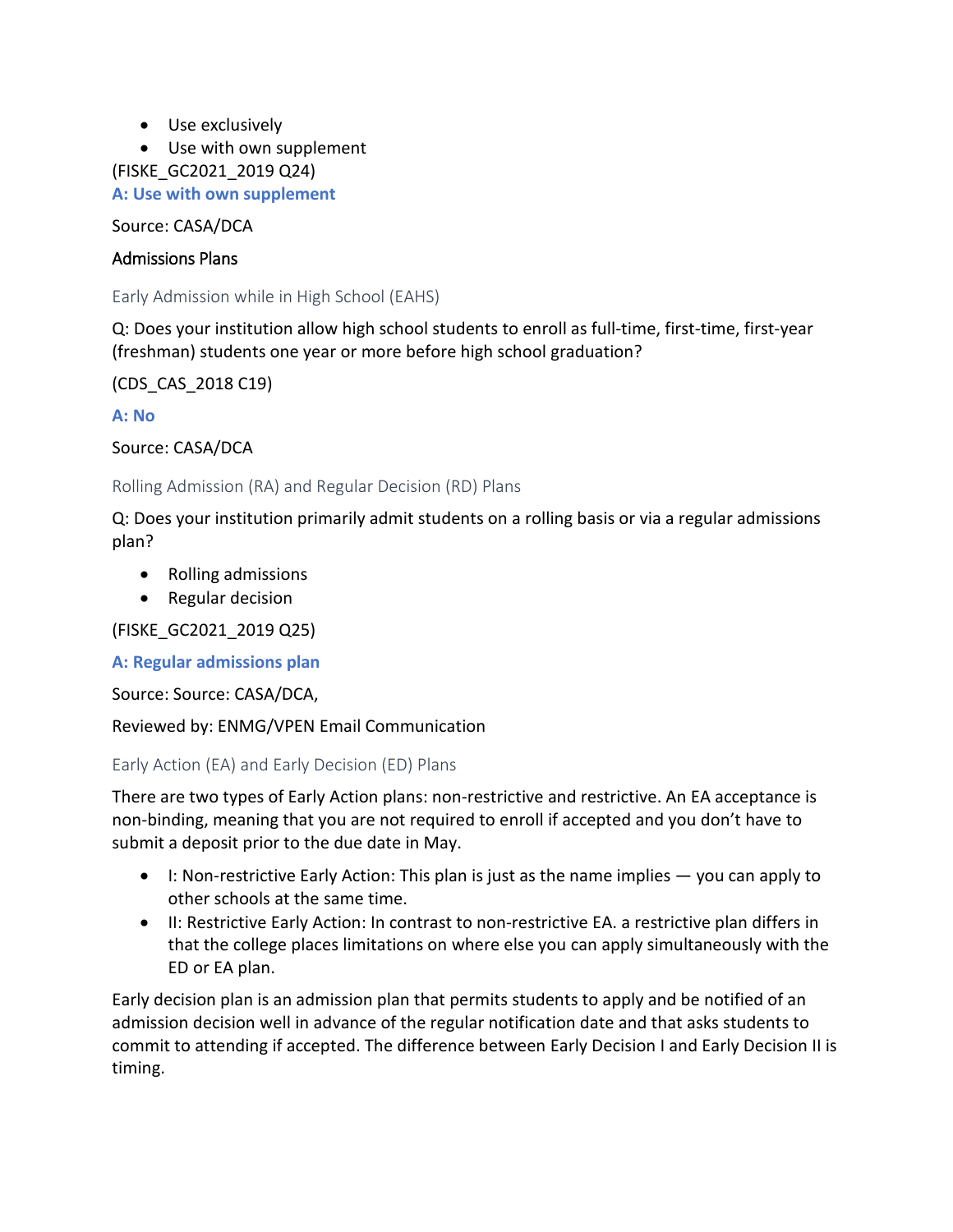- Most colleges offering both options ask ED I students to apply by mid-November, and they render decisions in mid-December.
- The deadline for ED II, on the other hand, is on or around Jan. 1. Students typically have a decision in late January or early February.

Q: Do you offer any of the following admissions plans:

- Early Decision I (C21) Yes No
- Early Decision II (C21) Yes No
- Early Action I (C22) Yes No
- Early Action II (C22) Yes No

(FISKE\_GC2021\_2019 Q26)

## **A: Early Decision I**

**Early Action I** 

Source: CASA/DCA

Q: Early decision

Does your institution offer an early decision plan (an admission plan that permits students to apply and be notified of an admission decision well in advance of the regular notification date and that asks students to commit to attending if accepted) for first-time, first-year (freshman) applicants for fall enrollment?

(CDS\_CAS\_2018 C21 Q1)

#### **A: Yes, effective since Fall 2017**

#### Source: CASA/DCA

Q: If "yes," please complete the following:

- First or only early decision plan closing date
- First or only early decision plan notification date
- Other early decision plan closing date
- Other early decision plan notification date

# (CDS\_CAS\_2018 C21 Q2)

#### **A:**

First or only early decision plan closing date: **November 15**

First or only early decision plan notification date **January 15**

Other early decision plan closing date

Other early decision plan notification date

Please provide significant details about your early decision plan: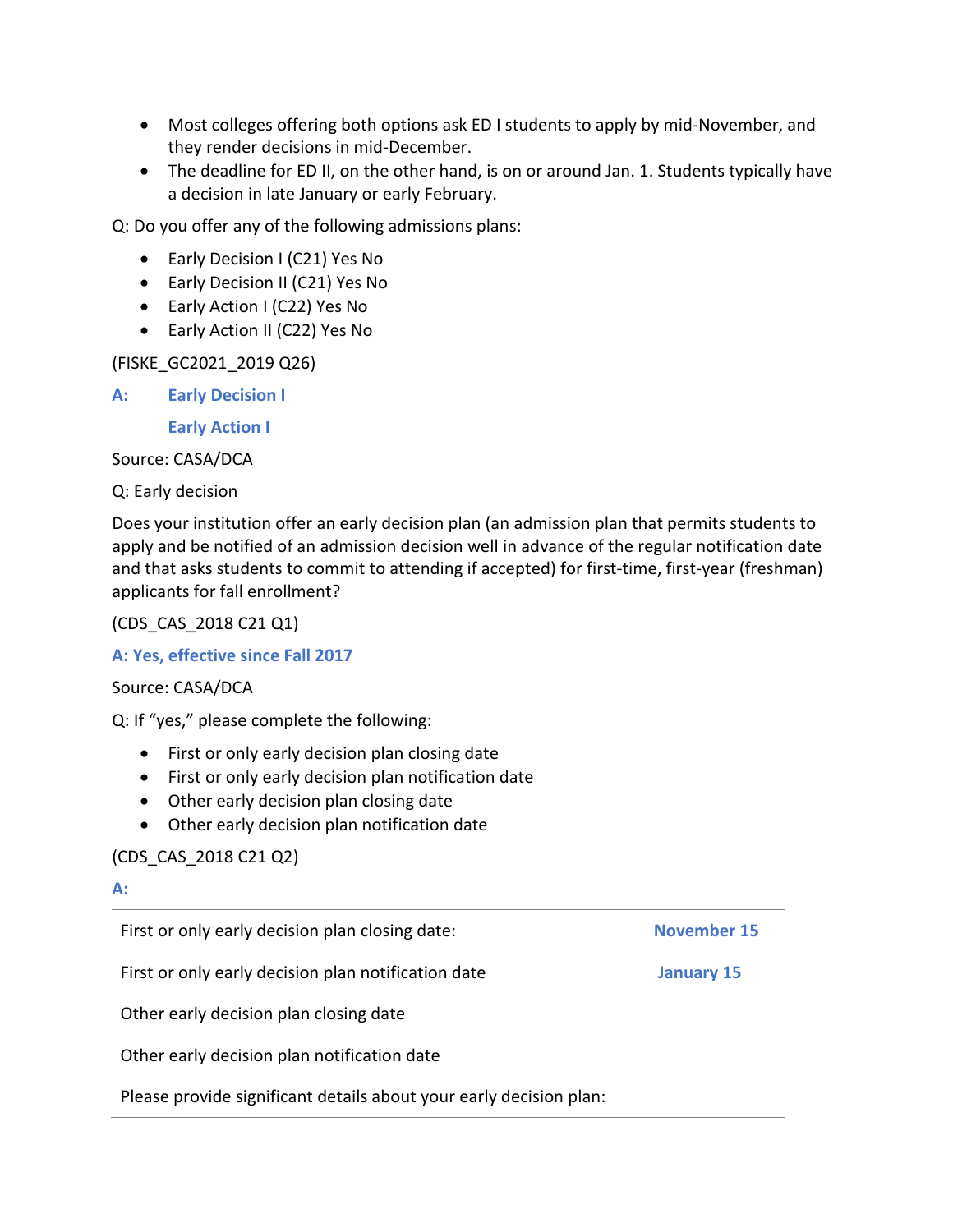Source: CASA/DCA

Q: Does your institution offer an Early Decision plan?

(NACAC\_ATS\_2018)

### **A: Yes**

Source: CASA/DCA

Q: Do you have a nonbinding early action plan whereby students are notified of an admission decision well in advance of the regular notification date but do not have to commit to attending your college? (CDS\_CAS\_2018 C22 Q1)

## **A: Yes**

Source: CASA/DCA

Q: If "yes," please complete the following (CDS\_CAS\_2018 C22 Q2)

- Early action closing date
- Early action notification date

## **A:**

**Early action closing date: November 15**

**Early action notification date: January 15**

Source: CASA/DCA

Q: Is your early action plan a "restrictive" plan under which you limit students from applying to other early plans? (CDS\_CAS\_2018 C22 Q3)

# **A: No**

Source: CASA/DCA

Q: Does your institution offer a non-binding Early Action plan?

Non-binding Early Action is an admission plan whereby students are notified of an admission decision well in advance of the regular notification date but have not made a commitment to attend. (NACAC\_ATS\_2018)

#### **A: Yes**

Source: CASA/DCA

# Application Timeline and Deposit

#### First Time/Freshmen

Q: Application closing date.

Does your institution have an application closing date? (CDS\_CAS\_2018 C14 Q1)

#### **A: Yes.**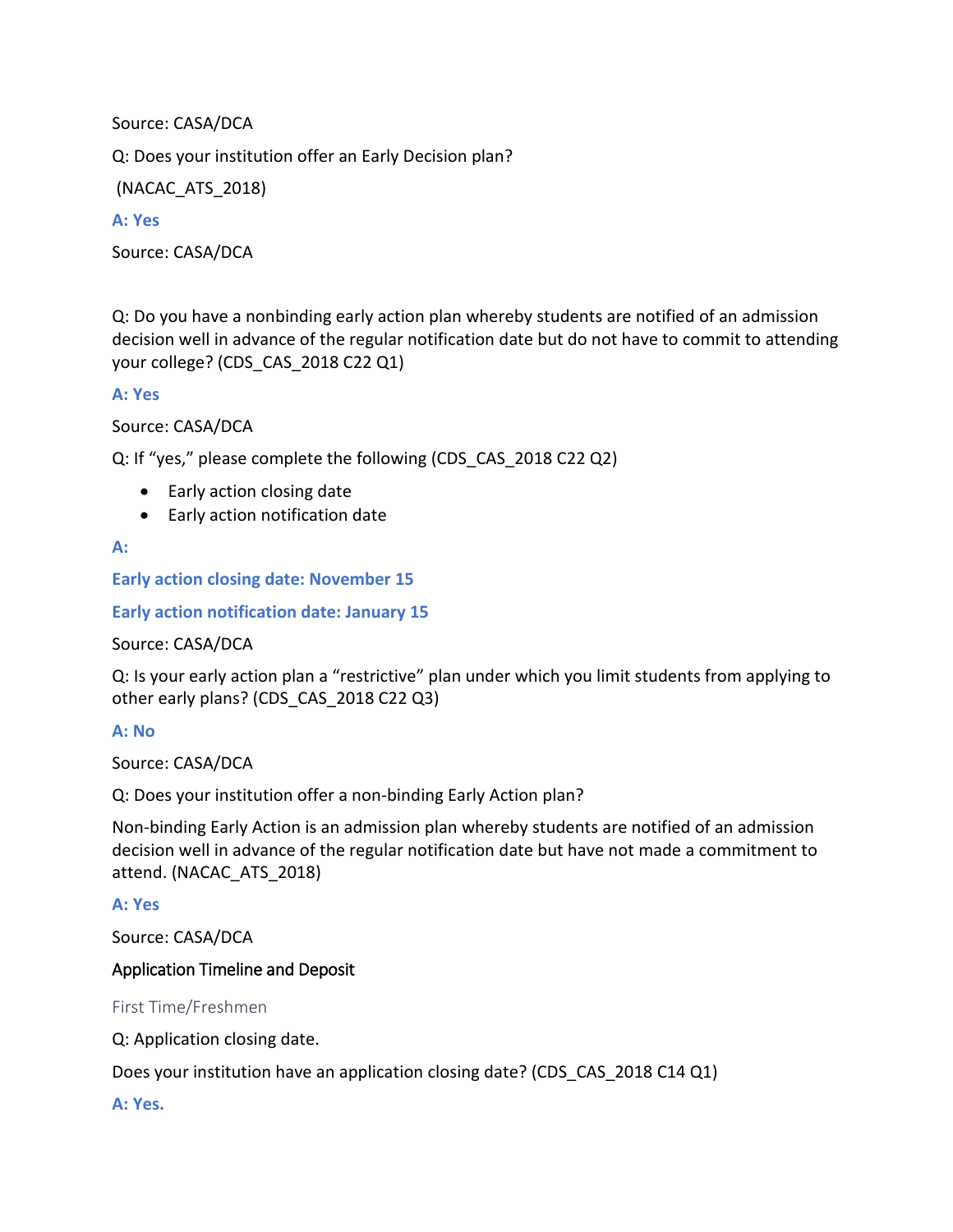Source: CASA/DCA

Q: What is the application closing date for fall? (CDS\_CAS\_2018 C14 Q2)

**A: January 15 of the starting year**

Source: CASA/DCA

Q: What is the priority date for fall? (CDS\_CAS\_2018 C14 Q3)

**A: November 15 of the year before the start year**

Source: CASA/DCA

Q: Are first-time, first-year students accepted for terms other than the fall? (CDS\_CAS\_2018 C15)

**A: Yes**

Source: CASA/DCA

Q: Notification to applicants of admission decision sent (CDS\_CAS\_2018 C16)

**A: On a rolling basis beginning on January 10th**

Source: CASA/DCA

Q: Reply policy for admitted applicants (fill in one only)

- Admitted students must reply by
- No set date
- Must reply by May 1 or within weeks if notified thereafter
- Other

(CDS\_CAS\_2018 C17 Q1)

**A: Admitted students must reply by May 1st or within two weeks if notified thereafter**

Source: CASA/DCA

Q: What is the housing deposit deadline? (CDS\_CAS\_2018 C17 Q2)

A: We have one deposit (\$350 Enrollment Deposit) that is due by May 1<sup>st</sup>. There is no **separate housing deposit.**

Source: CASA/DCA

Q: What is the housing deposit amount? (CDS\_CAS\_2018 C17 Q3)

**A: We have one deposit (\$350 Enrollment Deposit) and there is no separate housing deposit.**

Source: CASA/DCA

Q: Is housing deposit refundable if student does not enroll?

- Yes, in Full
- Yes, in part  $($  %)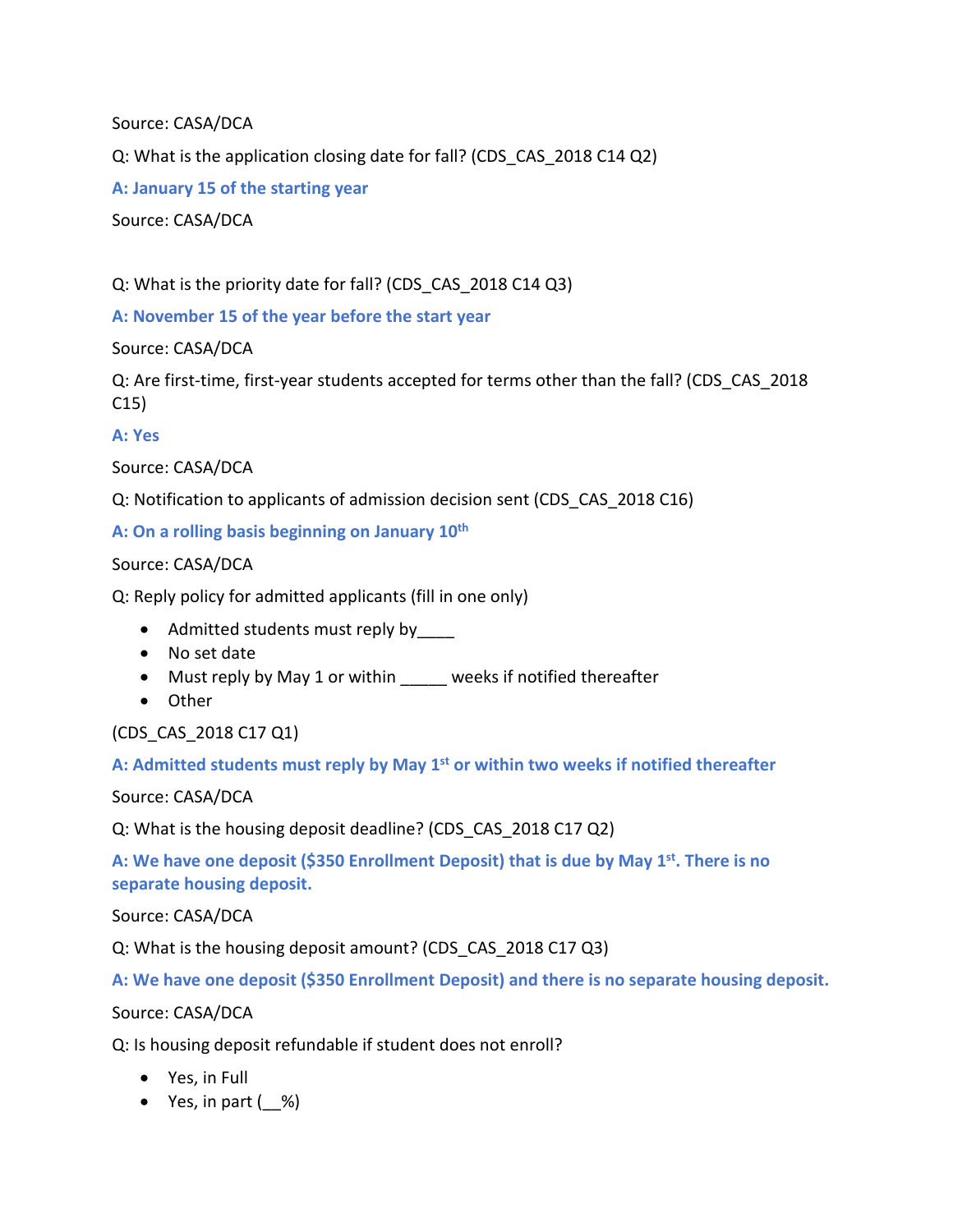• No

(CDS\_CAS\_2018 C17 Q4)

**A: No, the \$350 Enrollment Deposit is not refundable** 

Source: CASA/DCA

**Transfers** 

Q: Indicate terms for which transfers may enroll

- Fall
- Winter
- Spring
- Summer

(CDS\_CAS\_2018 D3)

#### **A: Fall, Spring**

#### Source: CASA/DCA

Q: List application priority, closing, notification, and candidate reply dates for transfer students. If applications are reviewed on a continuous or rolling basis, place a check mark in the "Rolling admission" column. (CDS\_CAS\_2018 D9)

| Fall   | <b>Priority Date</b><br><b>March 1st</b> | <b>Closing Date</b> | Notification | Reply Date<br><b>June 1st</b> | Rolling |
|--------|------------------------------------------|---------------------|--------------|-------------------------------|---------|
| Winter |                                          |                     |              |                               |         |
| Spring |                                          | <b>Nov 1st</b>      |              |                               |         |
| Summer |                                          |                     |              |                               |         |

#### Source: CASA/DCA

Deferred Admission

Q: Does your institution allow students to postpone enrollment after admission? (CDS\_CAS\_2018 C18 Q1)

#### **A: Yes**

Source: CASA/DCA

Q: If yes, what is the maximum period of postponement? (CDS\_CAS\_2018 C18 Q2)

#### **A: Two Semesters**

Source: CASA/DCA

#### Waitlist

Freshman wait-listed students are students who met admission requirements but whose final admission was contingent on space availability (CDS\_CAS\_2018 C2)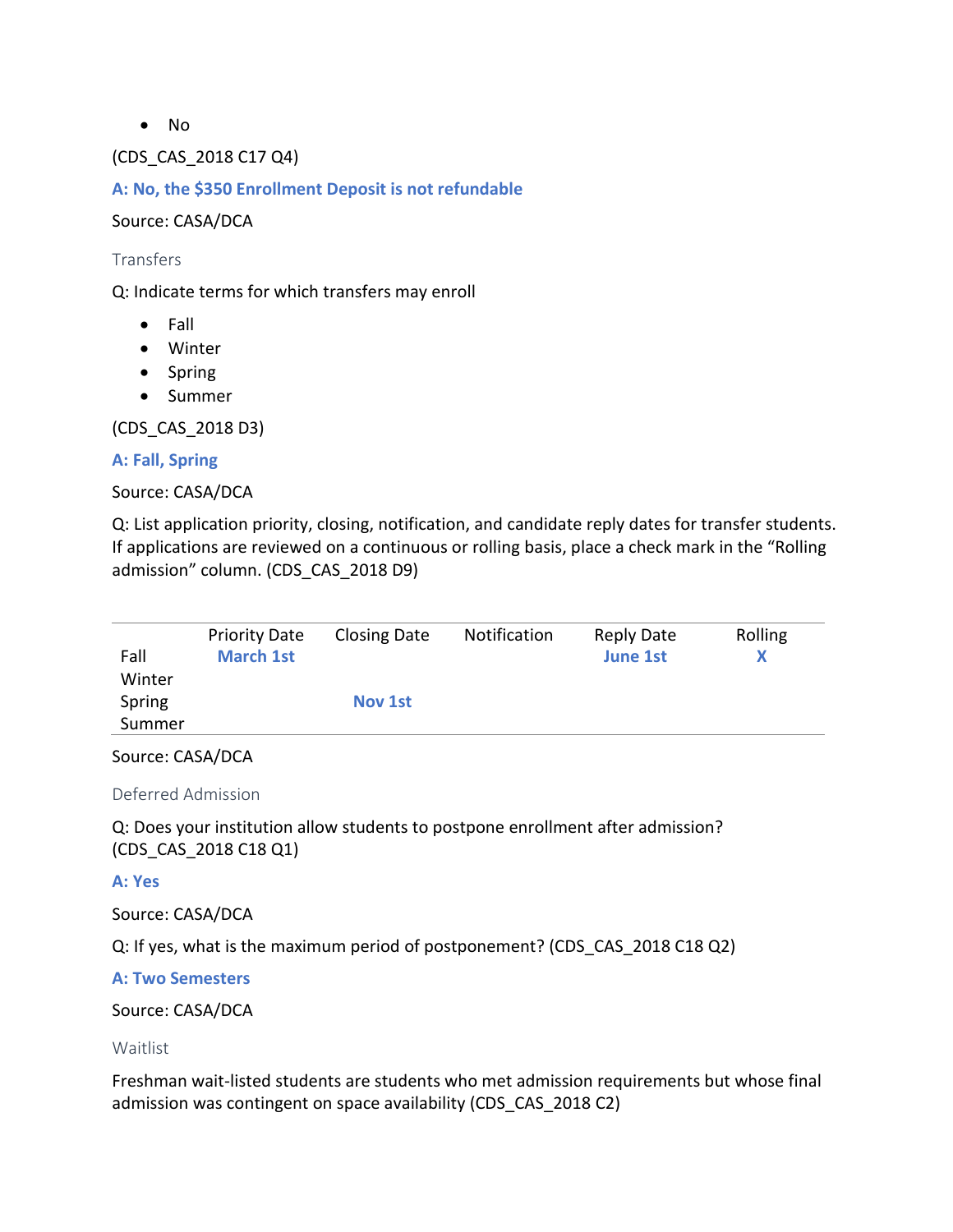Q: Do you have a policy of placing students on a wait list (CDS\_CAS\_2018 C2 Q1, NACAC\_ATS\_2018)?

**A: Yes**

Source: CASA/DCA

Q: Is your waiting list ranked (CDS\_CAS\_2018 C2 Q5)?

### **A: No**

Source: CASA/DCA

Q: If yes, do you release that information to students (CDS\_CAS\_2018 C2 Q6)?

#### **A: Not Applicable**

Source: CASA/DCA

Q: If yes, do you release that information to school counselors (CDS\_CAS\_2018 C2 Q7)?

#### **A: Not Applicable**

#### Source: CASA/DCA

Q: For the Fall 2018 admission cycle, when did you first offer any student(s) admission from the wait list? (NACAC\_ATS\_2018)

- April—first two weeks
- April—second two weeks
- May—first two weeks
- May—second two weeks
- June
- No offers of admission made from wait list

## **A: TBA**

Source: CASA/DCA

Q: When did you close (or expect to close) your wait list for the Fall 2018 admission cycle?

(NACAC\_ATS\_2018)

- May
- June
- July
- Other (please specify)

#### **A: TBA**

Source: CASA/DCA

#### Admissions Requirements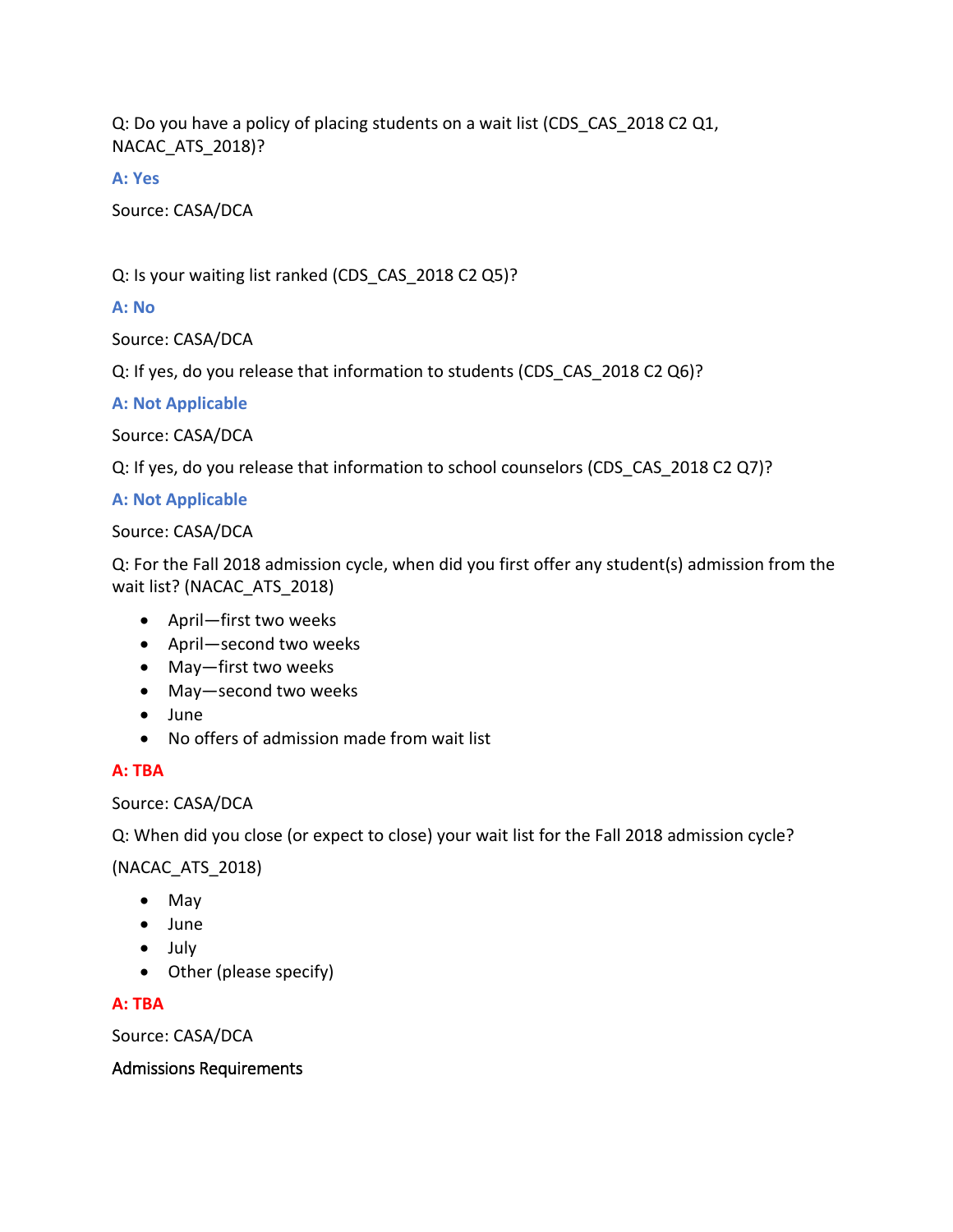Basis for Selection / Open Admission Policy

Q: Do you have an open admission policy, under which virtually all secondary school graduates or students with GED equivalency diplomas are admitted without regard to academic record, test scores, or other qualifications?

If so, check which applies

- Open admission policy as described above for all students
- Open admission policy as described above for most students, but-
	- o selective admission for out-of-state students
	- o selective admission to some programs
	- o other (explain)

(CDS\_CAS\_2018 C6)

**A: No open admission policy**

Source: CASA/DCA

Q: Does an open admission policy, if reported, apply to transfer students? (CDS\_CAS\_2018 D10)

## **A: No open admission policy**

Source: CASA/DCA

Admissions Requirement – First Time

Note: These requirements are also applicable to transfers with fewer than 24 transferrable credits.

Q: High school completion requirement

Check the appropriate box to identify your high school completion requirement for degreeseeking entering students

- High school diploma is required and GED is accepted
- High school diploma is required and GED is not accepted
- High school diploma or equivalent is not required

(CDS\_CAS\_2018 C3)

**A: High school diploma is required and GED is accepted**

#### Source: CASA/DCA

Q: Does your institution require or recommend a general college-preparatory program for degree-seeking students (CDS\_CAS\_2018 C4)?

- Require
- Recommend
- Neither require nor recommend

#### **A: Require**

Source: CASA/DCA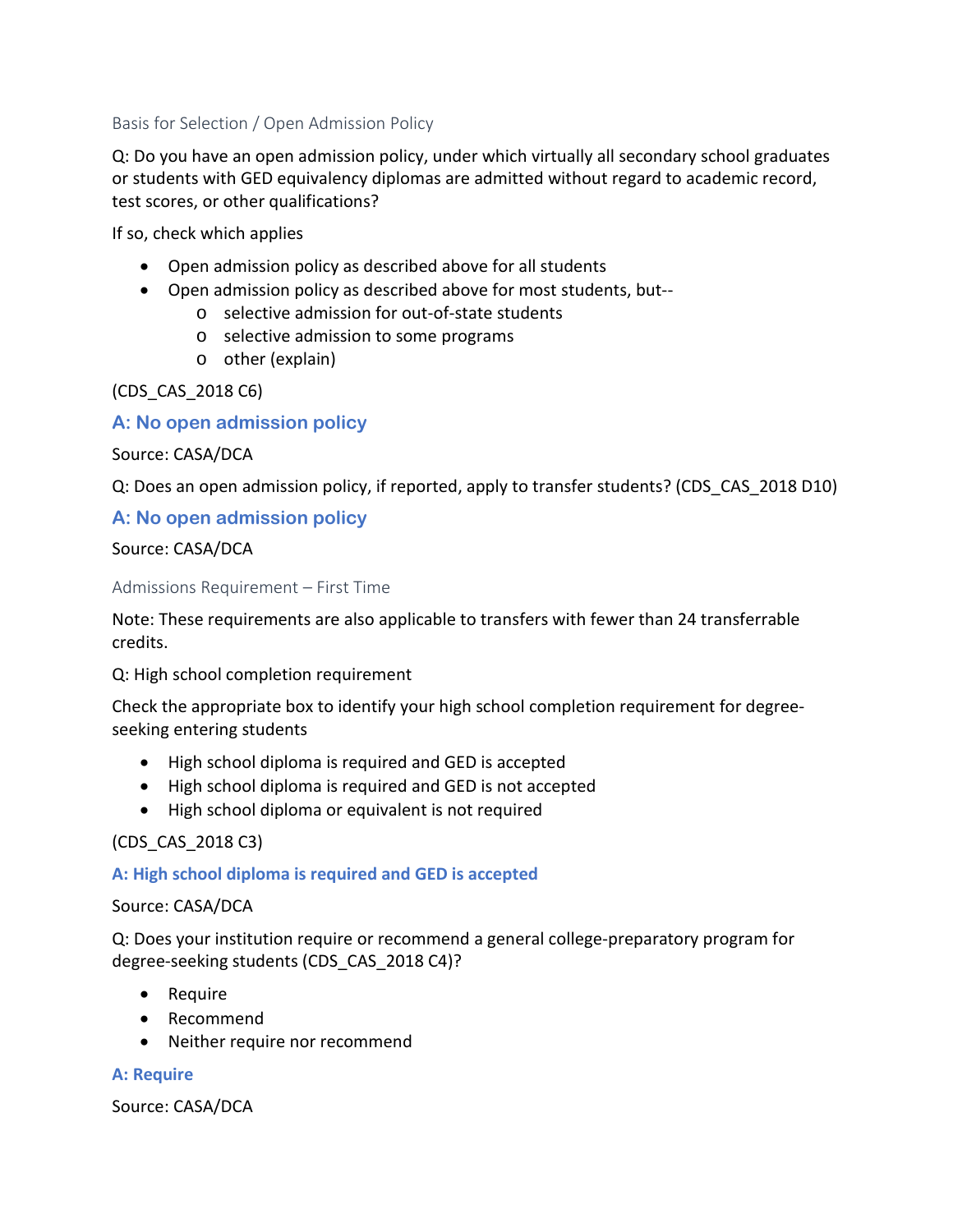Q: Distribution of high school units required and/or recommended.

Specify the distribution of academic high school course units required and/or recommended of all or most degree-seeking students using Carnegie units (one unit equals one year of study or its equivalent). If you use a different system for calculating units, please convert. (CDS\_CAS\_2018 C5)

|                               | Units          | Units       |  |
|-------------------------------|----------------|-------------|--|
|                               | Required       | Recommended |  |
| Total academic units          | 13             | 16          |  |
| English                       | 4              |             |  |
| Mathematics                   | 3              |             |  |
| Science                       | 2              | З           |  |
| Of these, units that must be  | 2              |             |  |
| lab                           |                |             |  |
| Foreign language              | $\overline{2}$ | 3           |  |
| Social studies                | 2              | 3           |  |
| History                       |                |             |  |
| Academic electives            |                |             |  |
| <b>Computer Science</b>       |                |             |  |
| <b>Visual/Performing Arts</b> |                |             |  |
| Other (specify)               |                |             |  |
|                               |                |             |  |

**A:** 

**\*No change since Fall 2016**

Q: Please indicate any unique components of your application or admissions process (such as accepting portfolios in lieu of traditional applications, application questions about gender or sexual identity, etc.) that prospective students should know about.

(FISKE\_GC2021\_2019 Q27)

#### **A: Application updated to ask gender identity questions**

#### Source: CASA/DCA

Admissions Requirement – Transfers (24 or more credits)

Q: Indicate all items required of transfer students to apply for admission (CDS\_CAS\_2018 D5)

#### **A: No change since Fall 2016**

|                        | Required |        | Recommended Recommended Required |         | Not      |
|------------------------|----------|--------|----------------------------------|---------|----------|
|                        | of All   | of All | of Some                          | of Some | Required |
| High school transcript | х        |        |                                  |         |          |
| College transcript(s)  |          |        |                                  |         |          |
| Essay or personal      |          |        |                                  |         |          |
| statement              |          |        |                                  |         |          |
| Interview              |          |        |                                  |         |          |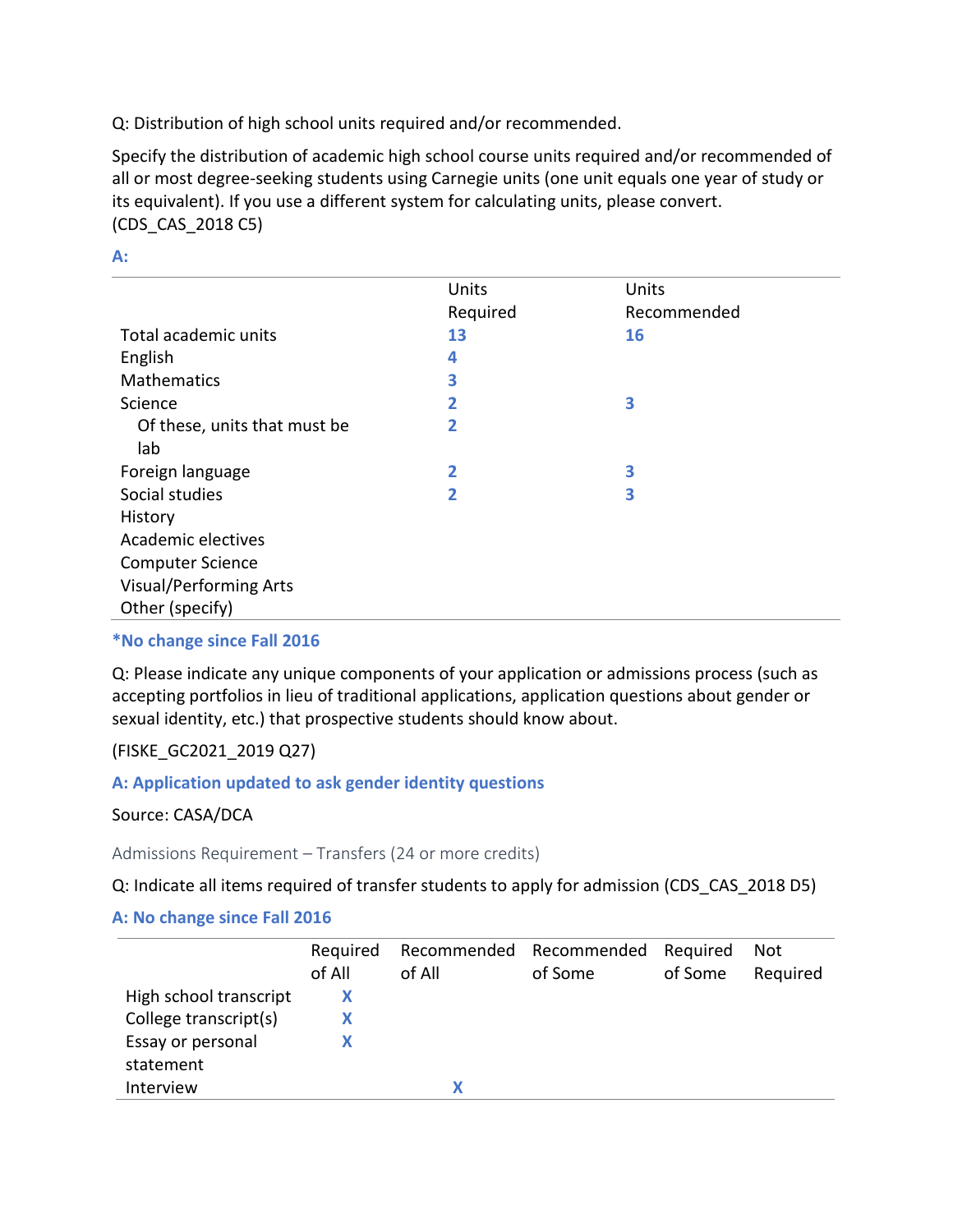| Standardized test   |  |
|---------------------|--|
| scores              |  |
| Statement of good   |  |
| standing from prior |  |
| institution(s)      |  |

Source: CASA/DCA

Q: If a minimum high school grade point average is required of transfer applicants, specify (on a 4.0 scale) (CDS\_CAS\_2018 D6)

#### **A: Not applicable**

Source: CASA/DCA

Q: If a minimum college grade point average is required of transfer applicants, specify (on a 4.0 scale) (CDS\_CAS\_2018 D7)

#### **A: Not applicable**

Source: CASA/DCA

Q: List any other application requirements specific to transfer applicants (CDS\_CAS\_2018 D8)

#### **A: Not applicable**

Source: CASA/DCA

Q: Describe additional requirements for transfer admission, if applicable (CDS\_CAS\_2018 D11)

#### **A: Not applicable**

Source: CASA/DCA

#### Factors in the Admission Decision

Factors in Admissions – First Time

Q: How much importance is given to each of the following criteria in admission decisions made at your institution?

Relative importance of each of the following academic and nonacademic factors in first-time, first-year, degree-seeking (freshman) admission decisions.

(CDS\_CAS\_2018 C7)

| Very      | Important | Considered | Not        |
|-----------|-----------|------------|------------|
| Important |           |            | Considered |
|           |           |            |            |
|           |           |            |            |
|           |           |            |            |
|           |           | X          |            |
|           |           |            |            |
|           |           |            |            |
|           |           |            |            |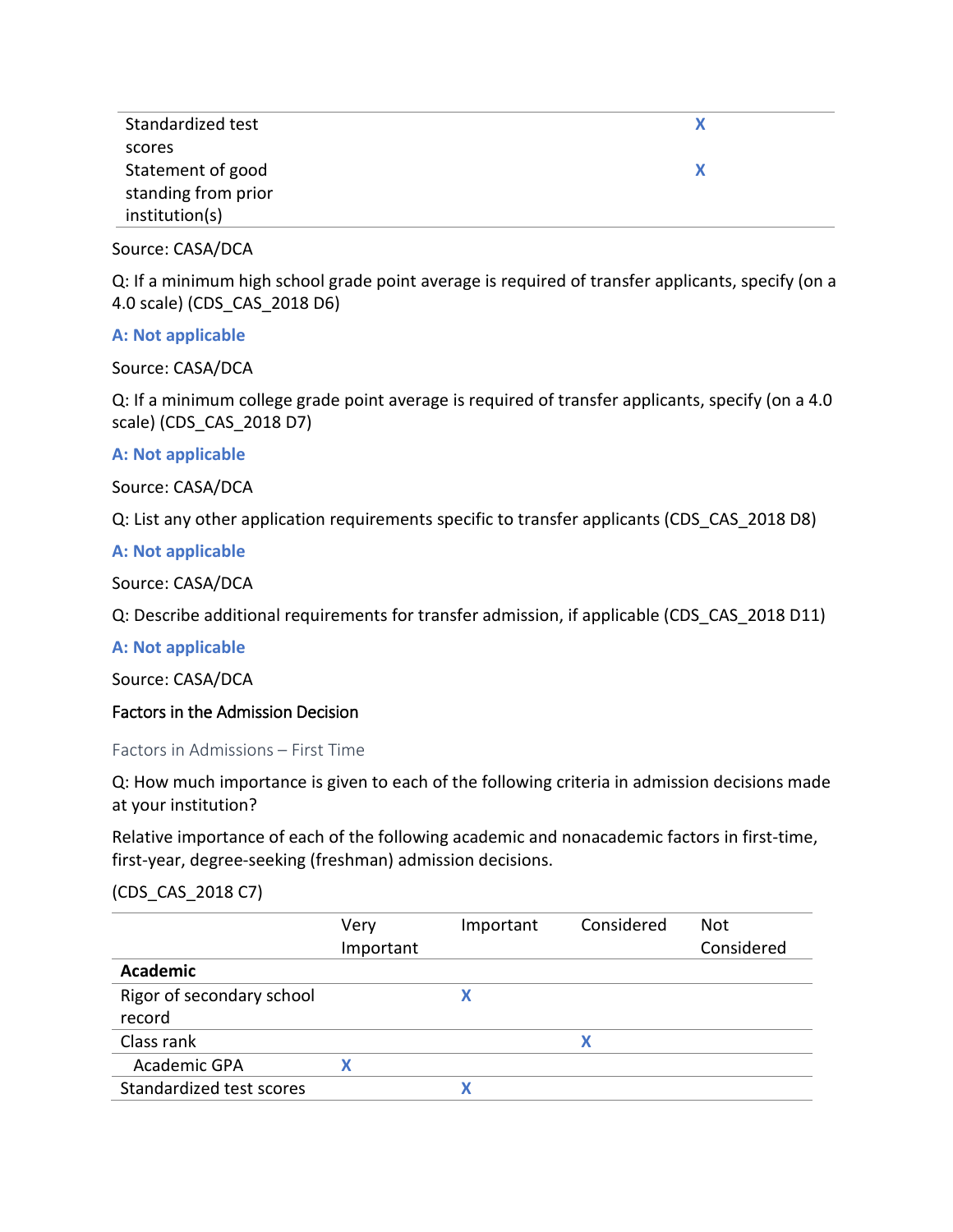| <b>Application Essay</b>          | X |       |   |
|-----------------------------------|---|-------|---|
| Recommendation(s)                 | X |       |   |
| Nonacademic                       |   |       |   |
| Interview                         |   | X     |   |
| <b>Extracurricular activities</b> |   | X     |   |
| Talent/ability                    |   | X     |   |
| Character/personal                |   | X     |   |
| qualities                         |   |       |   |
| First generation                  |   | X     |   |
| Alumni/ae relation                |   | X     |   |
| Geographical residence            |   | X     |   |
| State residency                   |   |       | X |
| Religious                         |   |       | X |
| affiliation/commitment            |   |       |   |
| Racial/ethnic status              |   | X     |   |
| Volunteer work                    |   | X     |   |
| Work experience                   |   | X     |   |
| Level of applicant's              |   | $X^*$ |   |
| interest                          |   |       |   |

#### Source: CASA/DCA

#### **\*Level of applicant's interest was "Not Considered" in Fall 2016**

Factors in Admissions – First Time and Transfers, Domestic and International

Q: Please select the option that best describes how your institution uses any of the following data in its undergraduate selection process.

- Required
- Considered but not required
- Recommended
- Neither Required nor Recommended

#### (IPEDS\_ADM\_2018 Q1)

#### **A:**

Admission Considerations

• Secondary school GPA

**Required** 

• Secondary school rank

**Recommended** 

• Secondary school record

**Required**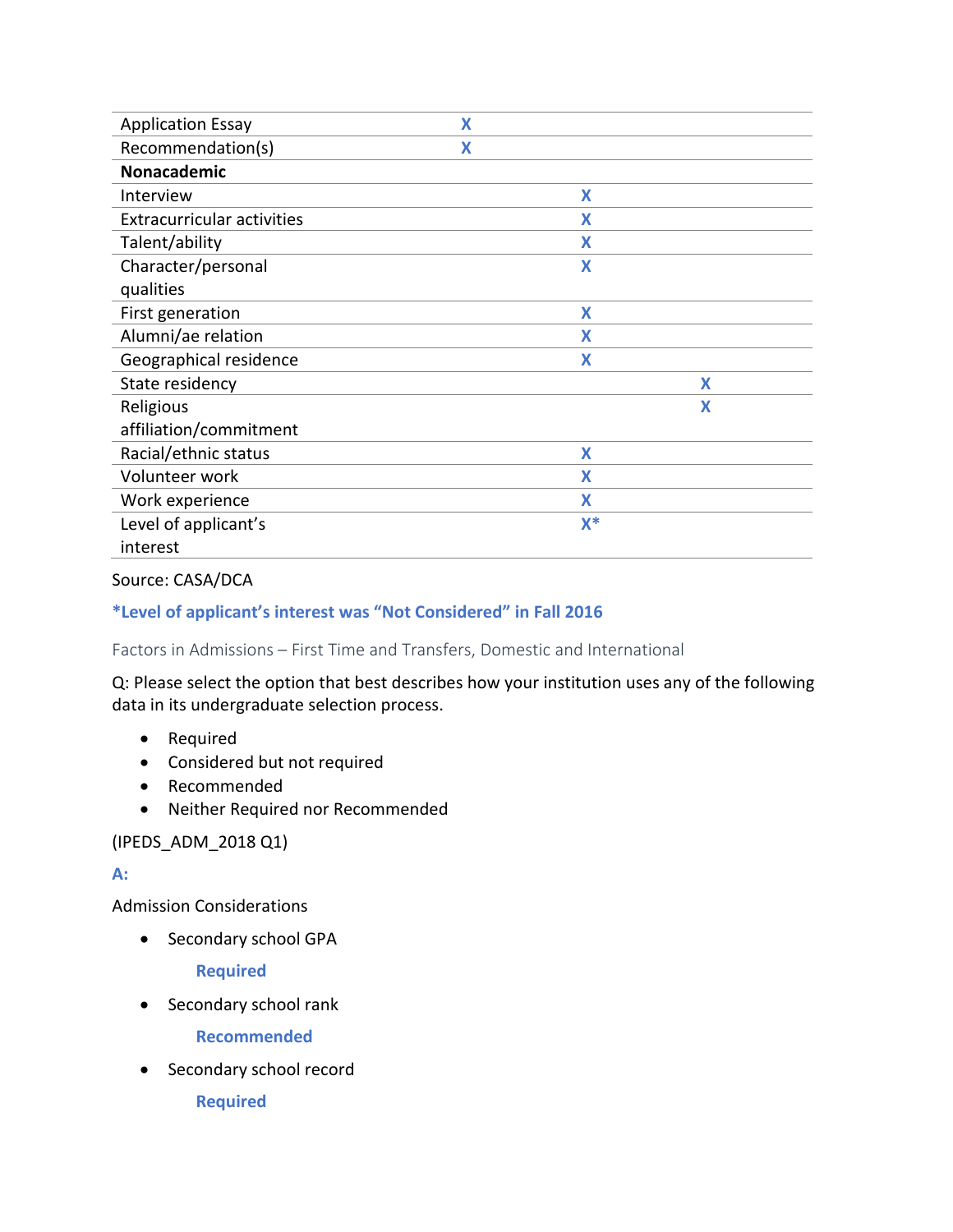• Completion of college-preparatory program

**Recommended** 

• Recommendations

**Required** 

• Formal demonstration of competencies (e.g., portfolios, certificates of mastery, assessment instruments)

#### **Neither Required nor Recommended**

#### Admission test scores

• SAT / ACT

#### **Required**

• Other Test (ABT, Wonderlic, WISC-III, etc.) Note: If this is the only requirement other than a diploma or equivalent, and few students are not admitted due to this test, your institution is open enrollment. Please contact the Help Desk to correct your response to this question

**Neither Required nor Recommended**

• TOEFL (Test of English as a Foreign Language)

**Required**

#### Source: CASA/DCA

Q: How much importance is given to each of the following criteria in admission decisions made at your institution? (NACAC\_ATS\_2018 Q21)

Q: To what extent do the following student characteristics influence how the above factors in the admission decision are evaluated? (NACAC\_ATS\_2018 Q22)

Levels of importance

- VI: Very Important
- I: Important
- C: Considered
- N: Not Considered
- N/A: Not Applicable

Student entry type

- FTFY DMST: First-Time, First-Year Domestic Students (Not Including International)
- TRAN DMST: Transfer Domestic Students (Not Including International)
- FTFY INTL: First-Time, First-Year International Students
- TRAN INTL: Transfer International Students

**A:**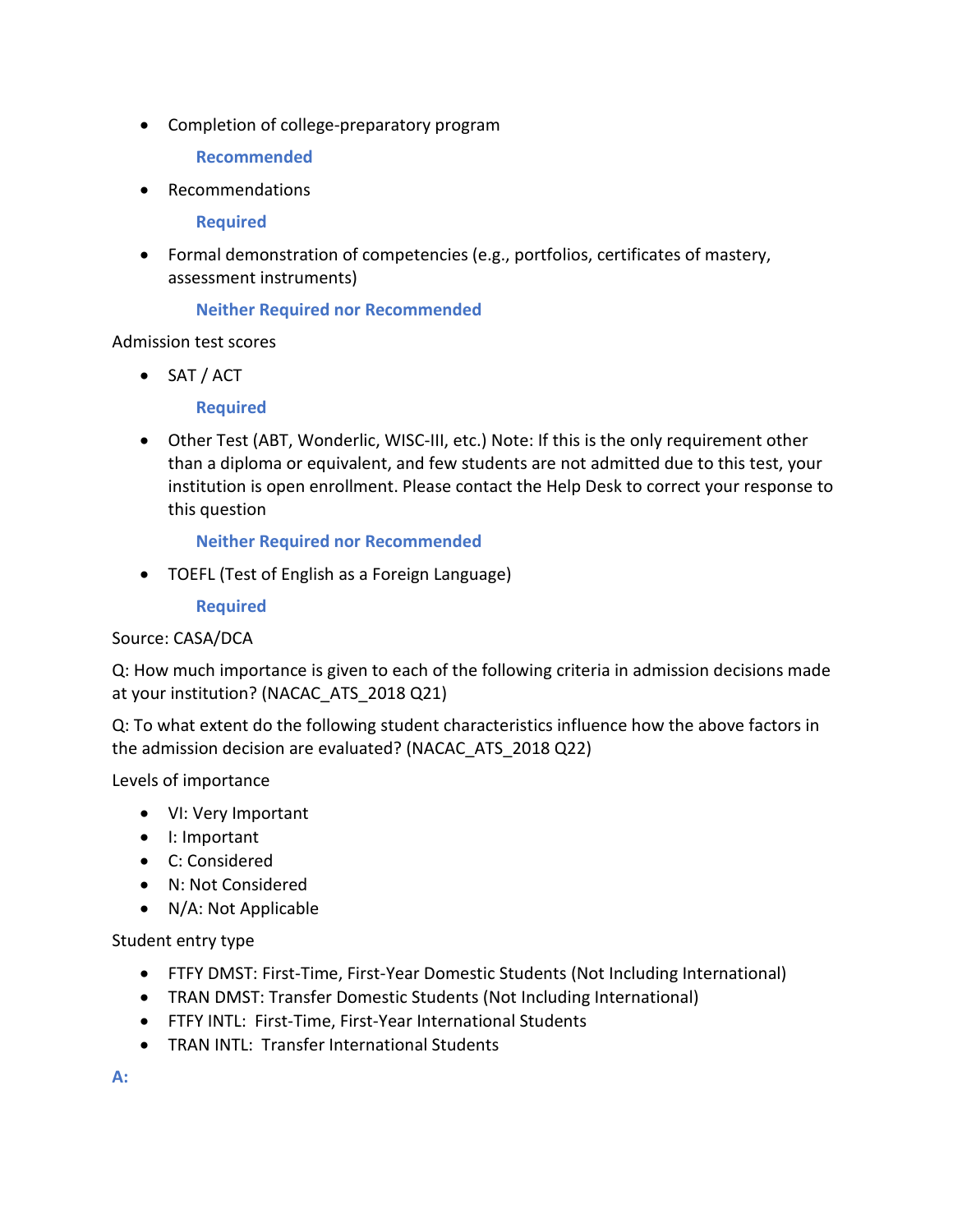|                                           | <b>FTFY</b>  | <b>TRAN</b>    | <b>FTFY</b>  | <b>TRAN</b>  |
|-------------------------------------------|--------------|----------------|--------------|--------------|
|                                           | <b>DMST</b>  | <b>DMST</b>    | <b>INTL</b>  | <b>INTL</b>  |
| <b>Academic Criteria</b>                  |              |                |              |              |
| <b>Total High school GPA</b>              | VI           | VI             | VI           | VI           |
| (all courses)                             |              |                |              |              |
| Academic GPA / High school GPA            | VI           | V <sub>1</sub> | VI           | VI           |
| (college prep courses)                    |              |                |              |              |
| Strength of high school curriculum        | ı            | П              | п            | L            |
| High school class rank                    | Ċ            | C              | C            | C            |
| <b>Admission test scores</b>              |              | N/A            |              | N/A          |
| (SAT, ACT)                                |              |                |              |              |
| <b>SAT II scores</b>                      | N/A          | N/A            | N/A          | N/A          |
| Other subject test scores (AP, IB)        | Ν            | N              | N            | N            |
| Essay or writing sample                   | N            | N              | N            | N            |
| Interview                                 | Ċ            | C              | C            | C            |
| Portfolio                                 | N/A          | N/A            | N/A          | N/A          |
| Work                                      | C            | C              | C            | C            |
| Volunteer work                            | Ċ            | C              | C            | $\mathsf{C}$ |
| Work experience                           | Ċ            | C              | C            | C            |
| <b>Extracurricular activities</b>         | Ċ            | Ċ              | C            | C            |
| State graduation exam scores              | N            | N              | N            | N            |
| Counselor recommendation                  |              |                |              |              |
| Teacher/professor recommendation          | ı            | П              | ı            | ı            |
| Student's interest in attending           | C            | C              | C            | C            |
| Articulation with prior postsecondary     | C            | Ċ              | Ċ            | Ċ            |
| institution(s)                            |              |                |              |              |
| Quality of prior postsecondary            | Ċ            | C              | C            | C            |
| institution(s)                            |              |                |              |              |
| Overall GPA at prior postsecondary        | $\mathsf{C}$ | $\mathsf{C}$   | $\mathsf{C}$ | $\mathsf{C}$ |
| institution(s)                            |              |                |              |              |
| Average of grades in transferable courses | $\mathsf{C}$ | VI             | C            | VI           |
| English proficiency exam scores           | N/A          | N/A            | VI           | VI           |
| National school-leaving certificate       | N/A          | N/A            |              | ı            |
| (non U.S.)                                |              |                |              |              |
| <b>Student Characteristics</b>            |              |                |              |              |
| Race/ethnicity status                     | C            | C              | C            | C            |
| Gender                                    | Ć            | C              | C            | Ċ            |
| First-generation status                   | C            | С              | C            | C            |
| Geographical residence                    | Ċ            | C              | C            | C            |
| State or county of residence for          | C            | C              | N/A          | N/A          |
| <b>US students</b>                        |              |                |              |              |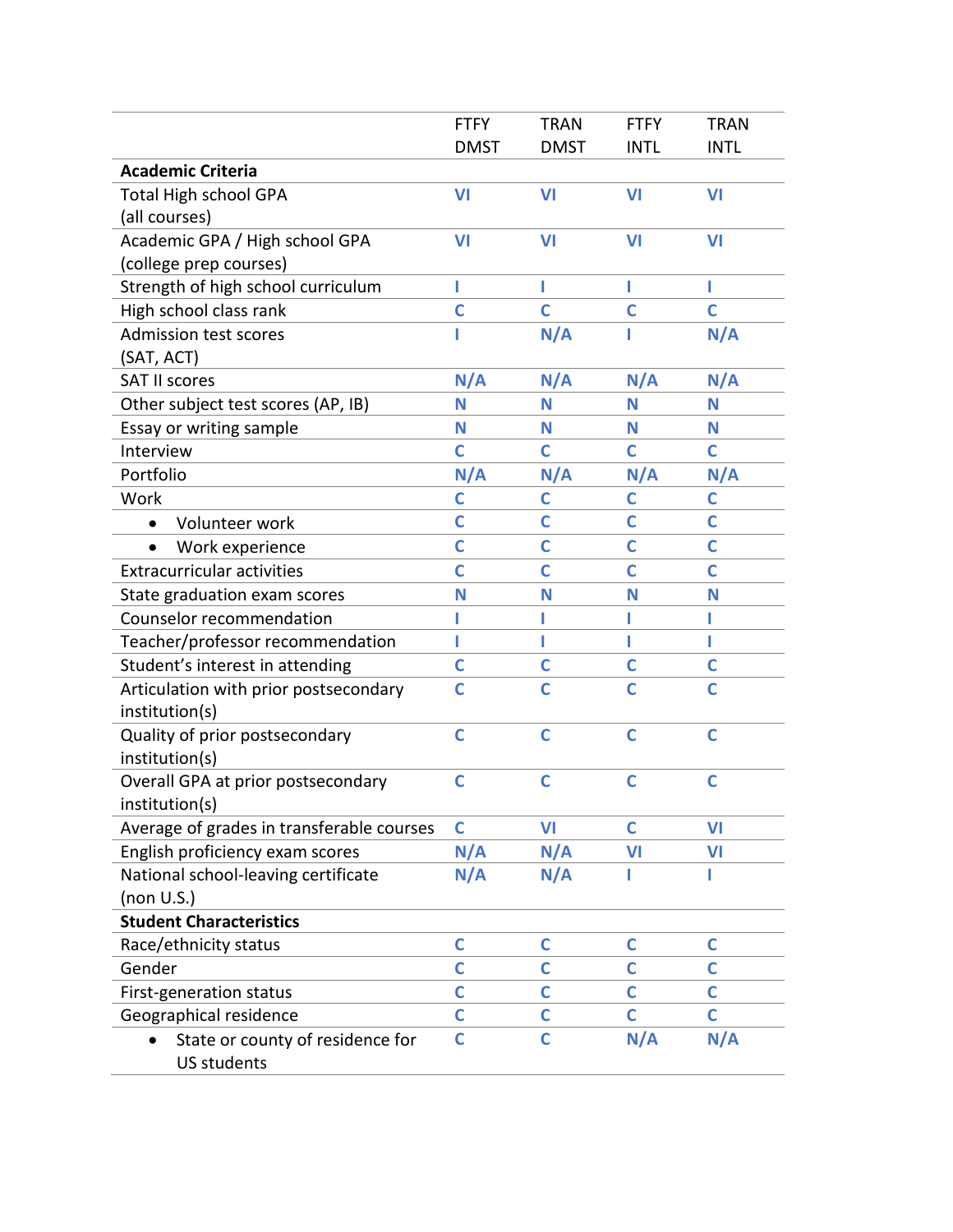Source: CASA/DCA

## College Preparatory Curriculum

Q: Secondary school students have access to a variety of courses and academic programs to prepare for college and demonstrate ability to succeed in college-level coursework.

For each of the following, please indicate the degree to which the course type is a reliable indicator of advanced academic preparation.

A=Always Reliable

## U=Usually Reliable

D=Depends on School, Requires Further Review

- Advanced Placement (AP), no test score
- Advanced Placement (AP), with test score
- International Baccalaureate (IB)
- Dual/concurrent enrollment

# (NACAC\_ATS\_2018)

#### **A: TBA**

Source: CASA/DCA

#### Testing Policies

Admissions

Q: Entrance exams

Does your institution make use of SAT, ACT, or SAT Subject Test scores in admission decisions for first-time, first-year, degree-seeking applicants? (CDS\_CAS\_2018 C8A Q1)

# **A :Yes**

#### Source: CASA/DCA

Q: If yes, place check marks in the appropriate boxes below to reflect your institution's policies for use in admission for Fall 2020 (CDS\_CAS\_2018 C8A Q2)

Q: Please indicate your policies regarding standardized tests for domestic applicants applying as first-time, first-year freshmen for Fall 2020. SAT I or ACT:

- Required
- Optional
- Not used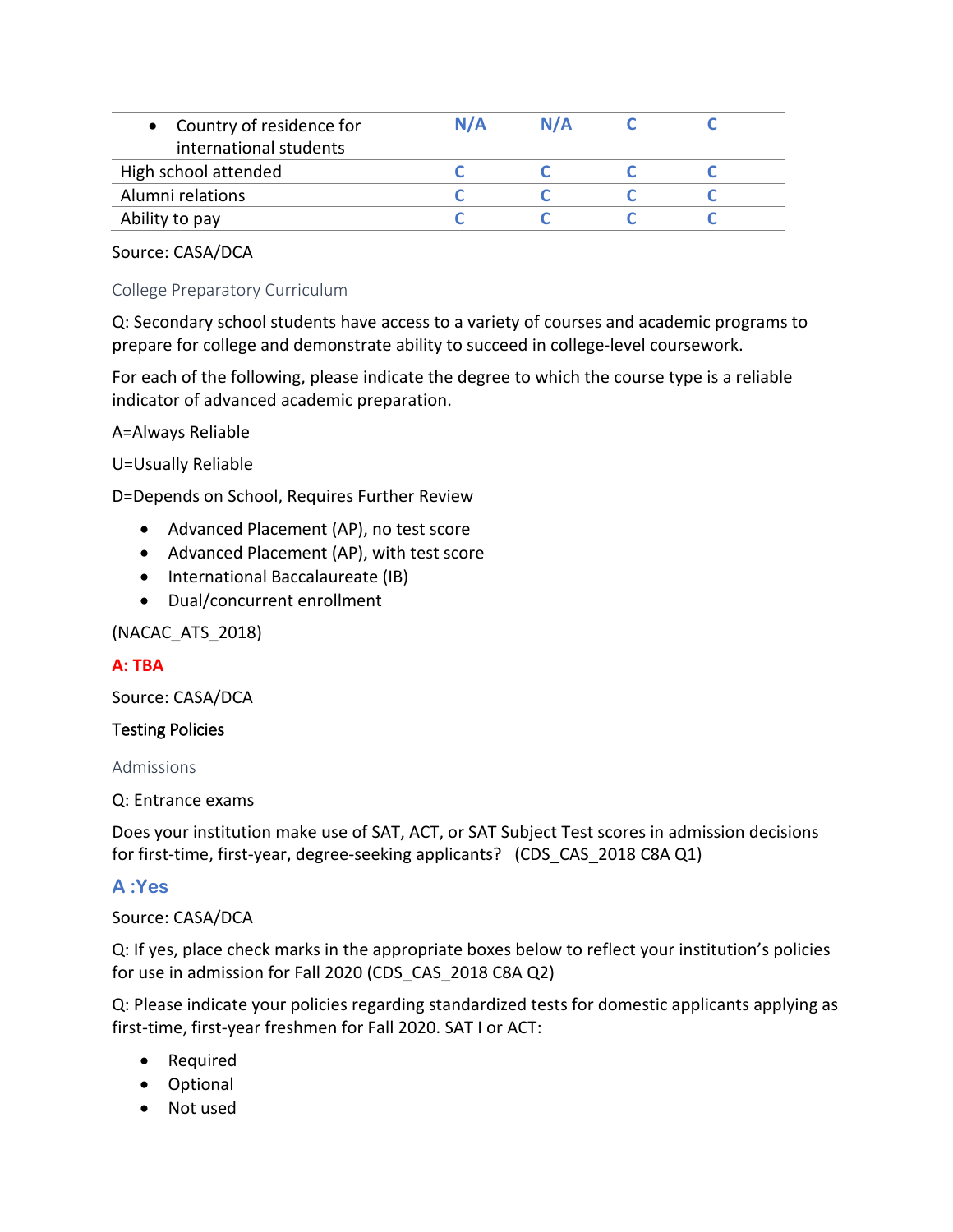# (FISKE\_GC2021\_2019 Q16)

Q. SAT Subject Tests:

- Required
- Optional
- Not used

If SAT Subject Tests are required, which ones?

# (FISKE\_GC2021\_2019 Q18)

# **A : SAT or ACT Required; SAT Subject Tests Not Used**

|                          | <b>ADMISSION</b> |           |                     |                          |                           |
|--------------------------|------------------|-----------|---------------------|--------------------------|---------------------------|
|                          | Require          | Recommend | Require<br>for Some | Consider if<br>Submitted | <b>Not</b><br><b>Used</b> |
| <b>SAT or ACT</b>        | Χ                |           |                     |                          |                           |
| ACT only                 |                  |           |                     |                          |                           |
| SAT only                 |                  |           |                     |                          |                           |
| <b>SAT and SAT</b>       |                  |           |                     |                          |                           |
| Subject Tests or         |                  |           |                     |                          |                           |
| <b>ACT</b>               |                  |           |                     |                          |                           |
| <b>SAT Subject Tests</b> |                  |           |                     |                          |                           |
| only                     |                  |           |                     |                          |                           |

# Source: CASA/DCA

Q: If your institution has a test-optional policy, please describe any conditions, exceptions, or requirements that applicants should know about (e.g., alternative application requirements, impact on consideration for merit scholarships, test scores being required for specific academic programs, etc.) (FISKE\_GC2021\_2019 Q17)

#### **A: Not Applicable**

# Source: CASA/DCA

Q: If your institution will make use of the ACT in admission decisions for first-time, first-year, degree-seeking applicants for Fall 2020, please indicate which ONE of the following applies: (regardless of whether the writing score will be used in the admissions process).

- ACT with writing required
- ACT with writing recommended
- ACT with or without writing accepted

# (CDS\_CAS\_2018 C8B Q1)

Q: For students taking the ACT, what is your policy regarding the Writing component?

- Required
- Not required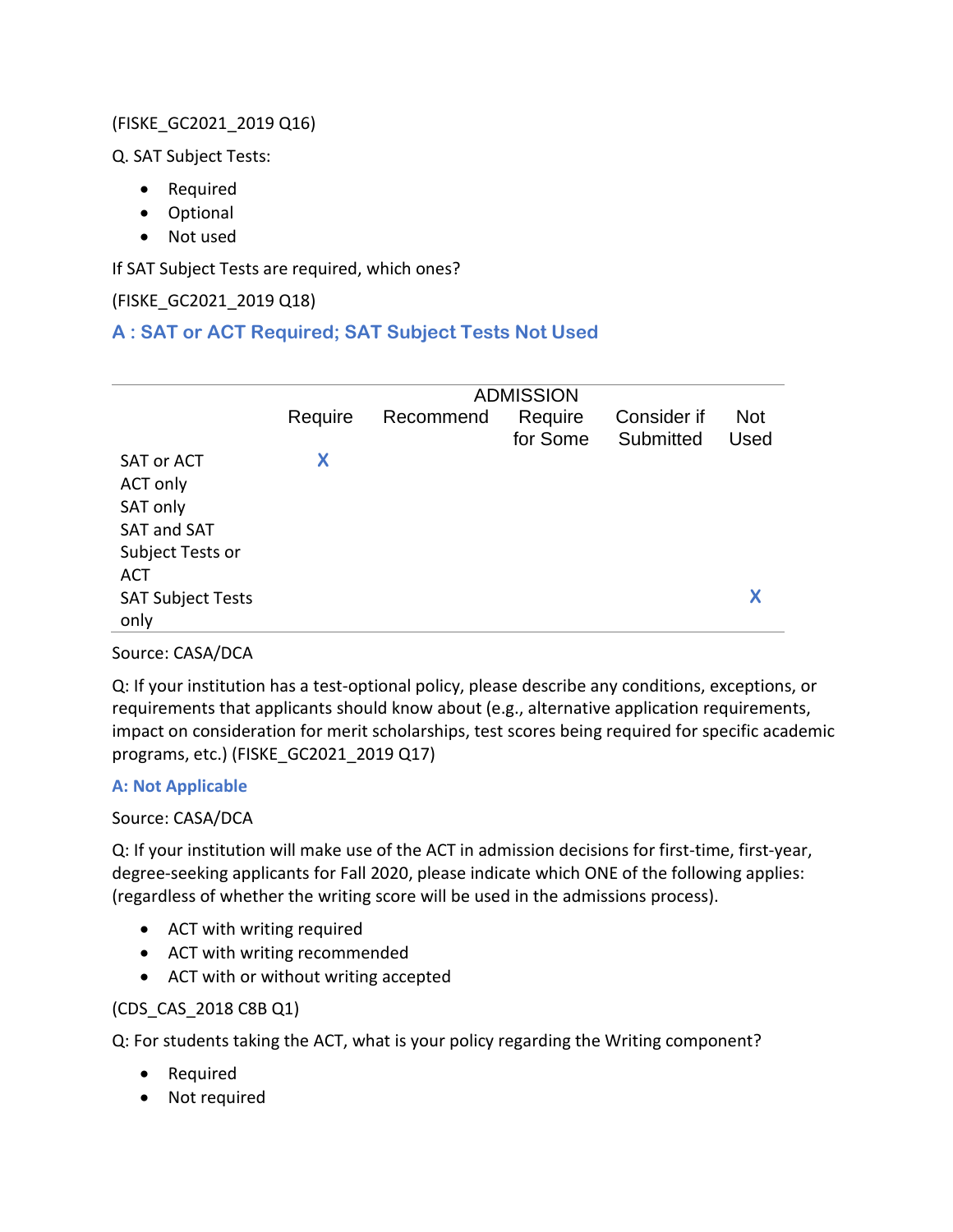# (FISKE\_GC2021\_2019 Q19)

# **A: ACT with or without writing accepted**

## Source: CASA/DCA

Q: If your institution will make use of the SAT in admission decisions for first-time, first-year, degree-seeking applicants for Fall 2020 please indicate which ONE of the following applies (regardless of whether the Essay score will be used in the admissions process)

SAT with Essay component required SAT with Essay component recommended SAT with or without Essay component accepted

## (CDS\_CAS\_2018 C8B Q2)

For students taking the Redesigned SAT, what is your policy regarding the Essay component?

- Required
- Not required

(FISKE\_GC2021\_2019 Q19)

## **A: SAT with or without Essay component accepted**

Source: CASA/DCA

Q: Please indicate how your institution will use the SAT or ACT writing component; check all that apply. (CDS\_CAS\_2018 C8C)

# **A: Not using essay component**

|                                              |  | SAT essay ACT essay |  |  |
|----------------------------------------------|--|---------------------|--|--|
| For admission                                |  |                     |  |  |
| For placement                                |  |                     |  |  |
| For advising                                 |  |                     |  |  |
| In place of an application essay             |  |                     |  |  |
| As a validity check on the application essay |  |                     |  |  |
| No college policy as of now                  |  |                     |  |  |
| Not using essay component                    |  |                     |  |  |

#### Source: CASA/DCA

Q: What is the minimum score you require for unconditional admission?

- TOEFL Internet-based Test (iBT) (Range0-120)
- IELTS (Range0-9)

(CB\_ASC\_2019 C27 Q1)

#### **A: TBA**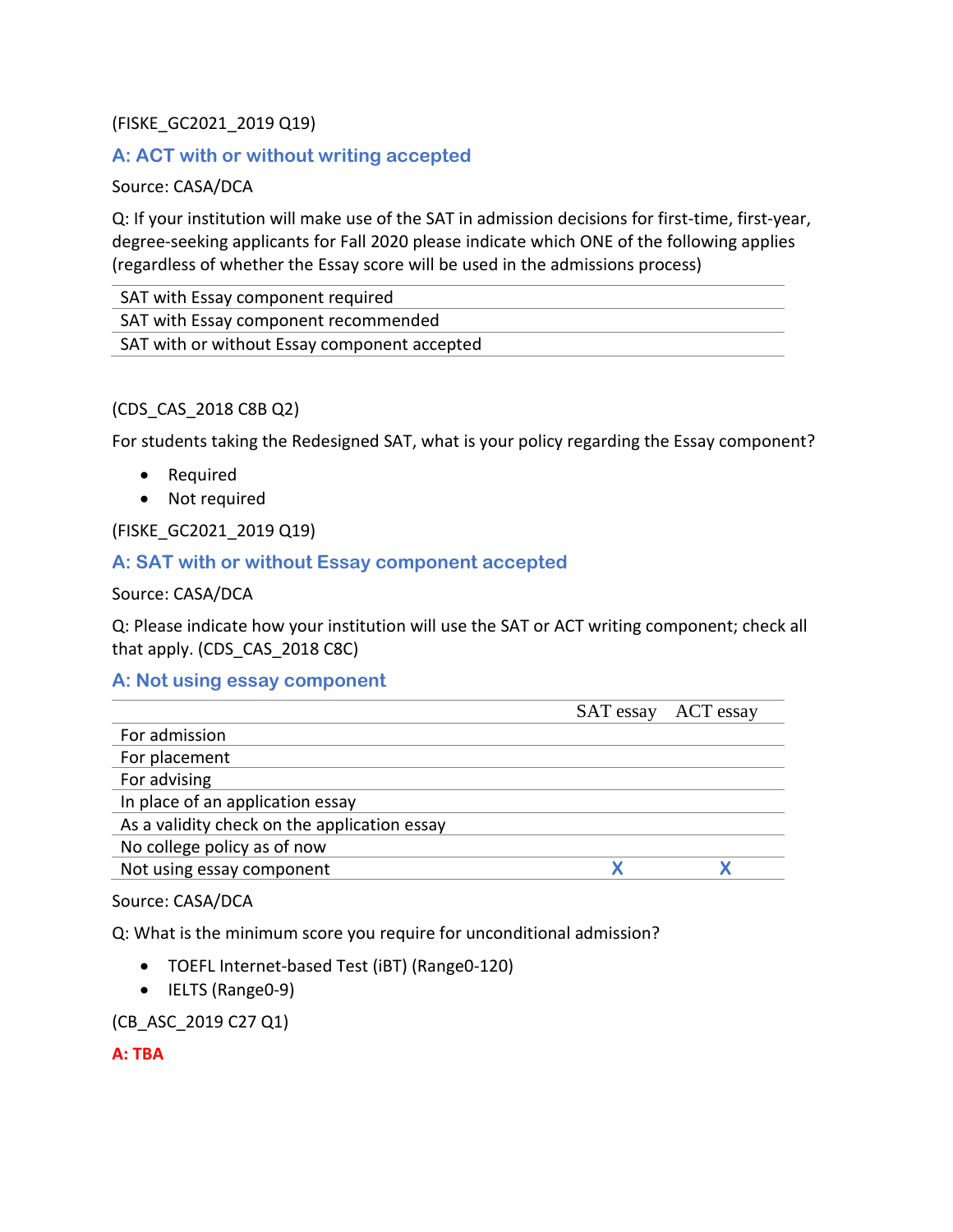Advising

Q: Does your institution use applicants' test scores for academic advising? (CDS\_CAS\_2018 C8D)

**A: Yes**

Source: CASA/DCA

Q: Latest date by which SAT or ACT scores must be received for fall-term admission (CDS\_CAS\_2018 C8E Q1)

**A: April 1st**

Source: CASA/DCA

Q: Latest date by which SAT Subject Test scores must be received for fall-term admission (CDS\_CAS\_2018 C8E Q2)

**A: SAT Subject Test scores Not Used**

Source: CASA/DCA

Q: If necessary, use this space to clarify your test policies (e.g., if tests are recommended for some students, or if tests are not required of some students) (CDS\_CAS\_2018 C8F)

**A: N/A**

Source: CASA/DCA

Placement

Q: Please indicate which tests your institution uses for placement (e.g., state tests)

(CDS\_CAS\_2018 C8G)

# **A: SAT, ACT, AP, Institutional Exam**

| <b>SAT</b>                |  |
|---------------------------|--|
| <b>ACT</b>                |  |
| <b>SAT Subject Tests</b>  |  |
| AP                        |  |
| <b>CLEP</b>               |  |
| <b>Institutional Exam</b> |  |
| State Exam (specify)      |  |

Source: CASA/DCA

# 2.2.2 Educational Pathways

#### Community College Transfer

Q: Does your institution have one or more articulation agreements with a community college?

(NACAC\_ATS\_2018)

1. Yes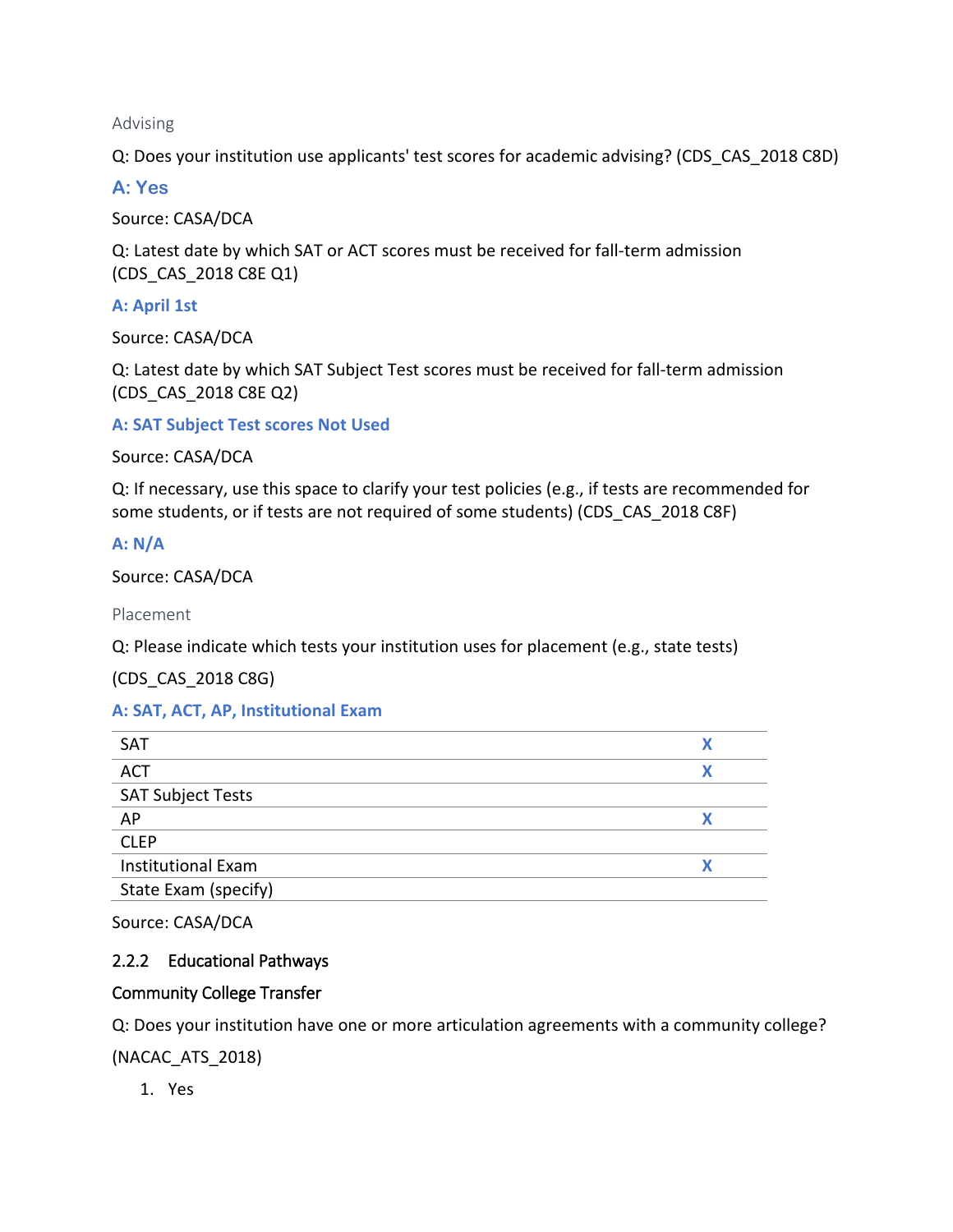#### 2. No

#### **A: Yes**

#### Source: CASA/DCA

Q: How would you characterize any perceived stigma on your campus about transfer from community colleges?

- 1. No Stigma
- 2. Slight Stigma
- 3. Moderate Stigma
- 4. Very Stigmatized
- Admission office
- Administration
- Faculty
- Student body

(NACAC\_ATS\_2018)

## **A: TBA**

Source: CASA/DCA

#### Transfer Credit Policy - General

Q: Report the lowest grade earned for any course that may be transferred for credit (CDS\_CAS\_2018 D12)

#### **A: 2.0**

Source: CASA/DCA

Q: Maximum number of credits or courses that may be transferred from a two-year institution (CDS\_CAS\_2018 D13)

#### **A: 66 credits**

Source: CASA/DCA

Q: Maximum number of credits or courses that may be transferred from a four-year institution (CDS\_CAS\_2018 D14)

#### **A: 96 credits**

Source: CASA/DCA

Q: Minimum number of credits that transfers must complete at your institution to earn an associate degree (CDS\_CAS\_2018 D15)

#### **A: Not applicable**

Source: CASA/DCA

Q: Minimum number of credits that transfers must complete at your institution to earn a bachelor's degree (CDS\_CAS\_2018 D16)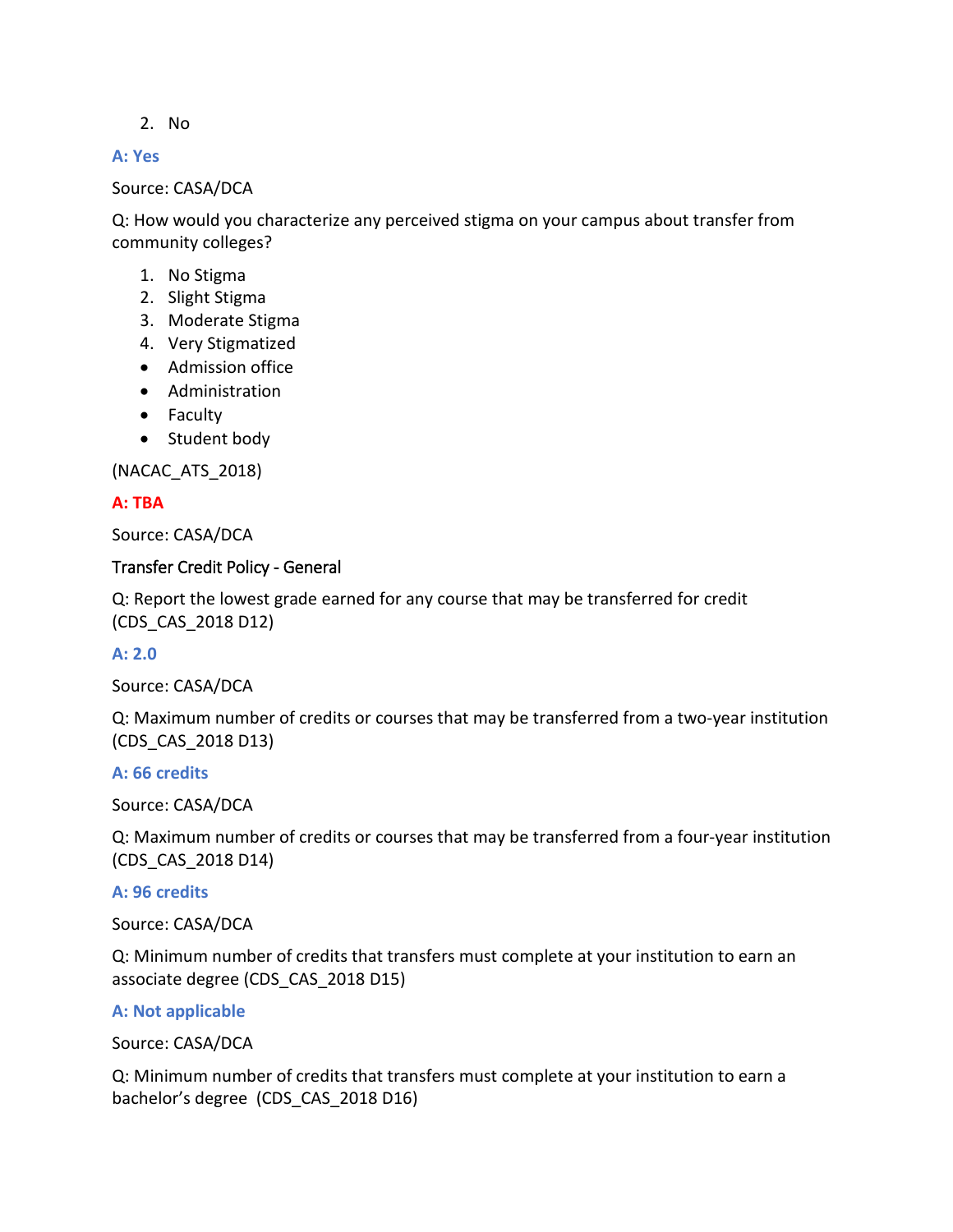# **A: 32**

Source: CASA/DCA

Q: Describe other transfer credit policies (CDS\_CAS\_2018 D17)

## **A: Not applicable**

Source: CASA/DCA

## Military Service Transfer Credit Policies

Q: Does your institution accept the following military/veteran transfer credits:

- American Council on Education (ACE)
- College Level Examination Program (CLEP)
- DANTES Subject Standardized Tests (DSST)

(CDS\_CAS\_2018 D18)

## **A: TBA**

Q: Maximum number of credits or courses that may be transferred based on military education evaluated by the American Council on Education (ACE)

- Number
- Unit type

(CDS\_CAS\_2018 D19)

# **A: TBA**

Q: Maximum number of credits or courses that may be transferred based on Department of Defense supported prior learning assessments (College Level Examination Program (CLEP) or DANTES Subject Standardized Tests (DSST))

- Number  $\_\_$
- $\bullet$  Unit type  $\_\_\_\_\_\_\_\_\_\_\_\_\_\_\_\_$

(CDS\_CAS\_2018 D20)

# **A: TBA**

Q: Are the military/veteran credit transfer policies published on your website? (CDS\_CAS\_2018 D21 Q1)

# **A: TBA**

Q: If yes, please provide the URL where the policy can be located (CDS\_CAS\_2018 D21 Q2)

**A: TBA**

Q: Describe other military/veteran transfer credit policies unique to your institution (CDS\_CAS\_2018 D22)

# **A: TBA**

International Student Recruitment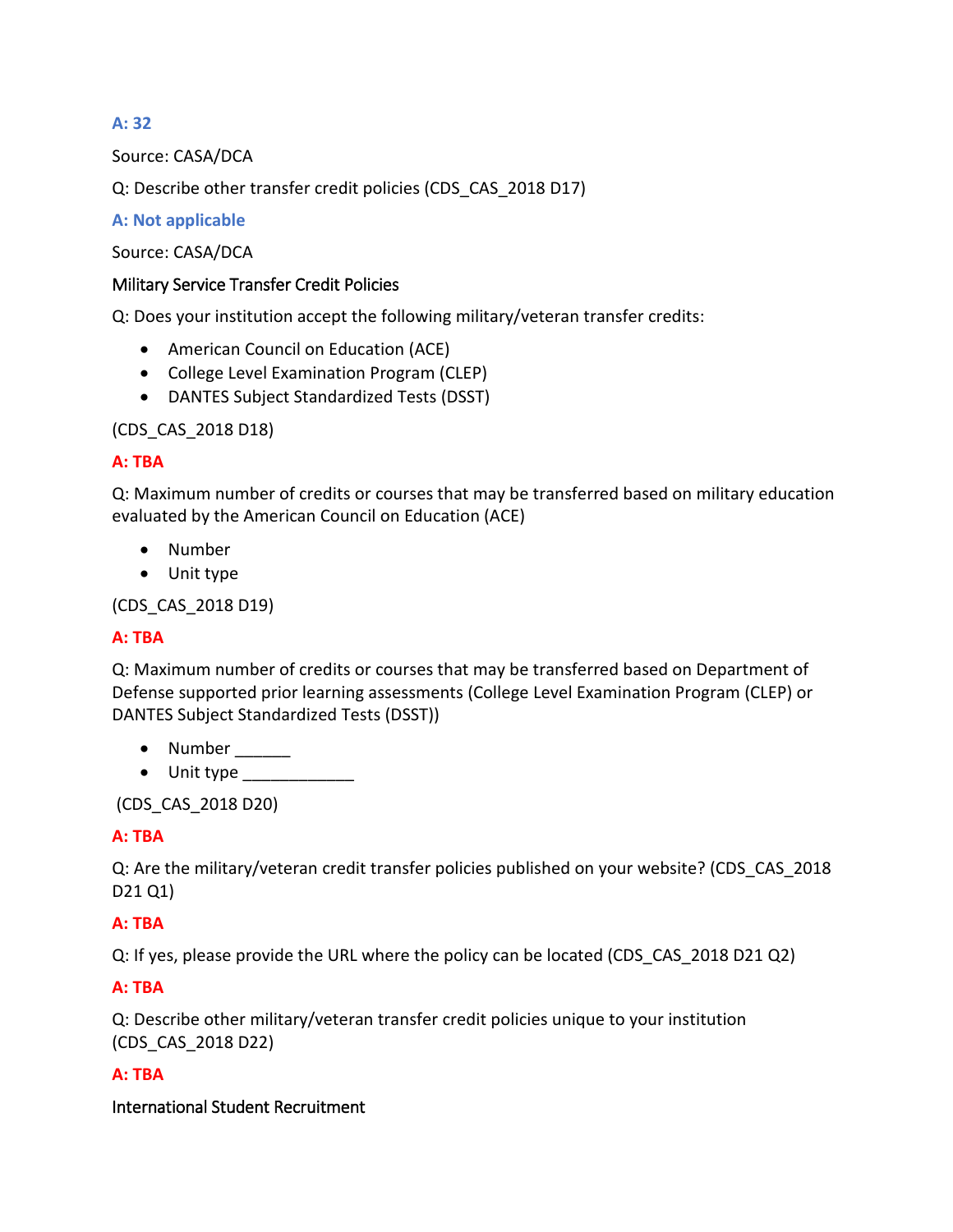Q: How much importance is given to each of the following strategies in your institution's recruitment of international students?

1= No importance

2=Limited importance

3=Moderate importance

4=Considerable importance

- International student recruitment agents
- Partnerships with international colleges/universities
- State or regional recruitment consortium
- US federal government support
- Foreign government support
- Pathways programs

(NACAC\_ATS\_2018)

# **A: TBA**

Q: In how many countries is your institution actively recruiting international students?

For the purpose of this question, please do not include countries in which social media is the ONLY means of recruitment. Rather, consider 'active recruitment' to include engaging in recruitment activities that involve either maintaining an in-country office/staff presence or periodic staff travel to students' home countries (e.g. attending education fairs, making high school visits, conducting site visits with international student recruitment agents).

(NACAC\_ATS\_2018)

# **A: TBA**

27. Does your institution offer a pathway program for international students?

(NACAC\_ATS\_2018)

# **A: TBA**

Q. Is your institution actively considering a pathway program for international students?

(NACAC\_ATS\_2018)

# **A: TBA**

Q: Is the pathway program for international students administered by a third-party?

(NACAC\_ATS\_2018)

# **A: TBA**

Q: Does your institution currently work with commissioned international recruitment agencies/agents? (NACAC\_ATS\_2018)

# **A: TBA**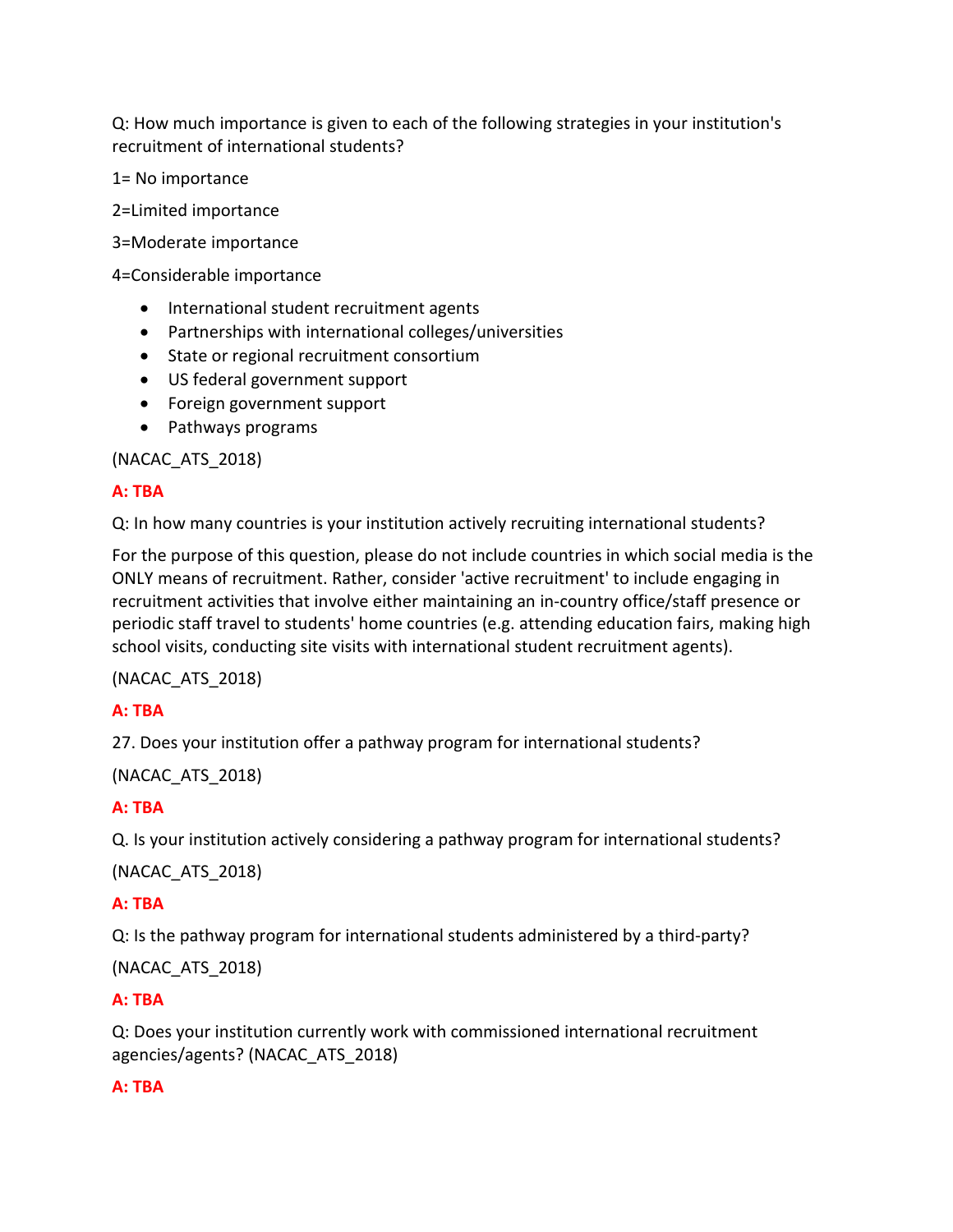Q: Is the use of commissioned international recruitment agencies/agents at your institution under active consideration? (NACAC\_ATS\_2018)

# **A: TBA**

Q: Are any of the following practices related to international recruitment agencies are used by your institution?

- Require recommendations from other U.S. schools as part of initial agency vetting process
- Require agencies to enter into a formal contract with the institution
- Provide the agency a training manual Conduct in-person training sessions (either incountry or on campus)
- Regularly assess the quality and satisfaction of students recruited by the agency
- List your agency contractors on a student-facing web site
- If other quality assurance efforts are used, (please specify)
- Financial Aid Notification

# (NACAC\_ATS\_2018)

# **A: TBA**

# 2.2.3 Student Costs and Affordability

# Application Fee

Q: Does your institution have an application fee? (CDS\_CAS\_2018 C13 Q1)

# **A: Yes**

Q: What is the amount of application fee? (CDS\_CAS\_2018 C13 Q2)

**A:** 

# **Effective August 1st, 2017, the application fee is \$50**

# **Prior Year (Fall 2016): \$30**

Q: Can it be waived for applicants with financial need? (CDS\_CAS\_2018 C13 Q3)

# **A: Yes**

Q: If you have an application fee and an on-line application option, please indicate policy for students who apply on-line

- Same fee:
- Free: \_\_\_\_\_
- Reduced:

# (CDS\_CAS\_2018 C13 Q4)

# **A: Application is online only**

Q: Can on-line application fee be waived for applicants with financial need? (CDS\_CAS\_2018 C13 Q5)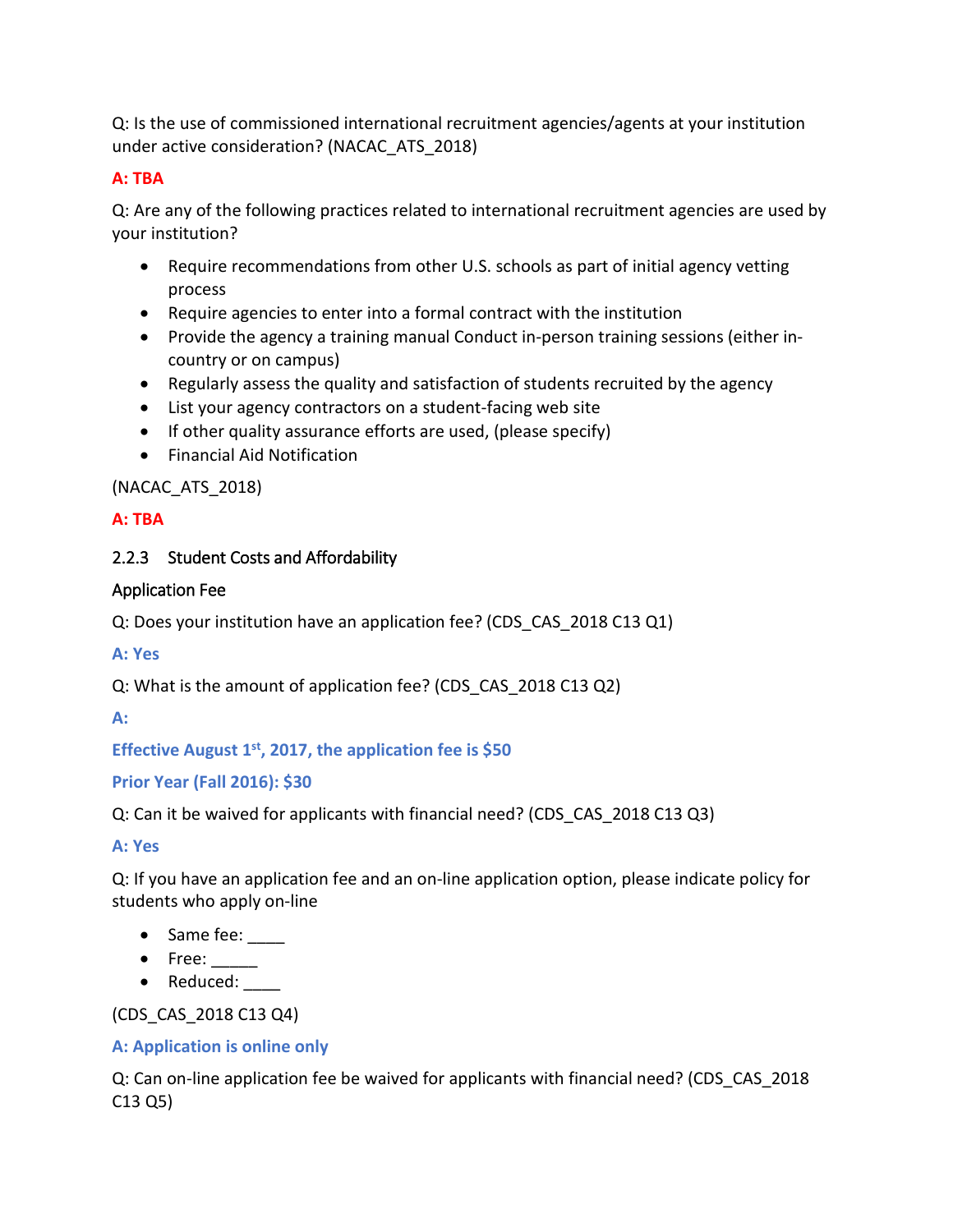# **A: Yes**

### Undergraduate full-time tuition, required fees, room and board

Q: Provide 2019-2020 academic year costs of attendance for the following categories that are applicable to your institution.

Check here if your institution's 2019-2020 academic year costs of attendance are not available at this time and provide an approximate date (i.e., month/day) when your institution's final 2019-2020 academic year costs of attendance will be available.

## (CDS\_CAS\_2018 G0 Q2)

Q: Please confirm whether the figures submitted above represent:

- Final 2019–2020 tuition and required fees
- Estimated 2019–2020 tuition and required fees

If necessary, please include any additional comments regarding your institution's 2019–2020 tuition and required fees.

(FISKE\_GC2021\_2019 Q37)

#### **A: Final 2019–2020 tuition and required fees**

Source: [https://www.redlands.edu/admissions-and-aid/student-financial-services/student](https://www.redlands.edu/admissions-and-aid/student-financial-services/student-financial-services-undergraduate/tuition-and-fees-for-undergraduates/)[financial-services-undergraduate/tuition-and-fees-for-undergraduates/](https://www.redlands.edu/admissions-and-aid/student-financial-services/student-financial-services-undergraduate/tuition-and-fees-for-undergraduates/)

Q: List the typical tuition, required fees, and room and board for a full-time undergraduate student for the FULL 2019-2020 academic year (30 semester or 45 quarter hours for institutions that derive annual tuition by multiplying credit hour cost by number of credits). A full academic year refers to the period of time generally extending from September to June; usually equated to two semesters, two trimesters, three quarters, or the period covered by a four-one-four plan. Room and board is defined as double occupancy and 19 meals per week or the maximum meal plan. Required fees include only charges that all full-time students must pay that are not included in tuition (e.g., registration, health, or activity fees.) Do not include optional fees (e.g., parking, laboratory use). (CDS\_CAS\_2018 G1, CB\_ASC\_2019 G1; KIP\_BCV\_2019)

|                                                | <b>FIRST-YEAR</b>                                        | Undergraduates                                           |
|------------------------------------------------|----------------------------------------------------------|----------------------------------------------------------|
| PRIVATE INSTITUTION<br>Tuition:                | \$50,630<br><b>Fall, Spring, and May</b><br><b>Terms</b> | \$50,630<br><b>Fall, Spring, and May</b><br><b>Terms</b> |
|                                                | Q[1,1]                                                   | Q[2,1]                                                   |
| PUBLIC INSTITUTION<br>Tuition:<br>In-district: | <b>Not Applicable</b>                                    | <b>Not Applicable</b>                                    |
| In-state (out-of-district):                    | <b>Not Applicable</b>                                    | <b>Not Applicable</b>                                    |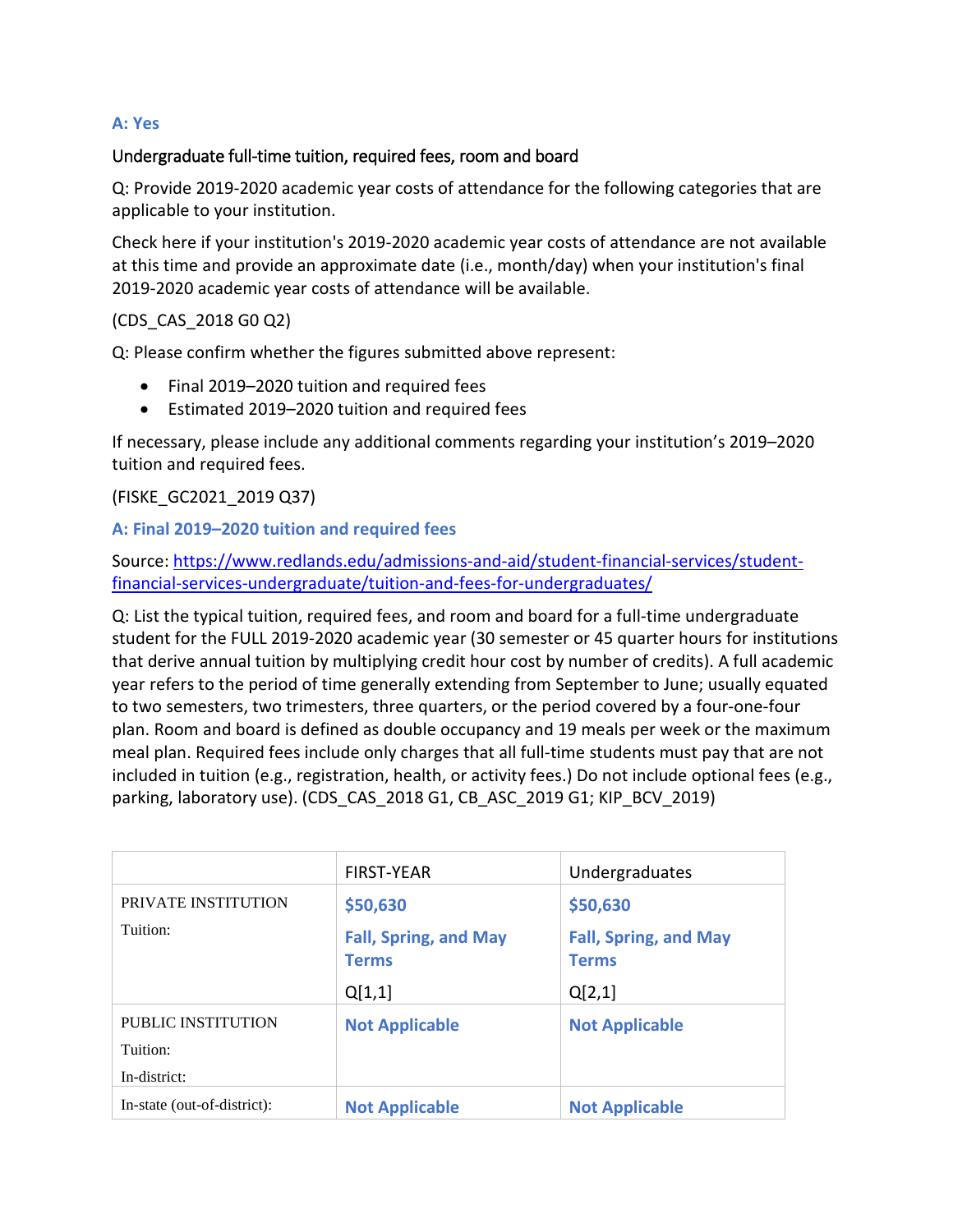| Out-of-state:                               | <b>Not Applicable</b>                                                                            | <b>Not Applicable</b>                                                                            |
|---------------------------------------------|--------------------------------------------------------------------------------------------------|--------------------------------------------------------------------------------------------------|
| NONRESIDENT ALIEN                           | \$50,630                                                                                         | \$50,630                                                                                         |
| Tuition                                     | <b>Fall, Spring, and May</b><br><b>Terms</b>                                                     | <b>Fall, Spring, and May</b><br><b>Terms</b>                                                     |
|                                             | Q[1,5]                                                                                           | Q[2,5]                                                                                           |
| <b>REQUIRED FEES:</b>                       | \$500, including \$350<br><b>Associated Student Fee</b><br>and \$150 Matriculation<br><b>Fee</b> | \$500, including \$350<br><b>Associated Student Fee</b><br>and \$150 Matriculation<br><b>Fee</b> |
|                                             | <b>Domestic and</b><br><b>International</b>                                                      | <b>Domestic and</b><br><b>International</b>                                                      |
|                                             | Q[1,6]                                                                                           | Q[2,6]                                                                                           |
| <b>ROOM AND BOARD:</b>                      | \$14,670                                                                                         | \$14,670                                                                                         |
| (on-campus)                                 | <b>Domestic and</b><br><b>International</b>                                                      | <b>Domestic and</b><br><b>International</b>                                                      |
|                                             | Q[1,7]                                                                                           | Q[2,7]                                                                                           |
| <b>ROOM ONLY:</b>                           | \$10,828                                                                                         | \$10,828                                                                                         |
| (on-campus)                                 | <b>Double occupancy</b>                                                                          | <b>Double occupancy</b>                                                                          |
|                                             | <b>Domestic and</b>                                                                              | <b>Domestic and</b><br><b>International</b>                                                      |
|                                             | <b>International</b>                                                                             | Q[2,8]                                                                                           |
|                                             | Q[1,8]                                                                                           |                                                                                                  |
| <b>BOARD ONLY:</b><br>(on-campus meal plan) | \$3,842                                                                                          | \$3,842                                                                                          |
|                                             | <b>Standard Meal Plan</b>                                                                        | <b>Standard Meal Plan</b>                                                                        |
|                                             | <b>Domestic and</b><br><b>International</b>                                                      | <b>Domestic and</b><br><b>International</b>                                                      |
|                                             | Q[1,9]                                                                                           | Q[2,9]                                                                                           |
| <b>Health Insurance</b>                     | \$1,819                                                                                          | \$1,819                                                                                          |
| <b>Books and Supplies</b>                   | \$1,970                                                                                          | \$1,970                                                                                          |
| <b>Annual Total (Domestic)</b>              | $$65,800^3$                                                                                      | \$65,800                                                                                         |
| Annual Total (International)                | \$69,589                                                                                         | \$69,589                                                                                         |

<span id="page-36-0"></span> $3$  Health Insurance (\$1,819) and Books and Supplies (\$1,970) are not included in **the total cost** [for domestic students,](https://www.redlands.edu/admissions-and-aid/student-financial-services/student-financial-services-undergraduate/tuition-and-fees-for-undergraduates/) but are included in [the total cost for international students](https://www.redlands.edu/admissions-and-aid/student-financial-services/student-financial-services-undergraduate/tuition--scholarships-for-international-undergraduates/)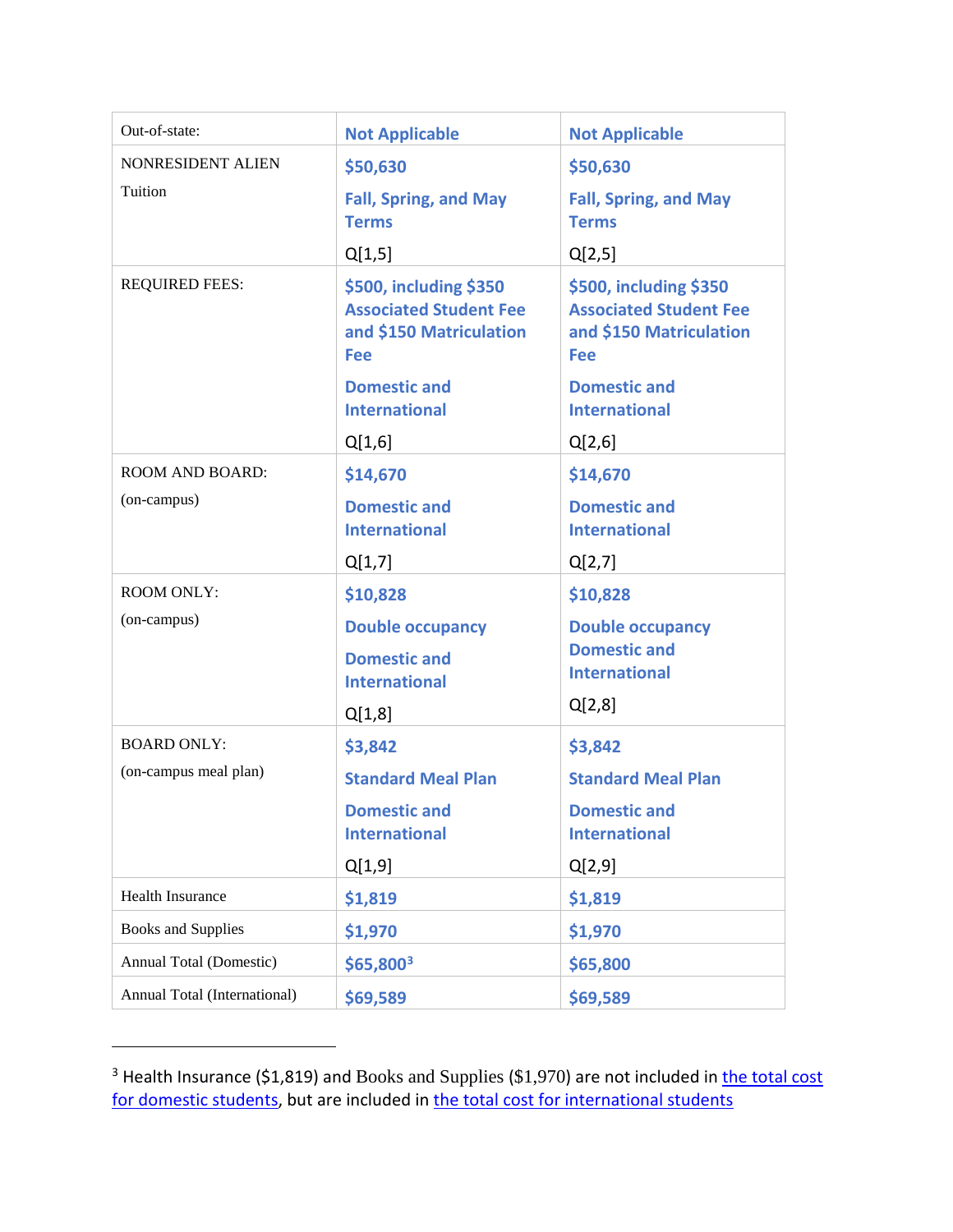Q: Comprehensive tuition and room and board fee (if your college cannot provide separate tuition and room and board fees) (CDS\_CAS\_2018 G1 Q[1,10])

- **A: Not Applicable**
- Q: Other (CDS\_CAS\_2018 G1 Q[1,10])
- **A: Not Applicable**

Q: Prior year tuition and fees (CB\_ASC\_2019 G1.1)

## **A:**

- **2018-2019 School Year Standard Charges**
	- o **Tuition Fall, Spring, and May Terms \$49,154**
	- o **Room & Board Double occupancy, Standard meal plan \$14,278**
	- o **Associated Student Fee Student Activities \$350**
	- o **Matriculation Fee One-time fee for all new students \$150**
	- o **Annual Total \$63,932**
- **2017-2018 School Year Standard Charges**
	- o **Tuition Fall, Spring, and May Terms \$47,722**
	- Double occupancy, Standard meal plan \$13,862
	- o **Associated Student Fee Student Activities \$350**
	- o **Matriculation Fee One-time fee for all new students \$150**
	- o **Annual Total \$62,084**

# Source:

[https://www.redlands.edu/admissions-and-aid/student-financial-services/student-financial](https://www.redlands.edu/admissions-and-aid/student-financial-services/student-financial-services-undergraduate/tuition-and-fees-for-undergraduates/previous-school-year-charges/)[services-undergraduate/tuition-and-fees-for-undergraduates/previous-school-year-charges/](https://www.redlands.edu/admissions-and-aid/student-financial-services/student-financial-services-undergraduate/tuition-and-fees-for-undergraduates/previous-school-year-charges/)

Q: Please provide the typical tuition for a full-time, first-year (freshman) student for the FULL 2019–2020 academic year (30 semester hours or 45 quarter hours for institutions that derive annual tuition by multiplying credit hour cost by number of credits). A full academic year refers to the period of time generally extending from September to June; usually equated to two semesters, two trimesters, three quarters, or the period covered by a four-one-four plan. (G1, middle column) (FISKE\_GC2021\_2019 Q35)

# **A: Private institution first-year tuition: \$50,630**

Source: [https://www.redlands.edu/admissions-and-aid/student-financial-services/student](https://www.redlands.edu/admissions-and-aid/student-financial-services/student-financial-services-undergraduate/tuition-and-fees-for-undergraduates/)[financial-services-undergraduate/tuition-and-fees-for-undergraduates/](https://www.redlands.edu/admissions-and-aid/student-financial-services/student-financial-services-undergraduate/tuition-and-fees-for-undergraduates/)

Q: Please provide required fees for a full-time, first-year (freshman) student for the FULL 2019– 2020 academic year, as defined above. Required fees include only charges that all full-time students must pay that are *not* included in tuition (e.g., registration, health, or activity fees). Do *not* include optional fees (e.g., parking, laboratory use). Do *not* include room and board. (G1, middle column)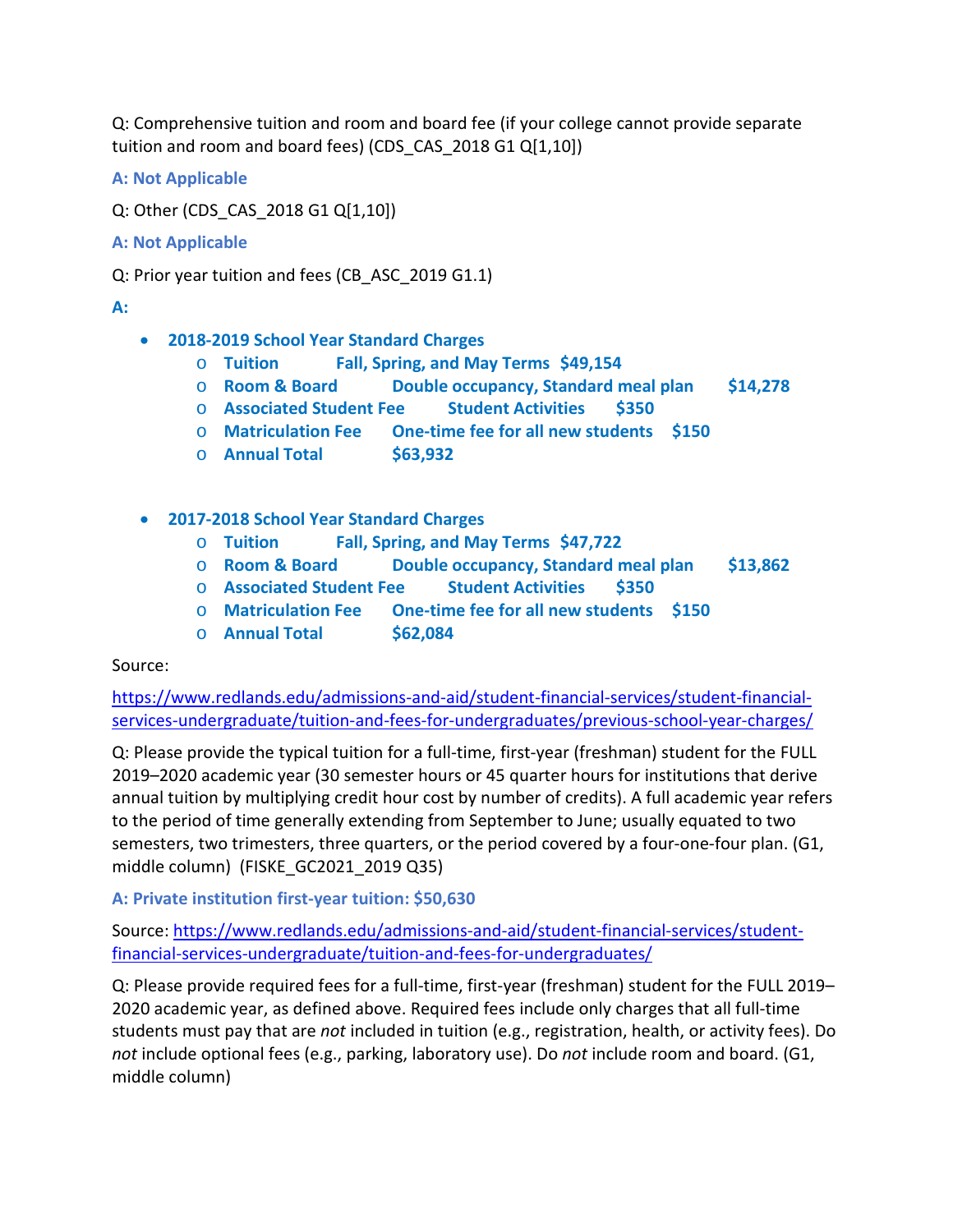# (CDS\_CAS\_2018 G1 Q[1,6], CDS\_CAS\_2018 G1 Q[2,6], FISKE\_GC2021\_2019 Q36, CB\_ASC\_2019 G1 Q6)

## **A: \$500, including**

| <b>Associated Student Fee</b> | <b>Student Activities</b>         | <b>\$350</b> |
|-------------------------------|-----------------------------------|--------------|
| Matriculation Fee             | One-time fee for all new students | <b>S150</b>  |

Source: [https://www.redlands.edu/admissions-and-aid/student-financial-services/student](https://www.redlands.edu/admissions-and-aid/student-financial-services/student-financial-services-undergraduate/tuition-and-fees-for-undergraduates/)[financial-services-undergraduate/tuition-and-fees-for-undergraduates/](https://www.redlands.edu/admissions-and-aid/student-financial-services/student-financial-services-undergraduate/tuition-and-fees-for-undergraduates/)

Q: Number of credits per term a student can take for the stated full-time tuition (CDS\_CAS\_2018 G2)

## **A: 12-19**

Q: Do tuition and fees vary by year of study (e.g., sophomore, junior, senior)? (CDS\_CAS\_2018 G3)

## **A: No**

Q: Indicate tuition exchange or reciprocity agreements participated in by your institution (CB\_ASC\_2019 G3.1)

- Southern Regional Education Board Academic Common Market
- Midwest Student Exchange
- Western Undergraduate Exchange
- New England Regional Student Program

# **A: TBA**

Q: Do tuition and fees vary by undergraduate instructional program? (CDS\_CAS\_2018 G4 Q1)

## **A: No**

Q: If yes, what percentage of full-time undergraduates pay more than the tuition and fees? (CDS\_CAS\_2018 G4 Q2)

## **A: Not Applicable**

Q: Required fees and estimated expenses for a typical full-time undergraduate student

(CDS\_CAS\_2018 G5, CB\_ASC\_2019 G5)

## **A: Fall 2019**

|                                                         | Residents<br>(living on | Commuters<br>(living at home) | Commuters<br>(not living at |
|---------------------------------------------------------|-------------------------|-------------------------------|-----------------------------|
|                                                         | campus)                 |                               | home)                       |
| Books and supplies                                      | \$1,970                 | \$1,970                       | \$1,970                     |
| Room only                                               | \$10,828                | <b>Not Applicable</b>         | <b>TBA</b>                  |
| Board only                                              | \$3,842                 | <b>TBA</b>                    | <b>TBA</b>                  |
| Room and board total (if<br>your college cannot provide | <b>Not Applicable</b>   | <b>Not Applicable</b>         | <b>Not Applicable</b>       |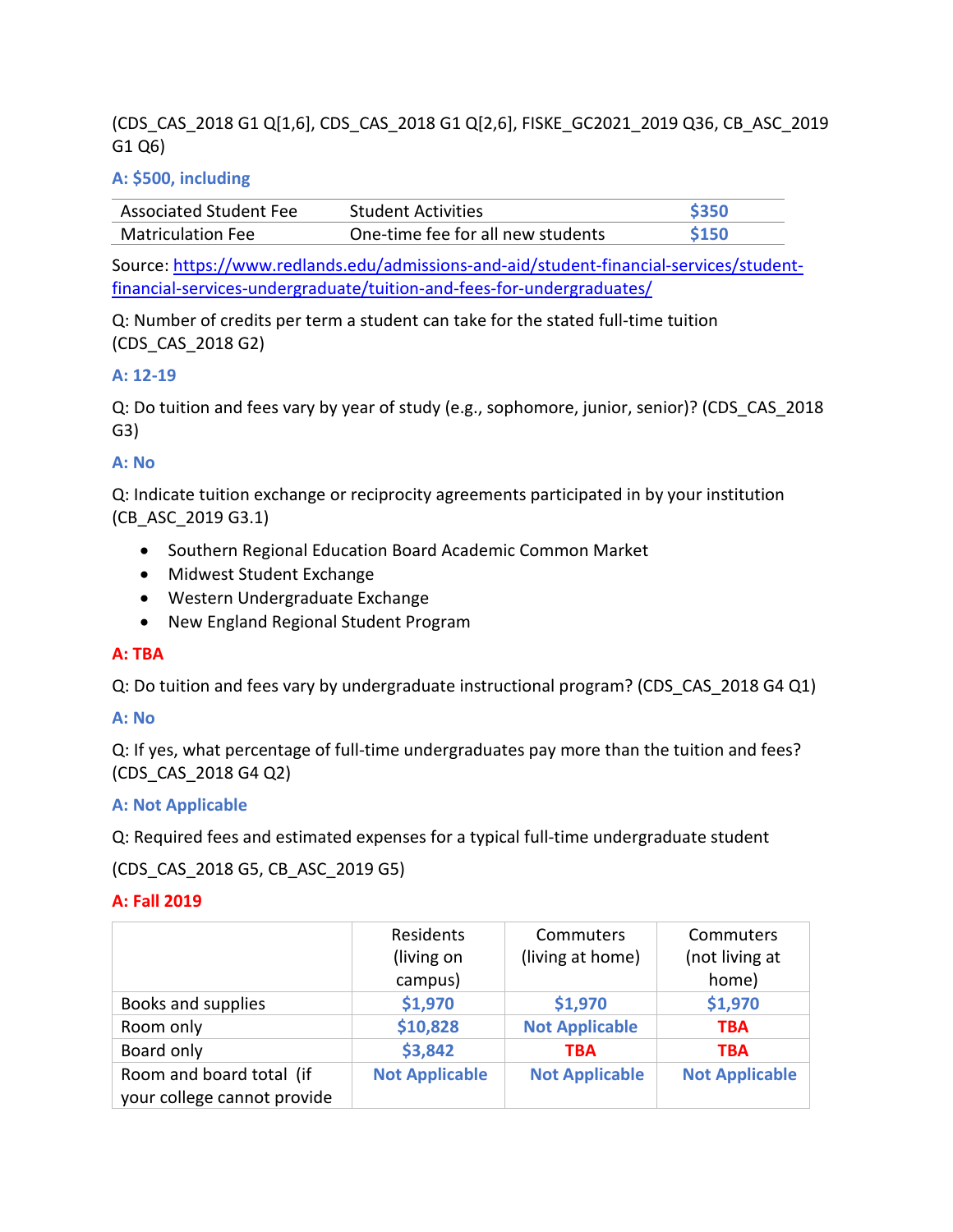| separate room and board   |                       |                       |                       |
|---------------------------|-----------------------|-----------------------|-----------------------|
| figures for commuters not |                       |                       |                       |
| living at home):          |                       |                       |                       |
| Transportation            | <b>Not Applicable</b> | <b>Not Applicable</b> | <b>Not Applicable</b> |
| Other expenses*           | TBA                   | TBA                   | TBA                   |

**Note: Transportation costs are included in "Other expenses".** 

# **Prior Year (Fall 2018)**

|                                                                                                                                     | Residents<br>(living on | Commuters<br>(living at home) | Commuters<br>(not living at |
|-------------------------------------------------------------------------------------------------------------------------------------|-------------------------|-------------------------------|-----------------------------|
|                                                                                                                                     | campus)                 |                               | home)                       |
| Books and supplies                                                                                                                  | \$1,900                 | \$1,900                       | \$1,900                     |
| Room only                                                                                                                           | \$10,828                | <b>Not Applicable</b>         | \$9,720                     |
| Board only                                                                                                                          | \$3,842                 | \$5,148                       | \$4,558                     |
| Room and board total (if<br>your college cannot provide<br>separate room and board<br>figures for commuters not<br>living at home): | <b>Not Applicable</b>   | <b>Not Applicable</b>         | <b>Not Applicable</b>       |
| Transportation                                                                                                                      | <b>Not Applicable</b>   | <b>Not Applicable</b>         | <b>Not Applicable</b>       |
| Other expenses*                                                                                                                     | \$3,240                 | \$4,365                       | \$3,240                     |

# **Prior Year (Fall 2017)**

|                                                                                                                                     | Residents<br>(living on<br>campus) | Commuters<br>(living at home) | Commuters<br>(not living at<br>home) |
|-------------------------------------------------------------------------------------------------------------------------------------|------------------------------------|-------------------------------|--------------------------------------|
| Books and supplies                                                                                                                  | \$1,850                            | \$1,850                       | \$1,850                              |
| Room only                                                                                                                           |                                    | <b>Not Applicable</b>         | \$9,270                              |
| Board only                                                                                                                          |                                    | \$5,248                       | \$4,592                              |
| Room and board total (if<br>your college cannot provide<br>separate room and board<br>figures for commuters not<br>living at home): | <b>Not Applicable</b>              | <b>Not Applicable</b>         | <b>Not Applicable</b>                |
| Transportation                                                                                                                      | <b>Not Applicable</b>              | <b>Not Applicable</b>         | <b>Not Applicable</b>                |
| Other expenses*                                                                                                                     | \$3,240                            | \$4,374                       | \$3,240                              |

Q: Undergraduate per-credit-hour charges (tuition only) (CDS\_CAS\_2018 G6)

- Private institutions
- Nonresident aliens (provide only if different from figure for domestic first-year students)

## **A:**

**Current year, domestic and international** 

• **May Term, per credit: \$1,537**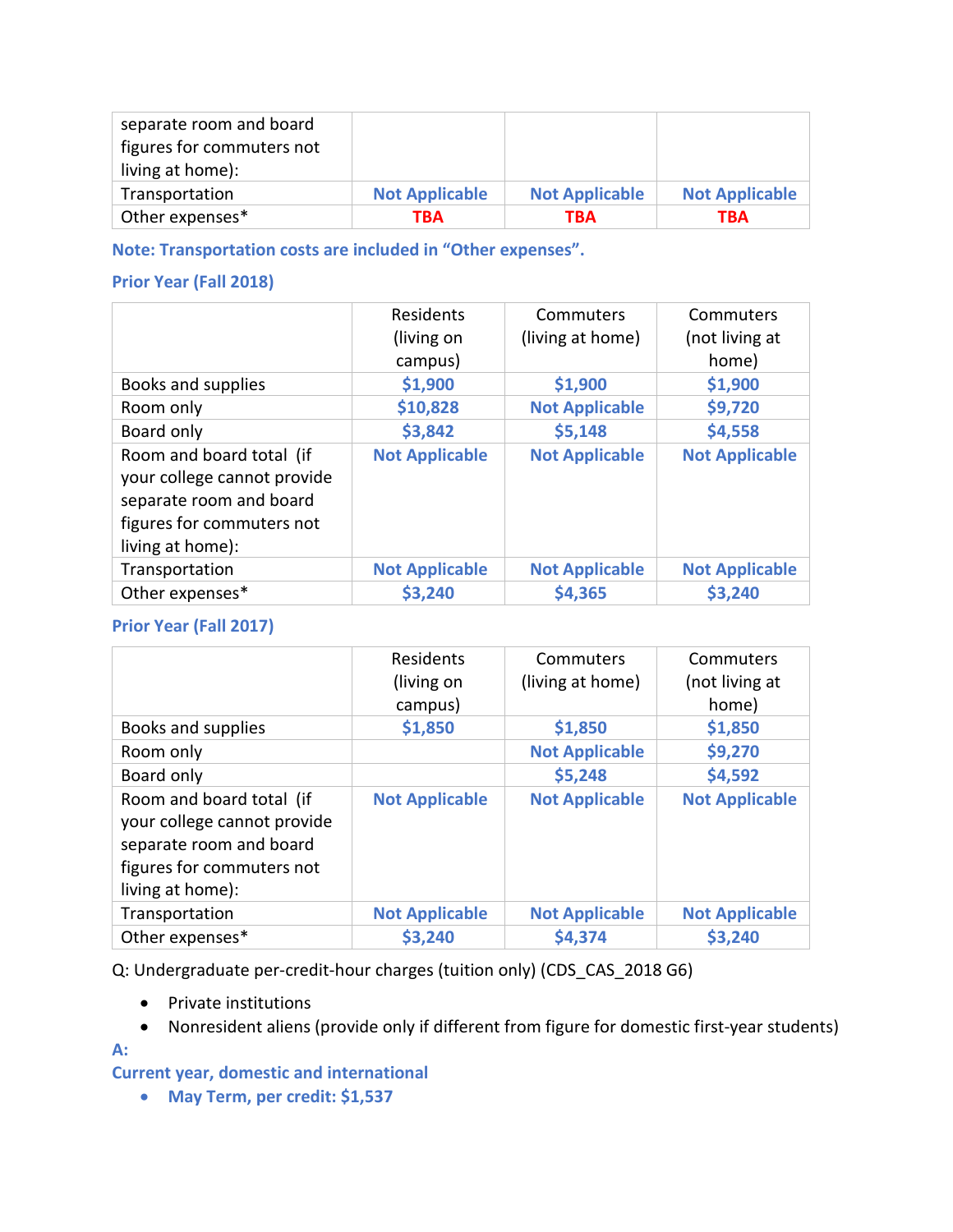- **Special Status Undergraduate**
	- o **Part-time tuition, per credit: \$1,537**
	- o **Individualized Study, per credit: \$1,537**
- **Undergraduate Auditing, Per Credit**
	- o **Degree candidates: \$1,537**
	- o **Non-degree students: \$225**
	- o **High school students: \$120**

Source: Catalo[g https://www.redlands.edu/study/registrars-office/university-catalogs/current](https://www.redlands.edu/study/registrars-office/university-catalogs/current-catalog/college-of-arts-and-sciences/tuition-and-fees/)[catalog/college-of-arts-and-sciences/tuition-and-fees/](https://www.redlands.edu/study/registrars-office/university-catalogs/current-catalog/college-of-arts-and-sciences/tuition-and-fees/)

**Prior Year (Fall 2017) \$1,492**

Q: Other estimated expenses for international students for academic year 2019-2020 should not include cost information from G1 and should not include estimated expenses in G5. Typically, the figure reported here represents long-distance travel and other expenses unique to international students (CB\_ASC\_2019 G7)

# **A: TBA**

# Student Aid Options

# US Students

Types of Aid Available. Please check off all types of aid available to undergraduates at your institution. (CDS\_CAS\_2018 H12-H13)

Q: Loans

FEDERAL DIRECT STUDENT LOAN PROGRAM (DIRECT LOAN)

- Direct Subsidized Stafford Loans
- Direct Unsubsidized Stafford Loans
- Direct PLUS Loans
- Federal Perkins Loans
- Federal Nursing Loans
- State Loans
- College/university loans from institutional funds
- Other (specify)

# (CDS\_CAS\_2018 H12)

**A:** 

- **• Direct Subsidized Stafford Loans**
- **• Direct Unsubsidized Stafford Loans**
- **• Direct PLUS Loans**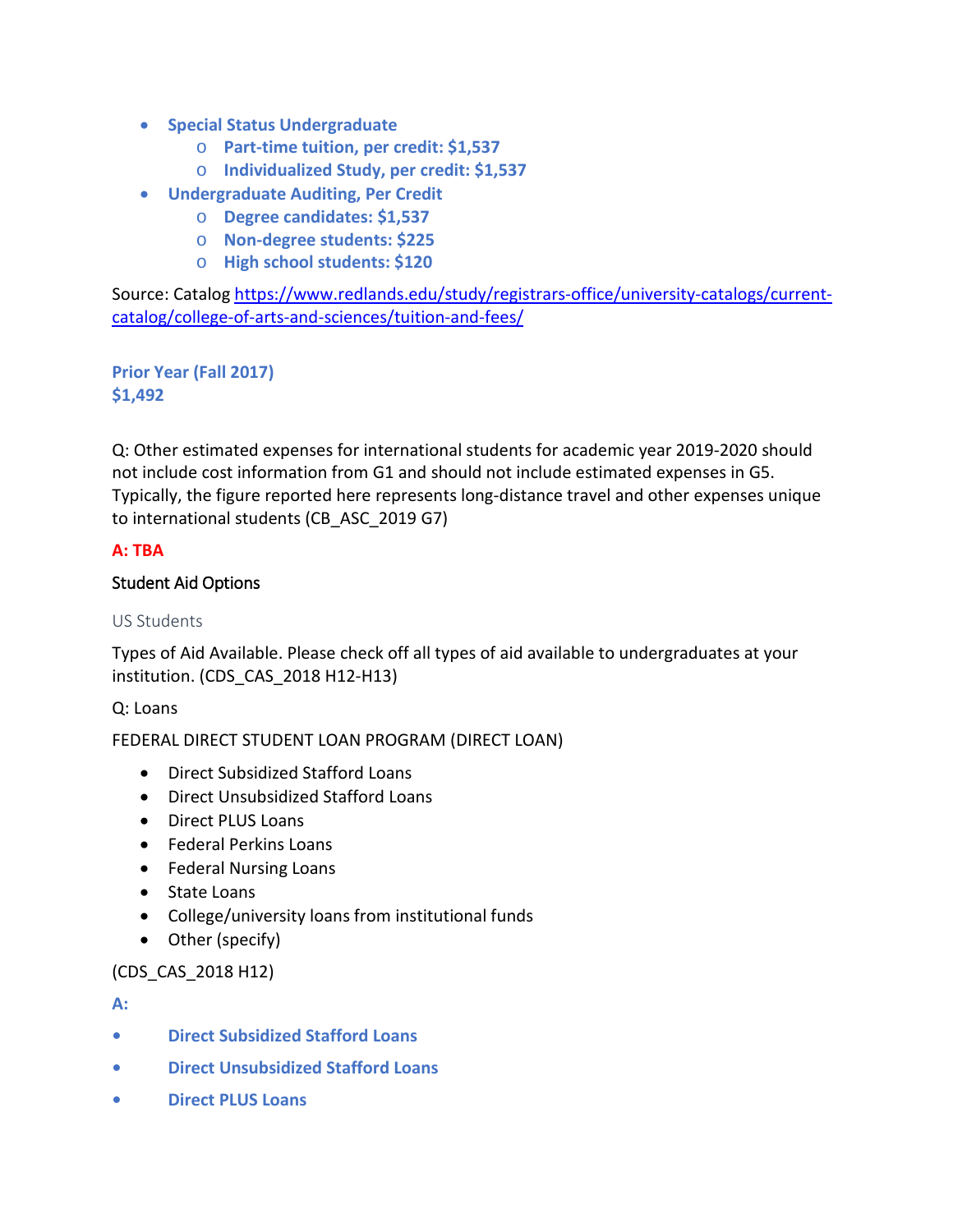## **• College/university loans from institutional funds**

## Source: SFS/DSFS

Q: Scholarships and Grants (CDS\_CAS\_2018 H13)

NEED-BASED:

- Federal Pell
- SEOG
- State scholarships/grants
- Private scholarships
- College/university scholarship or grant aid from institutional funds
- United Negro College Fund
- Federal Nursing Scholarship
- Other (specify):  $\_\_$

### **A:**

- **Federal Pell**
- **SEOG**
- **State scholarships/grants**
- **Private scholarships**
- **College/university scholarship or grant aid from institutional funds**

## Source: SFS/DSFS

#### International Students

Q. Does your institution offer in-state tuition to international students?(NACAC\_ATS\_2018)

## **A: Domestic and international students pay the same tuition.**

Q: Indicate your institution's policy regarding institutional scholarship and grant aid for undergraduate degree-seeking nonresident aliens (CDS\_CAS\_2018 H6 Q1)

- Institutional need-based scholarship or grant aid is available
- Institutional non-need-based scholarship or grant aid is available
- Institutional scholarship and grant aid is not available

## **A: No change since 2016-2017**

- **Institutional need-based scholarship or grant aid is available**
- **Institutional non-need-based scholarship or grant aid is available**

## Source: SFS/DSFS

Q: Do you provide financial aid for international students? (TPR\_RDS\_2019)

# **A: Yes**

Source: SFS/DSFS

Q: If yes, please describe or provide URL for more information. (TPR\_RDS\_2019)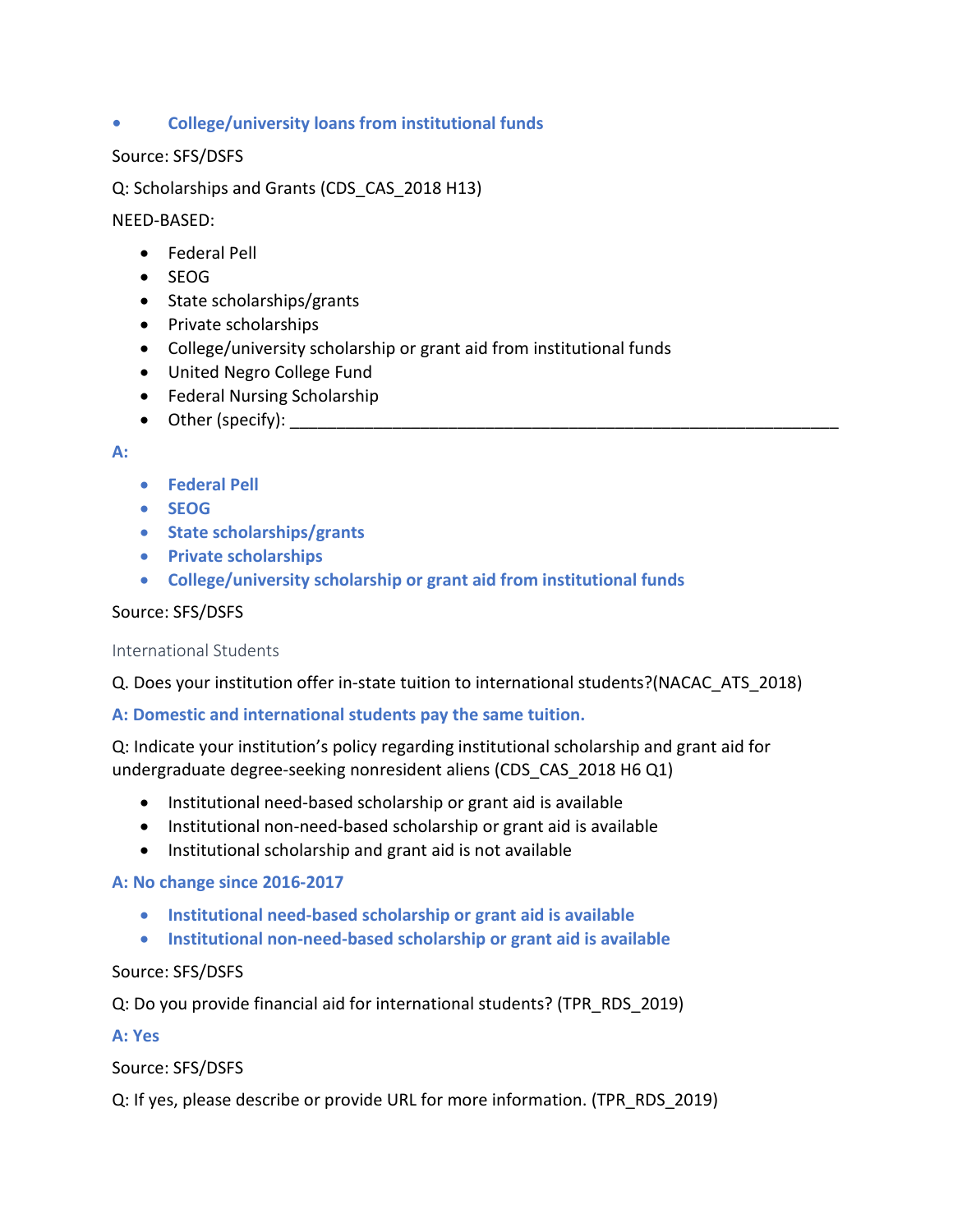# **A: TBA**

[https://www.redlands.edu/admissions-and-aid/student-financial-services/student-financial](https://www.redlands.edu/admissions-and-aid/student-financial-services/student-financial-services-undergraduate/tuition--scholarships-for-international-undergraduates/)[services-undergraduate/tuition--scholarships-for-international-undergraduates/](https://www.redlands.edu/admissions-and-aid/student-financial-services/student-financial-services-undergraduate/tuition--scholarships-for-international-undergraduates/)

Source: SFS/DSFS

# Student Aid Process

Q: In response to the earlier availability of FAFSA data, has your admission office made any change in the past two years as to the timing of the financial aid notification?

- No change
- Yes, moved financial aid award notification to align with admission offers
- Yes, moved financial aid notification earlier in process, but not at same time as admission offer

(NACAC\_ATS\_2018)

# **A: TBA**

Q: For the Fall 2018 admission cycle, please indicate what, if any, financial aid information was sent with the initial offer of admission

- No financial aid information sent
- Institutional scholarship(s) only
- Full financial aid package
- Other (please specify)

(NACAC\_ATS\_2018)

# **A: TBA**

# US Students

# Q: Process for First-Year/Freshman Students

Check off all financial aid forms domestic first-year (freshman) financial aid applicants must submit

- FAFSA
- Institution's own financial aid form
- CSS/Financial Aid PROFILE
- State aid form
- Noncustodial PROFILE
- Business/Farm Supplement
- Other

(CDS\_CAS\_2018 H8)

## **A: No change since 2016-2017**

**FAFSA**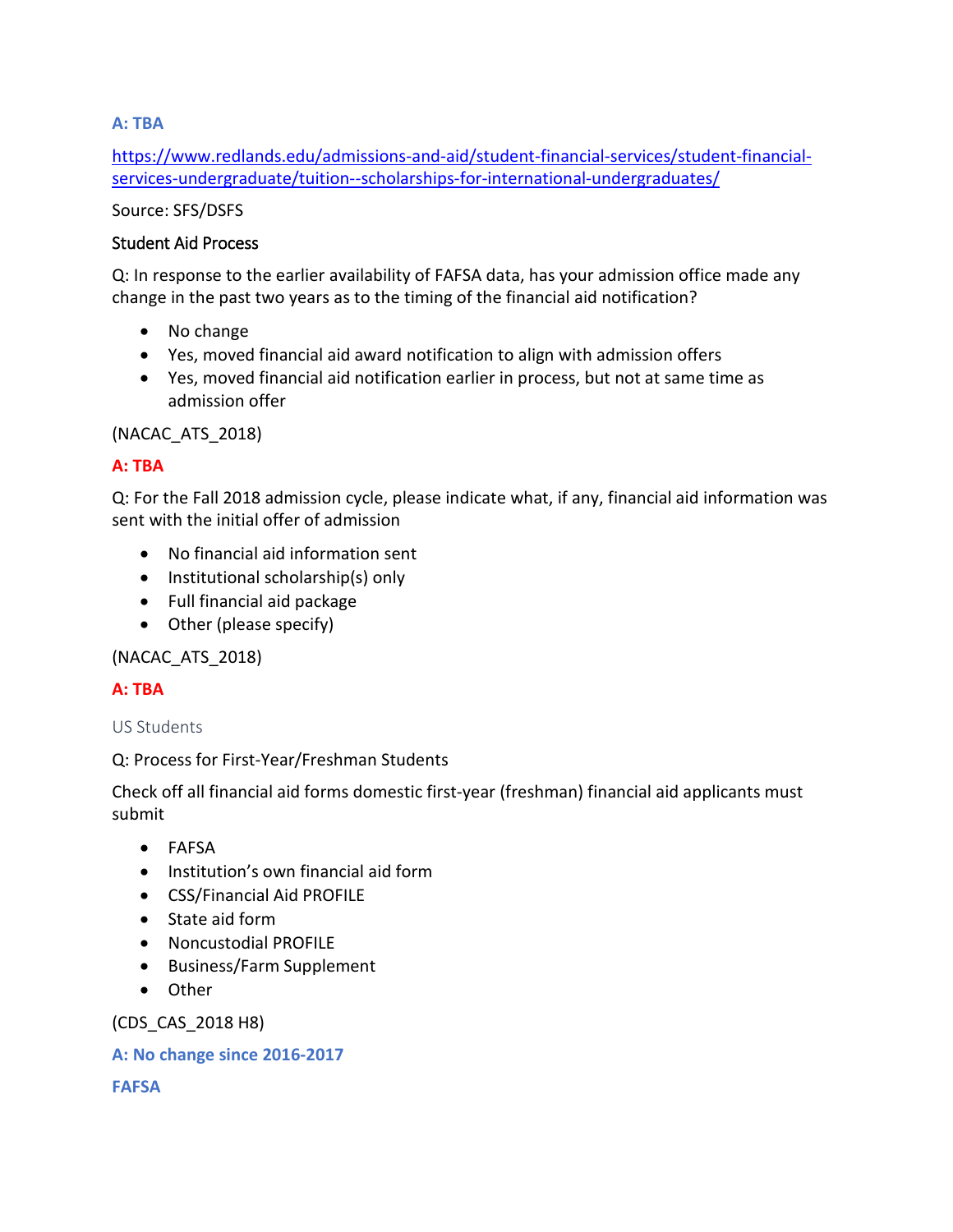## Source: SFS/DSFS

Q: Indicate filing dates for first-year (freshman) students (CDS\_CAS\_2018 H9)

- Priority date for filing required financial aid forms
- Deadline for filing required financial aid forms
- No deadline for filing required forms (applications processed on a rolling basis)

### **A:**

- **Priority date for filing required financial aid forms: Not Applicable**
- **Deadline for filing required financial aid forms: March 2**
- **No deadline for filing required forms (applications processed on a rolling basis): Not Applicable**

## **Prior Year (2016-2017)**

- **Priority date for filing required financial aid forms: November 15**
- **Deadline for filing required financial aid forms: March 2**
- **No deadline for filing required forms (applications processed on a rolling basis): Not Applicable**

### Source: SFS/DSFS

Q: Indicate notification dates for first-year (freshman) students (answer a or b)

- a. Students notified on or about (date):
- b. Students notified on a rolling basis: yes/no If yes, starting date:

## (CDS\_CAS\_2018 H10)

#### **A:**

- **Students notified on a rolling basis**
- **Starting date: December**

#### **Prior Year (2016-2017)**

- **A: Students notified on a rolling basis**
- **Starting date: Feb. 17**

#### Source: SFS/DSFS

Q: Indicate reply dates Students must reply by (date) \_\_\_\_\_\_\_\_\_\_\_\_\_\_\_\_\_ or within \_\_\_\_\_\_\_\_ weeks of notification. (CDS\_CAS\_2018 H11) **A: Not Applicable**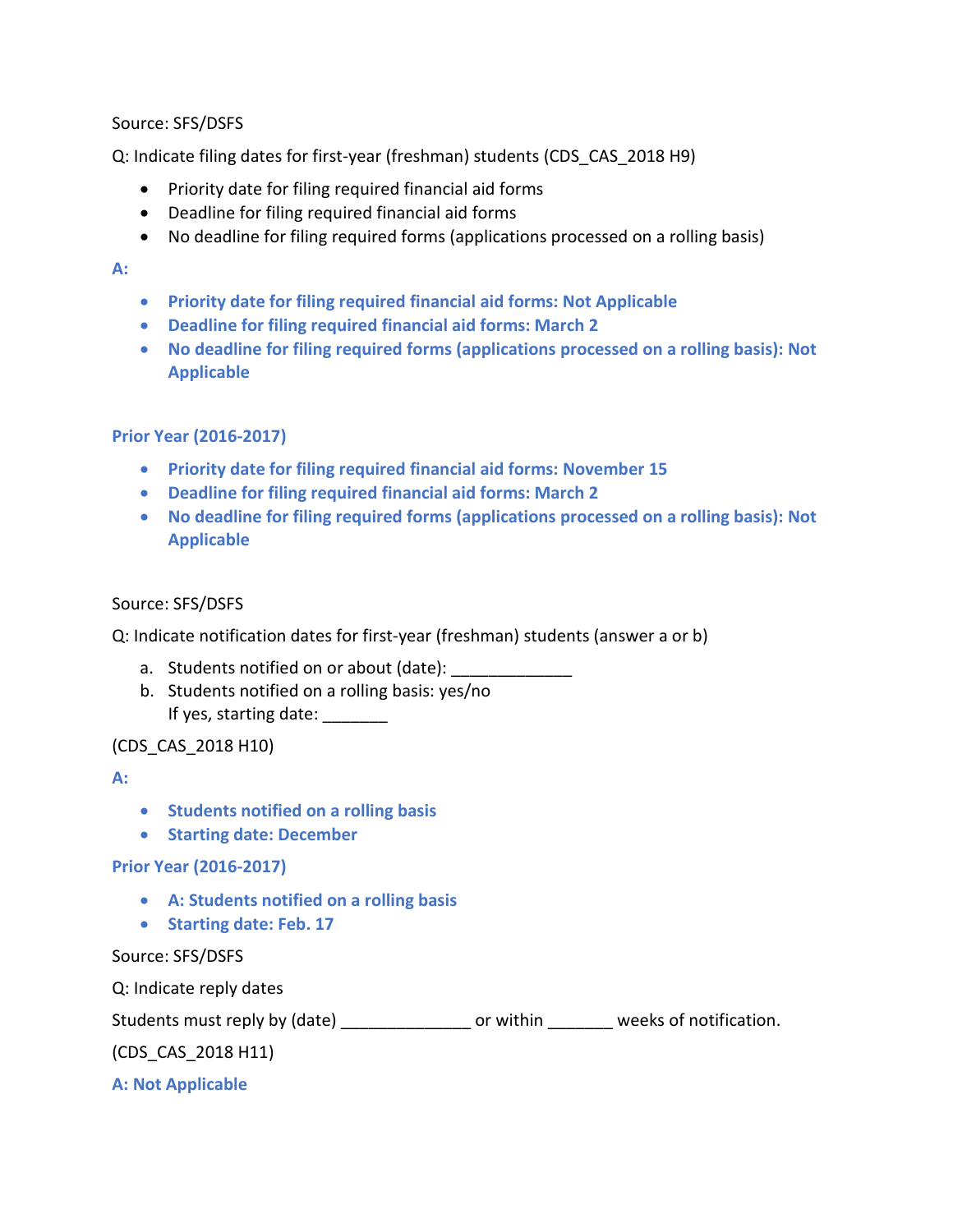## **Prior Year (2016-2017)**

• **Students must reply by (date): May 1st**

## Source: SFS/DSFS

### International Students

Q: Check off all financial aid forms nonresident alien first-year financial aid applicants must submit:

- Institution's own financial aid form (CDS\_CAS\_2018 H7)
- CSS/Financial Aid PROFILE
- International Student's Financial Aid Application
- International Student's Certification of Finances
- $\bullet$  Other:

### **A:**

- **International Student's Financial Aid Application**
- **International Student's Certification of Finances**

## **Prior Year (2016-2017)**

• **International Student's Certification of Finances**

### Source: SFS/DSFS

## Student Aid Criteria

Q: Check off criteria used in awarding institutional aid. Check all that apply. (CDS\_CAS\_2018 H14)

#### **A:**

| <b>Criteria</b>             | <b>Non-need Aid</b> |               | <b>Need-based Aid</b> |               |
|-----------------------------|---------------------|---------------|-----------------------|---------------|
|                             | <b>US Students</b>  | International | <b>US Students</b>    | International |
| Academics                   | X                   | X             |                       |               |
| Alumni<br>affiliation       |                     |               |                       |               |
| Art                         | X                   | X             |                       |               |
| <b>Athletics</b>            |                     |               |                       |               |
| Job skills                  |                     |               |                       |               |
| Leadership                  | X                   | X             |                       |               |
| Minority status             |                     |               |                       |               |
| Music/drama                 | X                   | X             |                       |               |
| Religious<br>affiliation    |                     |               |                       |               |
| State/district<br>residency |                     |               |                       |               |
| Additional                  |                     |               |                       |               |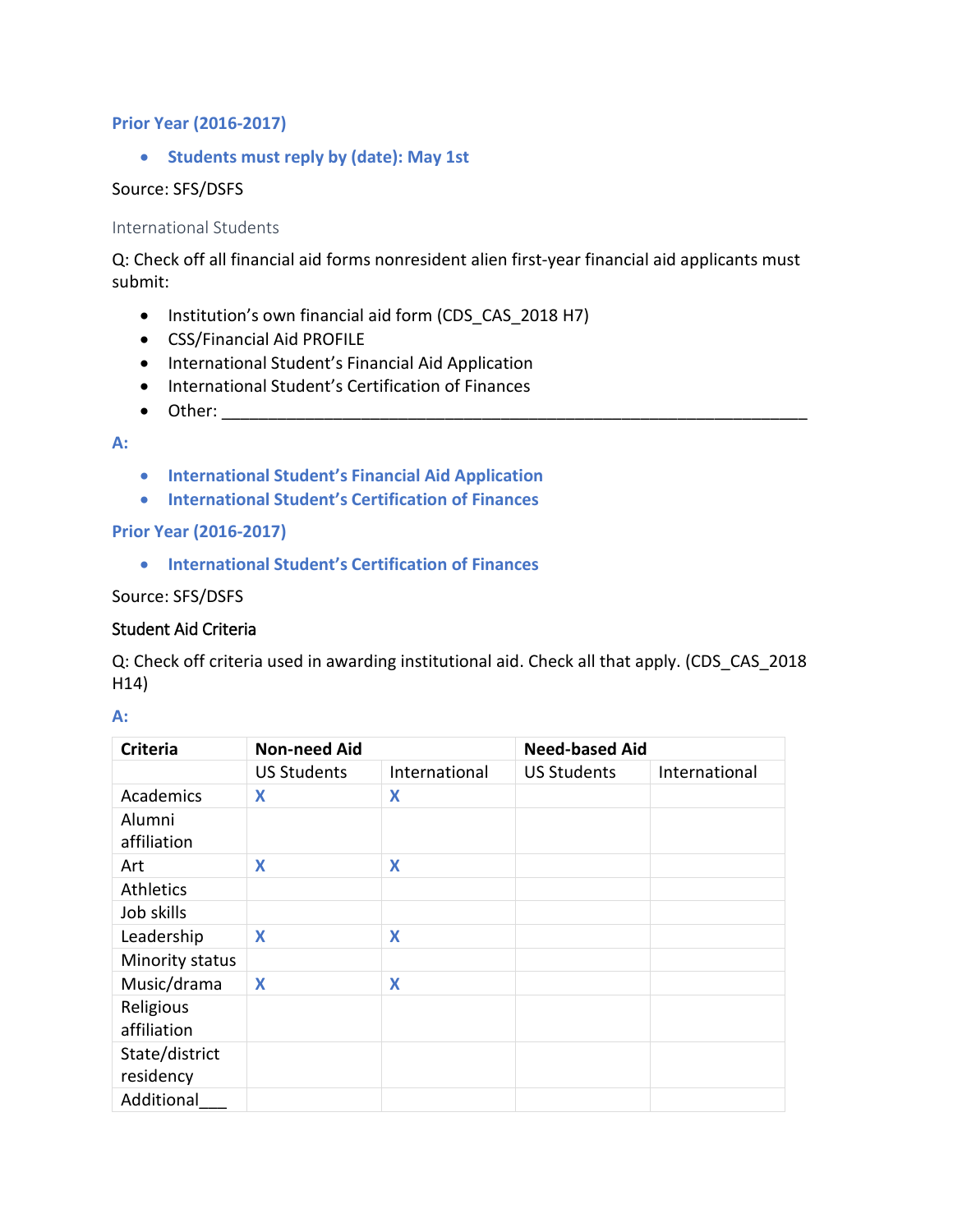# Source: SFS/DSFS

## Student Aid Policy Changes

Q: If your institution has recently implemented any major financial aid policy, program, or initiative to make your institution more affordable to incoming students such as replacing loans with grants, or waiving costs for families below a certain income level please provide details below. (CDS\_CAS\_2018 H15)

# **A: TBA**

## 2.2.4 Quality and Outcomes

## Graduation Requirements

Q: Areas in which all or most students are required to complete some course work prior to graduation

- Arts/fine arts
- Humanities
- Computer literacy
- Mathematics
- English (including composition)
- Philosophy
- Foreign languages
- Sciences (biological or physical)
- History
- Social science
- Other (describe)

# (CDS\_CAS\_2018 E3)

## **A:**

- **Arts/fine arts**
- **Computer literacy**
- **English (including composition)**
- **Foreign languages**
- **Humanities**
- **Mathematics**
- **Sciences (biological or physical)**
- **Social science**
- **Other (describe): Cross-cultural Studies; Dominance and Difference**

## 2.2.5 Institutional Environment and Student Engagement

## Current Events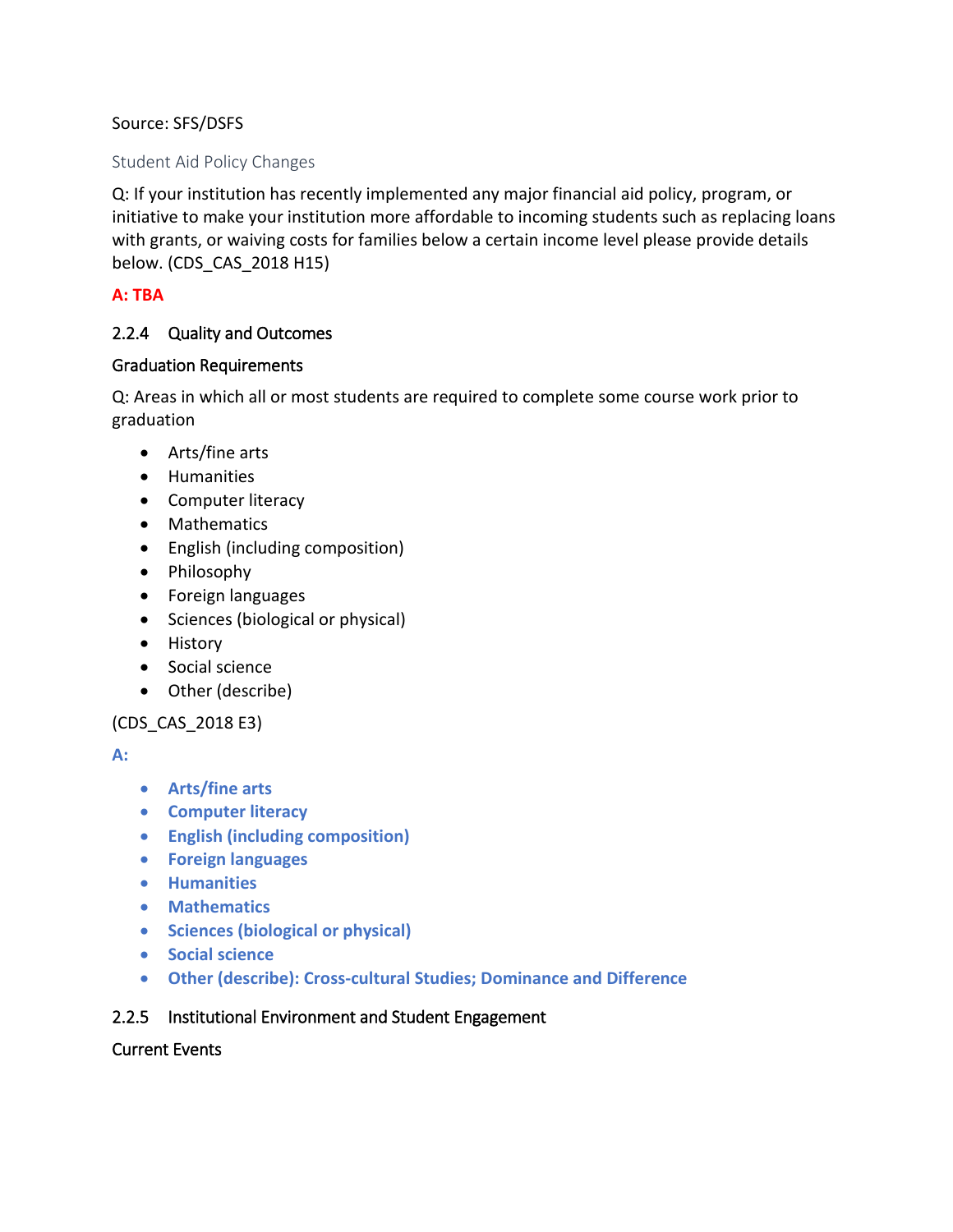Q: Current events such as the intensity of political rhetoric and ongoing student activism related to school shootings—may have impacted interactions with prospective students during the recruitment and admission process.

Please indicate if any of the following *have increased in the past two years:* Yes, No, Not applicable:

- 1. Questions about campus safety from students
- 2. Questions about campus safety from parents
- 3. Number of essays/personal statements addressing school violence
- 4. Number of essays/personal statements addressing political activism
- 5. Interest in colleges' political leanings
- 6. Difficulty recruiting international students due to safety concerns
- 7. Difficulty recruiting international students due to political and regulatory climate

# (NACAC\_ATS\_2018)

# **A: TBA**

Q: Please share any other observations about how current events have affected the recruitment and admission process.

(NACAC\_ATS\_2018)

# **A: TBA**

# 2.2.6 Institutional Management and Strategies

Q: Does your institution's management structure include a Director/VP of Enrollment Management or Chief Enrollment Officer?

# (NACAC\_ATS\_2018)

# **A: Yes**

Q: How much importance is given to each of the following strategies in your institution's recruitment of first-time, first-year, transfer and international students?

# Student entry type

- FTFY DMST: First-Time, First-Year Students (Not Including International)
- TRAN DMST: Transfer Students (Not Including International)
- FTFY INTL: First-Time, First-Year International Students
- TRAN INTL: Transfer International Students

# Strategies

- Direct mail
- Email
- High school visits (in the U.S.)
- High school visits (outside the U.S.)
- Community college outreach/partnerships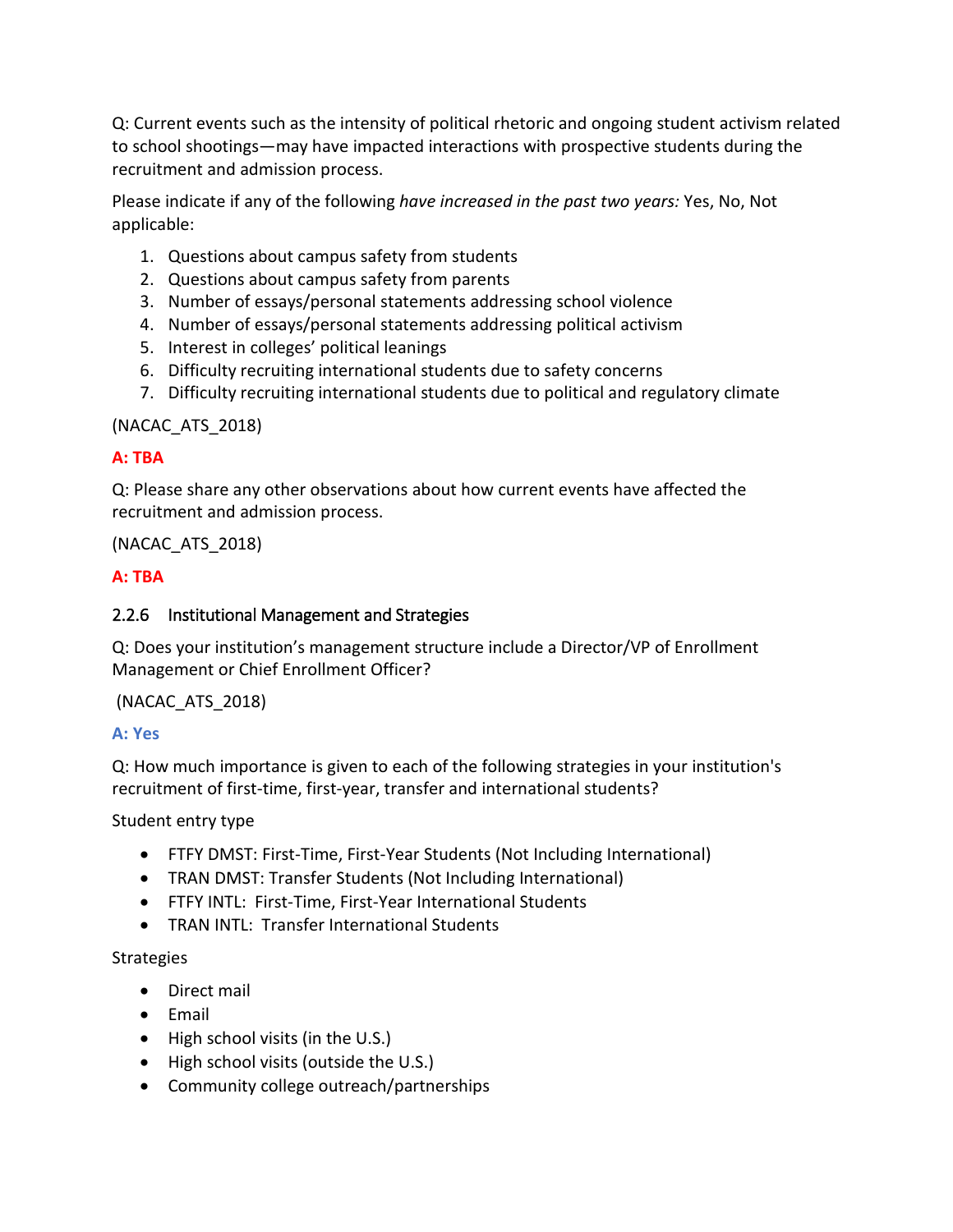- Articulation agreements with community colleges
- Hosted campus visits
- Alumni
- Web site
- Social media
- Online advertising
- Text messaging
- College fairs
- High school counselors
- Community-based organizations
- Parents
- Conditional/provisional admission program
- Test-optional policy

(NACAC\_ATS\_2018)

# **A: TBA**

Q: Please comment on what you see as both the strengths and weaknesses of the enrollment management model. (NACAC\_ATS\_2018)

# **A: TBA**

# 2.2.7 Partnerships in Education

Q: Regarding parent involvement (or lack of involvement) in their children's admission process, what are one or two top observations or suggestions that you would recommend NACAC articulate to the public (NACAC\_ATS\_2018)

# **A: TBA**

 $\overline{a}$ 

- 2.3 FACTUAL QUESTIONS QUALITATIVE
- 2.3.1 Access and Selectivity

# 2.3.2 Educational Pathways

# Degrees/Certificates Offered

Q: What degrees and other formal academic awards are offered by College of Arts and Sciences (CDS\_CAS\_2018 A5)

**A: Diploma, Bachelor's degree, Post-baccalaureate certificate, Master's degree[4](#page-47-0)**

# Major Programs of Study Offered

<span id="page-47-0"></span><sup>4</sup> Other schools at University of Redlands also offer certificate and doctoral degree.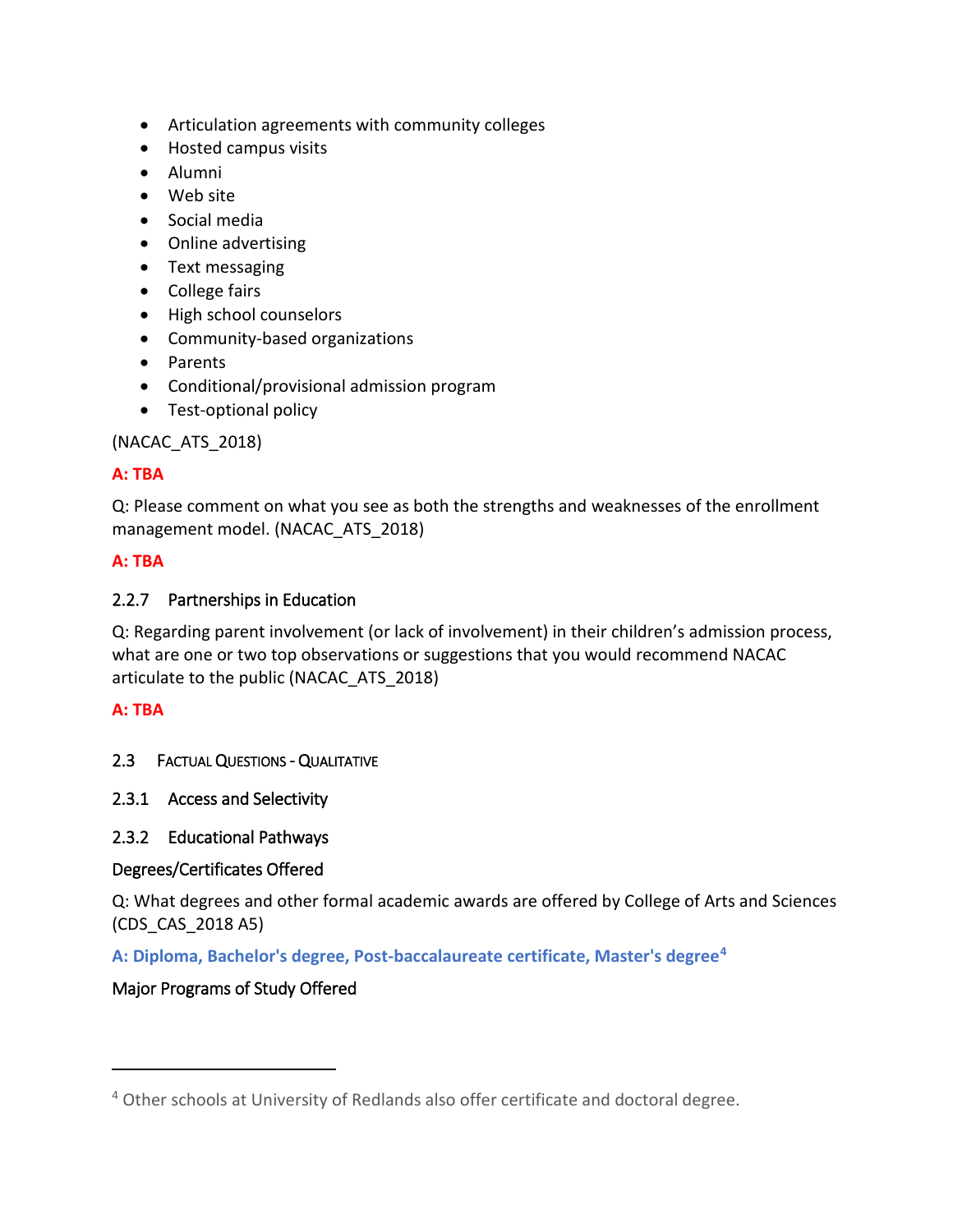## Top Programs

Q. Traditionally, what are four exceptionally strong undergraduate academic programs for which your institution is best known (majors or departments that might be considered signature programs, are top draws for applicants, are nationally or regionally recognized, etc.)? (FISKE\_GC2021\_2019 Q46)

**A:** 

- **1. Global Business**
- **2. Johnston Center for Integrative Studies**
- **3. Communication Sciences & Disorders**
- **4. Music**

Source: ENMG/VPEN

Q: For the most recent graduating class, what were the four most popular undergraduate majors, by enrollment (in descending order)? (FISKE GC2021 2019 Q47)

**A:** 

- **1. Business Administration**
- **2. Psychology**
- **3. Communication Sciences & Disorders**
- **4. Biology**
- Source: IRES/APIR

Completion Trend by Fields of Study, Top 10 Fields,<https://tinyurl.com/y37sxn66>

| <b>CAS UG Degree Completion</b> | 2016-2017 | 2017-2018 | 2018-2019 | <b>Grand Total</b> |
|---------------------------------|-----------|-----------|-----------|--------------------|
| <b>Business Administration</b>  | 74        | 71        | 94        | 239                |
| Psychology                      | 62        | 47        | 63        | 172                |
| <b>Communicative Disorders</b>  | 53        | 57        | 50        | 160                |
| <b>Biology</b>                  | 52        | 39        | 52        | 143                |
| Johnston: See Emphasis          | 48        | 33        | 46        | 127                |
| <b>Global Business</b>          | 30        | 30        | 18        | 78                 |
| Sociology & Anthropology        | 25        | 20        | 25        | 70                 |
| English Literature              | 32        | 16        | 18        | 66                 |
| <b>Environmental Science</b>    | 22        | 23        | 21        | 66                 |
| Accounting                      | 19        | 27        | 19        | 65                 |

## Q: What degree and certificate programs are offered?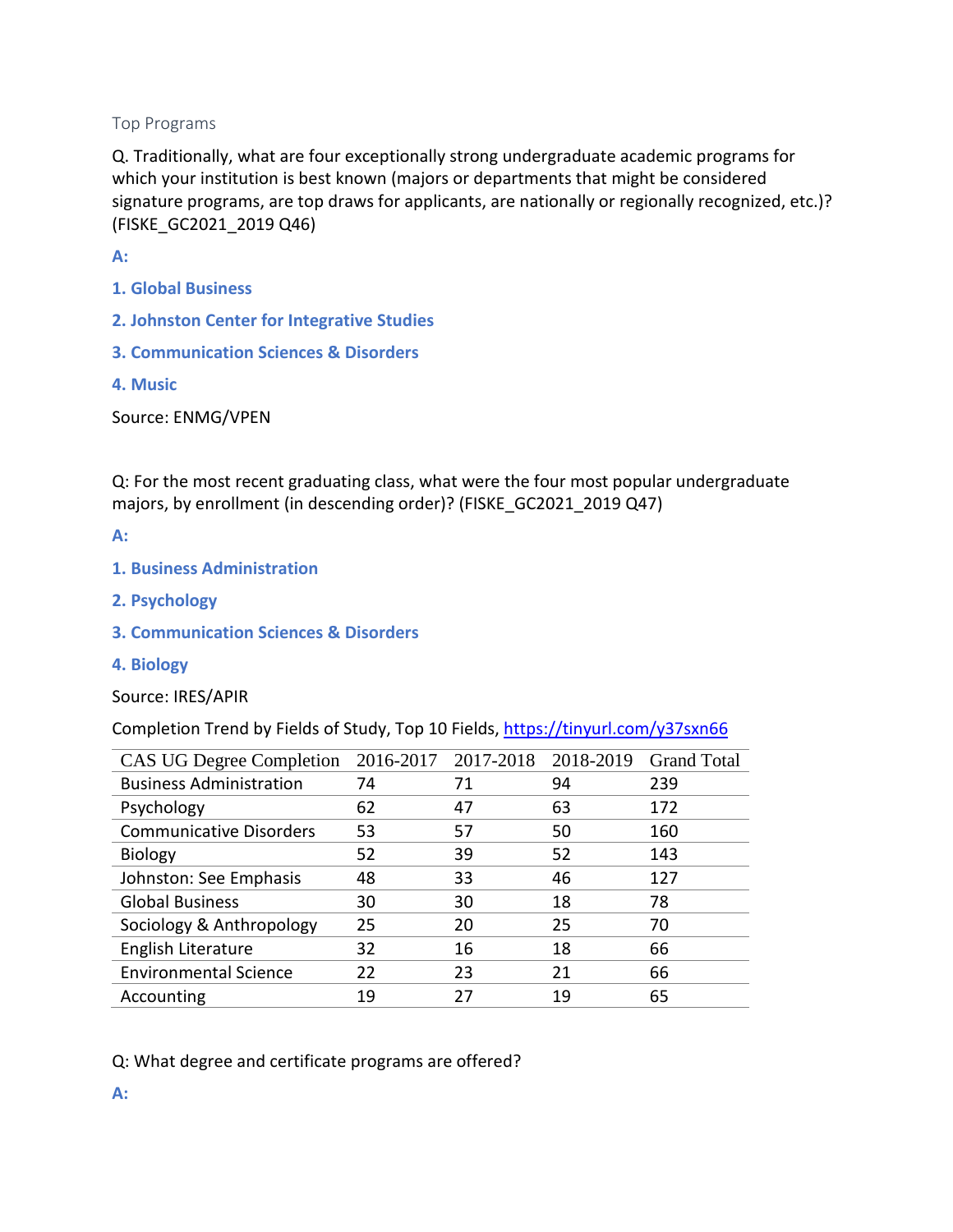Bachelor's degree, HSBS<sup>[5](#page-49-0)</sup>

- 1) 05.0103-Bachelor of Arts in Asian Studies
- 2) 05.0107-Bachelor of Arts in Latin American Studies
- 3) 05.0207-Bachelor of Arts in Women, Gender, and Sexuality Studies<sup>[6](#page-49-1)</sup>
- 4) 05.0299-Bachelor of Arts in Race and Ethnic Studies
- 5) 13.1312-Bachelor of Music in Music: Education
- 6) 16.0501-Bachelor of Arts in German
- 7) 16.0901-Bachelor of Art in French
- 8) 16.0905-Bachelor of Art in Spanish
- 9) 23.0101-Bachelor of Art in English Literature
- 10) 23.1302-Bachelor of Arts in Creative Writing
- 11) 38.0101-Bachelor of Art in Philosophy
- 12) 38.0201-Bachelor of Art in Religious Studies
- 13) 42.0101-Bachelor of Art in Psychology
- 14) 44.0501-Bachelor of Arts in Public Policy
- 15) 45.0601-Bachelor of Art in Economics
- 16) 45.0601-Bachelor of Science in Economics
- 17) 45.0901-Bachelor of Arts in International Relations
- 18) 45.1001-Bachelor of Arts in Political Science
- 19) 45.1101-Bachelor of Art in Sociology and Anthropology
- 20) 50.0401-Bachelor of Arts in Media and Visual Culture Studies<sup>[7](#page-49-2)</sup>
- 21) 50.0501-Bachelor of Arts in Theatre Arts
- 22) 50.0702-Bachelor of Arts in Studio Art
- 23) 50.0901-Bachelor of Art in Music
- 24) 50.0903-Bachelor of Music Performance: Wind or Percussion
- 25) 50.0904-Bachelor of Music in Music: Composition
- 26) 50.0907-Bachelor of Music Performance: Keyboard
- 27) 50.0908-Bachelor of Music Performance: Voice
- 28) 50.0911-Bachelor of Music Performance: Strings
- 29) 50.0911-Bachelor of Music Performance: Guitar
- 30) 50.1004-Bachelor of Arts in Theatre Business
- 31) 51.0204-Bachelor of Arts in Communication Sciences and Disorders<sup>[8](#page-49-3)</sup>
- 32) 52.0201-Bachelor of Arts in Management

<span id="page-49-0"></span><sup>5</sup> Humanities and Social-Behavioral Sciences

<span id="page-49-1"></span><sup>6</sup> was Bachelor of Arts in Women's and Gender Studies

<span id="page-49-2"></span><sup>7</sup> was Bachelor of Arts in Visual & Media Studies

<span id="page-49-3"></span><sup>8</sup> was Bachelor of Arts in Communicative Disorders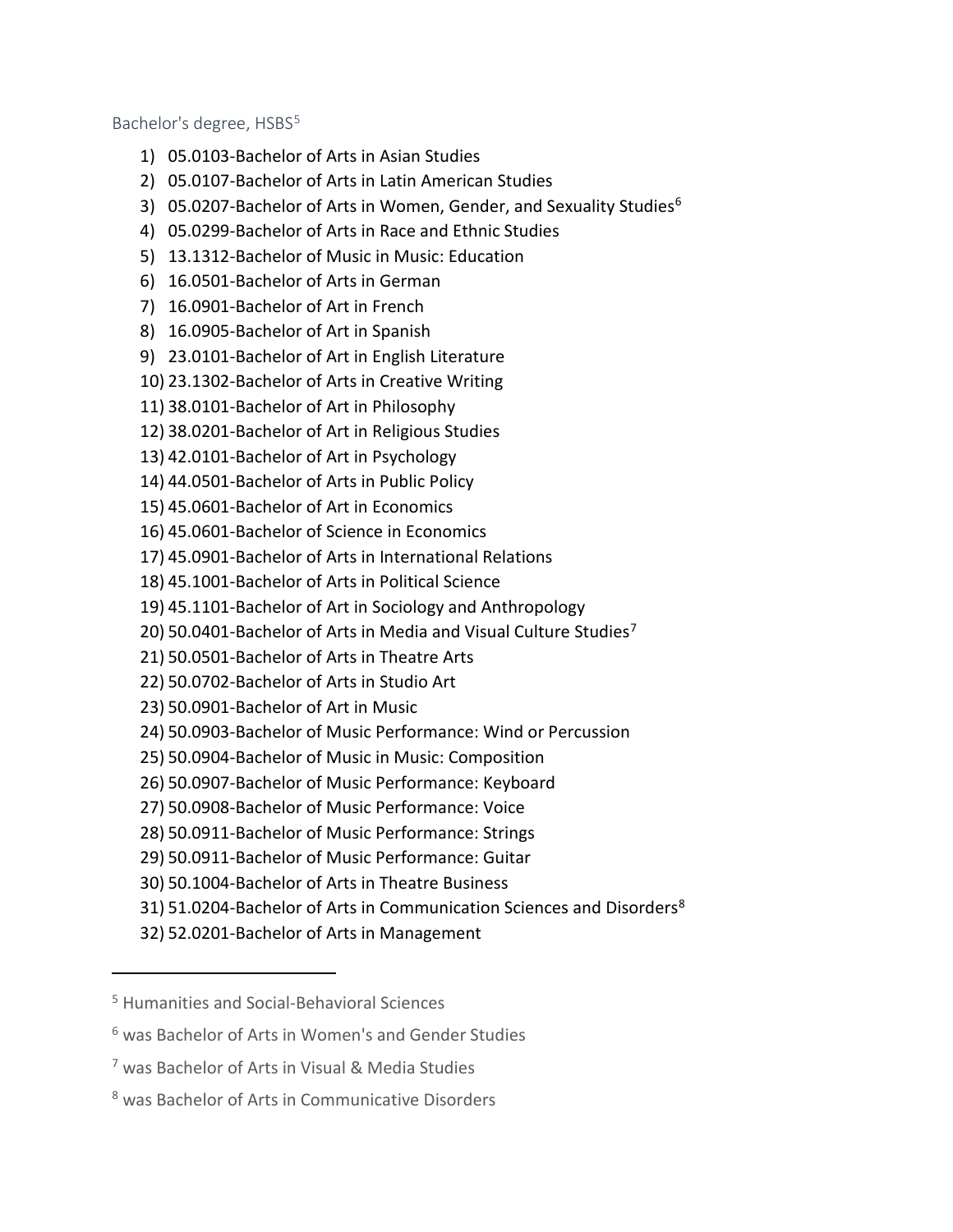- 33) 52.0201-Bachelor of Science in Business Administration
- 34) 52.0301-Bachelor of Science in Accounting
- 35) 52.0601-Bachelor of Science in Financial Economics
- 36) 52.1101-Bachelor of Science in Global Business
- 37) 54.0101-Bachelor of Art in History

## Bachelor's degree, STEM[9](#page-50-0)

- 1) 03.0103-Bachelor of Arts in Environmental Studies
- 2) 03.0104-Bachelor of Science in Environmental Science
- 3) 03.0299-Bachelor of Science in Sustainable Business
- 4) 11.0101-Bachelor of Arts in Computer Science
- 5) 26.0101-Bachelor of Art in Biology
- 6) 26.0101-Bachelor of Science in Biology
- 7) 26.0202-Bachelor of Science in Biochemistry & Molecular Biology
- 8) 27.0101-Bachelor of Science in Mathematics
- 9) 40.0501-Bachelor of Science in Chemistry
- 10) 40.0801-Bachelor of Arts in Physics
- 11) 40.0801-Bachelor of Science in Physics

# Bachelor's degree, INTE<sup>[10](#page-50-1)</sup>

- 1) 24.0101-Bachelor of Art in Liberal Studies
- 2) 30.9999-Bachelor of Arts in Health, Medicine, and Society
- 3) 30.9999-Bachelor of Art Johnston
- 4) 30.9999-Bachelor of Science Johnston

# Post baccalaureate certificate

# *50.0903-*Artist Diploma in Music: Performance

# Master's degree

- 1) 13.1312-Master of Music in Music: Education
- 2) 45.0702-Master of Science in Geographic Information Systems
- 3) 45.0702-Master of Geographic Information Systems
- 4) 50.0903-Master of Music in Music: Performance
- 5) 50.0903-Master of Music Performance: Wind or Percussion
- 6) 50.0904-Master of Music in Music: Composition
- 7) 50.0906-Master of Music in Music: Conducting

<span id="page-50-0"></span><sup>&</sup>lt;sup>9</sup> Science, Technology, Engineering, and Mathematics

<span id="page-50-1"></span><sup>&</sup>lt;sup>10</sup> Interdisciplinary and Integrative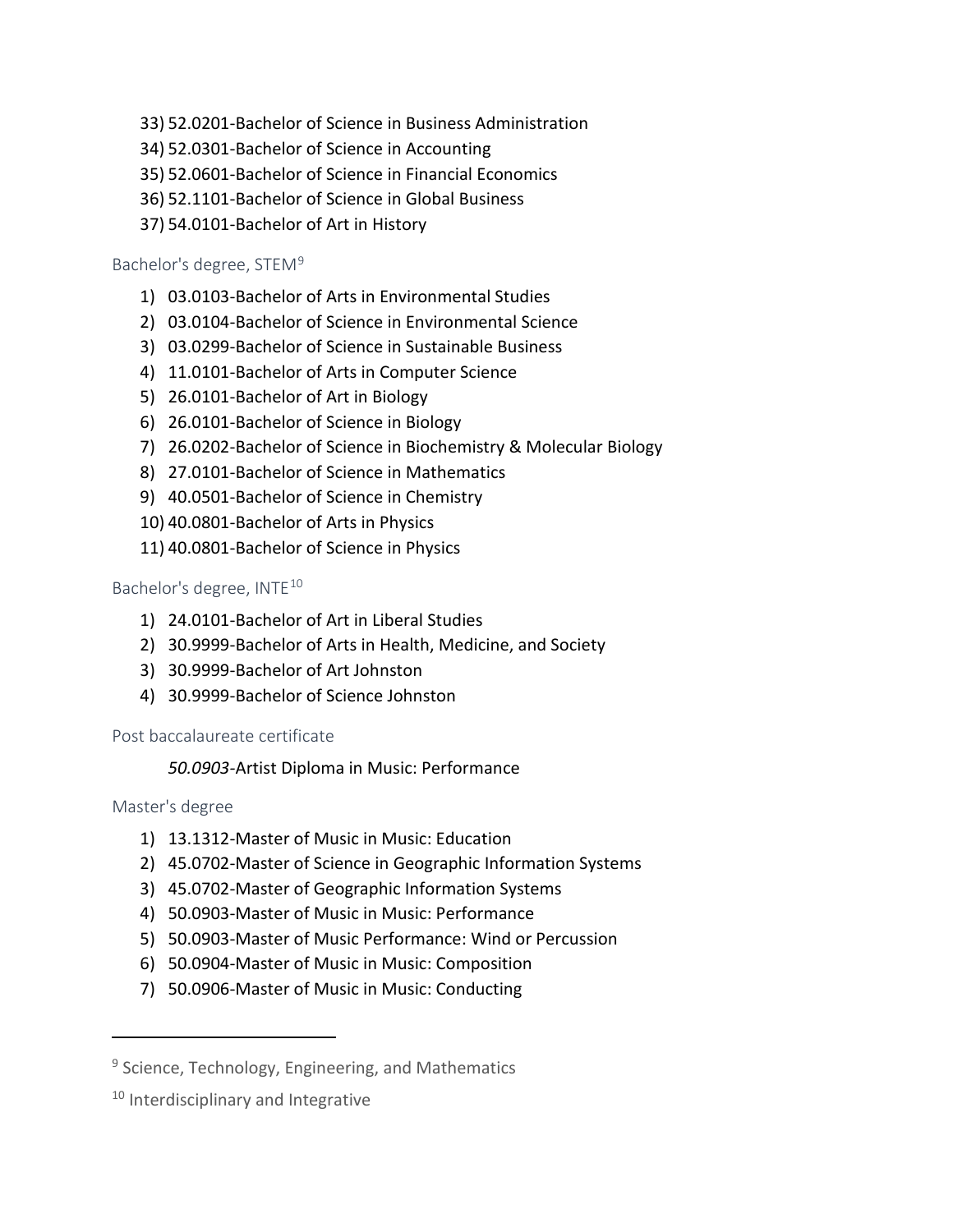- 8) 50.0908-Master of Music in Vocal Chamber Music
- 9) 50.0912-Master of Music in Pedagogy
- 10) 51.0204-Master of Science in Communication Sciences and Disorders $^{11}$  $^{11}$  $^{11}$

## Special Study Options

Q: Identify those programs available at your institution. Refer to the glossary for definitions (CDS CAS 2018  $E1^{12}$  $E1^{12}$  $E1^{12}$ )

## **A:**

| Accelerated program                 | No (*Note that accelerated MBA            |
|-------------------------------------|-------------------------------------------|
|                                     | programs are offered by School of         |
|                                     | <b>Business)</b>                          |
| Cooperative education program       | <b>Yes</b>                                |
| Cross-registration                  | <b>Yes</b>                                |
| Distance learning                   | <b>Yes</b>                                |
| Double major                        | <b>Yes</b>                                |
| Dual enrollment                     |                                           |
| English as a Second Language (ESL)  | We do not offer ESL courses. What we      |
|                                     | do offer is support sections of English   |
|                                     | composition classes with instructors      |
|                                     | trained in ESL. There are U.S. and        |
|                                     | international students in those sections, |
|                                     | and they are not formally ESL sections.   |
| Exchange student program (domestic) | <b>Yes</b>                                |
| External degree program             | <b>Yes</b>                                |
| <b>Honors Program</b>               | <b>Yes</b>                                |
| Independent study                   | <b>Yes</b>                                |
| Internships                         | <b>Yes</b>                                |
| Liberal arts/career combination     | <b>Yes</b>                                |
| Student-designed major              | <b>Yes</b>                                |
| Study abroad                        | <b>Yes</b>                                |
| Teacher certification program       | <b>Yes</b>                                |
| Weekend college                     | <b>Yes</b>                                |
| Other (specify)                     | <b>Nontraditional study programs are</b>  |
|                                     | available through Johnston Center for     |
|                                     | <b>Integrated Studies</b>                 |

<span id="page-51-0"></span><sup>11</sup> was Master of Science in Communicative Disorders

<span id="page-51-1"></span><sup>12</sup> CDS\_CAS\_2018 E2 has been removed from the CDS.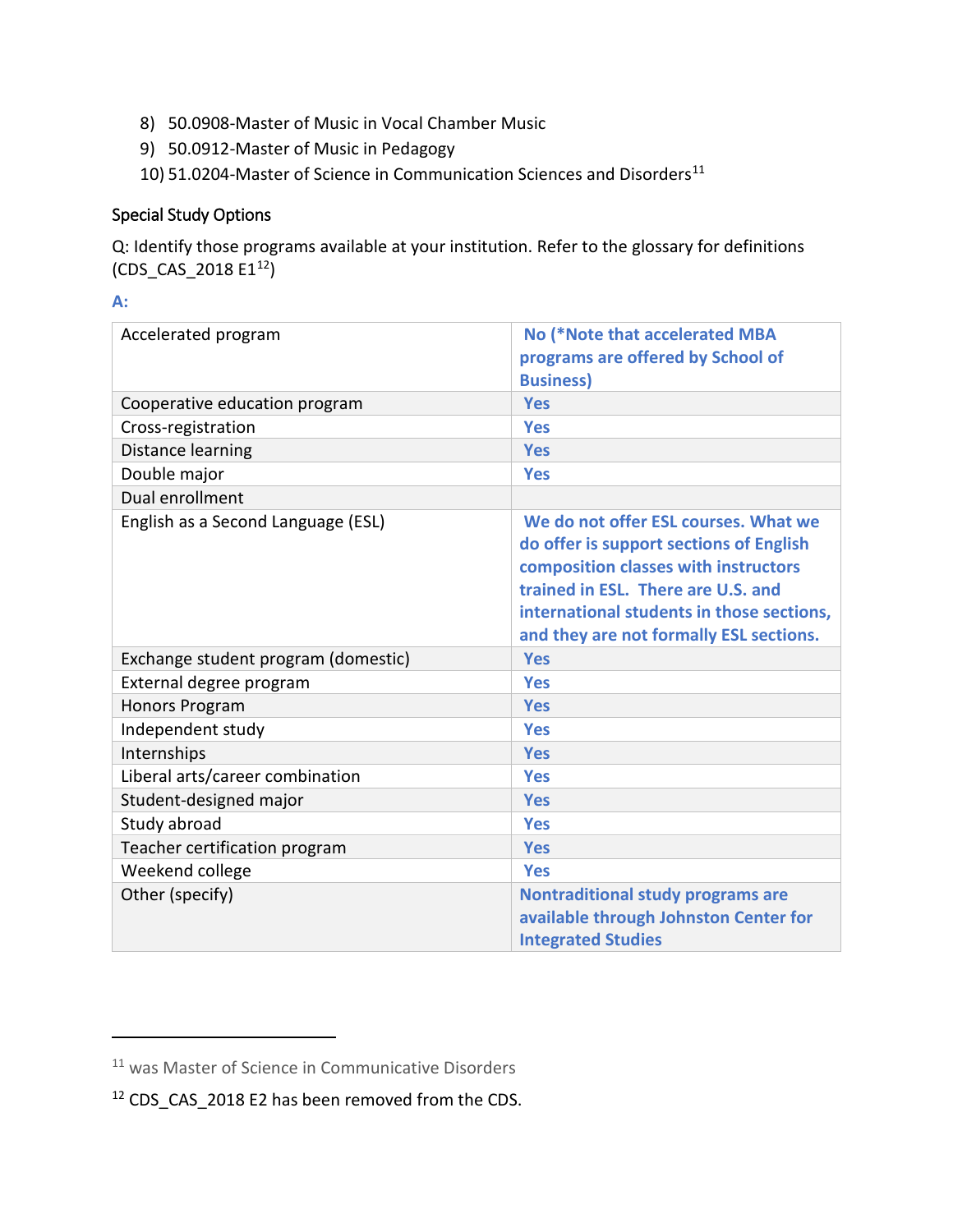Q. Tell us about any other signature or one-of-a-kind undergraduate academic degree programs, minors, or concentrations that potential applicants should know about.

### (FISKE\_GC2021\_2019 Q48)

**A:** 

**Signature academic programs that we want to highlight for potential applicants:** 

**Degree programs/majors:** 

**Johnston Center for Integrative Studies degrees School of Music undergraduate degrees**

**Education 4+1 Credential/Masters**

**Biochemistry and Molecular Biology major**

**Health, Medicine, & Society major**

**Communication Sciences and Disorders major**

**Creative Writing major**

**Theatre Business major**

#### **Minors**

**Spatial Studies minor Human Animal Studies minor**

Q: Please tell us about the extent and nature of your study abroad programs.

## (FISKE\_GC2021\_2019 Q49)

**A:** 

**In Academic Year 2018-19, CAS offered 98 approved study away programs. Among those programs were a) the study away program offered at the University's Salzburg international campus; b) exchange programs with 6 partner universities in China, the United Kingdom, Japan, and Australia; and 91 approved third-party provider programs in every region of the world. These possibilities are in addition to programs that students may select off the approved programs list that must be recommended by the Study Away Advisory Committee and approved by the CAS Dean.**

**Redlands was ranked 16th nationally in its class of institutions by IIE (Institute for International Education) for Study Abroad Participation Rate.** 

(FISKE\_GC2021\_2019 Q50-58)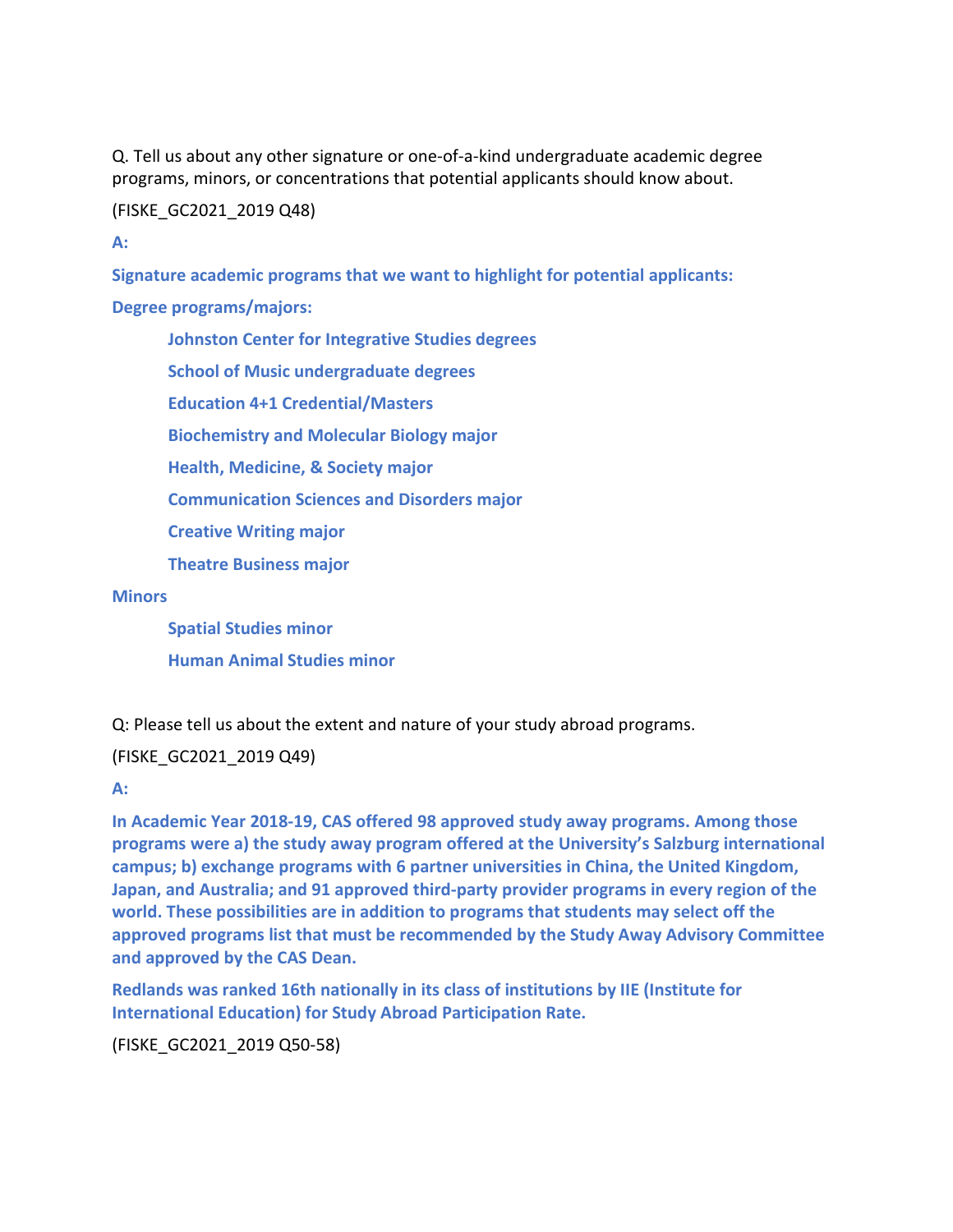Each of the following questions will be relevant to some but not all colleges and universities. Please feel free to answer only those questions that describe particularly important aspects of your institution.

Q: Please describe recent changes, if any, in the general education requirements that all undergraduates must complete.

(FISKE\_GC2021\_2019 Q50)

**A:** 

**Starting with the 2018-19 academic year, the general education program has been restructured into three broad categories that prepare students for rewarding lives in and beyond college:** 

- **1. Essential skills: writing, quantitative reasoning, oral communication, information & media literacy, and communicating in another language**
- **2. Practices: creative, humanistic, social scientific, and natural scientific**
- **3. Issues and perspectives: diverse perspectives and worldviews, the relation of self to society, problems of power and inequality, and the benefits and challenges of global interconnections**

**This is the first year of our four-year transition from the Liberal Arts Foundation (LAF) general education requirements to the new Liberal Arts Inquiry (LAI) requirements. LAI seeks to cultivate relevant academic skills that can be transferred to many professional contexts. It also encourages students to make connections between a variety of approaches and methods for problem solving in classroom and in real life. It is designed to deliver a meaningful liberal arts experience in a relatively small package, with more choice and flexibility for students.** 

Q: Have you made any other curriculum changes in the last two years, such as adding or dropping any undergraduate programs? If so, please describe.

(FISKE\_GC2021\_2019 Q51)

**A:** 

**In the last year, we added a Health, Medicine, & Society major.** 

**Bachelor of Arts in Computer Science is now available as a Bachelor of Science option.** 

**Minor in Astronomy is no longer available.**

**Please consult the University Catalog (www.redlands.edu/catalog) for more information about these new and updated programs.**

Q: Do you require any sort of first-year experience, such as seminars, advising, or preorientation activities?

What does your school do to make the campus a welcoming community?

What percentage of freshmen participate in these activities?

(FISKE\_GC2021\_2019 Q52)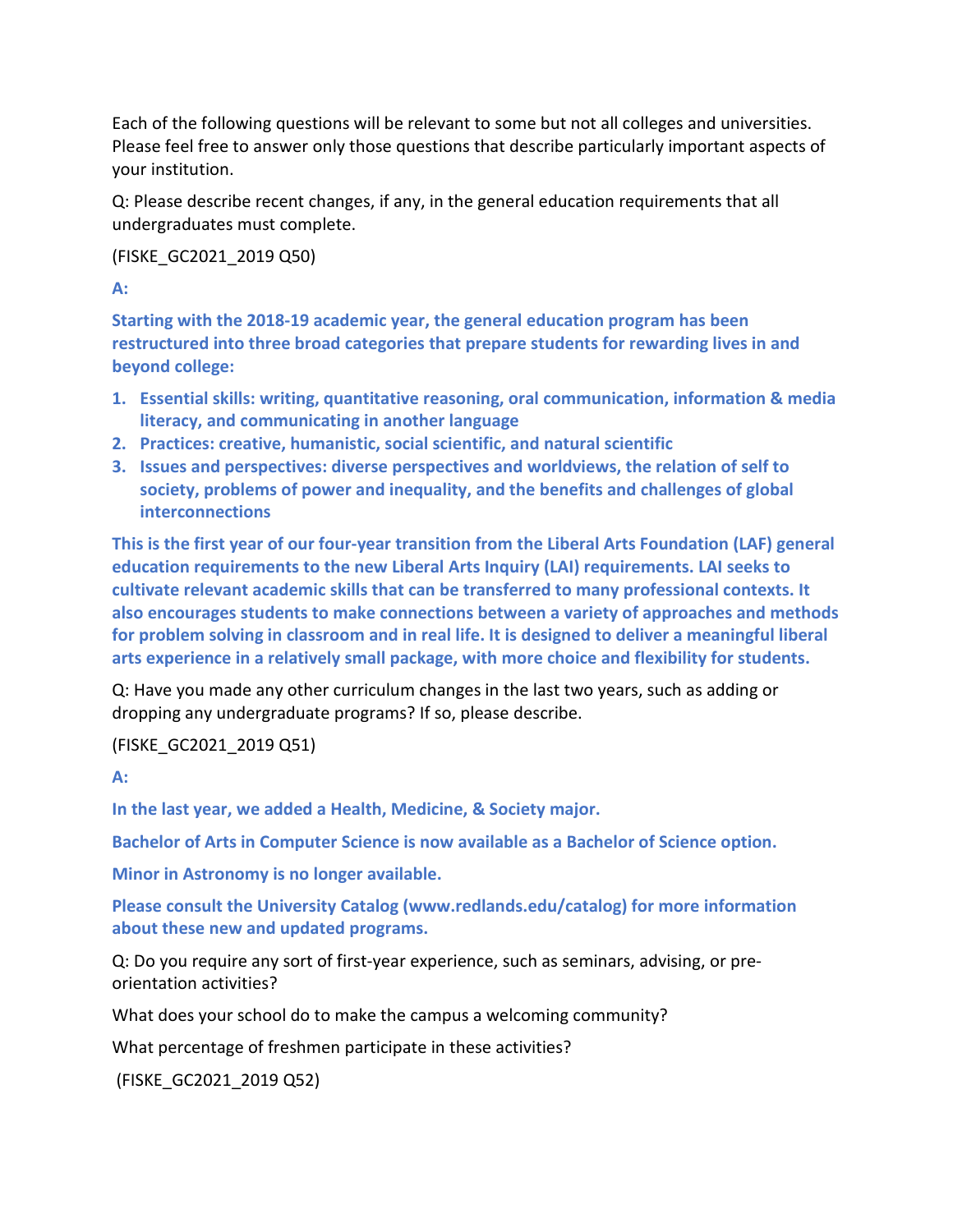**A: 100% of freshmen participate in these activities**

- **First-Year Seminar-A "bridge" between high school and college learning experiences, the First Year Seminar helps students build a sound foundation for success in college and beyond, by developing essential academic skills and the ability to make connections between a variety of courses and learning experiences.**
- **A week-long orientation program in August with optional First-Year Journeys allows all incoming students to engage in collaborative exercises with peers along with impactful sessions led by members of Student Affairs, Residence Life, Academic Affairs, and Support Services.**

Q. Please describe your institution's services to international students.

Are merit- or need-based scholarships or grants available for international students?

(FISKE\_GC2021\_2019 Q53)

**A: Merit and limited need-based scholarships are available for international students. The Office of International Students and Scholars provides administrative and peer support through programming, orientation services, and student visa processing.** 

Q. Following is a list of programs that some schools have started as ways to enhance the academic and overall quality of the undergraduate experience. If you have any of these programs please tell us about them (FISKE\_GC2021\_2019 Q54)

"Capstone" programs in which seniors draw together what they have learned during the previous four years

**A: A capstone is required of all CAS undergraduate students. It may take different forms depending on the discipline, but seniors are supposed to complete them.**

What percentage of undergraduates participate? ………. %

**A: 100%**

Undergraduate research

**A: While some undergraduate research is clear (e.g., summer science research), others are not always tracked.** 

What percentage of undergraduates participate? ………. %

**A: Unknown**

Community service

**A: Community service is at the core of our student experience. Students are required to complete 80 hours of community service, this can be fulfilled through on-campus or community experiences. As a CAS undergrad graduation requirement, all students participate.** 

What percentage of undergraduates participate? ………. %

**A: 100%**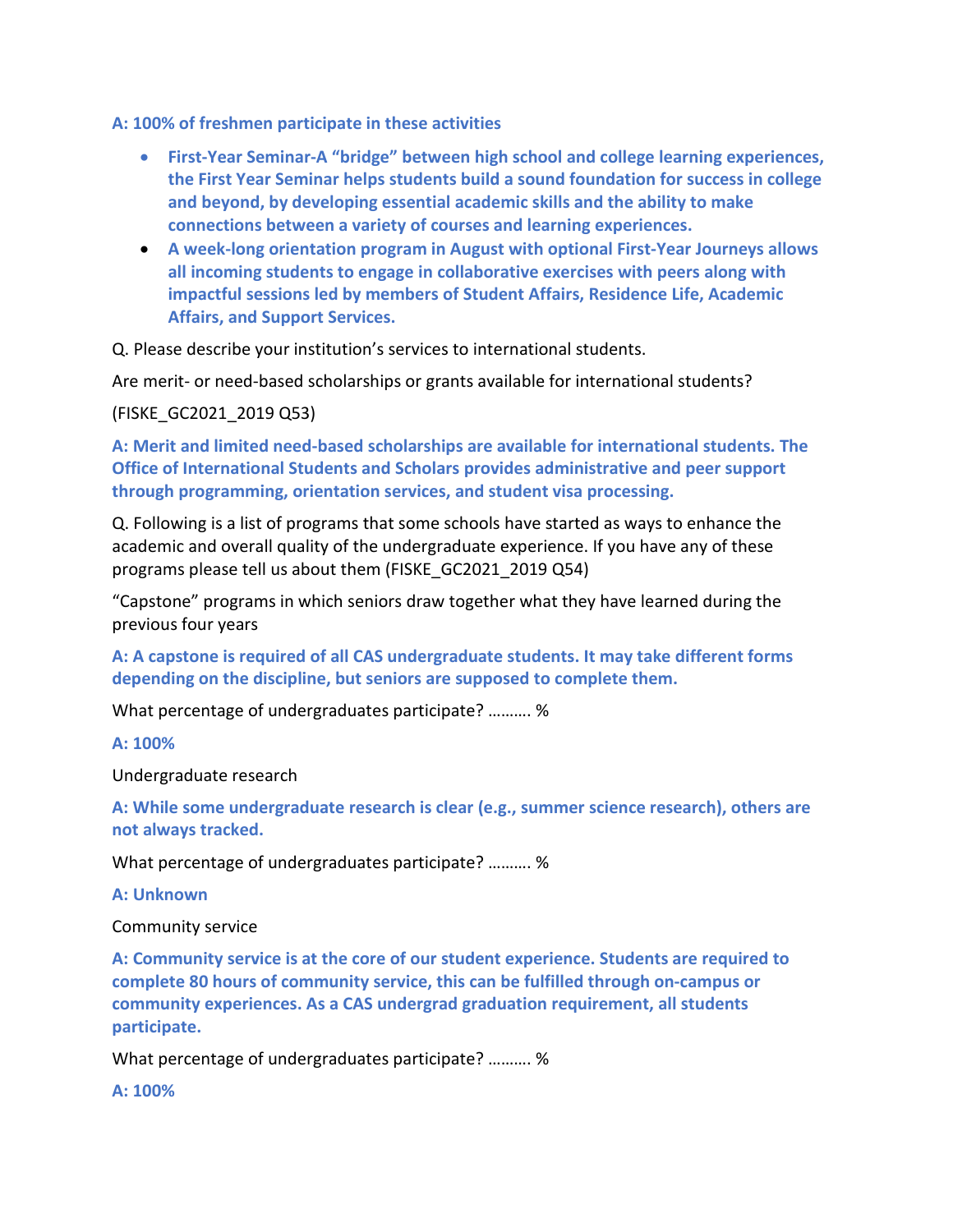Living/learning communities

**A: Yes**

What percentage of undergraduates participate? ………. %

## **A: TBA**

Honors programs

## **A: Yes**

What percentage of undergraduates participate? ………. %

## **A: TBA**

Other?

# **A: TBA**

Q. Are there ways in which the academic mission of your school (CAS) is evolving?

(FISKE\_GC2021\_2019 Q55)

**A: The new CAS mission statement:** 

**The College of Arts and Sciences is a welcoming and collaborative community that empowers students to ask challenging questions, consider many approaches, and combine multiple perspectives. Fostering curiosity and creativity, we are dedicated to a personalized education that integrates liberal arts and professional knowledge. Our students commit to life-long inquiry distinguished by critical thinking, problem-solving, and expressive skills leading to meaningful engagement with diversity and contributions to their communities.**

Q. Have you completed any new physical facilities within the past two years? If so, please describe. (FISKE\_GC2021\_2019 Q56)

**A: Yes.**

**New spaces in the library** 

- **A "maker space" in Naslund Study Lounge**
- **A new Digital Learning Center**
- **A new Office of Career and Professional Development**

## **Other new spaces**

- **A "maker space" on which Physics, Art, and ITS collaborated, housed in Ann Peppers Hall**
- **Tennis team room in Currier Gym**

## Source: FACL/DFM, CASD/DEAN

Q. Campus diversity: What actions have you taken in the last year to raise awareness of, and support for, diversity? (FISKE\_GC2021\_2019 Q57)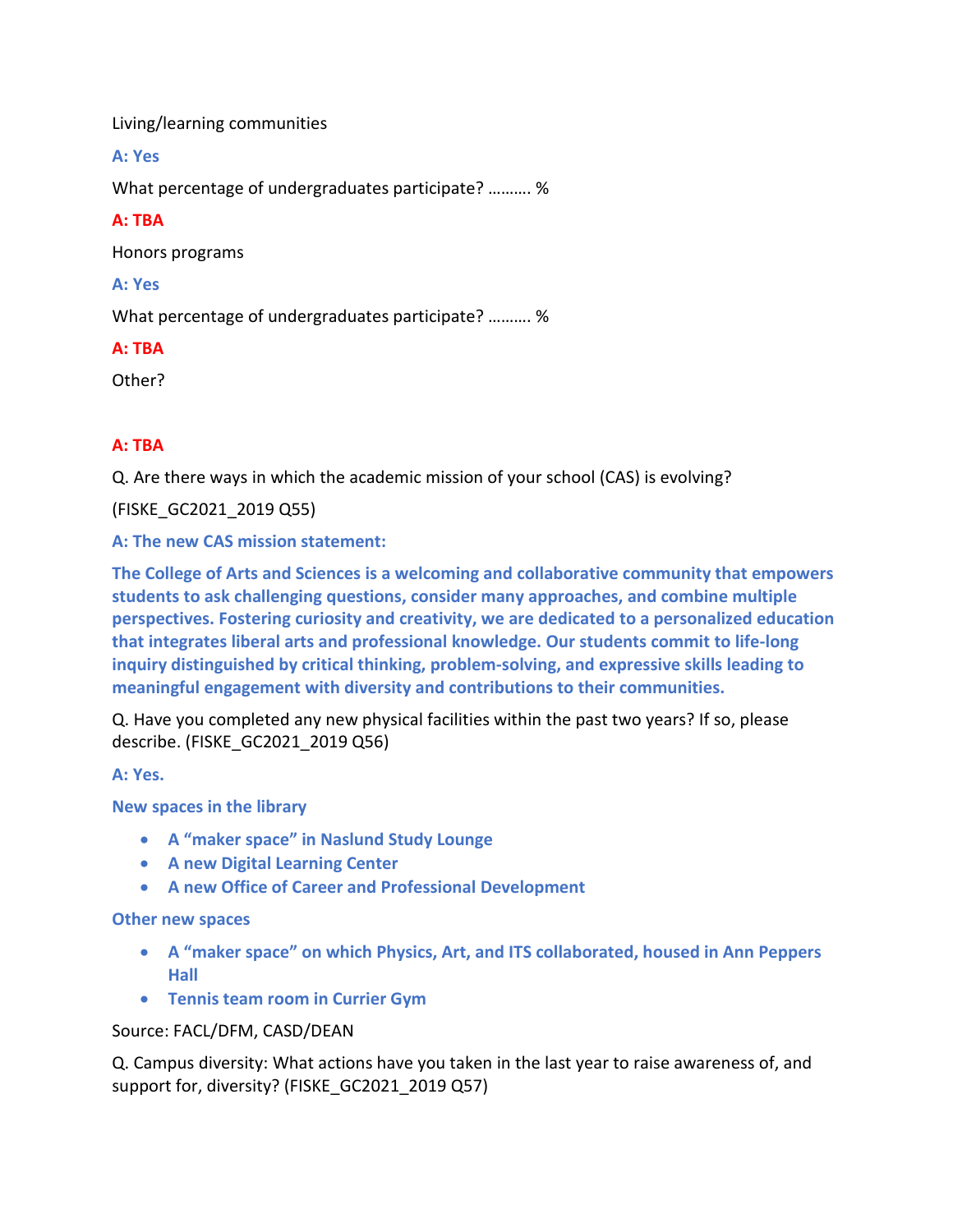**A: Please consult this website on how we create an inclusive, diverse, and equitable environment for all students, faculty, staff, and other stakeholders:** 

**[https://www.redlands.edu/meet-redlands/inclusiveness-and-community/university-wide](https://www.redlands.edu/meet-redlands/inclusiveness-and-community/university-wide-council-on-inclusiveness-and-community/)[council-on-inclusiveness-and-community/](https://www.redlands.edu/meet-redlands/inclusiveness-and-community/university-wide-council-on-inclusiveness-and-community/)**

**This Briefing of the University-wide Council on Inclusiveness and Community describes the most recent activities:** 

**[https://www.redlands.edu/globalassets/depts/office-of-the-president/meet-dr.](https://www.redlands.edu/globalassets/depts/office-of-the-president/meet-dr.-kuncl/cic/briefing-on-ucic-2017-activities.pdf) [kuncl/cic/briefing-on-ucic-2017-activities.pdf](https://www.redlands.edu/globalassets/depts/office-of-the-president/meet-dr.-kuncl/cic/briefing-on-ucic-2017-activities.pdf)**

**In addition, we have invited a consultant, Dr. Jesús Treviño, to study our current status of diversity and inclusion. He has submitted recommendations for a University strategic plan for diversity and inclusion efforts across campus.**

**[https://www.redlands.edu/bulldog-blog/2018/november-2018/university-diversity](https://www.redlands.edu/bulldog-blog/2018/november-2018/university-diversity-consultant-emphasizes-inclusivity-accountability/)[consultant-emphasizes-inclusivity-accountability/](https://www.redlands.edu/bulldog-blog/2018/november-2018/university-diversity-consultant-emphasizes-inclusivity-accountability/)**

Q: How is your institution dealing with the national issue of sexual assault? Please describe any actions that you have taken in the last year to raise awareness of, and prevent, sexual violence. (FISKE\_GC2021\_2019 Q58)

**A: Please consult this website on how we deal with the issue of sexual assault:** 

**[https://www.redlands.edu/public-safety/annual-security-and-fire-safety-report/sexual](https://www.redlands.edu/public-safety/annual-security-and-fire-safety-report/sexual-assault-prevention--response/)[assault-prevention--response/](https://www.redlands.edu/public-safety/annual-security-and-fire-safety-report/sexual-assault-prevention--response/)**

2.3.3 Student Costs and Affordability

# 2.3.4 Quality and Outcomes

# Accreditation<sup>[13](#page-56-0)</sup>

 $\overline{a}$ 

# Institutional Accreditation

Q: Indicate if your school is accredited by any of the following organizations (TRP\_RDS\_2019 A16)

- 8. Middle States Commission on Higher Education MSCHE
- 9. Northwest Commision on Colleges and Universities NWCCU
- 10. The Higher Learning Commission (formerly NCA)
- 11. New England Association of Schools and Colleges/Inc. / Commission of Institutions of Higher Education - NEASC-CIHE
- 12. Southern Association of College and Schools / Commission on Colleges SACS-CC
- 13. Western Association of Schools and Colleges / Accrediting Commission for Senior Colleges and Universities - WASC-Sr.

<span id="page-56-0"></span><sup>13</sup> Source:<https://www.redlands.edu/meet-redlands/accreditation-and-accolades/>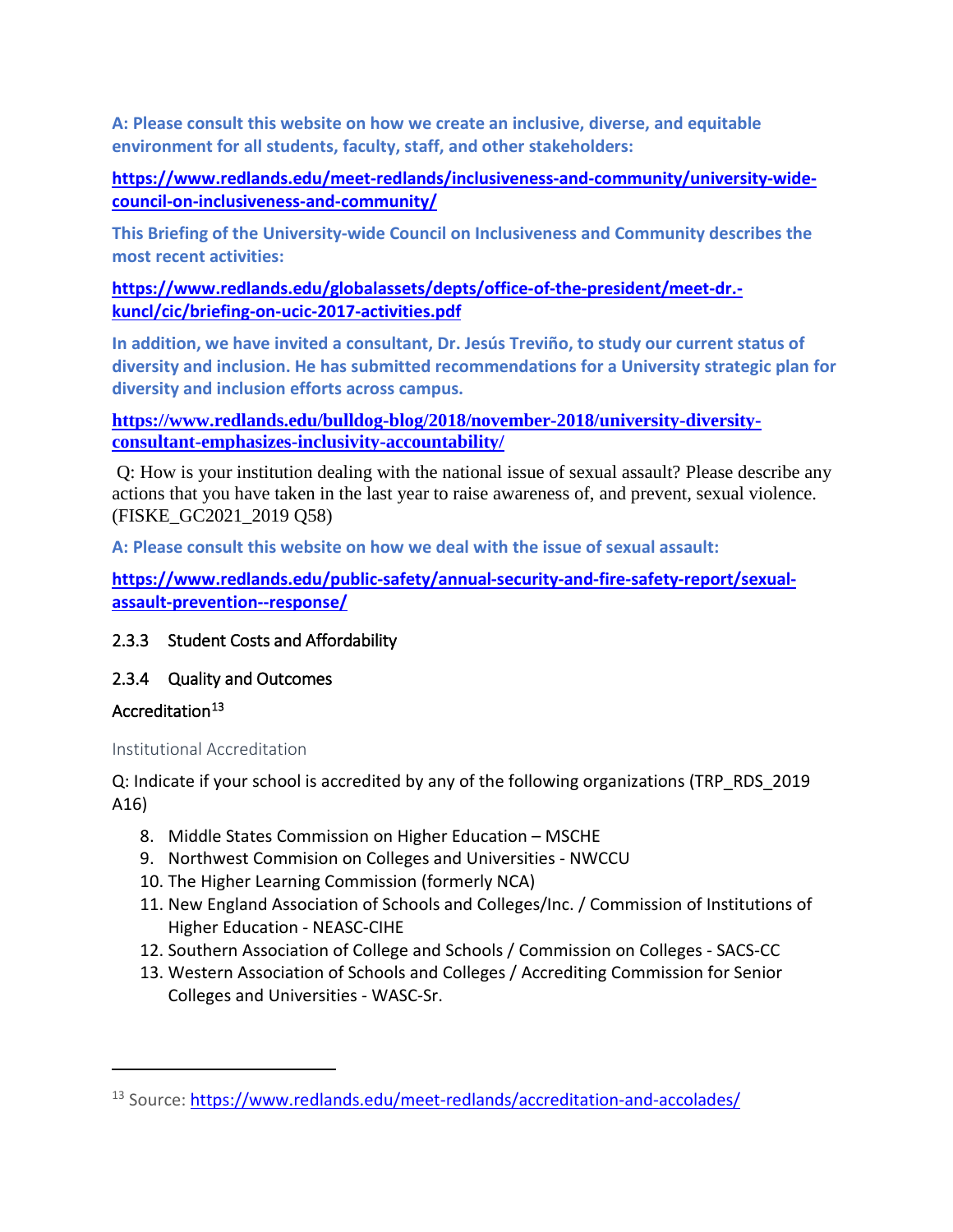# **A: The University of Redlands is accredited by the WASC Senior College and University Commission (WSCUC)**

# **<https://www.wscuc.org/institutions/university-redlands>**

## Programmatic Accreditation

- Chemistry programs by the American Chemical Society
- School of Music by the National Association of Schools of Music (NASM)
- Communicative Disorders programs by the American Speech-Language-Hearing Association

# Programs / Services for Learning Disabled Students

# Computing Services

Library Services

# 2.3.5 Student Life and Engagement

# Student Activities Offered

Q: Identify those programs available at your institution

- Campus Ministries
- Choral groups
- Concert band
- Dance
- Drama/theater
- International Student Organization
- Jazz band
- Literary magazine
- Marching band
- Model UN
- Music ensembles
- Musical theater
- Opera
- Pep band
- Radio station
- Student government
- Student newspaper
- Student-run film society
- Symphony orchestra
- Television station
- Yearbook

(CDS\_CAS\_2018 F2)

**A:**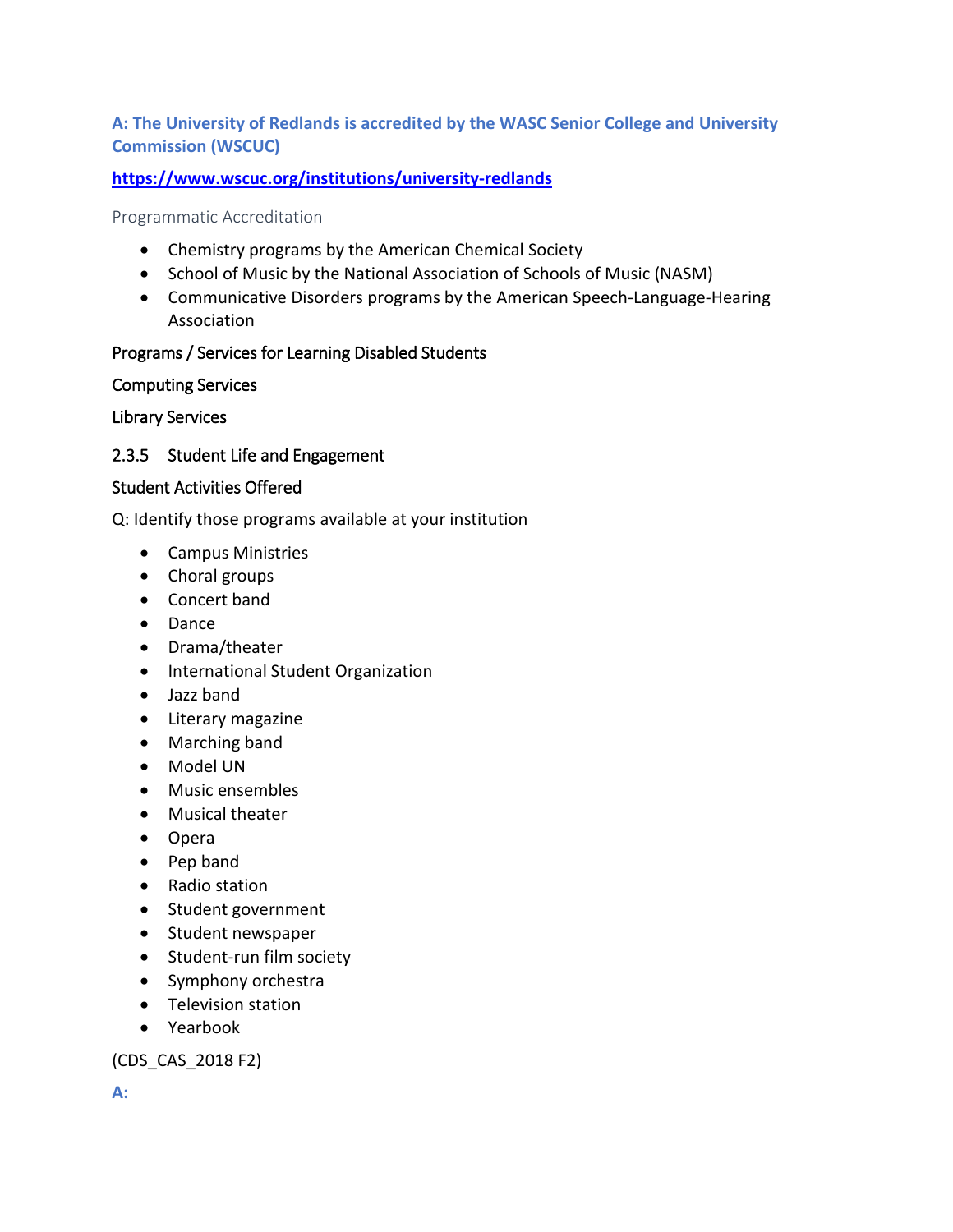- **Campus Ministries**
- **Choral groups**
- **Concert band**
- **Dance**
- **Drama/theater**
- **International Student Organization**
- **Jazz band**
- **Literary magazine**
- **Music ensembles**
- **Musical theater**
- **Opera**
- **Radio station**
- **Student government**
- **Student newspaper**
- **Symphony orchestra**
- **Yearbook**

## ROTC

Q: ROTC program offered in cooperation with Reserve Officers' Training Corps

(CDS\_CAS\_2018 F3)

## **A:**

|                | On     | At Cooperating Institution | Name of Cooperating  |
|----------------|--------|----------------------------|----------------------|
|                | Campus |                            | Institution          |
| Army ROTC is   |        |                            | <b>Cal State San</b> |
| offered        |        |                            | <b>Bernardino</b>    |
| Naval ROTC is  |        |                            |                      |
| offered        |        |                            |                      |
| Air Force ROTC |        |                            | <b>Cal State San</b> |
| is offered     |        |                            | <b>Bernardino</b>    |

## Collegiate Athletics

Q: In what NCAA division do you compete in athletics? I II III None

(FISKE\_GC2021\_2019 Q32)

# **A: Division III**

Q: Which intercollegiate teams (men's and women's) are most competitive? Please list any athletic championships in the last two years.

(FISKE\_GC2021\_2019 Q33)

**A:**

**Competitive Teams:**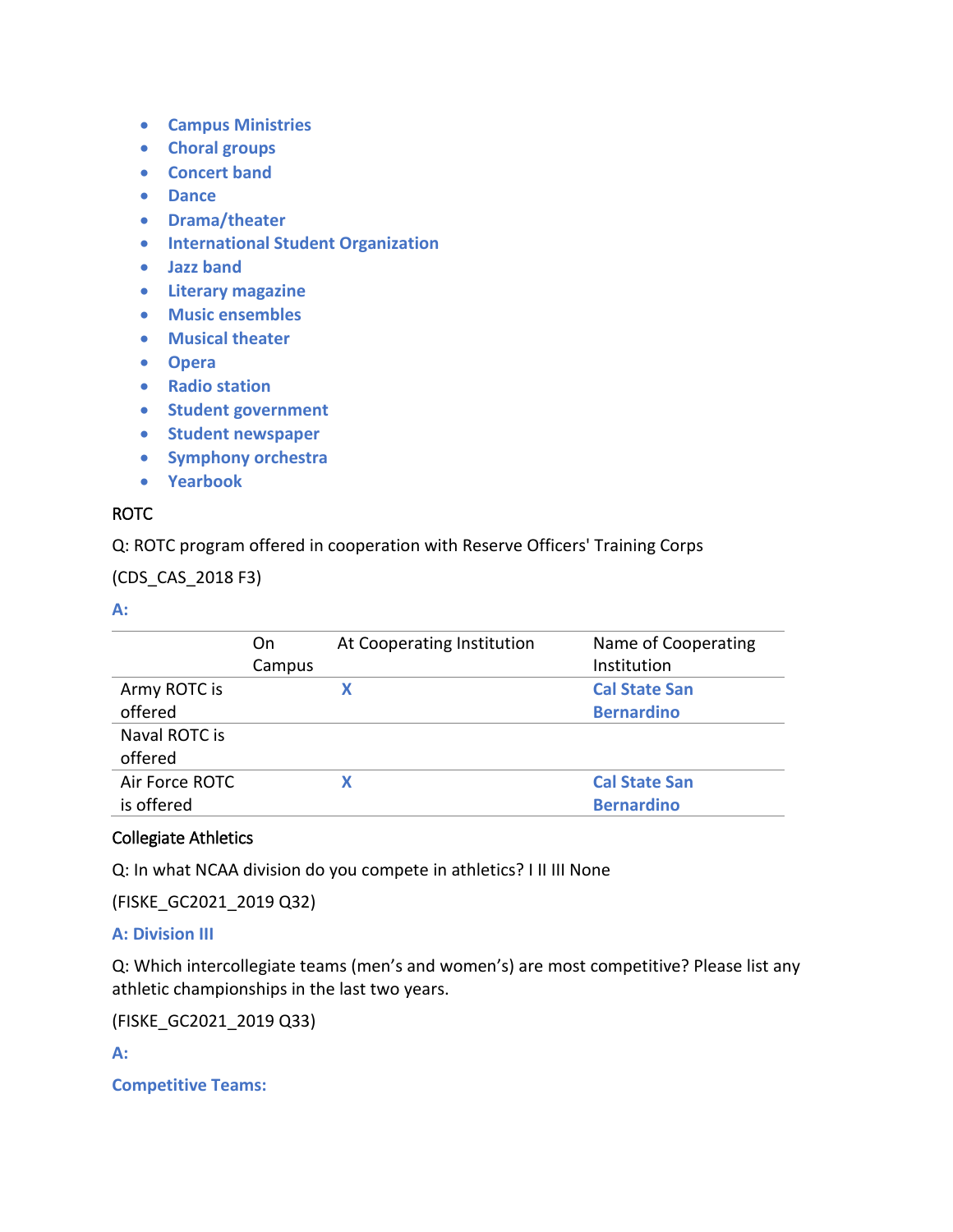**Football, Men's and Women's Track and Field, Men's and Women's Golf, Men's and Women's Soccer, Men's and Women's Tennis, Men's and Women's Swim**

**Top SCIAC Conference Finishes in 2017-18 and 2018-19:** 

- **Men's soccer – 2014, 2015, 2016, 2017 champs, 2018 2nd**
- **Football – 2017 2nd place/ 2018 co-champs**
- **Men's golf – 2018 3rd/ 2019 2nd & 15th at NCAA's**
- **Baseball – co-champs 2018**
- **Men's track 2018 – 2nd/ 2019 tied 2nd**

### **NCAA**

• **Women's golf 2018 2nd/ 2019 2nd & 10th** 

Source: ATHL/CMPE, CASA

Q. Please describe the intramural and club sports programs. Which are the most popular?

What proportion of undergraduates participate? ………. %

(FISKE\_GC2021\_2019 Q34)

### **A:**

## **Intramural sports:**

**Flag Football, Volleyball, Basketball, Soccer, Beach Volleyball, Life Jacket Water polo,**

## **Club sports:**

**Soccer, Ultimate Frisbee, Rock Climbing, Men's Lacrosse, Men's Volleyball.**

## **Participation Rate TBA**

Source: CASA

#### Housing

Q: Check all types of college-owned, -operated, or -affiliated housing available for undergraduates at your institution

- Coed dorms
- Men's dorms
- Women's dorms
- Apartments for married students
- Apartments for single students
- Special housing for disabled students
- Special housing for international students
- Fraternity/sorority housing
- Cooperative housing
- Theme housing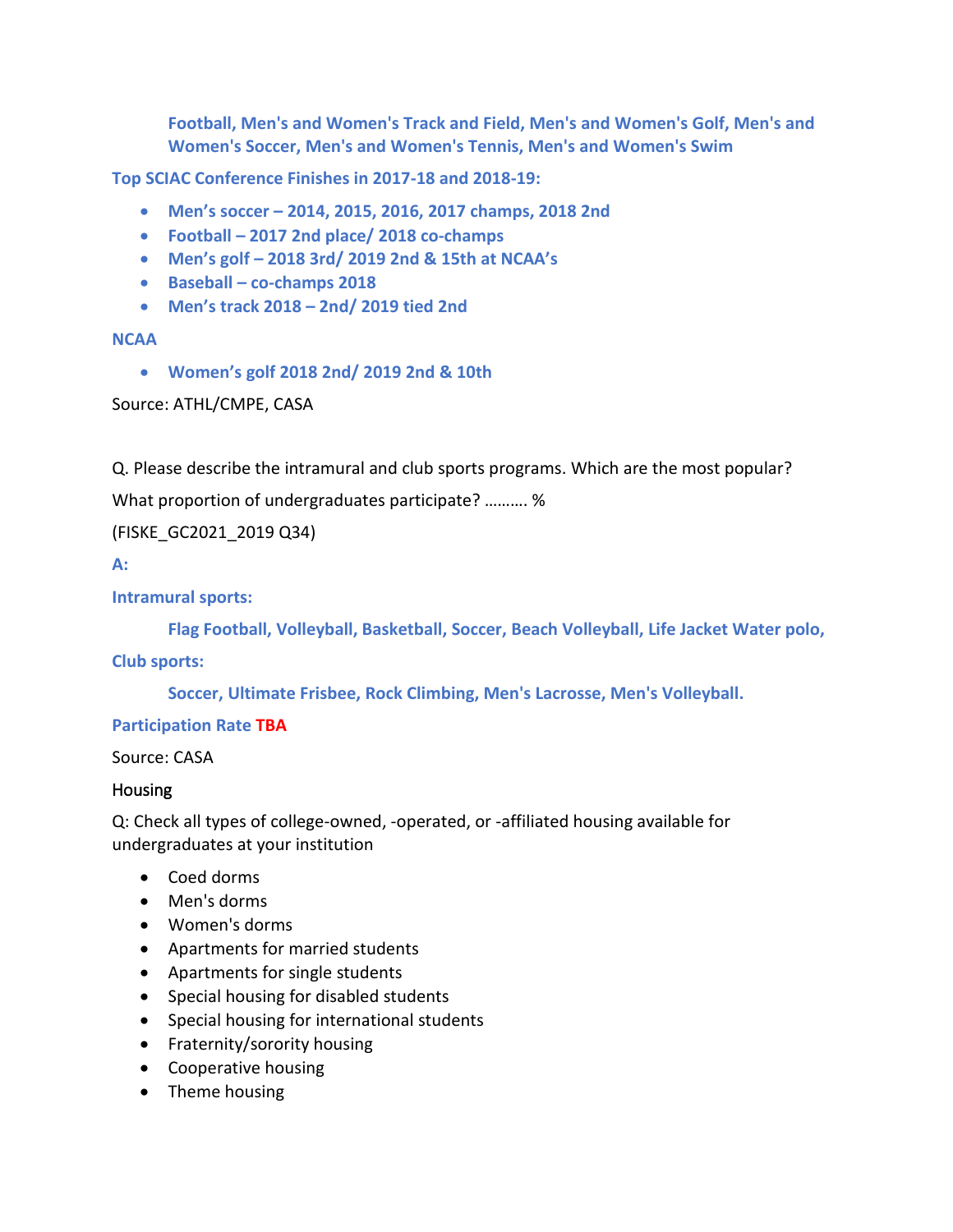- Wellness housing
- Other housing options (specify):

(CDS\_CAS\_2018 F4)

**A:** 

- **• Coed dorms**
- **• Women's dorms**
- **• Apartments for married students**
- **• Apartments for single students**
- **• Special housing for disabled students**
- **• Special housing for international students**
- **• Fraternity/sorority housing**
- **• Theme housing**
- **• Other housing options (specify):**

**Note: The University of Redlands College of Arts and Sciences is a residential campus and requires all students to live on campus. For exceptions, please see the Off Campus Approval Process information.**

# 2.3.6 Institutional Management and Strategies

# Peer Institutions

Q: Shared Prospective Applicants: Please list in descending order the eight colleges or universities with which you have the most applicant overlaps (competing applications from first-time, first-year applicants).

(FISKE\_GC2021\_2019 Q28)

**A:** 

- **1. Chapman University**
- **2. UC Riverside**
- **3. San Diego State**
- **4. Loyola Marymount University**
- **5. Cal Poly San Luis Obispo**
- **6. UCLA**
- **7. University of Puget Sound**
- **8. Occidental College**

Source: CASA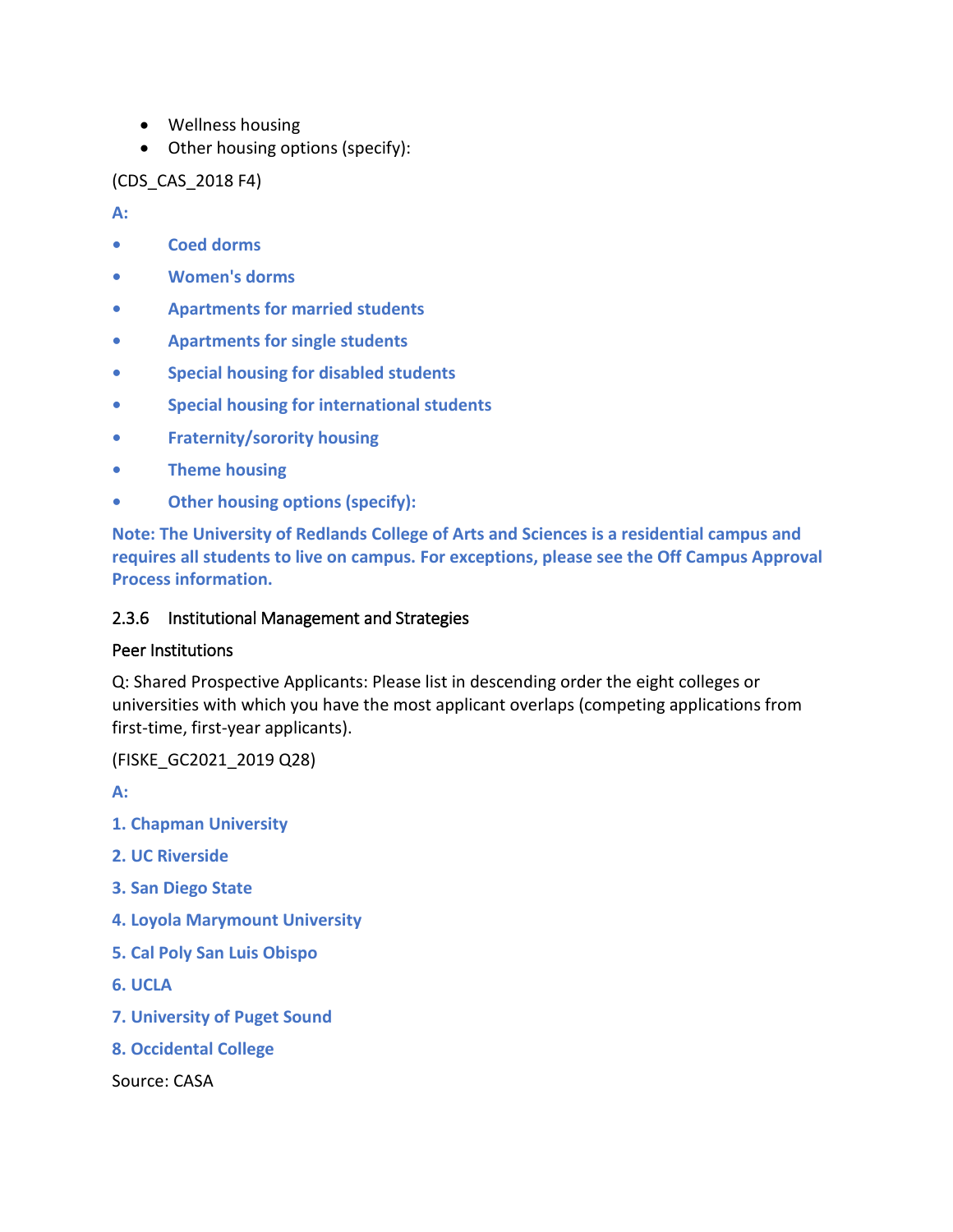Q: Please list the five colleges or universities that you regard as your closest "peer" institutions (schools with similar personality and fit).

(FISKE\_GC2021\_2019 Q29)

**A:** 

- **1. Chapman University**
- **2. Loyola Marymount University**
- **3. University of San Diego**
- **4. Whittier College**
- **5. Cal Lutheran University**

Source: CASA/

# 2.3.7 Partnerships in Education

Q: Prominent Alumni: Please list up to seven, and identify the person's accomplishments

Name Identification (TPR\_RDS\_2019 A14)

**A:** 

 $\overline{a}$ 

**Pete Aguilar**, **U.S. Representative from California's 31st Congressional District**

**Angel Blue, Opera singer[14](#page-61-0)**

**David Boies, American lawyer and chairman of the law firm Boies, Schiller & Flexner**

# 2.4 FACTUAL QUESTIONS – QUANTITATIVE

# 2.4.1 Access and Selectivity

# Applications and Admissions - Size, Selectivity and Yield

First-Time (Freshmen)

Q: First-time, first-year (freshmen) students.

Provide the number of degree-seeking, first-time, first-year students who applied, were admitted, and enrolled (full- or part-time) in Fall 2018.

Include early decision, early action, and students who began studies during summer in this cohort.

<span id="page-61-0"></span><sup>&</sup>lt;sup>14</sup> [https://www.redlands.edu/meet-redlands/student-faculty-and-alumni-stories/alumni](https://www.redlands.edu/meet-redlands/student-faculty-and-alumni-stories/alumni-stories/angel-blue-05/)[stories/angel-blue-05/](https://www.redlands.edu/meet-redlands/student-faculty-and-alumni-stories/alumni-stories/angel-blue-05/)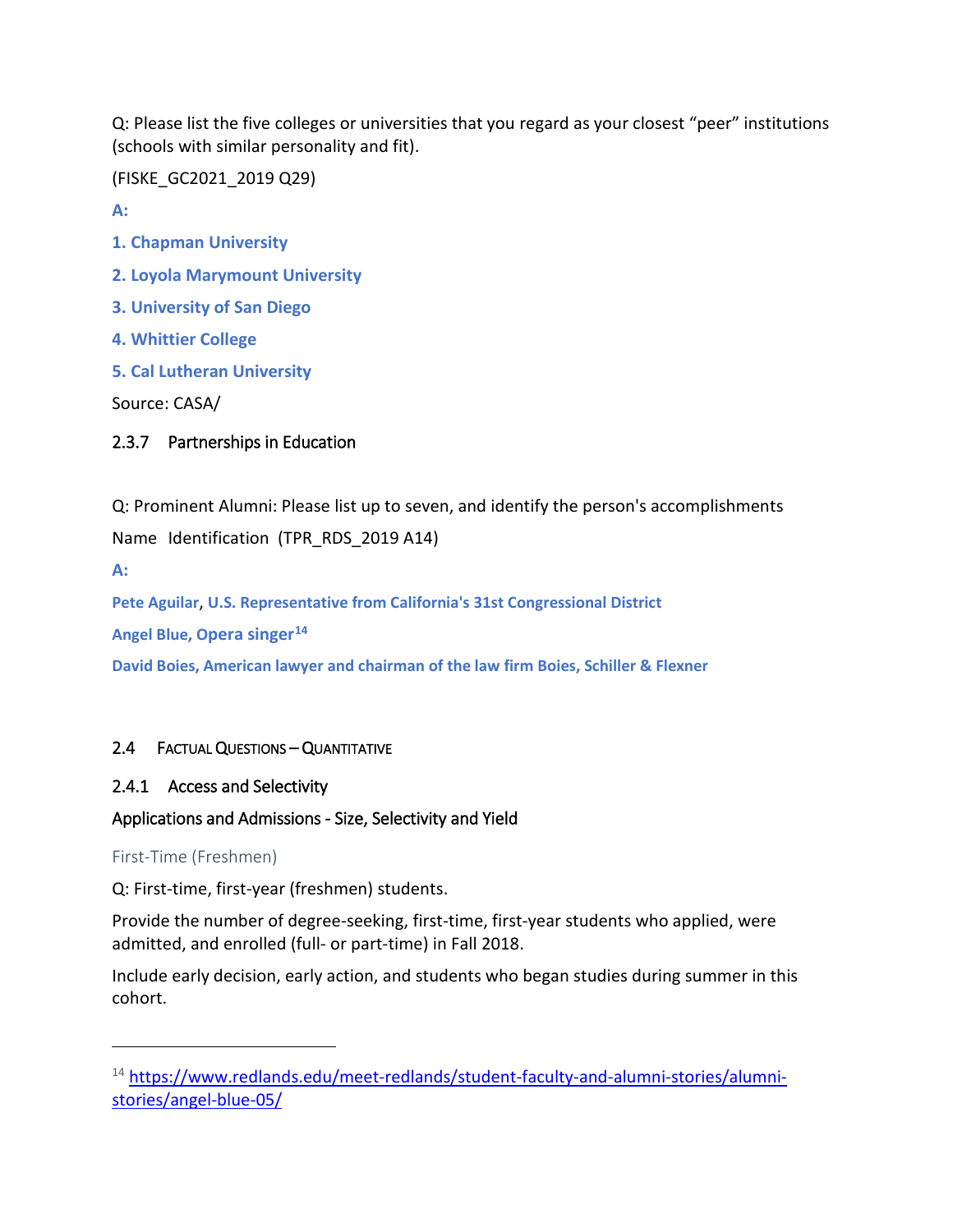Applicants should include only those students who fulfilled the requirements for consideration for admission (i.e., who completed actionable applications) and who have been notified of one of the following actions: admission, non-admission, placement on waiting list, or application withdrawn (by applicant or institution).

Admitted applicants should include wait-listed students who were subsequently offered admission.

- Total first-time, first-year (freshman) men who applied
- Total first-time, first-year (freshman) women who applied
- Total first-time, first-year (freshman) men who were admitted
- Total first-time, first-year (freshman) women who were admitted
- Total full-time, first-time, first-year (freshman) men who enrolled
- Total part-time, first-time, first-year (freshman) men who enrolled
- Total full-time, first-time, first-year (freshman) women who enrolled
- Total part-time, first-time, first-year (freshman) women who enrolled

# (CDS\_CAS\_2018 C1; KIP\_BCV\_2019)

## **A: see below**

Q: Provide the number of degree-seeking, first-time, first-year students who applied, were admitted, and enrolled (full- or part-time) in Fall 2018. Include early decision, early action, and students who began studies during summer. Admitted applicants should include wait-listed students who were subsequently offered admission.

- Total applied
- Total admitted
- Total enrolled

# (NACAC\_ATS\_2018)

# **A: [Current Year Admissions Statistics](#page-63-0)**

Q: Provide the number of first-time, degree/certificate-seeking undergraduate students who applied, who were admitted, and who enrolled (either full- or part-time) at your institution for Fall 2018. Include early decision, early action, and students who began studies during the summer prior to Fall 2018.

Remember that this question is only applicable to first-time students, do not include other students in these totals. (IPEDS\_ADM\_2018 Q2)

## **A: [Current Year Admissions Statistics](#page-63-0)**

Q: Number of first-time, first-year, degree-seeking applicants (FISKE\_GC2021\_2019 Q21)

# **A: 4,713**

Q: Percentage admitted (FISKE\_GC2021\_2019 Q22)

## **A: 75%**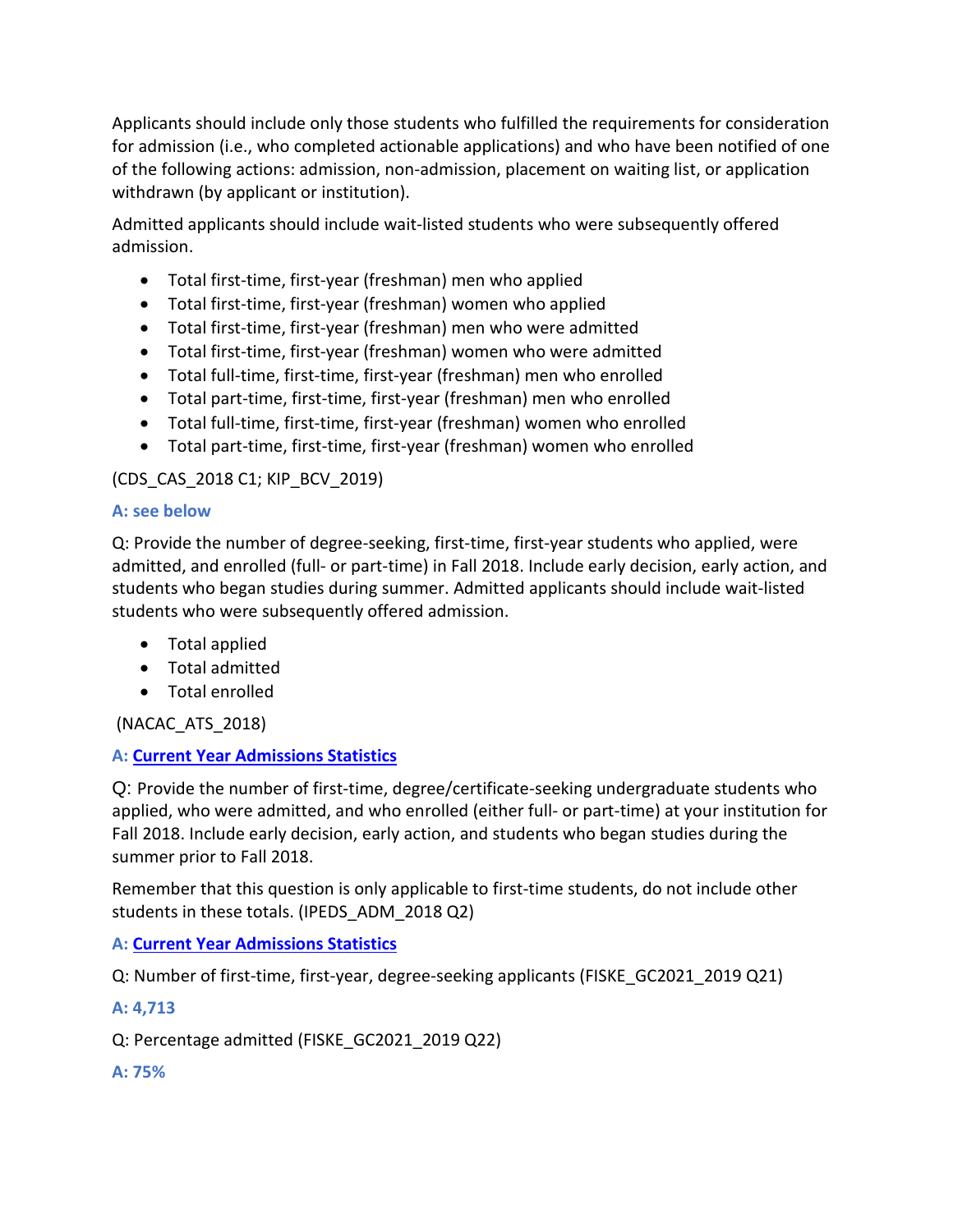# <span id="page-63-0"></span>Q: Percentage of admitted applicants who enrolled as full-time freshmen (yield) (C1) (FISKE\_GC2021\_2019 Q23)

# **A: 20% (702/3,523)**

### Transfers

Q: Provide the number of students who applied, were admitted, and enrolled as degree-seeking transfer students in Fall 2018 (CDS\_CAS\_2018 D2)

Gender

- Men
- Women
- Total

Status

- Applicants
- Admitted Applicants
- Enrolled Applicants

## (CDS\_CAS\_2018 D2)

 $\overline{a}$ 

## **A: [Current Year Admissions Statistics](#page-63-0)**

Current Year Admissions Statistics

| Fall 2018 Entering Cohort                   | Applicants | Admits | Matriculates <sup>15</sup> | Full-Time<br>Enrollee | Part-Time<br>Enrollee |
|---------------------------------------------|------------|--------|----------------------------|-----------------------|-----------------------|
| First-Time (Freshmen)                       | 4713       | 3523   | 727                        | 702                   | 25                    |
| Men                                         | 1986       | 1438   | 283                        | 270                   | 13                    |
| Women                                       | 2727       | 2085   | 444                        | 432                   | 12                    |
| <b>Admit and Yield Rates</b>                |            | 75%    | 21%                        | 20%                   |                       |
| (Freshmen)                                  |            |        |                            |                       |                       |
| Men                                         |            | 72%    | 20%                        |                       |                       |
| Women                                       |            | 76%    | 21%                        |                       |                       |
| Transfer-In                                 | 380        | 206    | 85                         |                       |                       |
| Men                                         | 175        | 117    | 50                         |                       |                       |
| Women                                       | 205        | 89     | 35                         |                       |                       |
| <b>Admit and Yield Rates</b><br>(Transfers) |            | 54%    | 41%                        |                       |                       |
| Men                                         |            | 67%    | 43%                        |                       |                       |
| Women                                       |            | 43%    | 39%                        |                       |                       |

<span id="page-63-1"></span><sup>&</sup>lt;sup>15</sup> Denied applicants and admitted but not enrolled students may enroll in other divisions (mostly SB). They are excluded from the total number of CAS Matriculates.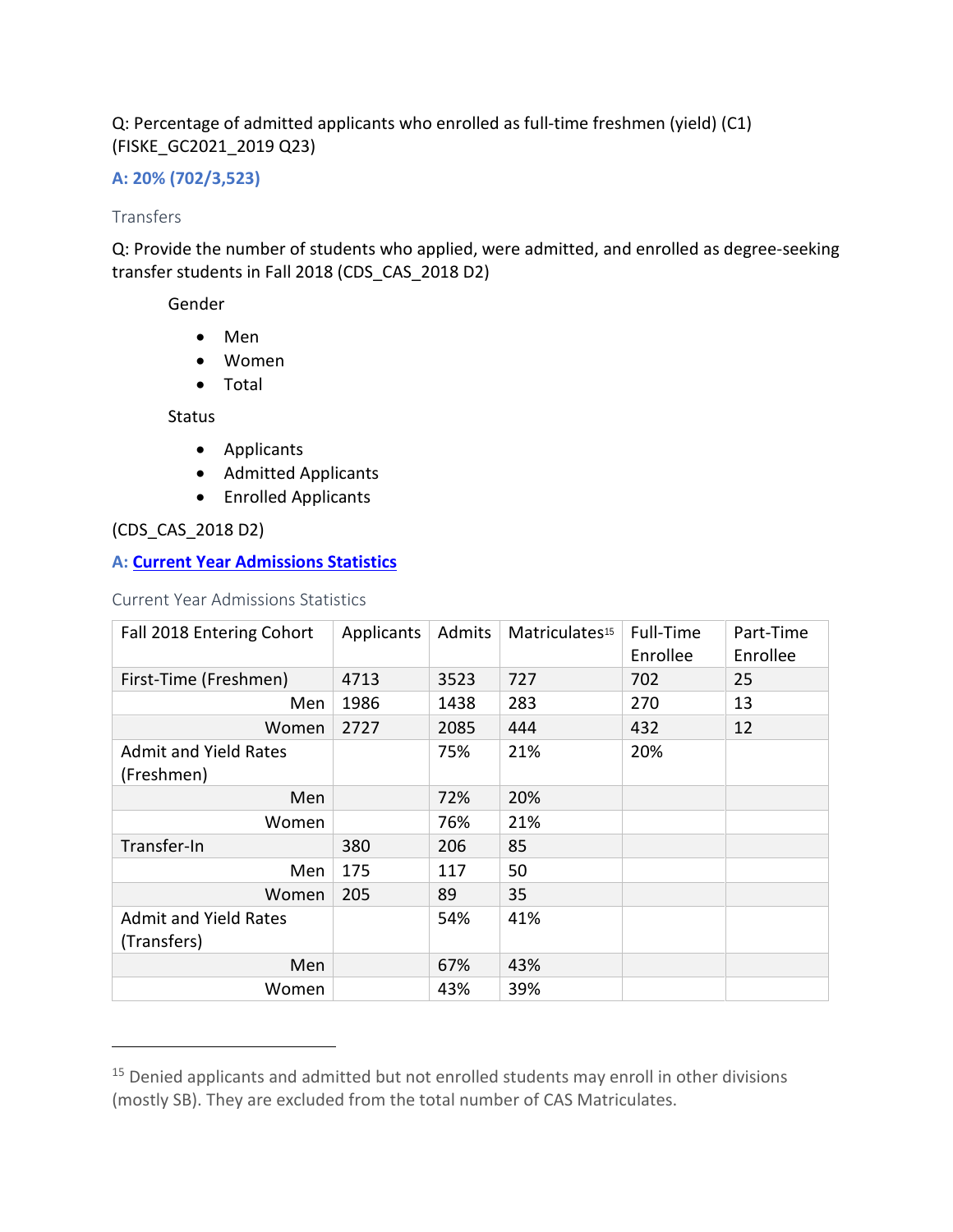| <b>Total New Entering</b> |   | 3708 | 813 |  |
|---------------------------|---|------|-----|--|
| Readmission               | - |      |     |  |

Source:

CAS Admissions Statistics Report - Fall 2018<sup>[16](#page-64-0)</sup>

Prior Year Admissions Statistics

| Fall 2017 Entering Cohort                   | Applicants | Admits | Matriculates <sup>17</sup> | Full-Time<br>Enrollee | Part-Time<br>Enrollee |
|---------------------------------------------|------------|--------|----------------------------|-----------------------|-----------------------|
| First-Time (Freshmen)                       | 4775       | 3580   | 733                        |                       |                       |
| Men                                         |            |        |                            |                       |                       |
| Women                                       |            |        |                            |                       |                       |
| <b>Admit and Yield Rates</b><br>(Freshmen)  |            | 75%    | 21%                        |                       |                       |
| Men                                         |            |        |                            |                       |                       |
| Women                                       |            |        |                            |                       |                       |
| Transfer-In                                 | 381        | 211    | 96                         |                       |                       |
| Men                                         |            |        |                            |                       |                       |
| Women                                       |            |        |                            |                       |                       |
| <b>Admit and Yield Rates</b><br>(Transfers) |            | 55%    | 45%                        |                       |                       |
| Men                                         |            |        |                            |                       |                       |
| Women                                       |            |        |                            |                       |                       |
| <b>Total New Entering</b>                   |            |        |                            |                       |                       |
| Readmission                                 |            |        |                            |                       |                       |

Changes from Prior Year

Q: What was the percent change in the total number of applicants from Fall 2017 to Fall 2018?

# (NACAC\_ATS\_2018)

Q: What was the percent change in the total number of admitted students from Fall 2017 to Fall 2018? (NACAC\_ATS\_2018)

**A:** 

 $\overline{a}$ 

- **First-Time Freshmen Applicants: -1.3%**
- **First-Time Freshmen Admits: -1.6%**

<span id="page-64-1"></span><sup>17</sup> Denied applicants and admitted but not enrolled students may enroll in other divisions (mostly SB). They are excluded from the total number of CAS Matriculates.

<span id="page-64-0"></span><sup>&</sup>lt;sup>16</sup> Transfer data by gender are missing from this report. Gender-specific data from CASA/ADOP through email.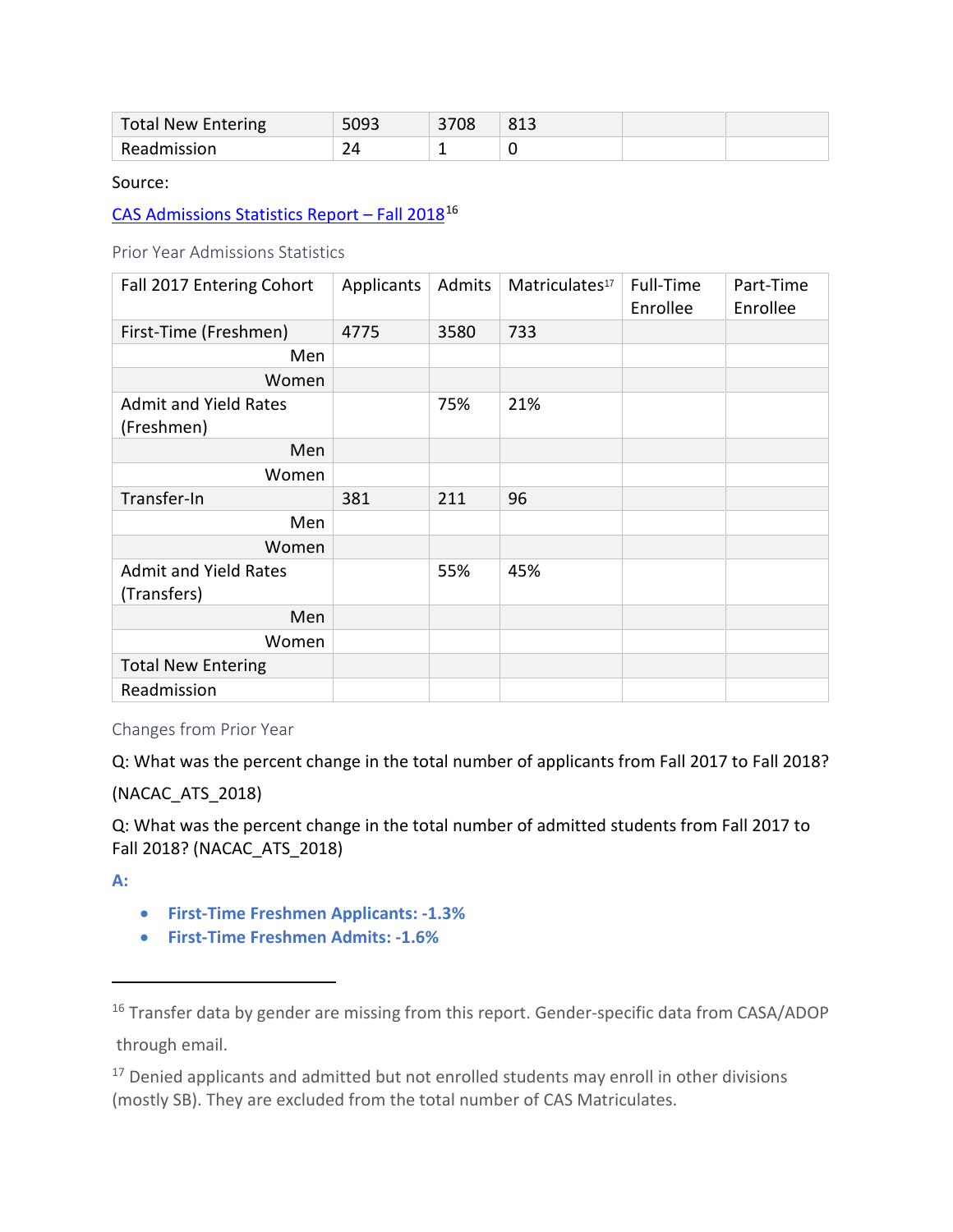- **Transfer Applicants: -0.3%**
- **Transfer Admits: -1.9%**

## Admissions Plans and Timeline

Early Decision Applicants

Q: For the Fall 2018 entering class:

- Number of early decision applications received by your institution
- Number of applicants admitted under early decision plan

## (CDS\_CAS\_2018 C21 Q3)

Q: For the Fall 2018 admission cycle, please indicate the following

- Number of Early Decision applications received
- Number of applicants admitted under Early Decision plan
- Number of Early Decision admits who enrolled

# (NACAC\_ATS\_2018)

## **A: TBA**

**Prior Year (Fall 2016)**

- **Number of early decision applications received by your institution: 0**
- **Number of applicants admitted under early decision plan: 0**

Q: What was the percent change in the number of students applying Early Decision from Fall 2017 to Fall 2018? (NACAC\_ATS\_2018)

## **A: TBA**

Q: What was the percent change in the number of students admitted Early Decision from Fall 2017 to Fall 2018? (NACAC\_ATS\_2018)

## **A: TBA**

## Early Action Applicants

Q: For the Fall 2018 admission cycle, please indicate the following:

- Number of Early Action applications received
- Number of applicants admitted under Early Action plan
- Number of Early Action admits who enrolled

# (NACAC\_ATS\_2018)

## **A: TBA**

Q: What was the percent change in the number of students applying Early Action from Fall 2017 to Fall 2018? (NACAC\_ATS\_2018)

## **A: TBA**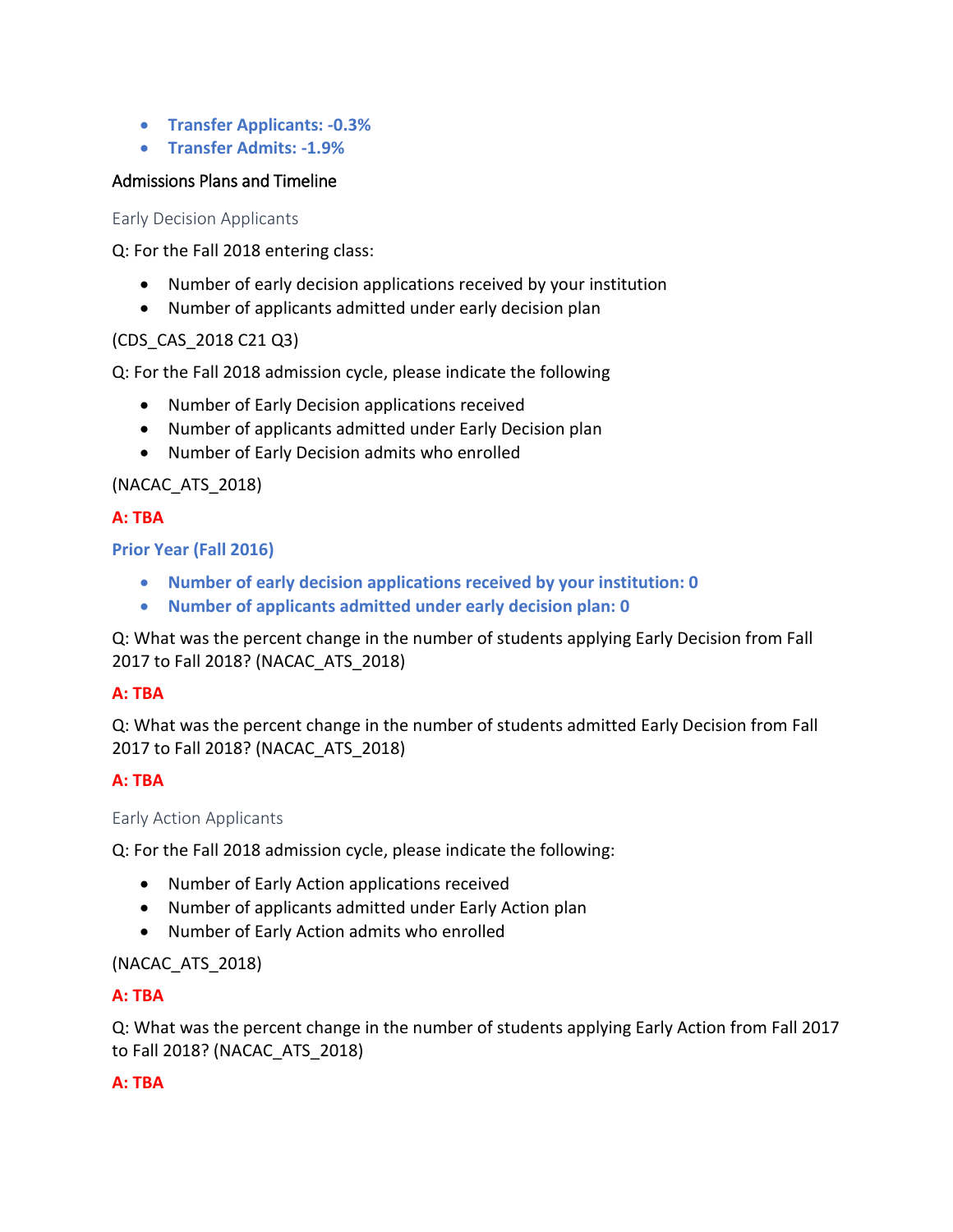Q: What was the percent change in the number of students admitted Early Action from Fall 2017 to Fall 2018? (NACAC\_ATS\_2018)

# **A: TBA**

Waitlist

Q: Please answer the questions below for Fall 2018 admissions (CDS\_CAS\_2018 C2)

**A:** 

- **Number of qualified applicants offered a place on waiting list: 111**
- (CDS\_CAS\_2018 C2 Q2)
- **Number accepting a place on the waiting list: 21** (CDS\_CAS\_2018 C2 Q3)
- **Number of wait-listed students admitted: 3** (CDS\_CAS\_2018 C2 Q4)

# **Prior Year (Fall 2016)**

- **Number of qualified applicants offered a place on waiting list: 35**
- (CDS\_CAS\_2016 C2 Q2)
- **Number accepting a place on the waiting list: 23** (CDS\_CAS\_2016 C2 Q3)
- **Number of wait-listed students admitted: 11** (CDS\_CAS\_2016 C2 Q4)

# Source: CASA/ADOP

Q: For the Fall 2018 admission cycle, please indicate the following

- Number of applicants offered a place on the wait list
- Number accepting a place on the wait list
- Number of wait-listed students admitted
- Number of wait-listed admits who enrolled

(NACAC\_ATS\_2018)

# **A: 111, 21, 3, TBA**

Source: CASA/ADOP

Q: What was the percent change in the number of students placed on the wait list from Fall 2017 to Fall 2018? (NACAC\_ATS\_2018)

# **A: TBA**

Q: What was the percent change in the number of students admitted from the wait list from Fall 2017 to Fall 2018? (NACAC\_ATS\_2018)

# **A: TBA**

# Applicant Profile

Q: Please indicate approximately what percentage of applicant transcripts contain the following.

• AP course(s)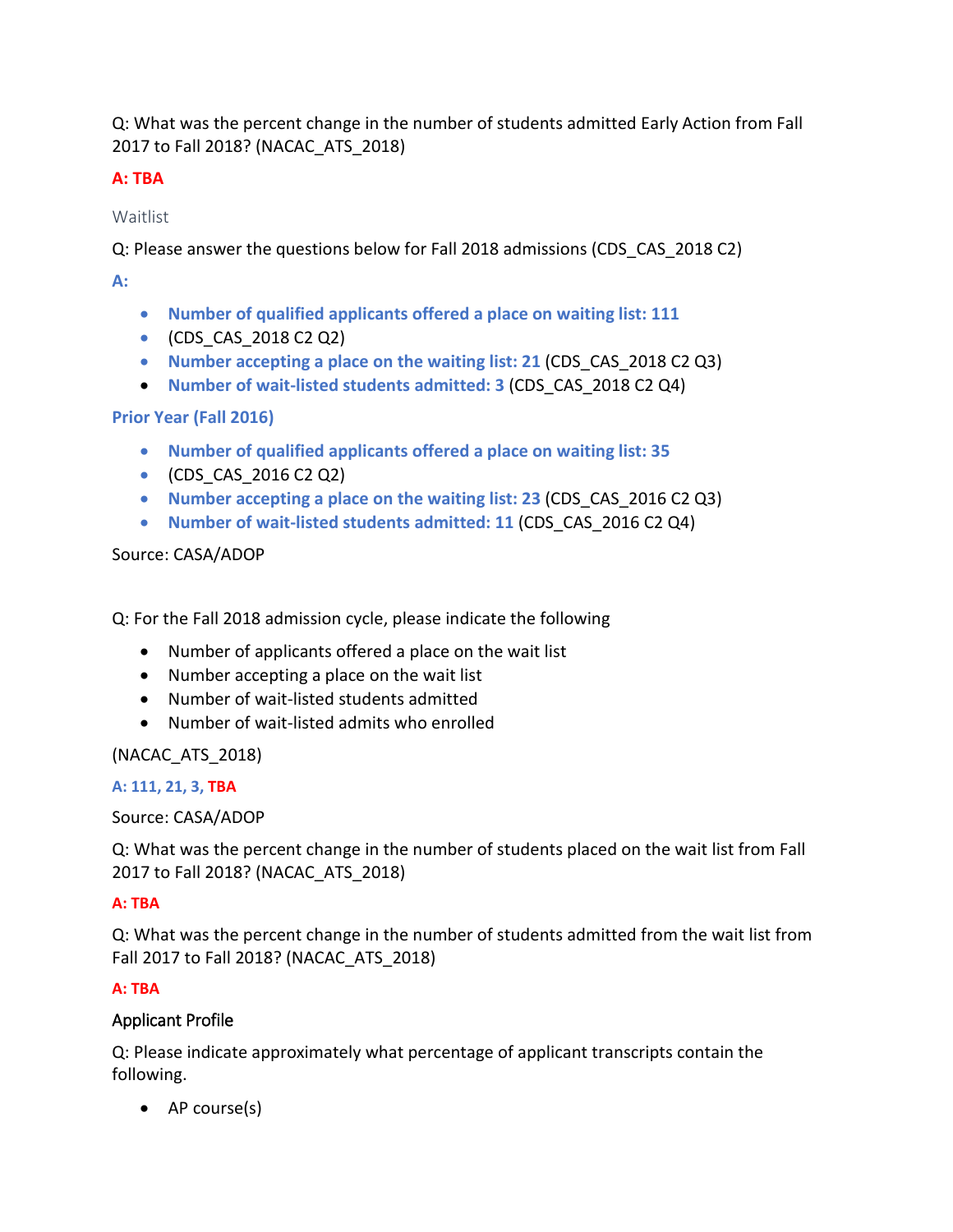- IB program
- Dual/concurrent enrollment course(s)

(NACAC\_ATS\_2018)

# **A: TBA**

Q: What is the average score of accepted applicants?

- TOEFL Internet-based Test (iBT) (Range0-120)
- IELTS (Range0-9)

(CB\_ASC\_2019 C27 Q2)

# **A: TBA**

# Freshmen Profile

High School GPA

Q: Percentage of all enrolled, degree-seeking, first-time, first-year (freshman) students who had high school grade-point averages within each of the following ranges (using 4.0 scale). Report information only for those students from whom you collected high school GPA. (CDS\_CAS\_2018 C11)

**A:** 

| Percent who had GPA of 3.75 and higher    | 48         |  |
|-------------------------------------------|------------|--|
| Percent who had GPA between 3.50 and 3.74 | 20         |  |
| Percent who had GPA between 3.25 and 3.49 | 14         |  |
| Percent who had GPA between 3.00 and 3.24 | 11         |  |
| Percent who had GPA between 2.50 and 2.99 |            |  |
| Percent who had GPA between 2.0 and 2.49  | 0          |  |
| Percent who had GPA between 1.0 and 1.99  | O          |  |
| Percent who had GPA below 1.0             | 0          |  |
| Totals should = 100%                      | <b>100</b> |  |

Q: Average high school GPA of all degree-seeking, first-time, first-year (freshman) students who submitted GPA (CDS\_CAS\_2018 C12 Q1)

Q: Percent of total first-time, first-year (freshman) students who submitted high school GPA (CDS\_CAS\_2018 C12 Q2)

**A: Fall 2018**

> Average high school GPA of all degree-seeking, first-time, firstyear (freshman) students who submitted GPA **3.71**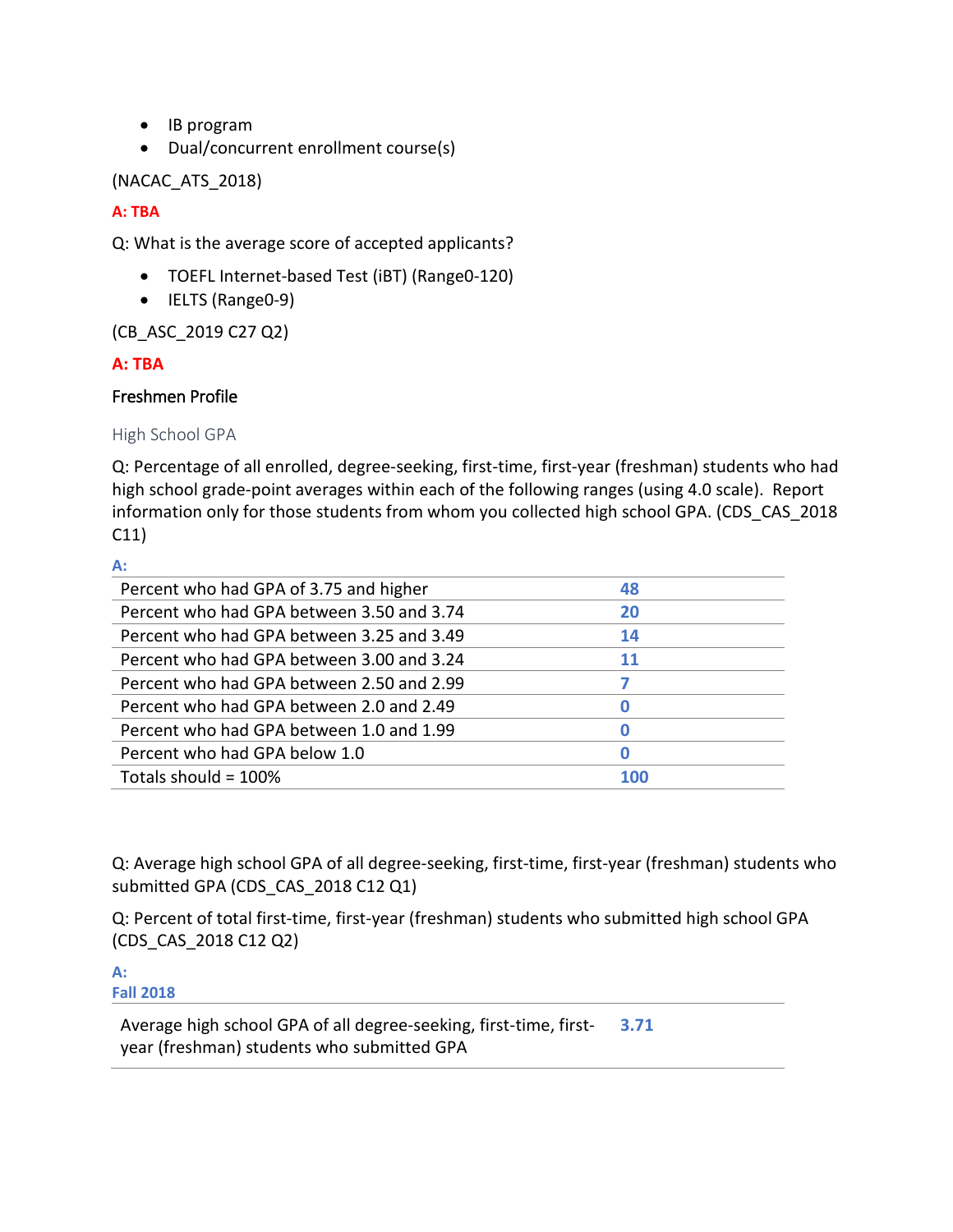Percent of total first-time, first-year (freshman) students who submitted high school GPA **96% (698/725)**

### **Prior Year (Fall 2017)**

Average high school GPA of all degree-seeking, first-time, firstyear (freshman) students who submitted GPA **3.65**

Percent of total first-time, first-year (freshman) students who submitted high school GPA **98% (712/730)**

#### High School Rank

Q: Percent of all degree-seeking, first-time, first-year (freshman) students who had high school class rank within each of the following ranges (report information for those students from whom you collected high school rank information) (CDS\_CAS\_2018 C10)

#### **A: TBA**

| Percent in top tenth of high school graduating class                      |
|---------------------------------------------------------------------------|
| Percent in top quarter of high school graduating class                    |
| Percent in top half of high school graduating class                       |
| Percent in bottom half of high school graduating class                    |
| Percent in bottom quarter of high school graduating class                 |
| Percent of total first-time, first-year (freshmen) students who submitted |
| high school class rank                                                    |

#### **Prior Year (Fall 2016)**

| Percent in top tenth of high school graduating class                         | 22 |
|------------------------------------------------------------------------------|----|
| Percent in top quarter of high school graduating class                       | 55 |
| Percent in top half of high school graduating class                          | 88 |
| Percent in bottom half of high school graduating class                       | 12 |
| Percent in bottom quarter of high school graduating class                    |    |
| Percent of total first-time, first-year (freshmen) students who submitted 51 |    |
| high school class rank                                                       |    |
|                                                                              |    |

#### SAT and ACT Scores

Q: Provide data for Fall 2018. Include new students admitted the summer prior to Fall 2018.

SAT scores for 2018-19 must be reported using the new (2016) SAT score scale. Please see instructions for more information.

(IPEDS\_ADM\_2018 Q3, CDS\_CAS\_2018 C9 Q1, CDS\_CAS\_2018 C9 Q2; KIP\_BCV\_2019)

**A:** 

• **Number of enrolled students that submitted SAT scores: 516**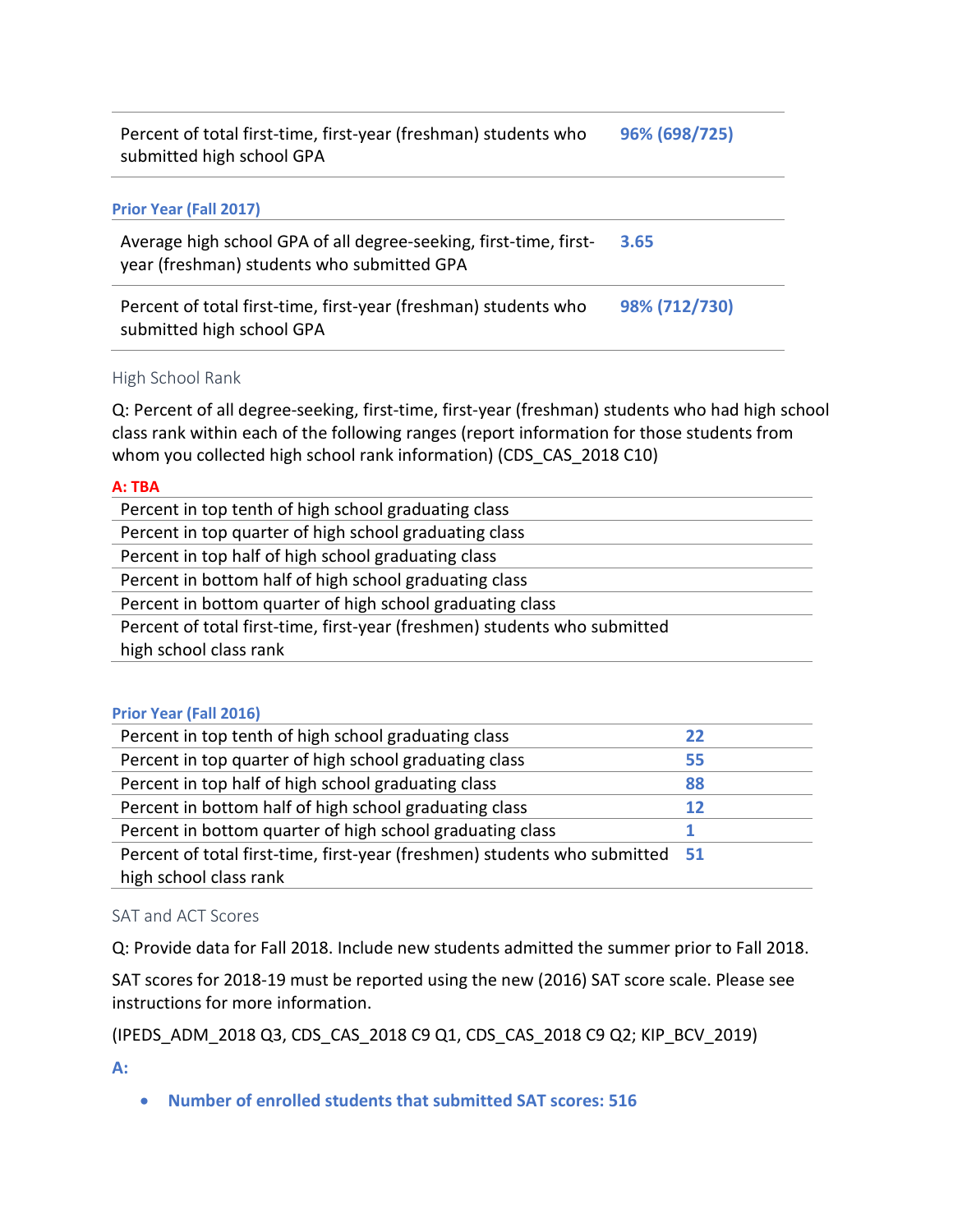- **Percent of enrolled students that submitted SAT scores: 71%**
- **Number of enrolled students that submitted ACT scores: 207**
- **Percent of enrolled students that submitted ACT scores: 28%**

## **Prior Year (Fall 2016)**

- **Number of enrolled students that submitted SAT scores: 428**
- **Percent of enrolled students that submitted SAT scores: 72% (428/591)**
- **Number of enrolled students that submitted ACT scores: 290**
- **Percent of enrolled students that submitted ACT scores: 49% (428/591)**

Q: Test score ranges of the middle 50 percent of all enrolled first-time freshmen (C9). (Please provide New SAT (2016) scores, converting Old SAT scores to New SAT scores as needed using the College Board's concordance tools and tables: http://www.sat.org/concordance.)

- SAT Evidence-Based 25th percentile 75th percentile
- Reading and Writing 25th percentile 75th percentile
- SAT Math 25th percentile 75th percentile
- ACT Composite 25th percentile 75th percentile

(IPEDS\_ADM\_2018 Q3, CDS\_CAS\_2018 C9 Q3, FISKE\_GC2021\_2019 Q20)

### **A:**

## **Current Year Test Scores (Fall 2018)**

|                                | 25th Percentile | Median | 75th Percentile |
|--------------------------------|-----------------|--------|-----------------|
| <b>SAT Combined</b>            | 1100            | 1160   | 1250            |
| SAT Evidence-Based Reading and | 550             | 590    | 640             |
| Writing                        |                 |        |                 |
| <b>SAT Math</b>                | 530             | 570    | 620             |
| <b>ACT Composite</b>           | 23              | 25     | 28              |
| <b>ACT English</b>             | 22              |        | 30              |
| <b>ACT Math</b>                | 20              |        | 27              |

#### Source:

## **Prior Year (Fall 2017)**

|                             | 25th Percentile | Median | 75th Percentile |
|-----------------------------|-----------------|--------|-----------------|
| <b>SAT Combined</b>         | 1080            | 1160   | 1250            |
| <b>SAT Critical Reading</b> | 540             | 590    | 630             |
| <b>SAT Math</b>             | 530             | 570    | 620             |
| <b>ACT Composite</b>        | 23              | 25     | 28              |
| <b>ACT English</b>          |                 |        |                 |
| <b>ACT Math</b>             |                 |        |                 |

Source:

Q: Provide information for ALL enrolled, degree-seeking, full-time and part-time, first-time, first-year (freshman) students enrolled in Fall 2018, including students who began studies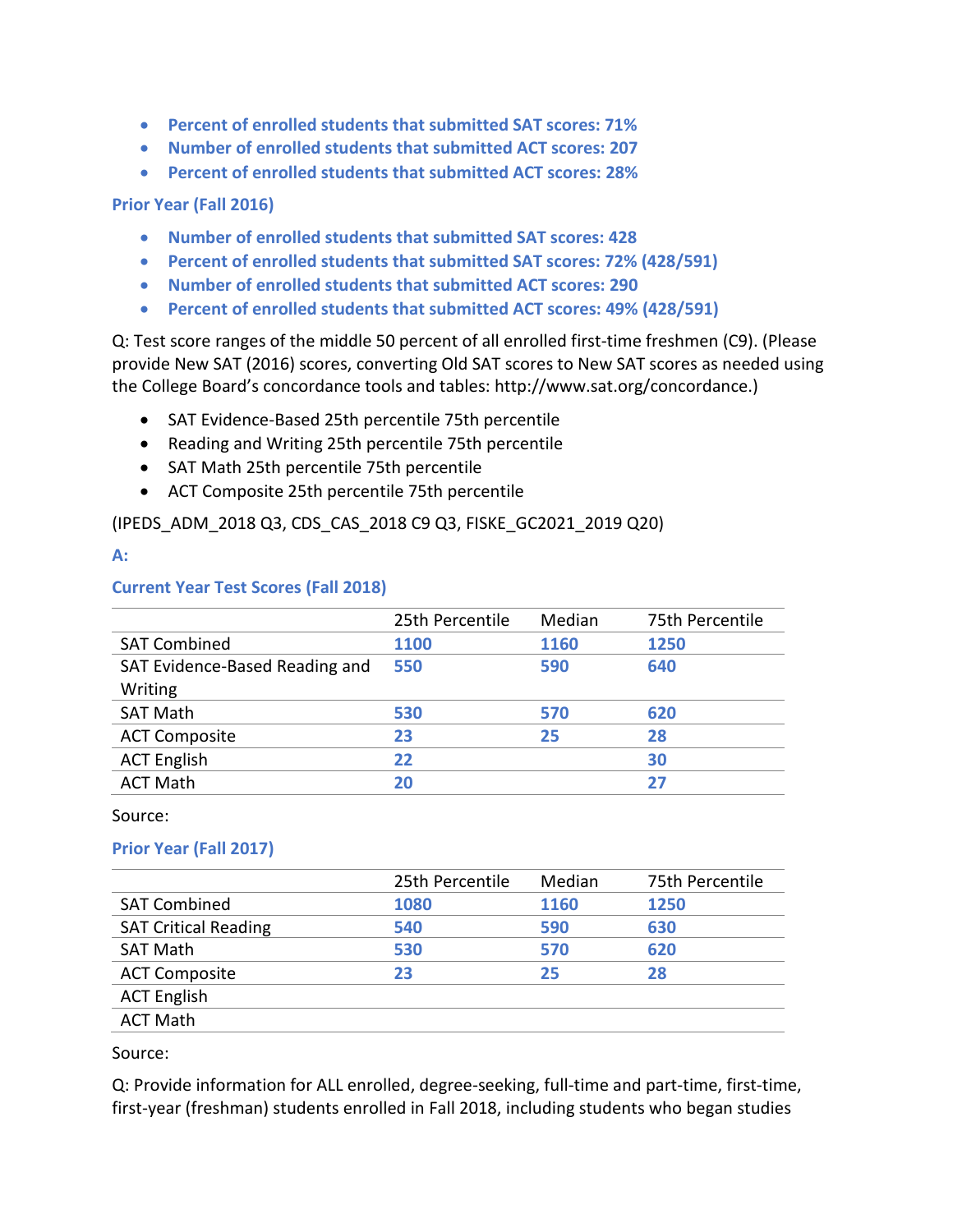during summer, international students/nonresident aliens, and students admitted under special arrangements.

Percent and number of first-time, first-year (freshman) students enrolled in Fall 2018 who submitted national standardized (SAT/ACT) test scores. Include information for ALL enrolled, degree-seeking, first-time, first-year (freshman) students who submitted test scores. Do not include partial test scores (e.g., mathematics scores but not critical reading for a category of students) or combine other standardized test results (such as TOEFL) in this item.

Do not convert SAT scores to ACT scores and vice versa. Do convert Old SAT scores to New SAT scores using the College Board's concordance tools and tables (sat.org/concordance).

(CDS\_CAS\_2018 C9 Q4; KIP\_BCV\_2019)

# **A: TBA**

## **SAT Score Intervals**

|                      | <b>SAT EBRW</b> | <b>SAT Math</b> | <b>SAT Writing</b> |
|----------------------|-----------------|-----------------|--------------------|
| 700-800              |                 |                 | N/A                |
| 600-699              |                 |                 | N/A                |
| 500-599              |                 |                 | N/A                |
| 400-499              |                 |                 | N/A                |
| 300-399              |                 |                 | N/A                |
| 200-299              |                 |                 | N/A                |
| Totals should = 100% |                 |                 |                    |

## **ACT Score Intervals**

|                      | <b>ACT Composite</b> | <b>ACT English</b> | <b>ACT Math</b> |
|----------------------|----------------------|--------------------|-----------------|
| $30 - 36$            |                      |                    |                 |
| 24-29                |                      |                    |                 |
| 18-23                |                      |                    |                 |
| $12 - 17$            |                      |                    |                 |
| $6 - 11$             |                      |                    |                 |
| Below 6              |                      |                    |                 |
| Totals should = 100% |                      |                    |                 |

## **Prior Year (Fall 2016)**

## **SAT Score Intervals**

|         | <b>SAT Critical Reading</b> | <b>SAT Math</b> | <b>SAT Writing</b> |
|---------|-----------------------------|-----------------|--------------------|
| 700-800 |                             | 3               | N/A                |
| 600-699 | 19                          | 24              | N/A                |
| 500-599 | 51                          | 48              | N/A                |
| 400-499 | 25                          | 25              | N/A                |
| 300-399 |                             |                 | N/A                |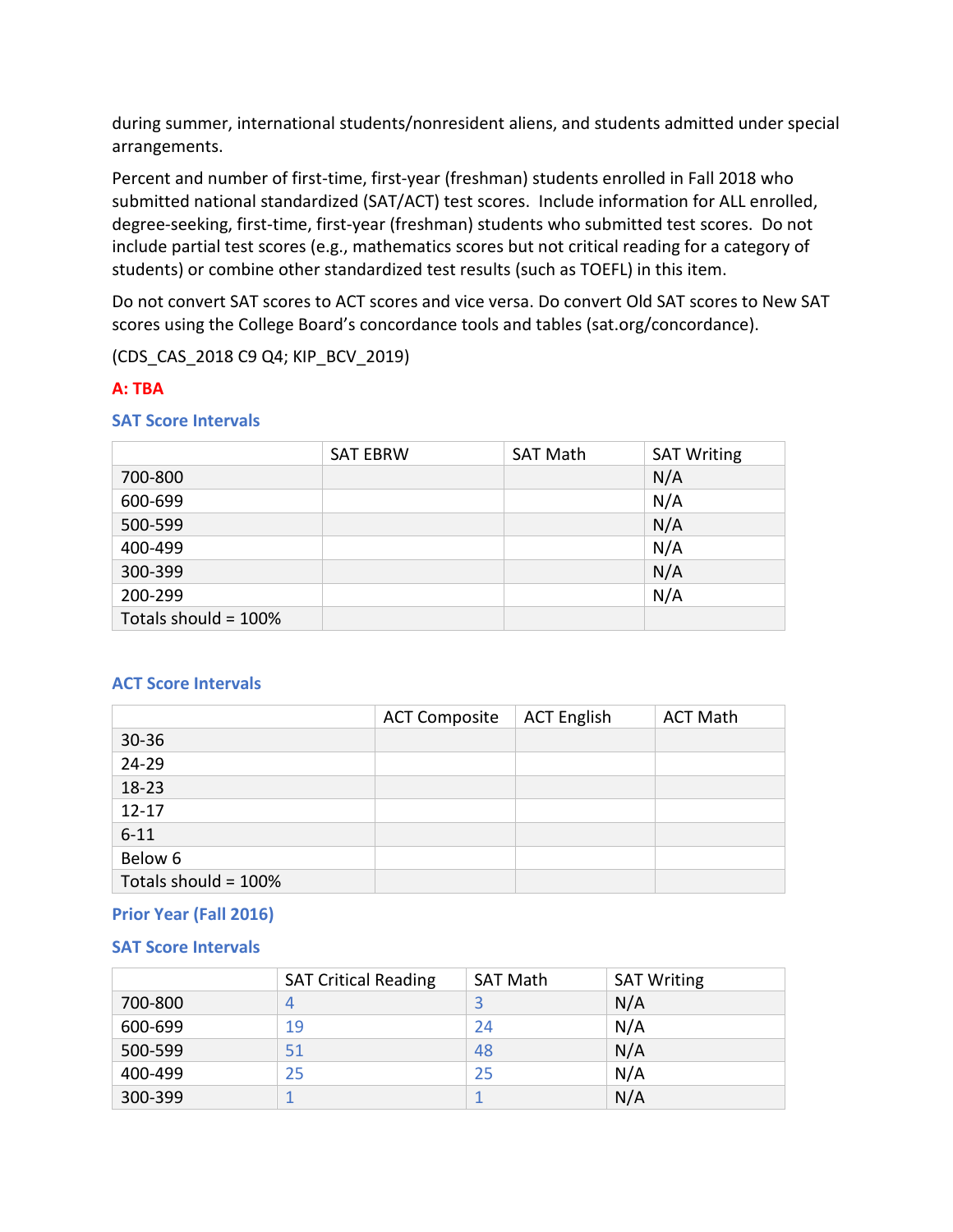| 200-299         |  | N/A |
|-----------------|--|-----|
| Totals should = |  |     |
| 100%            |  |     |

# **ACT Score Intervals**

|                 | <b>ACT Composite</b> | <b>ACT English</b> | <b>ACT Math</b> |
|-----------------|----------------------|--------------------|-----------------|
| $30 - 36$       |                      | 12                 |                 |
| 24-29           | 47                   | 47                 |                 |
| 18-23           | 42                   | 34                 |                 |
| $12 - 17$       |                      | 8                  |                 |
| $6 - 11$        |                      |                    |                 |
| Below 6         | D                    |                    |                 |
| Totals should = |                      |                    |                 |
| 100%            |                      |                    |                 |

## 2.4.2 Educational Pathways

## Degree Programs Offered

Q: How many degree and certificate programs are offered?

## **A: 63**

- **37 Humanities and Social-Behavioral Sciences Degrees**
- **11 Science, Technology, Engineering, and Mathematics Degrees**
- **4 Interdisciplinary and Integrative Degrees**
- **1 Post-baccalaureate Certificate**
- **10 Master's Degrees in Music, GIS, and CDIS**

## Degree and Certificates Awarded

Awards by IPEDS Award Level

Q: Number of degrees awarded from July 1, 2017 to June 30, 2018 (CDS\_CAS\_2018 B3; CB\_ASC\_2019)

| Certificate/diploma                      |                       |
|------------------------------------------|-----------------------|
| Associate degrees                        | <b>Not applicable</b> |
| Bachelor's degrees                       | 601                   |
| Post-bachelor's certificates             | $\mathfrak{p}$        |
| Master's degrees                         | 48                    |
| Post-Master's certificates               | <b>Not applicable</b> |
| Doctoral degrees - research/scholarship  | <b>Not applicable</b> |
| Doctoral degrees - professional practice | <b>Not applicable</b> |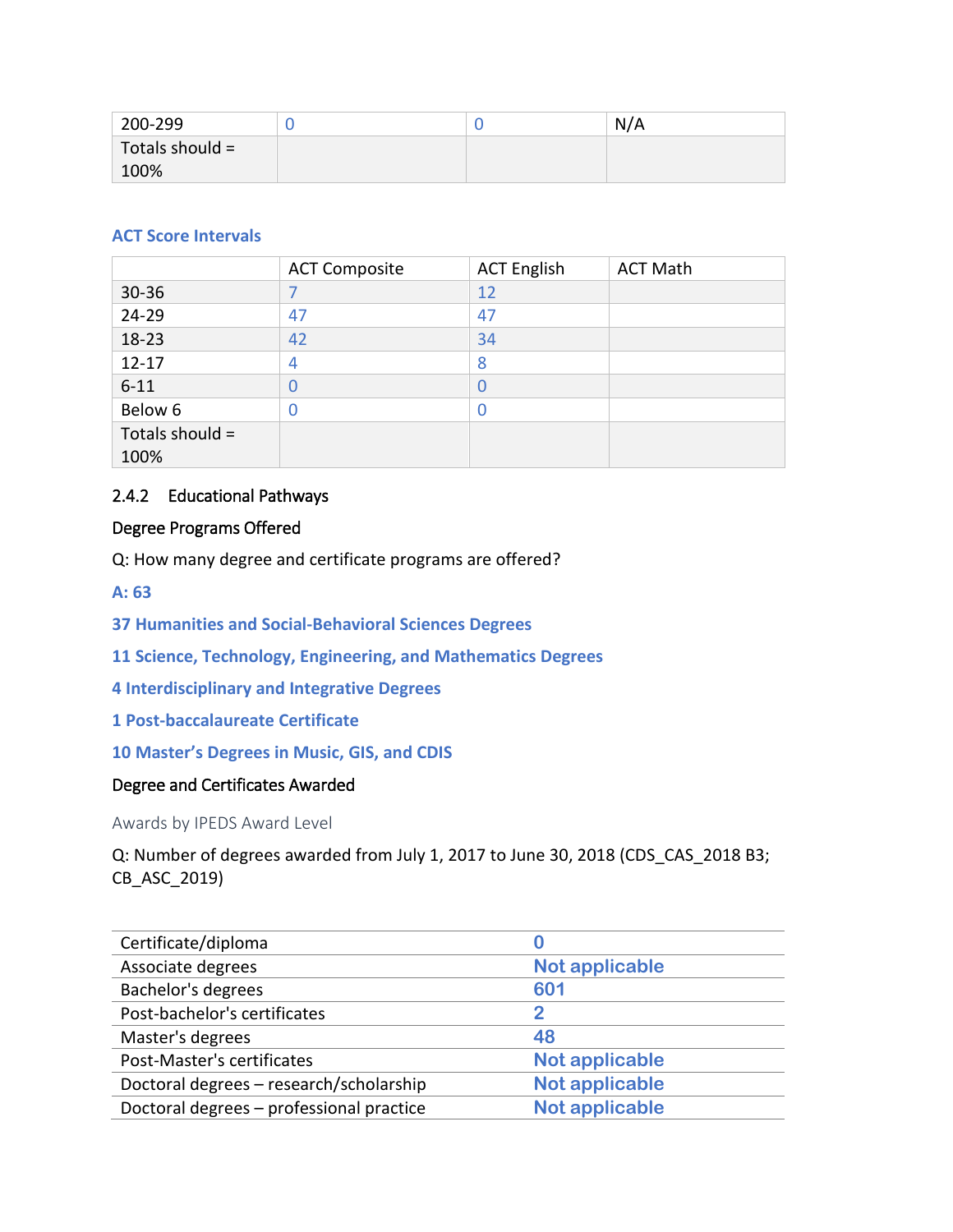| Doctoral degrees – other | Not applicable |
|--------------------------|----------------|
| Total Awards             | 651            |

Source: IRES/APIR

IPEDS Completion Survey, Summary by Level and Major Position (Xie, 2018c)

| <b>IPEDS Award Level</b> | <b>Primary Major</b> | <b>Secondary Majors</b> |
|--------------------------|----------------------|-------------------------|
|                          | 601                  | 95                      |
| 6                        |                      |                         |
|                          | 48                   |                         |
| <b>Grand Total</b>       | 651                  | 95                      |

Filters

- Report Section: 1. CIP Data of First/Secondary Majors, by Race/Ethnicity and Gender
- Award Year: 2017-2018
- School: College of Arts and Sciences

#### Awards by Major Fields of Study,  $1<sup>st</sup>$  and  $2<sup>nd</sup>$  Majors

Q: Number of degrees, credentials, and certificates awarded from July 1, 2017 to June 30, 2018

Surveys (UORFB\_2019 Page31)

## **A: Fact Book 2019**

https://uredlands.sharepoint.com/sites/MyRedlandsPortal/IR/Fact Books

#### Awards by Major Fields of Study's CIP Code

Q: For each of the following discipline areas, provide the percentage of diplomas/certificates, associate, and bachelor's degrees awarded. To determine the percentage, use majors, not headcount (e.g., students with one degree but a double major will be represented twice). Calculate the percentage from your institution's IPEDS Completions by using the sum of 1st and 2nd majors for each CIP code as the numerator and the sum of the Grand Total by 1st Majors and the Grand Total by 2nd major as the denominator. If you prefer, you can compute the percentages using 1st majors only. (CDS\_CAS\_2018 J1)

| CIP2 Category                    | Diploma      | Associate | Bachelor's | CIP 2010      |
|----------------------------------|--------------|-----------|------------|---------------|
|                                  | Certificates |           |            | Categories to |
|                                  |              |           |            | Include       |
| Agriculture                      |              |           |            |               |
| Natural resources and            |              |           |            | 3             |
| conservation                     |              |           |            |               |
| Architecture                     |              |           |            |               |
| Area, ethnic, and gender studies |              |           |            |               |
| Communication/journalism         |              |           |            | 9             |
| Communication technologies       |              |           |            | 10            |
| Computer and information         |              |           |            | 11            |
| sciences                         |              |           |            |               |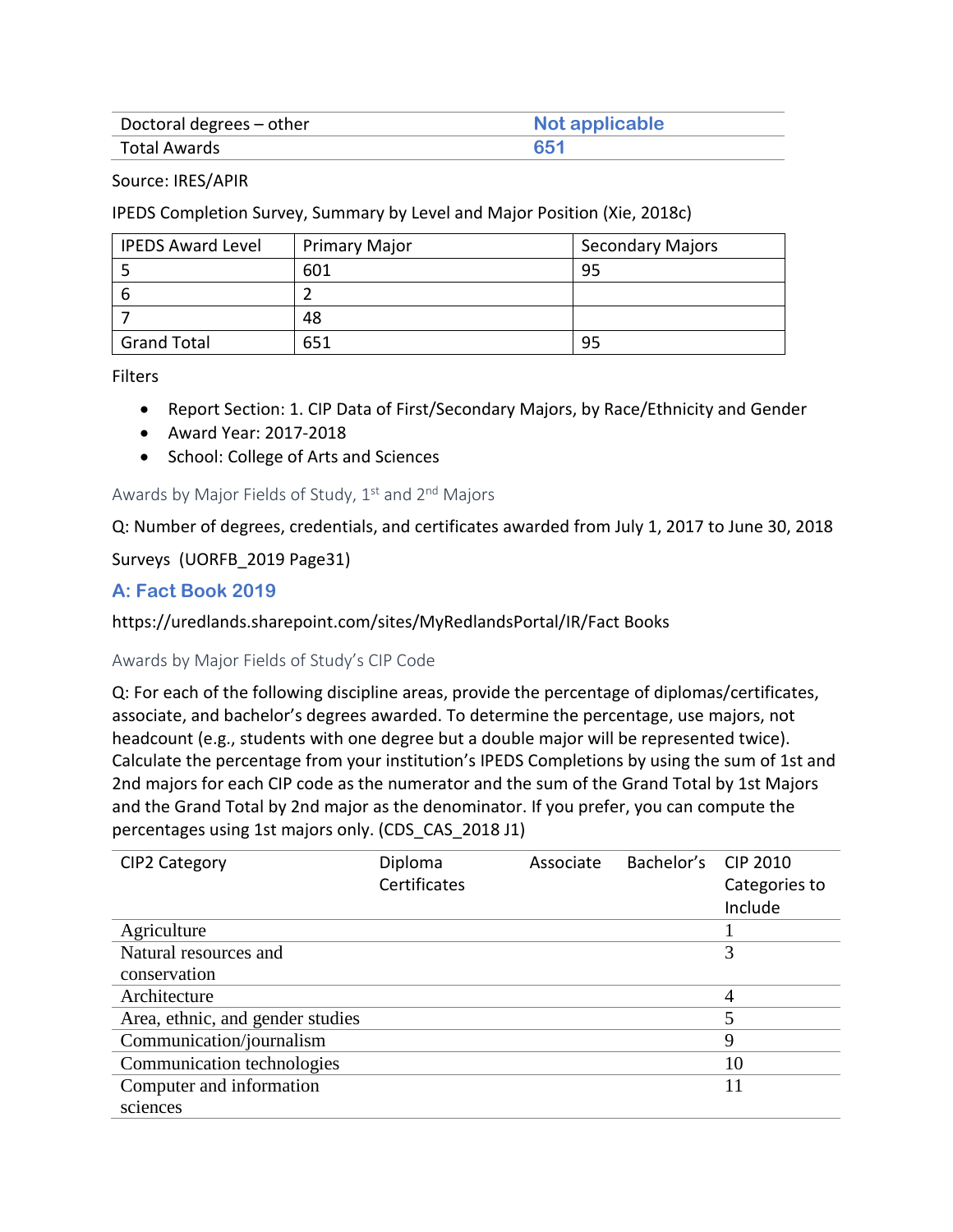| Personal and culinary services   | 12      |
|----------------------------------|---------|
| Education                        | 13      |
| Engineering                      | 14      |
| Engineering technologies         | 15      |
| Foreign languages, literatures,  | 16      |
| and linguistics                  |         |
| Family and consumer sciences     | 19      |
| Law/legal studies                | 22      |
| English                          | 23      |
| Liberal arts/general studies     | 24      |
| Library science                  | 25      |
| Biological/life sciences         | 26      |
| Mathematics and statistics       | 27      |
| Military science and military    | 28 & 29 |
| technologies                     |         |
| Interdisciplinary studies        | 30      |
| Parks and recreation             | 31      |
| Philosophy and religious         | 38      |
| studies                          |         |
| Theology and religious           | 39      |
| vocations                        |         |
| Physical sciences                | 40      |
| Science technologies             | 41      |
| Psychology                       | 42      |
| Homeland Security, law           | 43      |
| enforcement, firefighting, and   |         |
| protective services              |         |
| Public administration and social | 44      |
| services                         |         |
| Social sciences                  | 45      |
| <b>Construction trades</b>       | 46      |
| Mechanic and repair              | 47      |
| technologies                     |         |
| Precision production             | 48      |
| Transportation and materials     | 49      |
| moving                           |         |
| Visual and performing arts       | 50      |
| Health professions and related   | 51      |
| programs                         |         |
| Business/marketing               | 52      |
| 54<br>History                    |         |
| Other                            |         |
| TOTAL (should = 100%)            |         |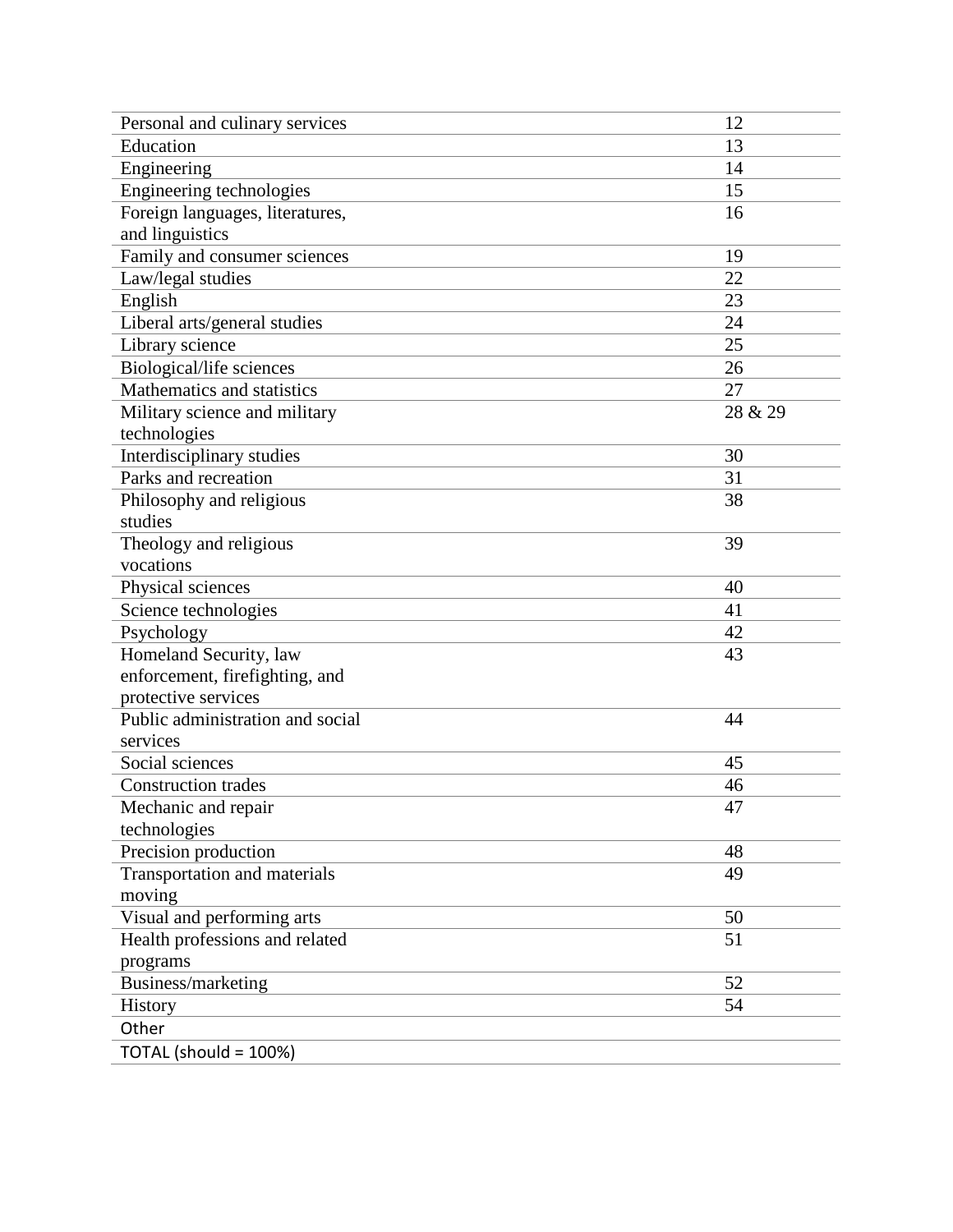**A:**

| 03-NATURAL RESOURCES AND CONSERVATION             | 51  | 6.25%   |
|---------------------------------------------------|-----|---------|
| 05-AREA, ETHNIC, CULTURAL, GENDER, AND GROUP      | 15  | 3.62%   |
| <b>STUDIES</b>                                    |     |         |
| 11-COMPUTER AND INFORMATION SCIENCES AND          | 10  | 1.97%   |
| <b>SUPPORT SERVICES</b>                           |     |         |
| 13-EDUCATION                                      | 5   | 0.99%   |
| 16-FOREIGN LANGUAGES, LITERATURES, AND            | 21  | 3.95%   |
| <b>LINGUISTICS</b>                                |     |         |
| 23-ENGLISH LANGUAGE AND LITERATURE/LETTERS        | 35  | 6.25%   |
| 24-LIBERAL ARTS AND SCIENCES, GENERAL STUDIES AND | 6   | 1.64%   |
| <b>HUMANITIES</b>                                 |     |         |
| 26-BIOLOGICAL AND BIOMEDICAL SCIENCES             | 52  | 7.24%   |
| 27-MATHEMATICS AND STATISTICS                     | 12  | 2.30%   |
| 30-MULTI/INTERDISCIPLINARY STUDIES                | 46  | 0.66%   |
| 38-PHILOSOPHY AND RELIGIOUS STUDIES               | 12  | 2.96%   |
| <b>40-PHYSICAL SCIENCES</b>                       | 12  | 2.63%   |
| 42-PSYCHOLOGY                                     | 63  | 7.89%   |
| 44-PUBLIC ADMINISTRATION AND SOCIAL SERVICE       | 23  | 4.93%   |
| <b>PROFESSIONS</b>                                |     |         |
| <b>45-SOCIAL SCIENCES</b>                         | 68  | 13.16%  |
| 50-VISUAL AND PERFORMING ARTS                     | 58  | 11.84%  |
| 51-HEALTH PROFESSIONS AND RELATED PROGRAMS        | 51  | 4.28%   |
| 52-BUSINESS, MANAGEMENT, MARKETING, AND           | 148 | 15.46%  |
| <b>RELATED SUPPORT SERVICES</b>                   |     |         |
| 54-HISTORY                                        | 10  | 1.97%   |
| <b>Grand Total</b>                                | 698 | 100.00% |
|                                                   |     |         |

Source: IRES/APIR

Completion Trend by Fields of Study, % Awards by CIP Family (Xie, 2018b)

## Post-Baccalaureate Enrollment

Q: How many students are enrolled in each of the U of R Graduate Programs after attaining bachelor's degree? (UOR\_CAS\_2019 <https://trello.com/c/fAgK74Sz> )

## **A: TBA**

Q: How many CAS undergraduate students are enrolled in each of the U of R Graduate Programs after attaining bachelor's degree? (UOR\_CAS\_2019 <https://trello.com/c/fAgK74Sz>)

## **A: TBA**

## 2.4.3 Student Costs and Affordability

Aid Awarded to Enrolled Degree-Seeking Undergraduates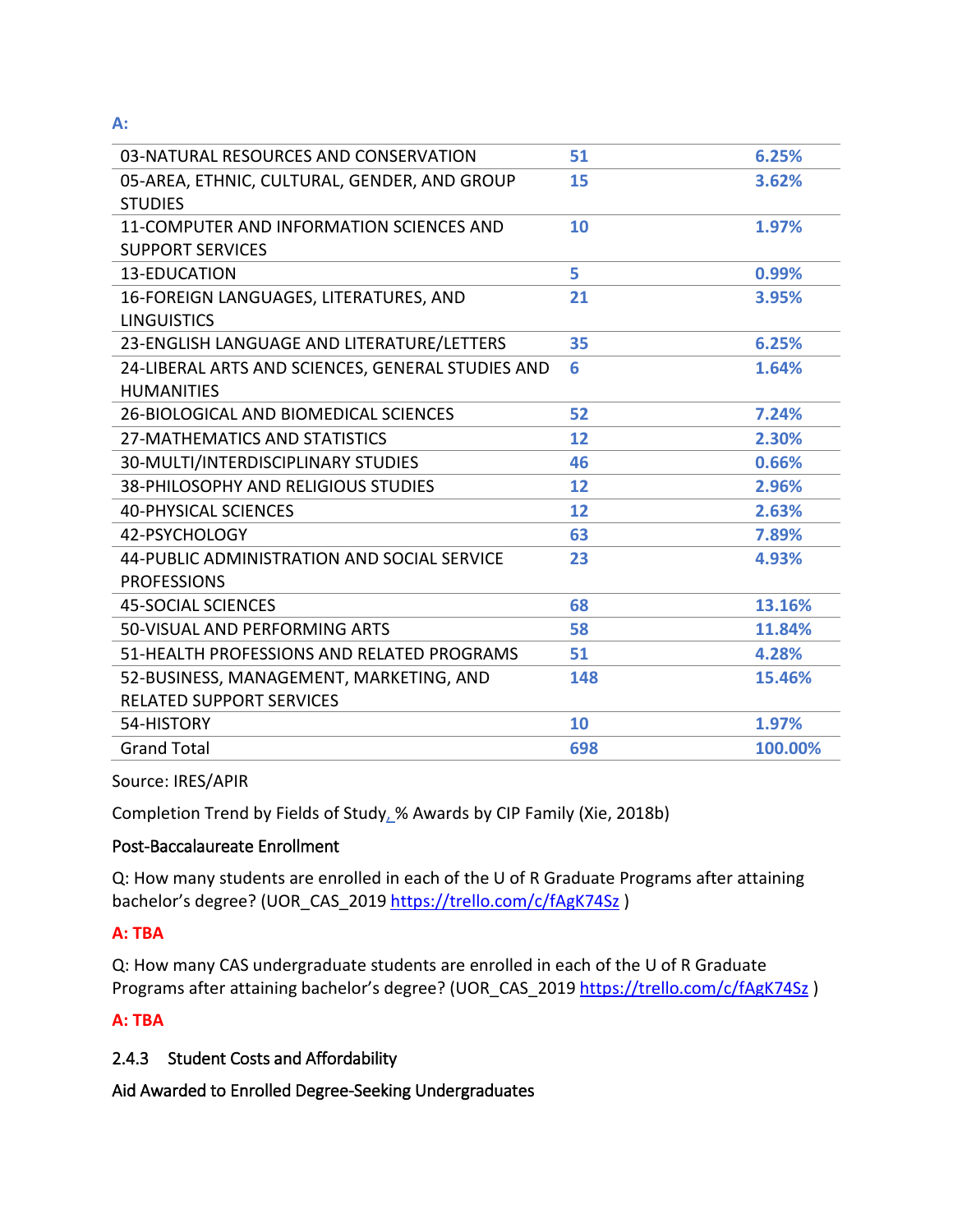Note: Domestic and international students' data are combined in this section

Enter total dollar amounts awarded to enrolled full-time and less than full-time degree-seeking undergraduates (using the same cohort reported in CDS Question B1, "total degree-seeking" undergraduates) in the following categories. (Note: If the data being reported are final figures for the 2017-2018 academic year (see the next item below), use the 2017-2018 academic year's CDS Question B1 cohort.)

Include aid awarded to international students (i.e., those not qualifying for federal aid).

Aid that is non-need-based but that was used to meet need should be reported in the needbased aid columns. (For a suggested order of precedence in assigning categories of aid to cover need, see the entry for "non-need-based scholarship or grant aid" on the last page of the definitions section.)

(CDS\_CAS\_2018 H1)

Q: Indicate the academic year for which data are reported for items H1, H2, H2A, and H6 below

(CDS\_CAS\_2018 H1 Q1)

## **A: 2018-2019 estimated**

Q: Which needs-analysis methodology does your institution use in awarding institutional aid?

- Federal methodology (FM)
- Institutional methodology (IM)
- Both FM and IM

## (CDS\_CAS\_2018 H1 Q2, Formerly H3)

**A: Institutional methodology (IM)**

Amount of Awarded Financial Aid

## Q: Total Amount of Awarded Financial Aid by Award Sources and Types (CDS\_CAS\_2018 H1 Q3)

| Award Type                           | Source        | <b>Need Amount</b> | Non-Need<br>Amount | <b>Total Awards</b> |
|--------------------------------------|---------------|--------------------|--------------------|---------------------|
| Grants and                           | Federal       | \$4,167,849        | \$0                | \$4,167,849         |
| Scholarships                         |               |                    |                    |                     |
|                                      | Institutional | \$51,389,431       | \$15,342,795       | \$66,732,226        |
|                                      | Outside       | \$1,293,959        | \$368,053          | \$1,662,013         |
|                                      | <b>State</b>  | \$6,568,505        | \$0                | \$6,568,505         |
| <b>Grants and Scholarships Total</b> |               | \$63,419,745       | \$15,710,848       |                     |
| Self-Help:                           | Federal       | \$8,469,131        | \$1,108,082        | \$9,577,213         |
| Loans                                |               |                    |                    |                     |
|                                      | Institutional | \$884,612          | \$6,804            | \$891,416           |
|                                      | Outside       | \$0                | \$3,831,651        | \$3,831,651         |
| Self-Help: Loans Total               |               | \$9,353,743        | \$4,946,537        | \$14,300,280        |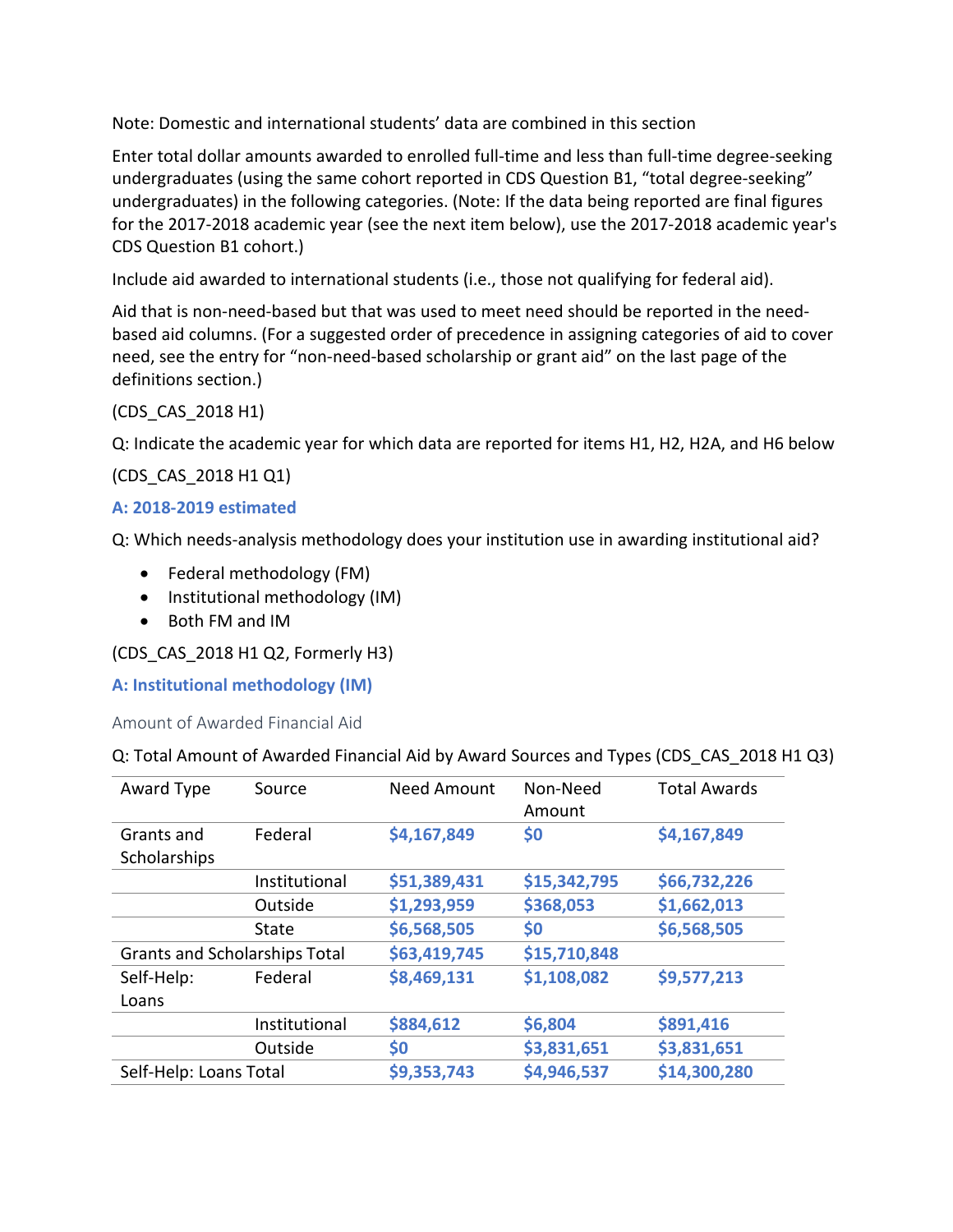| Self-Help:             | Federal       | \$2,664,018  | \$0          | \$2,664,018   |
|------------------------|---------------|--------------|--------------|---------------|
| Work                   |               |              |              |               |
|                        | Institutional | \$717,312    | \$1,338,036  | \$2,055,347   |
| Self-Help: Work Total  |               | \$3,381,329  | \$1,338,036  | \$4,719,365   |
| Parent Loans           | Federal       | \$0          | \$7,648,573  | \$7,648,573   |
| Tuition                | Institutional | \$751,562    | \$595,844    | \$1,347,406   |
| <b>Benefits</b>        |               |              |              |               |
| <b>Athletic Awards</b> |               | N/A          | N/A          | N/A           |
| <b>Grand Total</b>     |               | \$76,906,379 | \$30,239,837 | \$107,146,217 |

Source: IRES/APIR

CAS Undergraduate Student Financial Aid Report

## Number of Aid Recipients

Q: Number of Enrolled Students Awarded Aid: List the number of degree-seeking full-time and less-than-full-time undergraduates who applied for and were awarded financial aid from any source. Aid that is non-need-based but that was used to meet need should be counted as needbased aid. Numbers should reflect the cohort awarded the dollars reported in H1.

Note: In the chart below, students may be counted in more than one row, and full-time freshmen should also be counted as full-time undergraduates. (CDS\_CAS\_2018 H2)

List the number of degree-seeking full-time and less-than-full-time undergraduates who applied for and were awarded financial aid from any source.

Aid that is non-need-based but that was used to meet need should be counted as need-based aid.

Numbers should reflect the cohort awarded the dollars reported in H1.

Note: In the chart below, students may be counted in more than one row, and full-time freshmen should also be counted as full-time undergraduates.

- a) Number of degree-seeking undergraduate students (CDS Item B1 if reporting on Fall 2018 cohort)
- b) Number of students in line a who applied for need-based financial aid
- c) Number of students in line b who were determined to have financial need
- d) Number of students in line c who were awarded any financial aid
- e) Number of students in line d who were awarded any need-based scholarship or grant aid
- f) Number of students in line d who were awarded any need-based self-help aid
- g) Number of students in line d who were awarded any non-need-based scholarship or grant aid
- h) Number of students in line d whose need was fully met (exclude PLUS loans, unsubsidized loans, and private alternative loans)
- i) On average, the percentage of need that was met of students who were awarded any need-based aid. Exclude any aid that was awarded in excess of need as well as any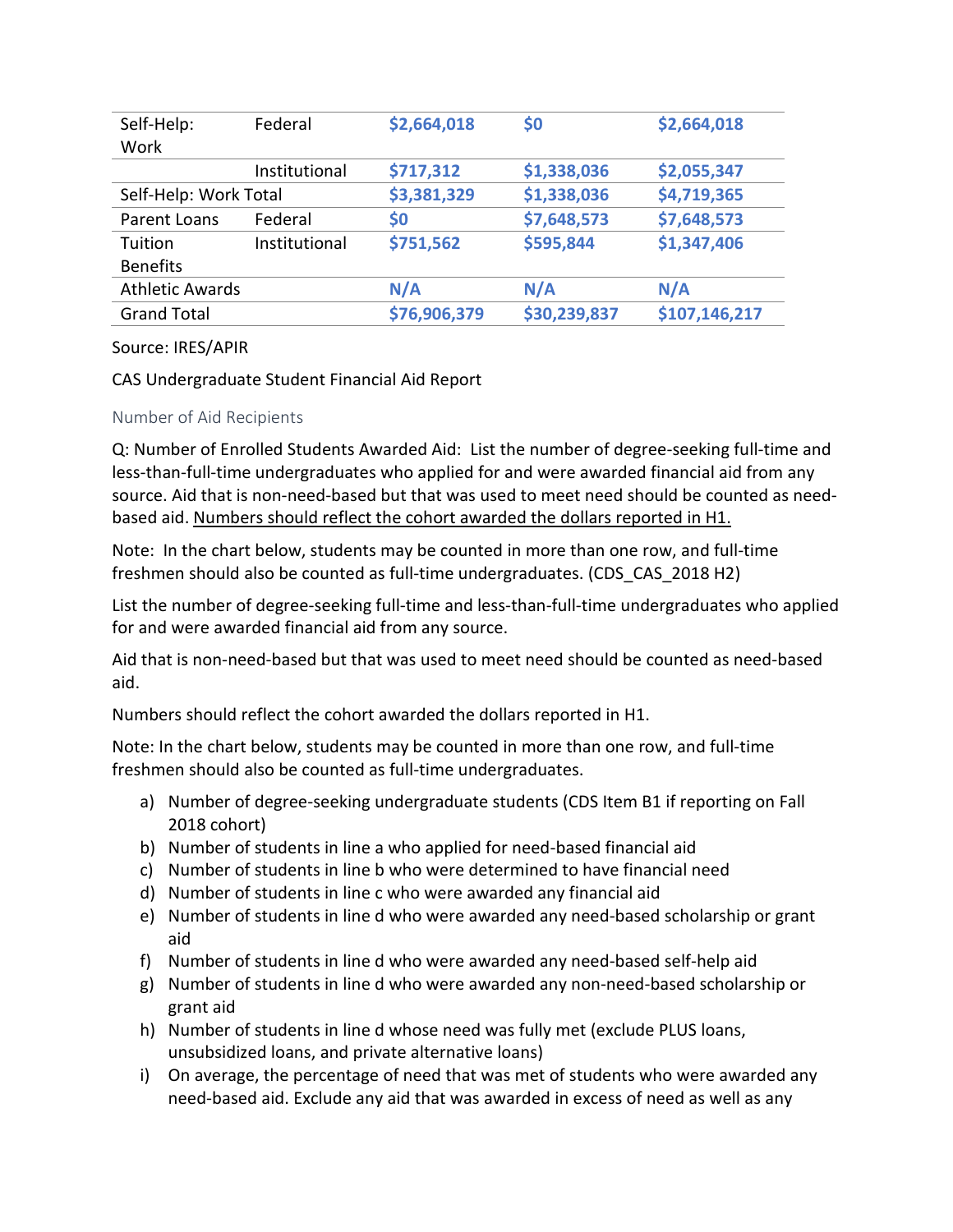resources that were awarded to replace EFC (PLUS loans, unsubsidized loans, and private alternative loans)

- j) The average financial aid package of those in line d. Exclude any resources that were awarded to replace EFC (PLUS loans, unsubsidized loans, and private alternative loans)
- k) Average need-based scholarship and grant award of those in line e
- l) Average need-based self-help award (excluding PLUS loans, unsubsidized loans, and private alternative loans) of those in line f
- m) Average need-based loan (excluding PLUS loans, unsubsidized loans, and private alternative loans) of those in line f who were awarded a need-based loan

|         | First-time | Full-time     | Part-time     | Degree-    |
|---------|------------|---------------|---------------|------------|
|         | Full-time  | Undergraduate | Undergraduate | seeking UG |
|         | Freshmen   |               |               |            |
| a)      | 723        | 2408          | 16            | 2424       |
| b)      | 717        | 2384          | 16            | 2400       |
| c)      | 574        | 1882          | 10            | 1892       |
| d)      | 574        | 1882          | 9             | 1891       |
| e)      | 570        | 1853          | 5             | 1858       |
| f)      | 350        | 1322          | 4             | 1326       |
| g)      | 193        | 482           | $\mathbf{1}$  | 483        |
| h)      | 267        | 747           | $\mathbf{1}$  | 748        |
| i)      | 91%        | 87%           | 61%           | 87%        |
| j)      | \$43,733   | \$42,041      | \$33,803      | \$42,010   |
| k)      | \$35,971   | \$34,056      | \$26,866      | \$34,037   |
| $\vert$ | \$4,127    | \$4,934       | \$3,917       | \$4,932    |
| m)      | \$4,127    | \$4,934       | \$3,917       | \$4,932    |

## (CDS\_CAS\_2018 H2; KIP\_BCV\_2019)

Q: Number of Enrolled Students Awarded Non-need-based Scholarships and Grants

List the number of degree-seeking full-time and less-than-full-time undergraduates who had no financial need and who were awarded institutional non-need-based scholarship or grant aid. Numbers should reflect the cohort awarded the dollars reported in H1. Note: In the chart below, students may be counted in more than one row, and full-time freshmen should also be counted as full-time undergraduates. (CDS\_CAS\_2018 H2A)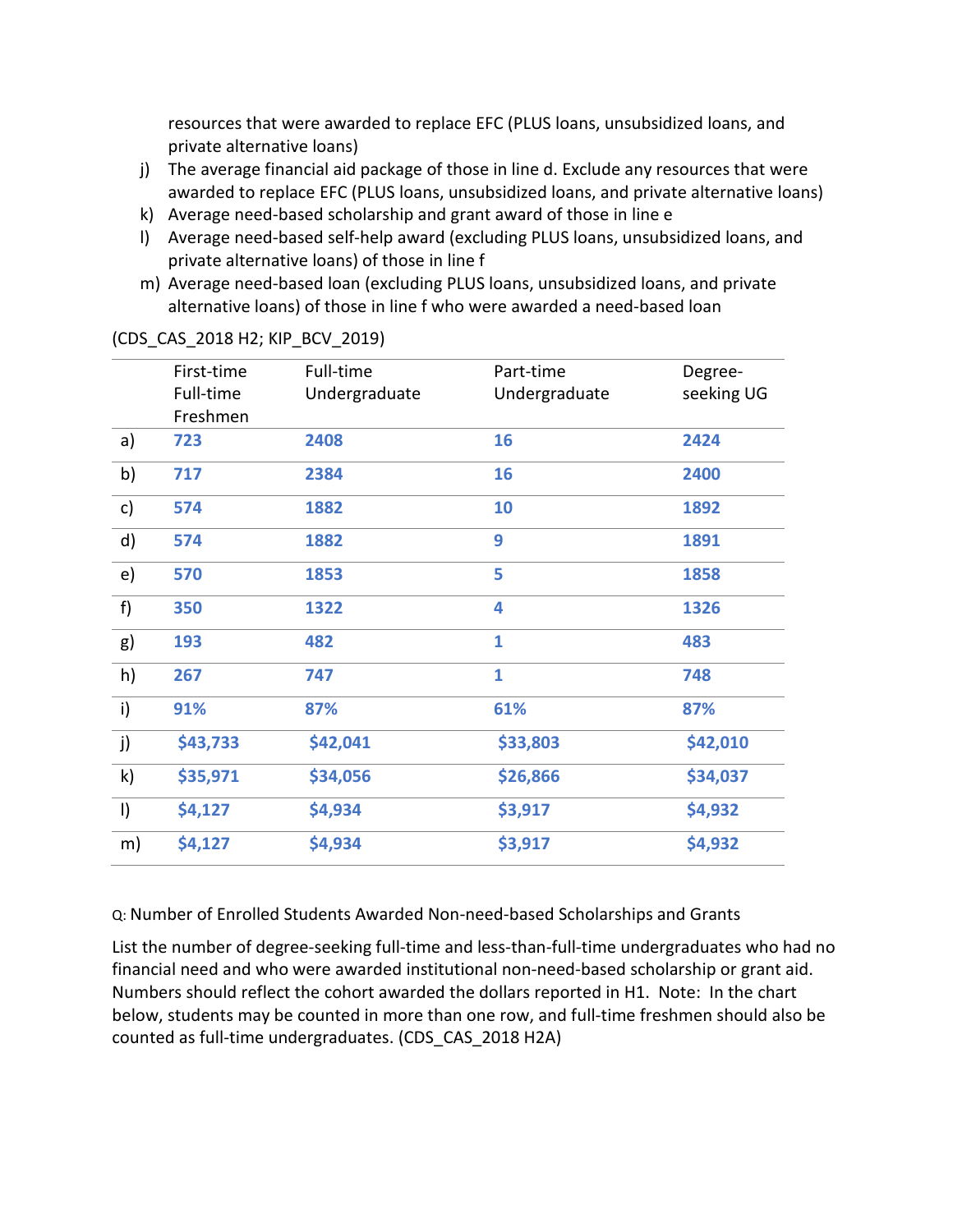- n) Number of students in line a who had no financial need and who were awarded institutional non-need-based scholarship or grant aid (exclude those who were awarded athletic awards and tuition benefits)
- o) Average dollar amount of institutional non-need-based scholarship and grant aid awarded to students in line n
- p) Number of students in line a who were awarded an institutional non-need-based athletic scholarship or grant
- q) Average dollar amount of institutional non-need-based athletic scholarships and grants awarded to students in line p

| First-time | Full-time     | Part-time     | Degree-    |
|------------|---------------|---------------|------------|
| Full-time  | Undergraduate | Undergraduate | seeking UG |
| Freshmen   |               |               |            |
| 83         | 247           |               | 248        |
| \$27,549   | \$23,649      | \$7,000       | \$23,582   |
| N/A        | N/A           | N/A           | N/A        |
| N/A        | N/A           | N/A           | N/A        |
|            |               |               |            |

Q: All told, what percentage of your full-time degree-seeking undergraduate students receive financial aid from any source and thus do not pay the full sticker price for tuition, fees, and room and board?

(FISKE\_GC2021\_2019 Q38)

## **A: 98%[18](#page-78-0)**

 $\overline{a}$ 

Source: IRES/VPIR

Census Enrollment Trend by School and Student Characteristics: Any Aid Status

| Degree-Seeking Full-Time CAS Students |                      | Aid Recipient (Any Aid) |       |
|---------------------------------------|----------------------|-------------------------|-------|
| Census                                | <b>Student Level</b> | Headcount               | %     |
| <b>2017 Fall</b>                      | Undergraduate        | 2,394                   | 98.2% |
|                                       | Graduate             | 90                      | 93.8% |
| 2018 Spring                           | Undergraduate        | 2,300                   | 98.1% |
|                                       | Graduate             | 90                      | 94.7% |
| 2018 Fall                             | Undergraduate        | 2,364                   | 98.2% |
|                                       | Graduate             | 85                      | 96.6% |
| <b>Grand Total</b>                    |                      | 7,323                   | 98.0% |

<span id="page-78-0"></span><sup>&</sup>lt;sup>18</sup> CASA's number 90%. Find out the reason for this discrepancy.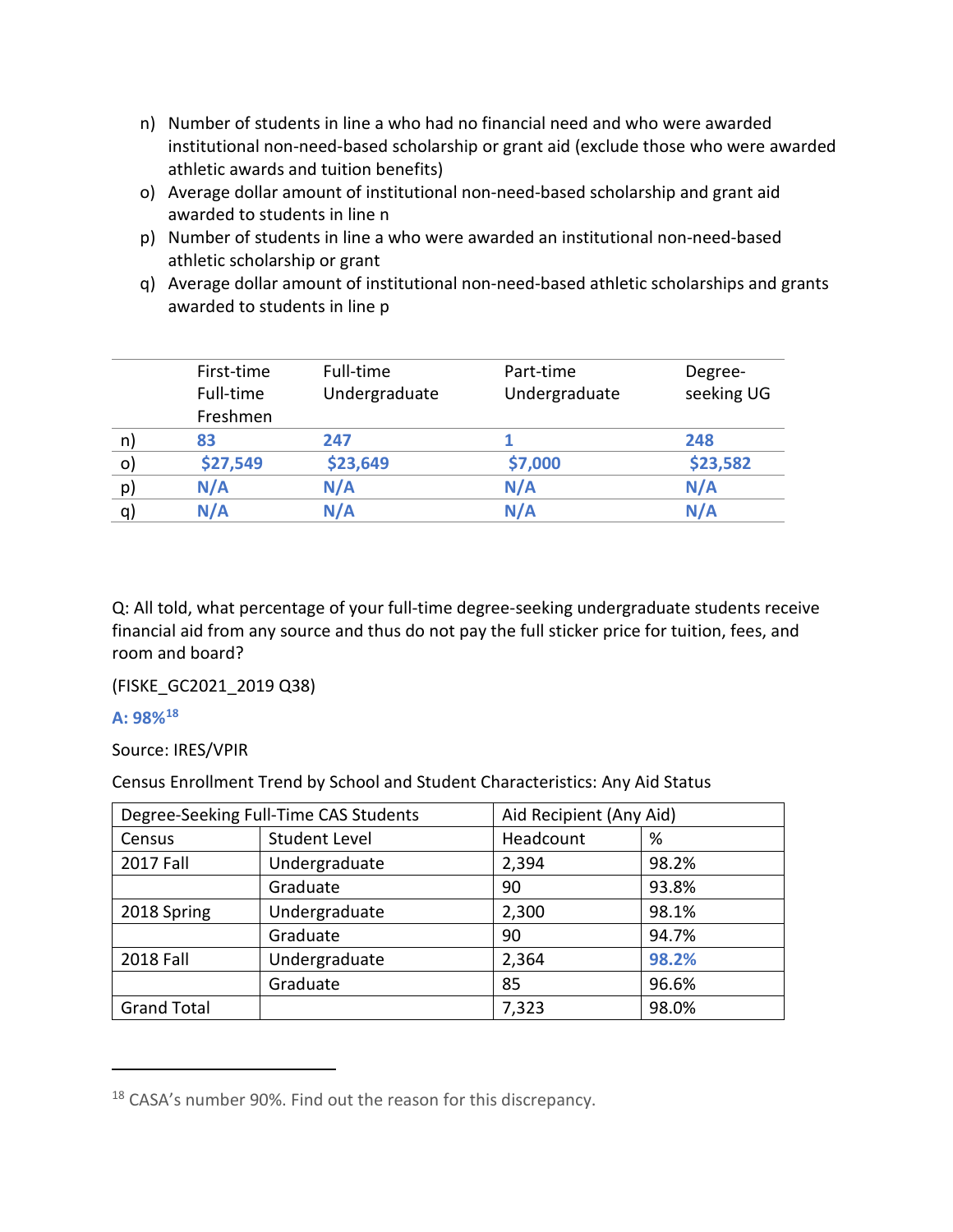Q: Percentage of freshmen eligible for Pell Grants (FISKE\_GC2021\_2019 Q39)

## **A: 33%[19](#page-79-0)**

#### Source: IRES/VPIR

Census Enrollment Trend by School and Student Characteristics: Pell Status

|                    | Degree-Seeking CAS Entering Freshmen | Pell Recipient |       |
|--------------------|--------------------------------------|----------------|-------|
| Census             | Student Level                        | Headcount      | %     |
| <b>2017 Fall</b>   | Undergraduate                        | 270            | 37.0% |
| 2018 Fall          | Undergraduate                        | 216            | 29.9% |
| <b>Grand Total</b> |                                      | 486            | 33.4% |

#### Filters

| School                  | College of Arts and Sciences |
|-------------------------|------------------------------|
| Entering                | Entering                     |
| <b>Admit Status</b>     | <b>FNFR</b>                  |
| <b>Full-Time Status</b> | (All)                        |
| Degree-Seeking Status   | Degree-Seeking               |

Q: Percentage of degree-seeking undergraduate students eligible for Pell Grants (IMFST\_GTC\_2019)

#### **A: 33%**

Source: IRES/VPIR

Census Enrollment Trend by School and Student Characteristics: Pell Status (Xie, 2019a)

| Degree-Seeking CAS Students |                      | Pell Recipient |       |  |
|-----------------------------|----------------------|----------------|-------|--|
| Census                      | <b>Student Level</b> | Headcount      | ℅     |  |
| <b>2017 Fall</b>            | Undergraduate        | 806            | 32.9% |  |
| 2018 Spring                 | Undergraduate        | 783            | 33.0% |  |
| <b>2018 Fall</b>            | Undergraduate        | 789            | 32.5% |  |
| <b>Grand Total</b>          |                      | 2,378          | 32.8% |  |

Note: All Pell-eligible students receive Pell grants.

Filters

 $\overline{a}$ 

| School                  | College of Arts and Sciences |
|-------------------------|------------------------------|
| Entering                | (All)                        |
| <b>Admit Status</b>     | (All)                        |
| <b>Full-Time Status</b> | (All)                        |
| Degree-Seeking Status   | Degree-Seeking               |

<span id="page-79-0"></span><sup>19</sup> CASA's number 34%. Find out the reason for this discrepancy.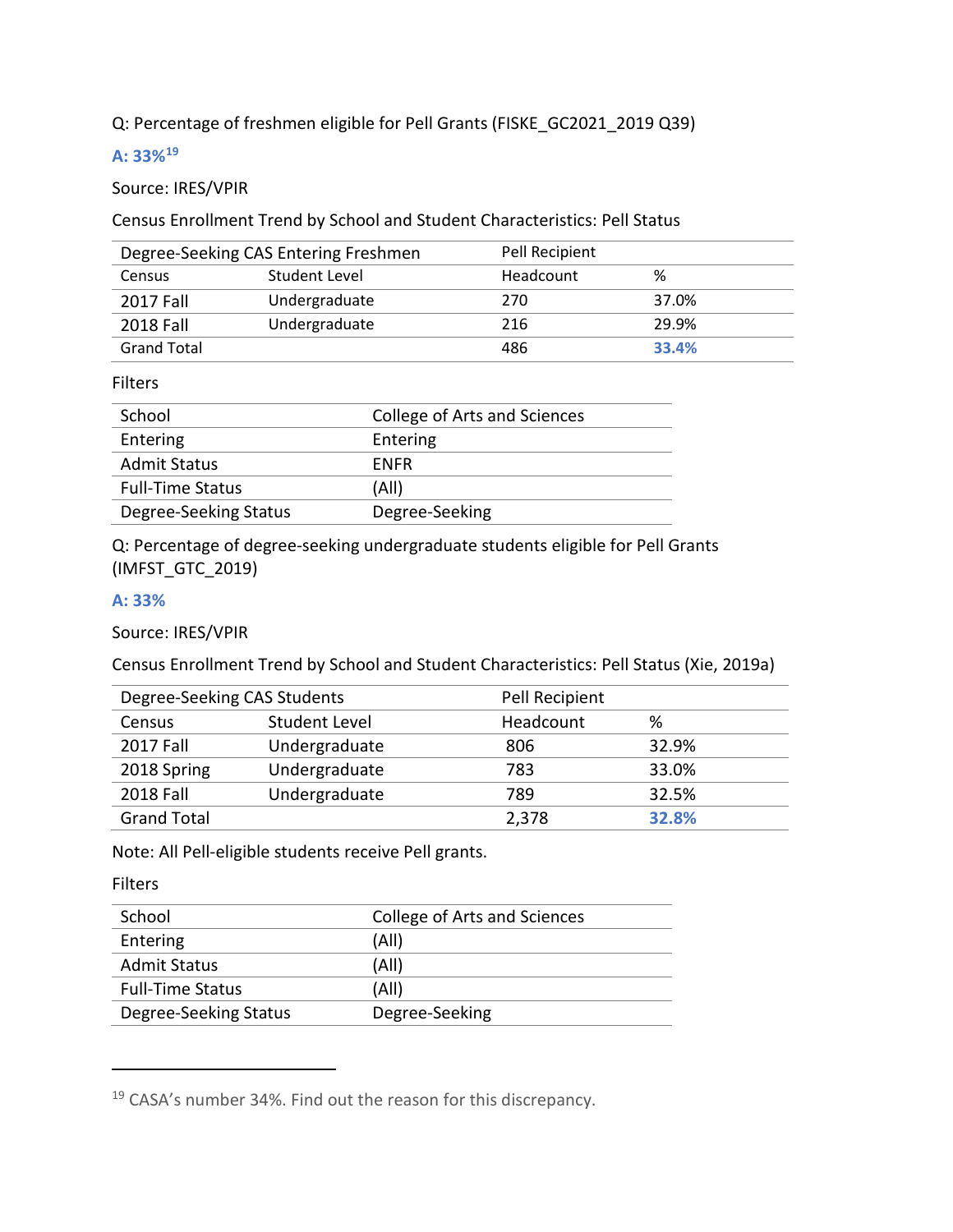Q: What percentage of your last graduating class (as defined in CDS H4) borrowed at any time through any loan programs (federal, state, institutional, private)? (H5-a, middle column)

(FISKE\_GC2021\_2019 Q40)

**A: 68**

Source: IRES/VPIR

Q: Among those who borrowed, what was the average cumulative principal borrowed per undergraduate? (H5-a right column)

(FISKE\_GC2021\_2019 Q41)

## **A: \$34,023**

Source: IRES/VPIR

Q: What number of full-time, degree-seeking undergraduates (including freshmen), as defined in CDS H2-a, applied for need-based financial aid? (H2-b, middle column) ……….

(FISKE\_GC2021\_2019 Q42)

## **A: 2,384**

Q: Of these, indicate the number of students who were determined to have financial need. (H2 c, middle column) ……….

(FISKE\_GC2021\_2019 Q42)

#### **A: 1,869**

Q: Of these, indicate the number of students who were awarded any financial aid. (H2-d, middle column) ……….

(FISKE\_GC2021\_2019 Q42)

#### **A: 1,869**

Q: Of these, indicate the average percentage of need that was met (excluding any aid that was awarded in excess of need, PLUS loans, unsubsidized loans, and private alternative loans). (H2-i, middle column) ………. %

(FISKE\_GC2021\_2019 Q42)

## **A: 87%**

Indicate the average financial aid package awarded to these students (excluding PLUS loans, unsubsidized loans, and private alternative loans). (H2-j, middle column) \$ ..........

(FISKE\_GC2021\_2019 Q42)

#### **A: \$49,814**

Source: IRES/VPIR

Q: What number of full-time, degree-seeking undergraduates (including freshmen), as defined in CDS H2-a, had no financial need and were awarded merit-based institutional scholarships or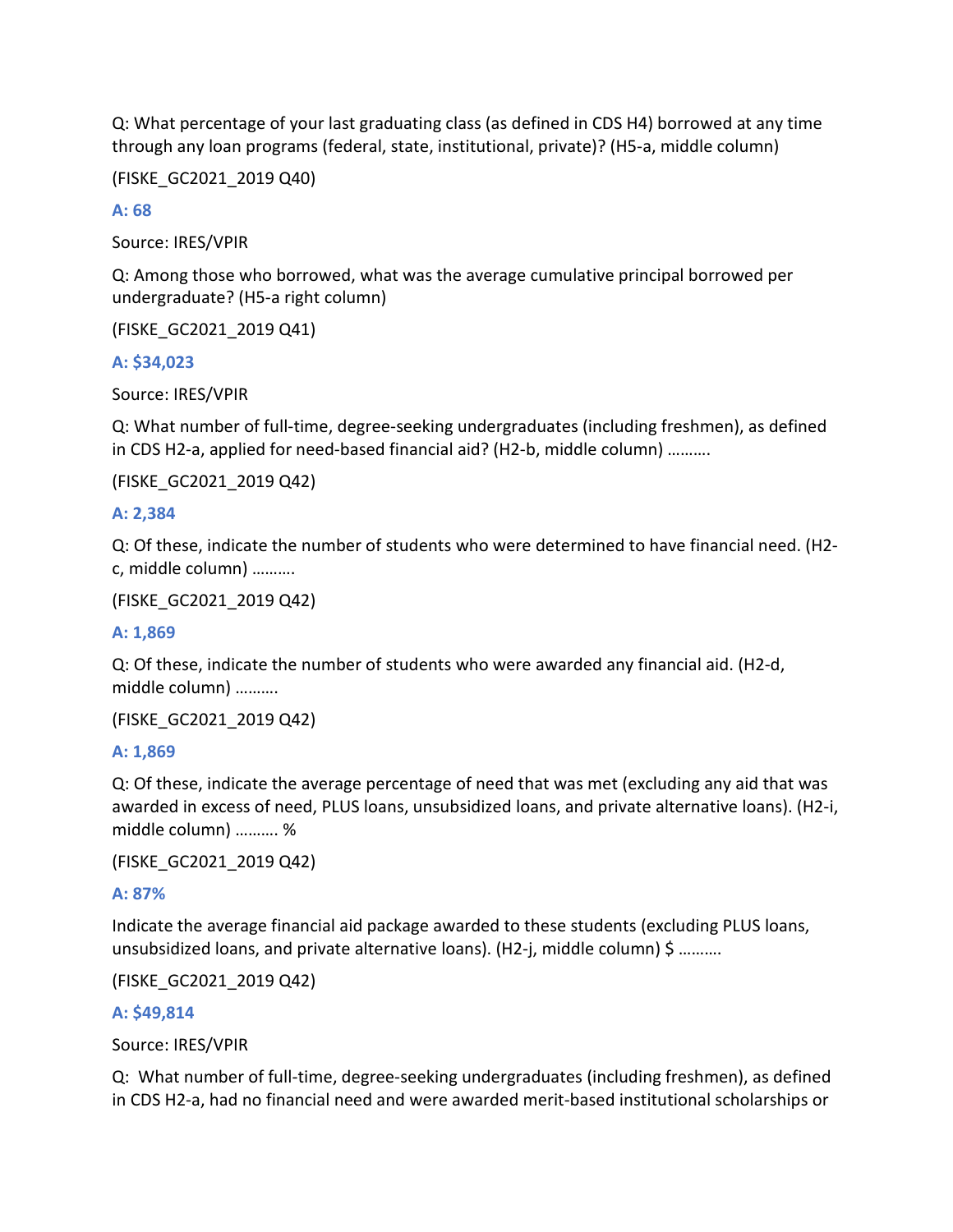grant aid (excluding athletic awards)? (H2-A-n, middle column)? ……….(FISKE\_GC2021\_2019 Q43)

## **A: 260**

Q: What was the average dollar amount of non-need-based merit scholarships and grants awarded to these students? (H2-A-o, middle column) \$ ..........(FISKE GC2021 2019 Q43)

## **A: \$30,050**

How many athletic scholarships do you offer? .......... (FISKE GC2021 2019 Q43)

## **A: Not Applicable**

In how many sports? ……….(FISKE\_GC2021\_2019 Q43)

## **A: Not Applicable**

What was the average dollar amount of institutional non-need-based athletic scholarships and grants awarded to these students? (H2-A-q, middle column)  $\frac{1}{2}$  ..........(FISKE GC2021 2019 Q43)

## **A: Not Applicable**

Source: IRES/VPIR

Q: Do you have any special financial aid programs aimed at making your institution more affordable and accessible to incoming students, such as replacing loans with grants or waiving costs for families below a certain income level? If so, please provide details. (H15)

#### (FISKE\_GC2021\_2019 Q44)

## **A: TBA**

Source: IRES/VPIR

## Aid Awarded to International Students (Nonresident Alien)

Note: Aid to Undergraduate Degree-seeking Nonresident Aliens.

Report numbers and dollar amounts for the same academic year checked in item H1. (CDS\_CAS\_2018 H6-H7)

Q: If institutional financial aid is available for undergraduate degree-seeking nonresident aliens, provide the number of undergraduate degree-seeking nonresident aliens who were awarded need-based or non-need-based aid. (CDS\_CAS\_2018 H6 Q2)

## **A: TBA**

#### **Prior Year (2015-2016 final): 39**

Q: Average dollar amount of institutional financial aid awarded to undergraduate degreeseeking nonresident aliens. (CDS\_CAS\_2018 H6 Q3)

## **A: TBA**

**Prior Year (2015-2016 final): \$15,431**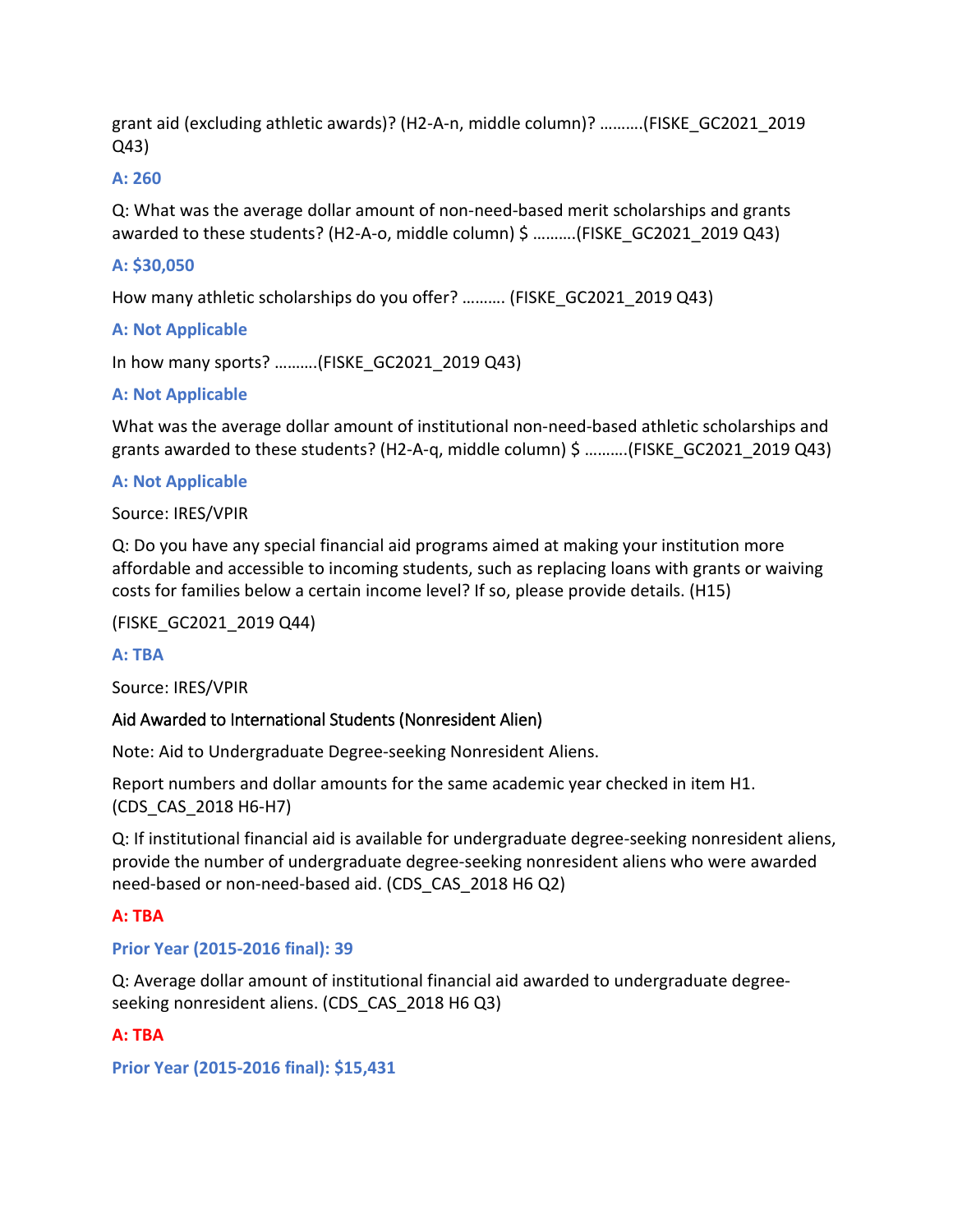Q: Total dollar amount of institutional financial aid awarded to undergraduate degree-seeking nonresident aliens (CDS\_CAS\_2018 H6 Q4)

## **A: TBA**

## **Prior Year (2015-2016 final): \$601,821**

## Aid Awarded to Degree Completers

Note: These are the graduates and loan types to include and exclude in order to fill out CDS H4 and H5.

Include:

- 14. 2018 undergraduate class: all students who started at your institution as first-time students
- and received a bachelor's degree between July 1, 2017 and June 30, 2018.
- only loans made to students who borrowed while enrolled at your institution.
- co-signed loans.

Exclude:

- students who transferred in.
- money borrowed at other institutions.
- parent loans
- students who did not graduate or who graduated with another degree or certificate (but no bachelor's degree.

(CDS\_CAS\_2018 H4, CDS\_CAS\_2018 H5)

Q: Provide the number of students in the 2018 undergraduate class who started at your institution as first-time students and received a bachelor's degree between July 1, 2017 and June 30, 2018. Exclude students who transferred into your institution. (CDS\_CAS\_2018 H4)

## **A: 510**

## **Prior Year (2016 class): 515**

Q: Number and percent of students in class (defined in H4 above) borrowing from federal, nonfederal, and any loan sources, and the average (or mean) amount borrowed. NOTE: The "Average per-undergraduate-borrower cumulative principal borrowed," is designed to provide better information about student borrowing from federal and nonfederal (institutional, state, commercial) sources. The numbers, percentages, and averages for each row should be based only on the loan source specified for the particular row. For example, the federal loans average (row b) should only be the cumulative average of federal loans and the private loans average (row e) should only be the cumulative average of private loans. (CDS\_CAS\_2018 H5; KIP\_BCV\_2019)

| Source/Type of Loan |                    | Number in Percent of the Average per- |                               |
|---------------------|--------------------|---------------------------------------|-------------------------------|
|                     | the class          |                                       | class (defined undergraduate- |
|                     |                    | (defined in above) who                | borrower                      |
|                     | H4 above) borrowed |                                       | cumulative                    |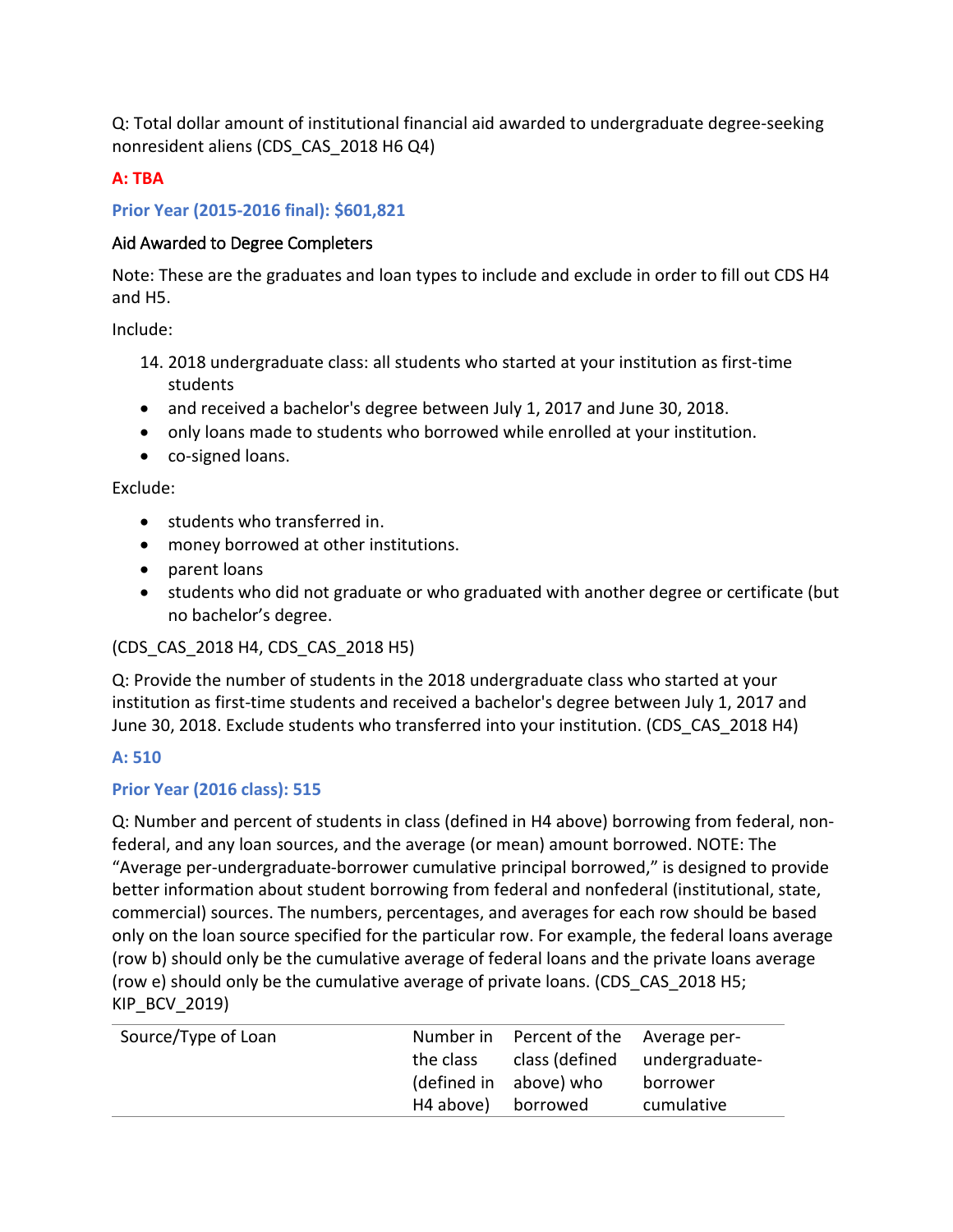|                                                                                                                                                                                                                                                                    | who<br>borrowed<br>from the<br>types of<br>loans<br>specified<br>in the first<br>column | from the<br>types of loans<br>specified in<br>the first<br>column<br>(nearest 1%) | principal<br>borrowed from<br>the types of<br>loans specified in<br>the first column<br>(nearest \$1) |
|--------------------------------------------------------------------------------------------------------------------------------------------------------------------------------------------------------------------------------------------------------------------|-----------------------------------------------------------------------------------------|-----------------------------------------------------------------------------------|-------------------------------------------------------------------------------------------------------|
| a) Any loan program: Federal<br>Perkins, Federal Stafford Subsidized<br>and Unsubsidized, institutional,<br>state, private loans that your<br>institution is aware of, etc. Include<br>both Federal Direct Student Loans<br>and Federal Family Education<br>Loans. | 345                                                                                     | 68%                                                                               | \$34,023                                                                                              |
| b) Federal loan programs: Federal<br>Perkins, Federal Stafford Subsidized<br>and Unsubsidized. Include both<br><b>Federal Direct Student Loans and</b><br>Federal Family Education Loans.                                                                          | 338                                                                                     | 66%                                                                               | \$25,852                                                                                              |
| c) Institutional loan programs.                                                                                                                                                                                                                                    | 196                                                                                     | 38%                                                                               | \$3,087                                                                                               |
| d) State loan programs.                                                                                                                                                                                                                                            | $\bf{0}$                                                                                |                                                                                   |                                                                                                       |
| e) Private student loans made by a<br>bank or lender.                                                                                                                                                                                                              | 67                                                                                      | 13%                                                                               | \$38,127                                                                                              |

## Student Debt

Student Earning

## 2.4.4 Quality and Outcomes

#### Attention

#### Class Size

In the table below, please use the following definitions to report information about the size of classes and class sections offered in the Fall 2018 term

*Class Sections:* A class section is an organized course offered for credit, identified by discipline and number, meeting at a stated time or times in a classroom or similar setting, and not a subsection such as a laboratory or discussion session. Undergraduate class sections are defined as any sections in which at least one degree-seeking undergraduate student is enrolled for credit. Exclude distance learning classes and noncredit classes and individual instruction such as dissertation or thesis research, music instruction, or one-to-one readings. Exclude students in independent study, co-operative programs, internships, foreign language taped tutor sessions,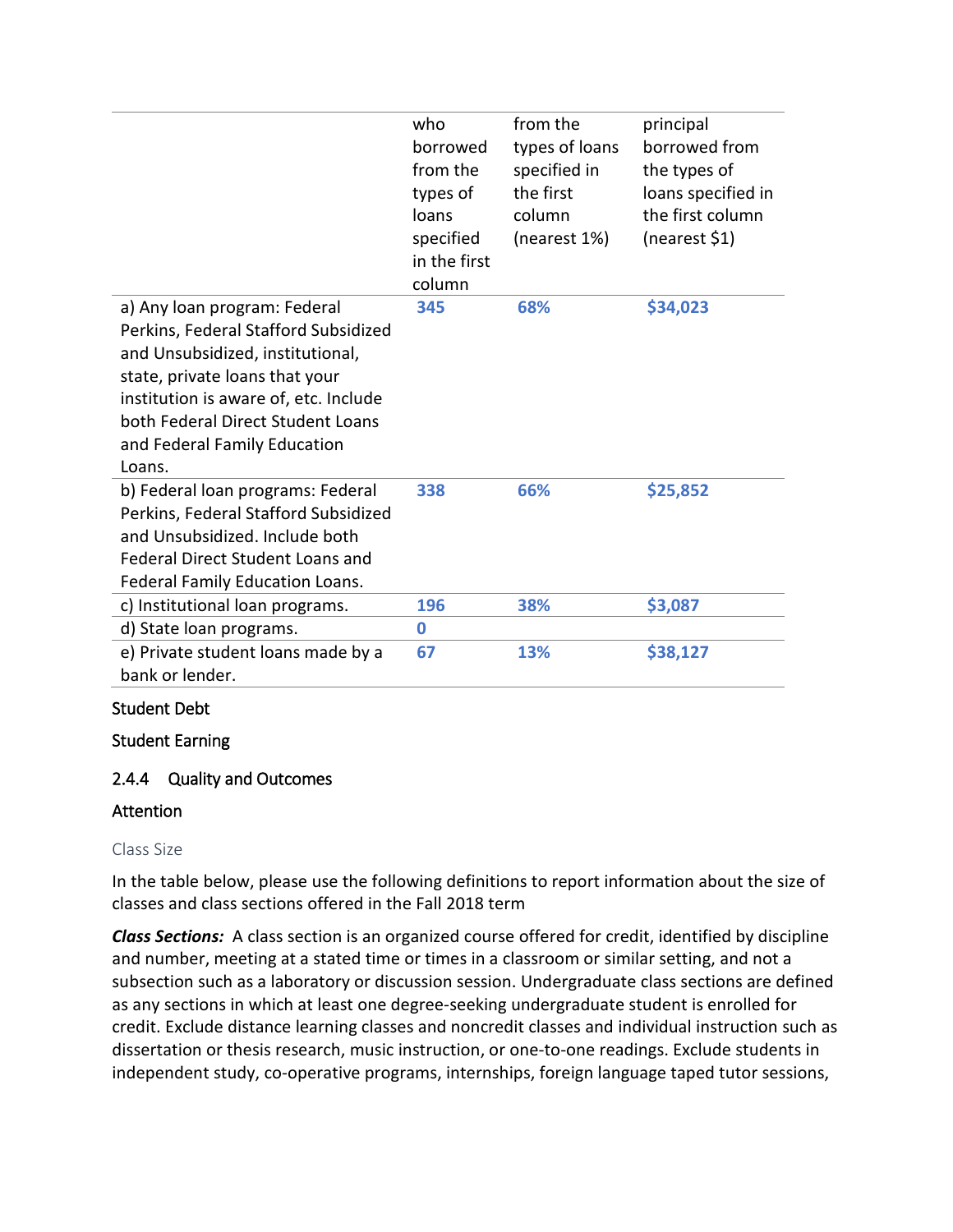practicums, and all students in one-on-one classes. Each class section should be counted only once and should not be duplicated because of course catalog cross-listings

*Class Subsections:* A class subsection includes any subsection of a course, such as laboratory, recitation, and discussion subsections that are supplementary in nature and are scheduled to meet separately from the lecture portion of the course. Undergraduate subsections are defined as any subsections of courses in which degree-seeking undergraduate students enrolled for credit. As above, exclude noncredit classes and individual instruction such as dissertation or thesis research, music instruction, or one-to-one readings. Each class subsection should be counted only once and should not be duplicated because of cross-listings

Using the above definitions, please report for each of the following class-size intervals the number of class sections and class subsections offered in Fall 2018. For example, a lecture class with 800 students who met at another time in 40 separate labs with 20 students should be counted once in the "100+" column in the class section column and 40 times under the "20-29" column of the class subsections table

(CDS\_CAS\_2018 I3)

| Number of Class Sections with Undergraduates Enrolled |         |           |           |           |           |              |        |       |
|-------------------------------------------------------|---------|-----------|-----------|-----------|-----------|--------------|--------|-------|
| <b>CLASS</b>                                          | $2 - 9$ | $10 - 19$ | $20 - 29$ | $30 - 39$ | 40-49     | 50-99        | $100+$ | Total |
| <b>SECTIONS</b>                                       | 93      | 251       | 138       | 38        | <b>10</b> | $\mathbf{1}$ | 1      | 532   |
|                                                       |         |           |           |           |           |              |        |       |
| <b>CLASS SUB-</b>                                     | $2 - 9$ | $10 - 19$ | $20 - 29$ | $30 - 39$ | 40-49     | 50-99        | $100+$ | Total |
| <b>SECTIONS</b>                                       | 23      | 39        | 4         |           |           |              |        | 66    |
|                                                       |         |           |           |           |           |              |        |       |

| Average Class Size |  |  |
|--------------------|--|--|
|--------------------|--|--|

| Class Type            | Class Size Groups | Sections | % Sections | Average Class Size |
|-----------------------|-------------------|----------|------------|--------------------|
| <b>Class Sections</b> | $2 - 9$           | 93       | 17%        | 6                  |
|                       | $10 - 19$         | 251      | 47%        | 15                 |
|                       | $20 - 29$         | 138      | 26%        | 24                 |
|                       | 30-39             | 38       | 7%         | 33                 |
|                       | 40-49             | 10       | 2%         | 42                 |
|                       | 50-59             | 1        | 0%         | 49                 |
|                       | 70-99             | 1        | 0%         | 77                 |
| <b>Class Sections</b> |                   | 532      | 89%        | 18                 |
| Total                 |                   |          |            |                    |
| Class Sub-            | $2-9$             | 23       | 35%        | 5                  |
| <b>Sections</b>       |                   |          |            |                    |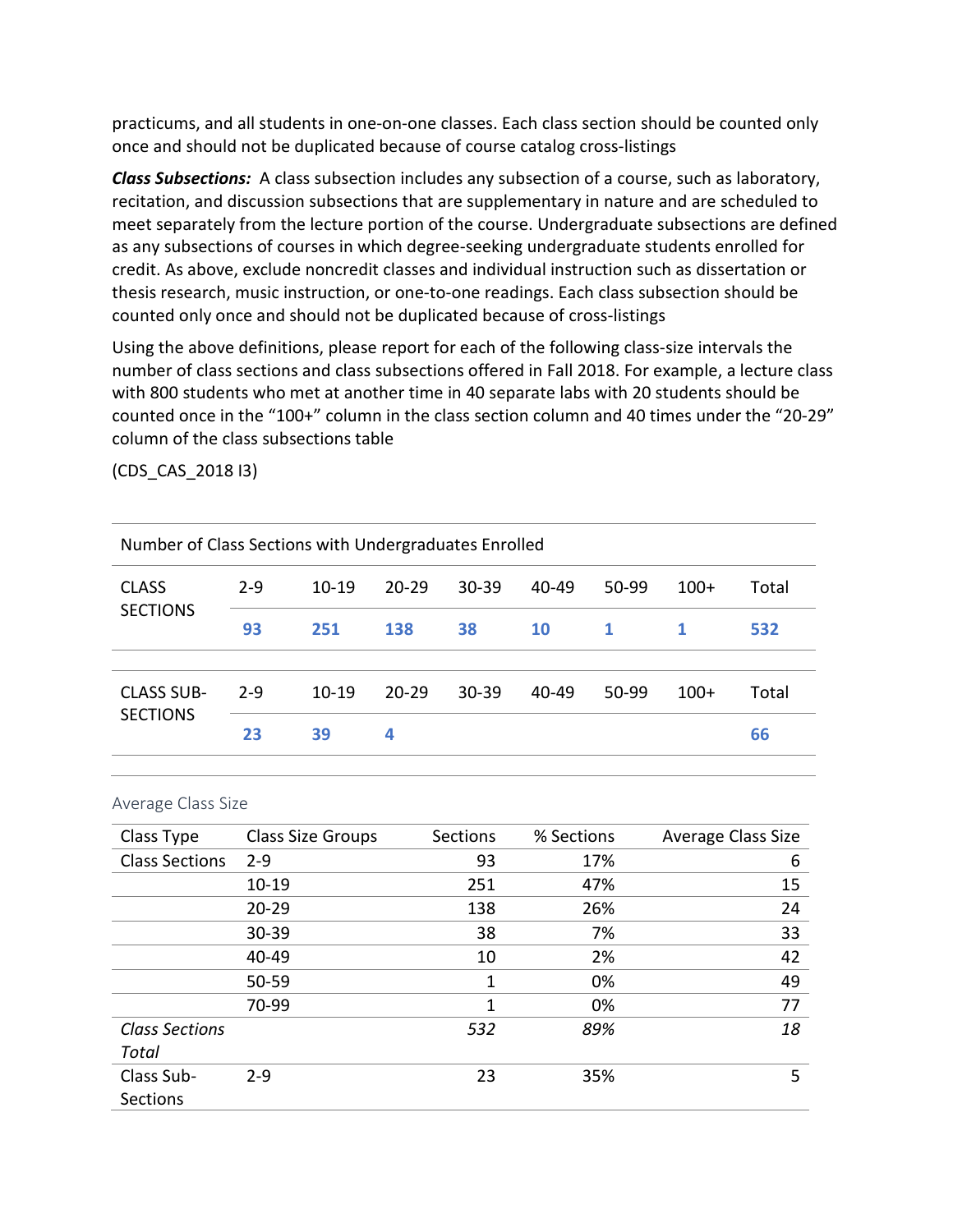| 39  | 59%  | 14 |
|-----|------|----|
| 4   | 6%   |    |
| 66  | 11%  |    |
|     |      |    |
| 598 | 100% |    |
|     |      |    |

Source: IRES/VPIR

Fall 2018 CAS Course Sections by Class Type and Class Size Groups (Xie, 2019b)

Q: What percentage of undergraduate class sections (not courses) have (I3):

- 2–19 students ………. %
- 20–49 students ………. %

#### (FISKE\_GC2021\_2019 Q45)

**A:** 

- **2–19 students: 65%**
- **20–49 students: 35%**

#### Source: IRES/VPIR

#### Student to Faculty Ratio

Q: Report the Fall 2018 ratio of full-time equivalent students (full-time plus 1/3 part time) to full-time equivalent instructional faculty (full time plus 1/3 part time). In the ratio calculations, exclude both faculty and students in stand-alone graduate or professional programs such as medicine, law, veterinary, dentistry, social work, business, or public health in which faculty teach virtually only graduate-level students. Do not count undergraduate or graduate student teaching assistants as faculty. (CDS\_CAS\_2018 I2; KIP\_BCV\_2019)

**A:** 

**Fall 2018 Student to Faculty Ratio: 12 to 1**

#### **Based on 2,510 Student FTE and 217 Faculty FTE**

- **Student FTE: 2,501 Full Time + 1/3 of 26 Part Time**
- **Faculty FTE: 170 Full Time + 1/3 of 140 Part Time**

Source: IRES/APIR; BOFP/BSA

#### Retention

#### Retention Rate – First Time (Freshmen)

Q: Report for the cohort of all full-time, first-time bachelor's (or equivalent) degree-seeking undergraduate students who entered in Fall 2017 (or the preceding summer term). The initial cohort may be adjusted for students who departed for the following reasons: death, permanent disability, or service in the armed forces, foreign aid service of the federal government or official church missions. No other adjustments to the initial cohort should be made.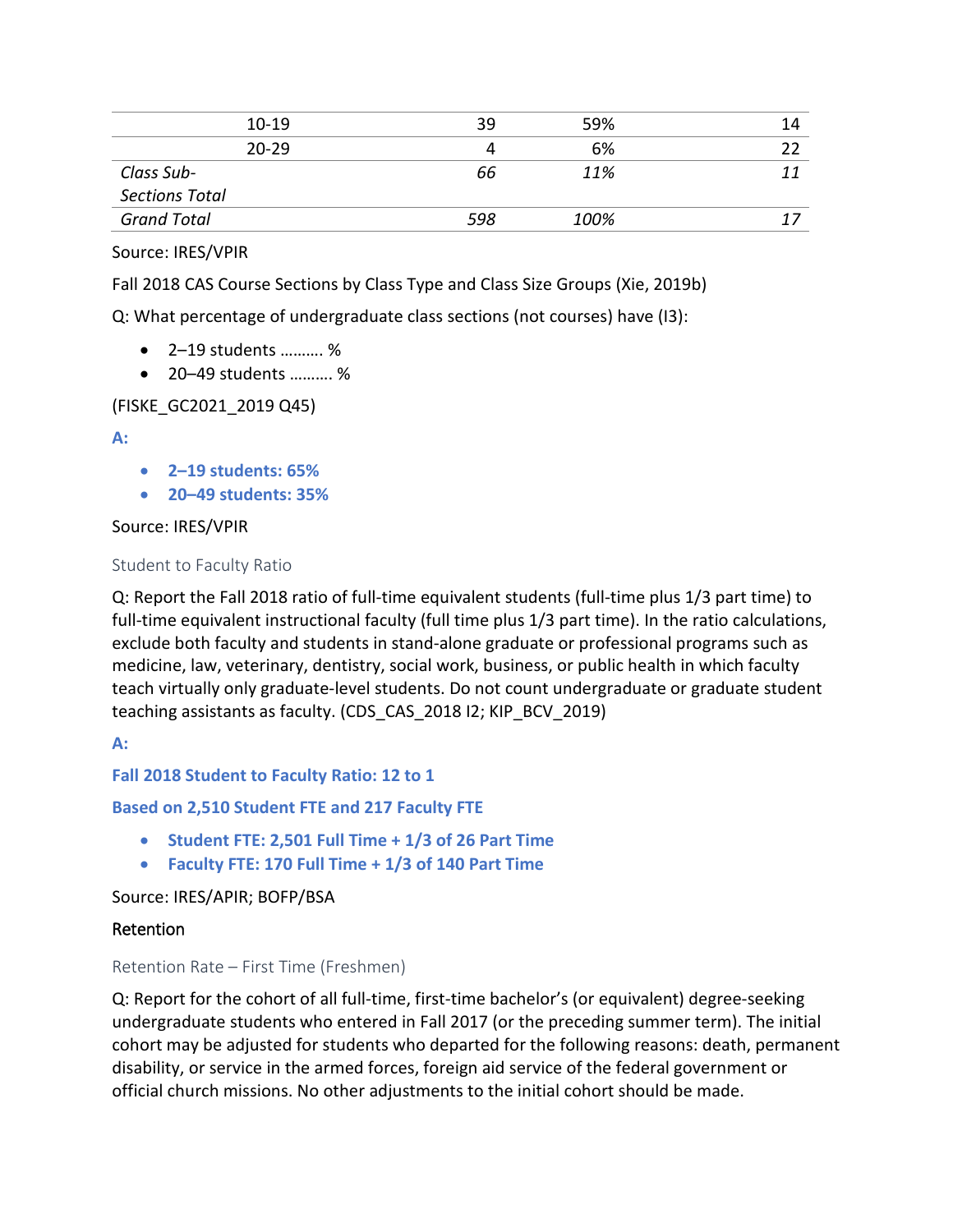For the cohort of all full-time bachelor's (or equivalent) degree-seeking undergraduate students who entered your institution as freshmen in Fall 2017 (or the preceding summer term), what percentage was enrolled at your institution as of the date your institution calculates its official enrollment in Fall 2018? (CDS\_CAS\_2018 B22; KIP\_BCV\_2019)

Q: Percentage of entering freshmen who return for their sophomore year (FISKE\_GC2021\_2019 Q14)

**A: 84% (Fall 2017 FTFT Entering Cohort: 616/730)** 

Source: IRES/APIR

CAS Retention and Graduation Report, Freshmen Term to Term (Xie, 2018a)

Retention Rate – Not First Time (Transfers-in)

## **Completion**

Graduation Rate of Freshmen

Fall 2011 and 2012 Cohorts

In the following section for bachelor's or equivalent programs, please disaggregate the Fall 2011 and Fall 2012 cohorts (formerly CDS B4-B11) into four groups:

- Students who received a Federal Pell Grant\*
- Recipients of a subsidized Stafford Loan who did not receive a Pell Grant
- Students who did not receive either a Pell Grant or a subsidized Stafford Loan
- Total (all students, regardless of Pell Grant or subsidized loan status)

\*Students who received both a Federal Pell Grant and a subsidized Stafford Loan should be reported in the "Recipients of a Federal Pell Grant" column.

For each graduation rate grid below, the numbers in the first three columns for Questions A-G should sum to the cohort total in the fourth column (formerly CDS B4-B11).

- CDS\_CAS\_2018 B4: A- Initial 2012 cohort of first-time, full-time bachelor's (or equivalent) degree seeking undergraduate-students
- CDS CAS 2018 B5: B- Of the initial 2012 cohort, how many did not persist and did not graduate for the following reasons: deceased, permanently disabled, armed forces, foreign aid service of the federal government, or official church missions; total allowable exclusions
- CDS\_CAS\_2018 B6: C- Final 2012 cohort, after adjusting for allowable exclusions
- CDS CAS 2018 B7: D Of the initial 2012 cohort, how many completed the program in four years or less (by Aug. 31, 2016)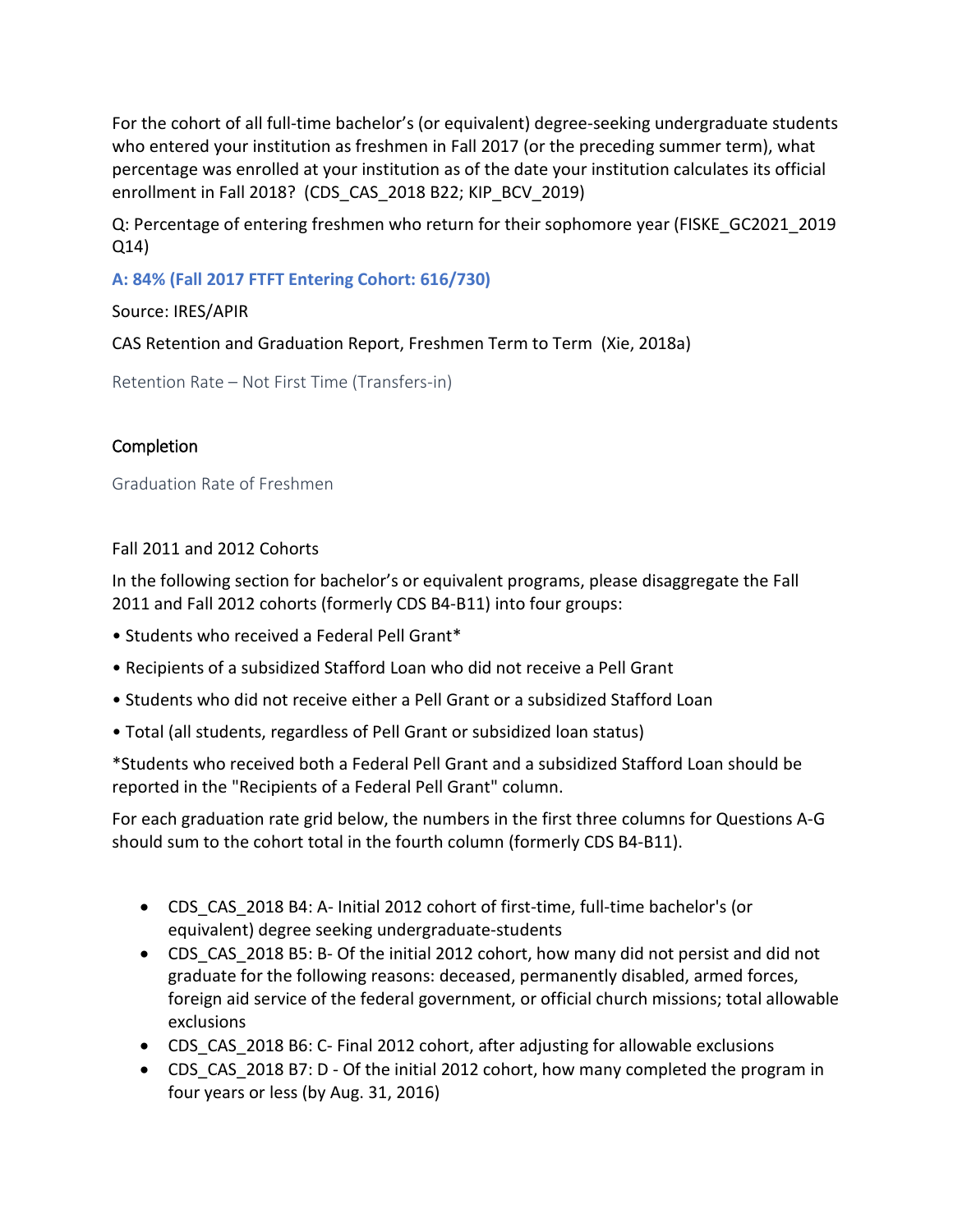- CDS CAS 2018 B8: E Of the initial 2012 cohort, how many completed the program in more than four years but in five years or less (after Aug. 31, 2016 and by Aug. 31, 2017)
- CDS CAS 2018 B9: F Of the initial 2012 cohort, how many completed the program in more than five years but in six years or less (after Aug. 31, 2017 and by Aug. 31, 2018)
- CDS CAS 2018 B10: G Total graduating within six years (sum of lines D, E, and F)
- CDS CAS 2018 B11: H Six-year graduation rate for 2012 cohort (G divided by C)

(CDS\_CAS\_[20](#page-87-0)18 B4 to CDS\_CAS\_2018 B11<sup>20</sup>; KIP\_BCV\_2019)

| Entry          | 4-Year      | Fall  | Fall  | Fall  | Fall       | Fall  | Fall  | Fall  |
|----------------|-------------|-------|-------|-------|------------|-------|-------|-------|
| Cohort         | Avg $^{21}$ | 2009T | 2010T | 2011T | 2012T      | 2012A | 2012B | 2012C |
| <b>B4</b>      |             | 568   | 646   | 644   | 724        | 183   | 199   | 342   |
| <b>B5</b>      |             | 0     | 0     | 4     | 3          | 0     | 0     | 3     |
| <b>B6</b>      | 2,575       | 568   | 646   | 640   | 721        | 183   | 199   | 339   |
| <b>B7</b>      |             | 371   | 418   | 456   | 487        |       |       |       |
| B <sub>8</sub> |             | 38    | 55    | 33    | 46         |       |       |       |
| B <sub>9</sub> |             | 6     | 6     | 4     | $11^{22}$  |       |       |       |
| <b>B10</b>     | 1,927       | 411   | 479   | 493   | $544^{23}$ | 148   | 166   | 219   |
| <b>B11</b>     | 75%         | 72%   | 74%   | 77%   | 75%        | 81%   | 83%   | 65%   |

T: Total

 $\overline{a}$ 

**A:** 

A: Recipients of a Federal Pell Grant

B: Recipients of a Subsidized Stafford Loan who did not receive a Pell Grant

C: Students who did not receive either a Pell Grant or a subsidized Stafford Loan

Source: IRES/APIR

IPEDS Graduation Rates 2018-19 Survey: University of Redlands Submitted Data (Xie, 2019d)

<span id="page-87-0"></span><sup>20</sup> CDS CAS 2018 B12 to CDS CAS 2018 B21 are questions for two-year institutions.

<span id="page-87-3"></span><sup>23</sup> The reported total completers, 533, will change to 544 when IPEDS Survey Portal is open in the 2019-2020 cycle for prior year correction.

<span id="page-87-1"></span><sup>&</sup>lt;sup>21</sup> 4-year average Student Right-to-Know completion or graduation rate calculation: Total Completers within 150% / Total Adjusted Cohort

<span id="page-87-2"></span> $22$  11 students graduated in six years but were not recorded in the credential database as of IPEDS GR Survey reporting time. The reported total completers, 533, will change to 544 when IPEDS Survey Portal is open in the 2019-2020 cycle for prior year correction.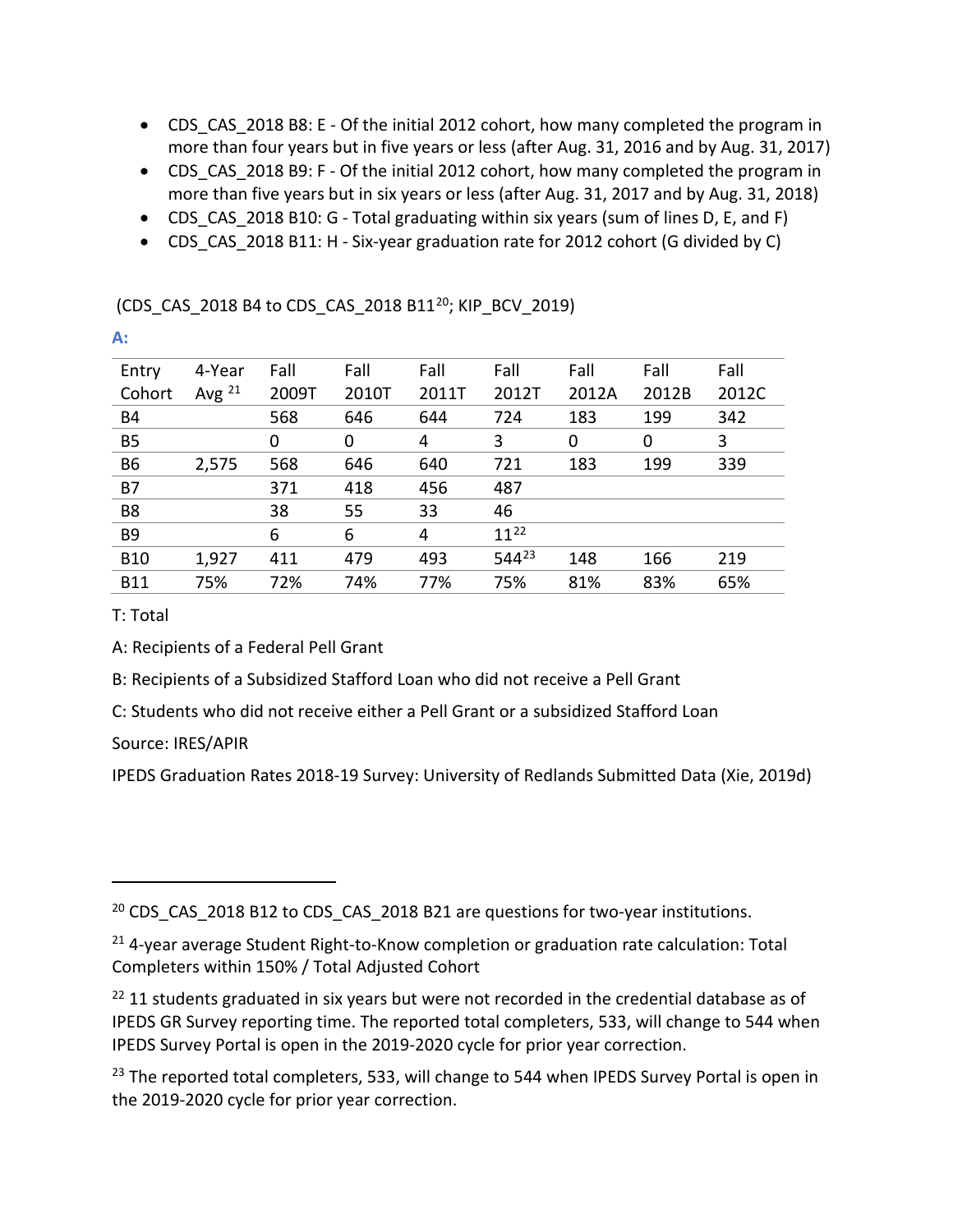Q: Percentage of entering freshmen who graduate within six years

(FISKE\_GC2021\_2019 Q15)

**A:75% (Fall 2012 FTFT Entering Cohort, 544/721)**

Source: IRES/APIR

Graduation Rate of Transfer Students

## 2.4.5 Student Life and Engagement

Q: Percentages of first-time, first-year (freshman) degree-seeking students and degree-seeking undergraduates enrolled in Fall 2018 who fit the following categories

|                                                                                                                       | First-time, first-year<br>(freshman) students | Undergraduates |
|-----------------------------------------------------------------------------------------------------------------------|-----------------------------------------------|----------------|
| Percent who are from out of state (exclude                                                                            |                                               |                |
| international/nonresident aliens from the                                                                             |                                               |                |
| numerator and denominator)                                                                                            |                                               |                |
| Percent of men who join fraternities                                                                                  |                                               |                |
| Percent of women who join sororities                                                                                  |                                               |                |
| Percent who live in college-owned, -                                                                                  |                                               |                |
| operated, or -affiliated housing                                                                                      |                                               |                |
| Percent who live off campus or commute                                                                                |                                               |                |
| Percent of students age 25 and older                                                                                  |                                               |                |
| Average age of full-time students                                                                                     |                                               |                |
| Average age of all students (full- and part-                                                                          |                                               |                |
| time)                                                                                                                 |                                               |                |
| (CDS CAS 2018 F1; KIP BCV 2019)                                                                                       |                                               |                |
| $A$ :                                                                                                                 |                                               |                |
| <b>Fall 2018</b>                                                                                                      |                                               |                |
|                                                                                                                       | First-time, first-year<br>(freshman) students | Undergraduates |
| Percent who are from out of state (exclude<br>international/nonresident aliens from the<br>numerator and denominator) | <b>TBA</b>                                    | 25             |

| *based on last institution attended  |         |    |  |
|--------------------------------------|---------|----|--|
| Percent of men who join fraternities | $N/A^*$ |    |  |
| Percent of women who join sororities | $N/A^*$ | 25 |  |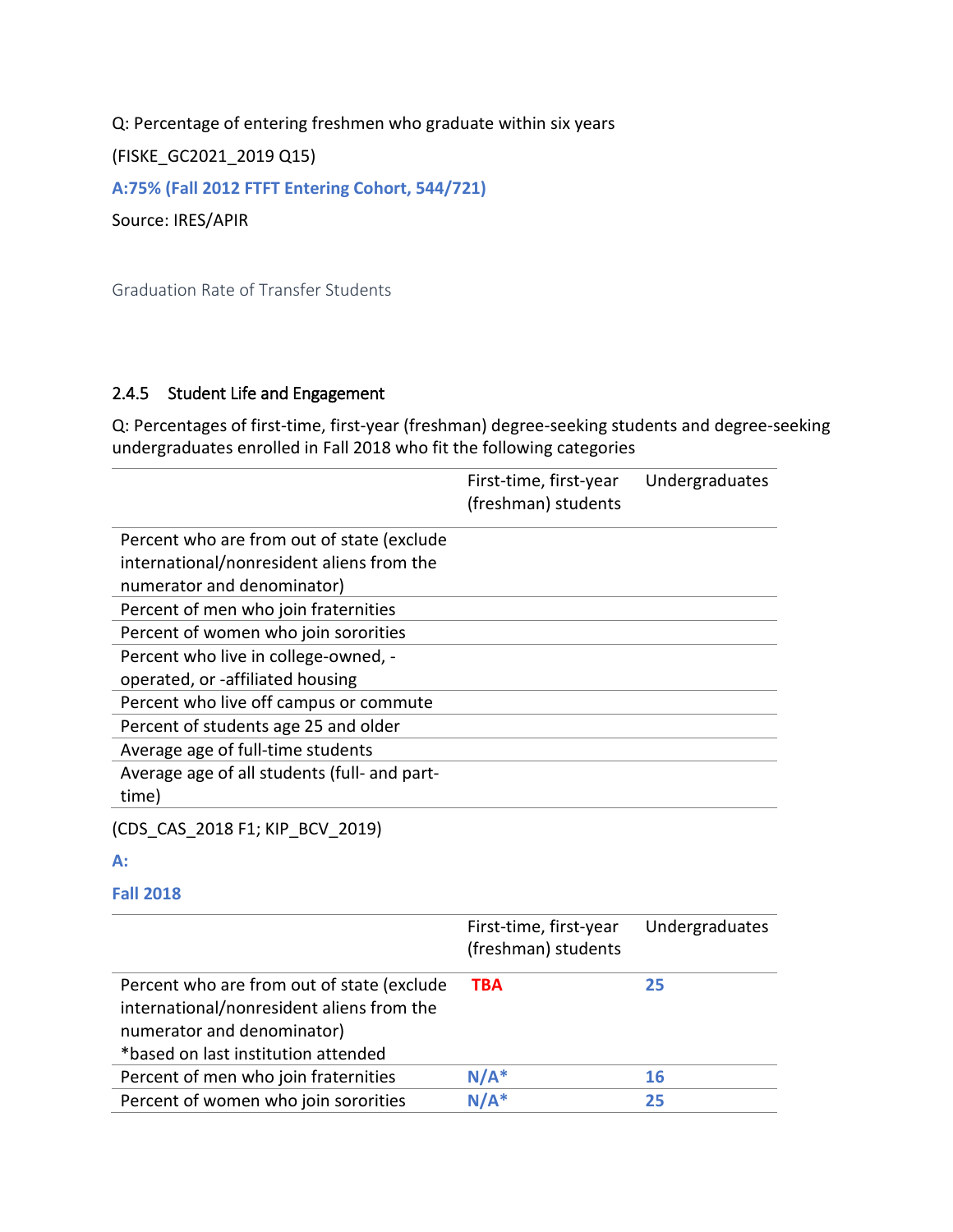| Percent who live in college-owned, -         | TBA        | 69  |
|----------------------------------------------|------------|-----|
| operated, or -affiliated housing             |            |     |
| Percent who live off campus or commute       |            |     |
| Percent of students age 25 and older         | ТВА        | TBA |
| Average age of full-time students            | TBA        | ТВА |
| Average age of all students (full- and part- | <b>TBA</b> | TBA |
| time)                                        |            |     |

## **Prior Year (Fall 2016)**

|                                                                                         | First-time, first-year<br>(freshman) students | Undergraduates |
|-----------------------------------------------------------------------------------------|-----------------------------------------------|----------------|
| Percent who are from out of state (exclude<br>international/nonresident aliens from the | 34                                            | 30             |
| numerator and denominator)                                                              |                                               |                |
| *based on last institution attended                                                     |                                               |                |
| Percent of men who join fraternities                                                    | $N/A^*$                                       | 15             |
| Percent of women who join sororities                                                    | $N/A^*$                                       | 20             |
| Percent who live in college-owned, -                                                    | 89                                            | 66**           |
| operated, or -affiliated housing                                                        |                                               |                |
| Percent who live off campus or commute                                                  | 11                                            | 34             |
| Percent of students age 25 and older                                                    | 0                                             | 2              |
| Average age of full-time students                                                       | 18                                            | 20             |
| Average age of all students (full- and part-<br>time)                                   | 18                                            | 20             |

**\*students must be sophomore to join.**

## **\*\* 66% includes 5% study abroad students who pay on-campus housing fee**

Q. What percentage of undergraduates (all degree-seeking undergraduates, both full-time and part-time) reside in college-owned housing, on or off campus? (F1)

(FISKE\_GC2021\_2019 Q30)

**A: 69% (Fall 2018 CAS Undergraduate Degree-Seeking Students, 1668/2424)**

Q. Fraternities and sororities, or Greek letter organizations (GLOs)

What percentage of degree-seeking undergraduate men belong to fraternities? (F1)

What percentage of degree-seeking undergraduate women belong to sororities? (F1)

(FISKE\_GC2021\_2019 Q31)

**A:**

- **Men 16%**
- **Women 25%**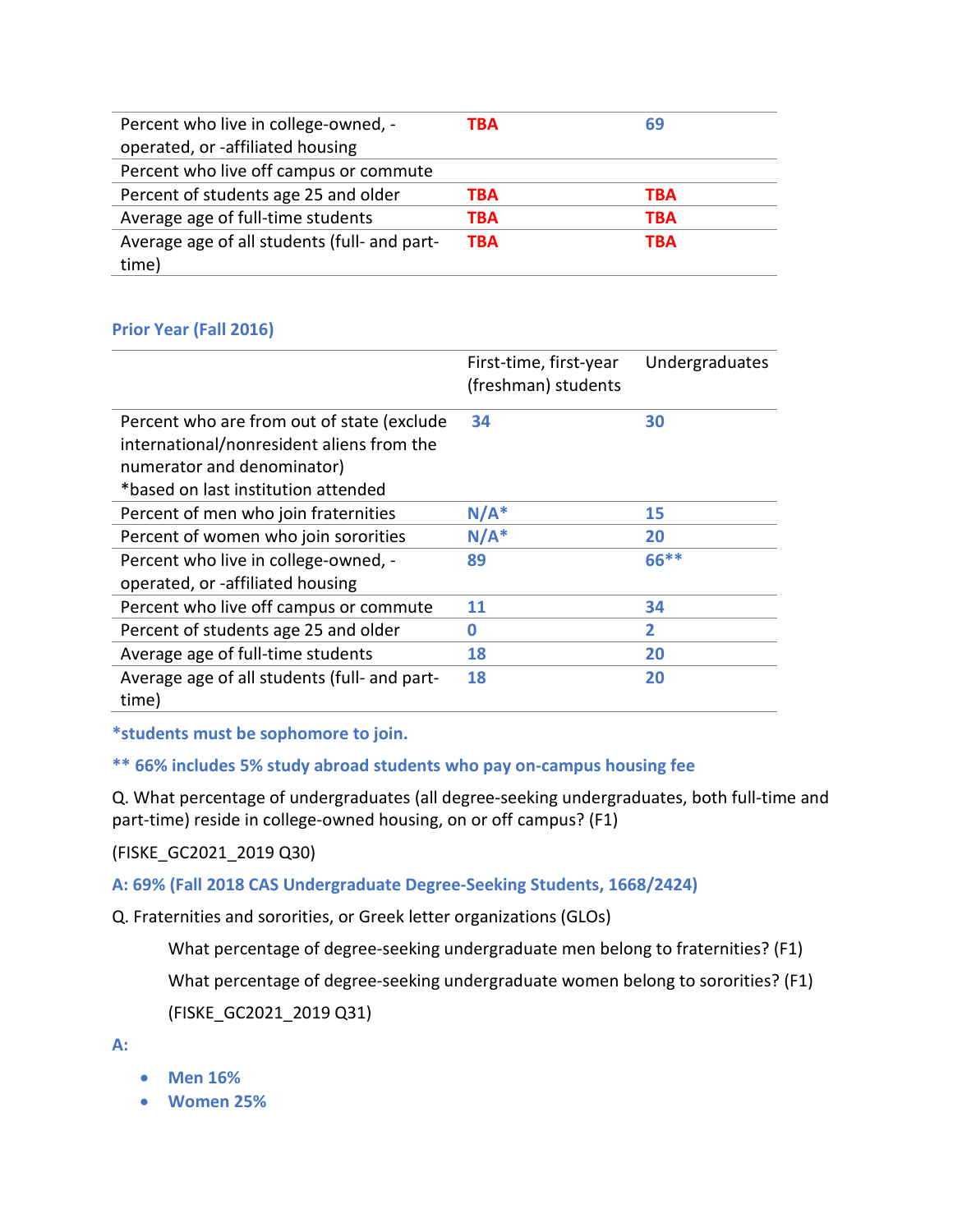#### • **Total 21%**

Q. Study abroad: What percentage of undergraduates receive academic credit for study abroad during their four years? ………. %

(FISKE\_GC2021\_2019 Q49)

#### **A: 48%**

**Estimate based on CAS UG annual study abroad percentage (2015-16 to 2018-19 four-year average 12%)**

Source: IRES/APIR

Study Abroad Trend by Course Division and Location, Trend by Division and Level

| Acad Year | Study Abroad | All Students | Pct of Study |
|-----------|--------------|--------------|--------------|
| 2015-2016 | 390          | 2,958        | 13.18%       |
| 2016-2017 | 376          | 2,727        | 13.79%       |
| 2017-2018 | 274          | 2,787        | 9.83%        |
| 2018-2019 | 304          | 2,748        | 11.06%       |
| Average   |              |              | 11.98%       |

#### Filters

| Division     | AS, JC |
|--------------|--------|
| Course Level | JG     |

## 2.4.6 Institutional Management and Strategies

#### Enrollment Management

Enrollment by level and full-time status

#### Fall Census Enrollment

| Full-Time Degree-Seeking CAS UG | 2013  | 2014 | 2015 | 2016                          | 2017 | 2018  |
|---------------------------------|-------|------|------|-------------------------------|------|-------|
| Undergraduate                   | 2.644 |      |      | 2,730 2,582 2,385 2,439       |      | 2,408 |
| Graduate                        | 90    | 98   | 92   | 90                            | 96   | 88    |
| Total                           | 2.734 |      |      | 2,828 2,674 2,475 2,535 2,496 |      |       |

Source: IRES/APIR

(Xie, 2019a)

Q: Total enrollment (FT, degree-seeking undergraduate, graduate & professional. Do not include part-time or non-degree seeking students.) (FISKE\_GC2021\_2019 Q7)

#### **A: 2,496**

Q: Undergraduate enrollment (only full-time, degree-seeking students. Do not include part-time or non-degree seeking students.) (FISKE\_GC2021\_2019 Q8)

Q: What was the total number of full-time, degree-seeking undergraduates enrolled in your institution for Fall 2018? (NACAC\_ATS\_2018)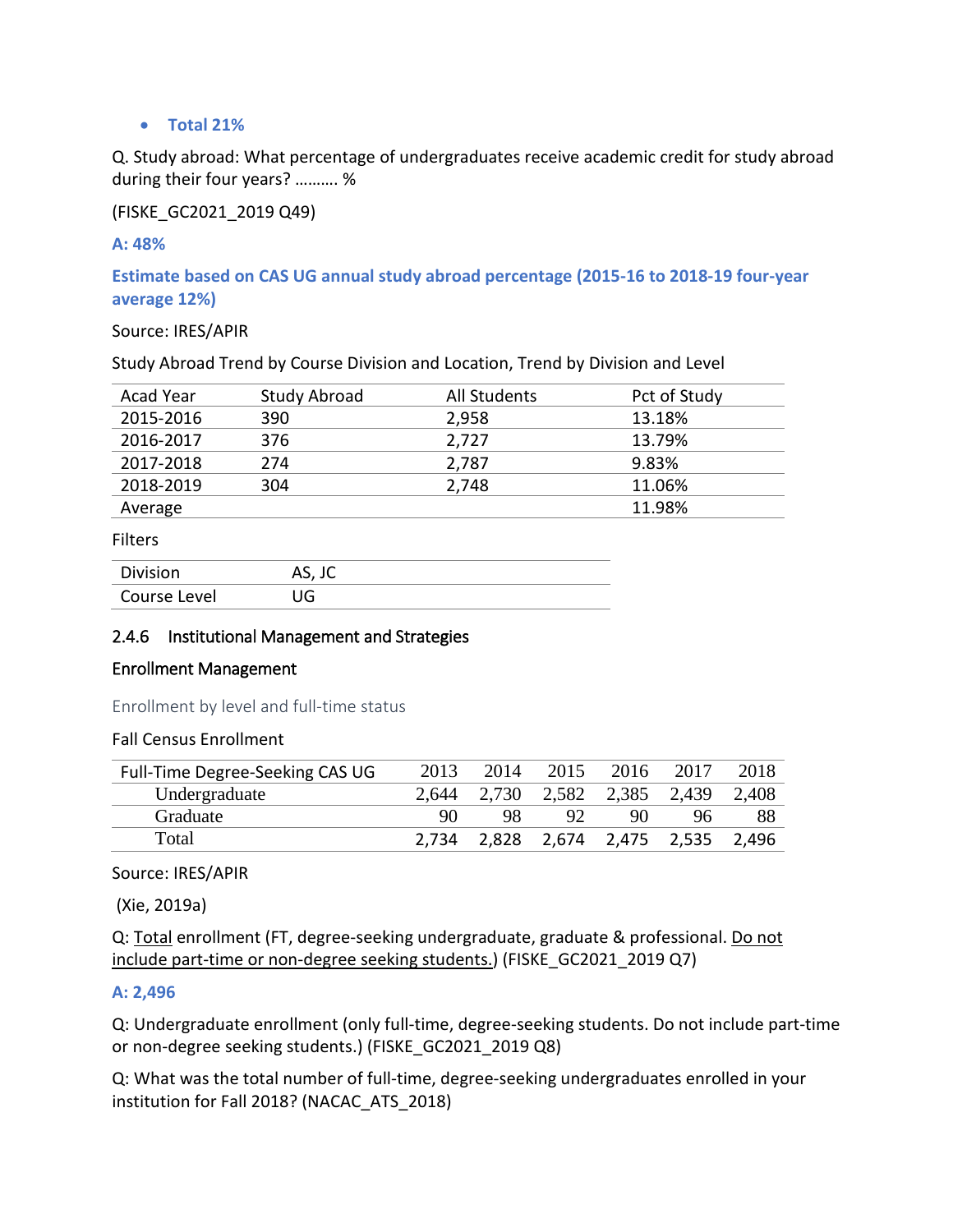## **A: 2,408**

Enrollment by level, full-time status, and gender

#### Q: Institutional Enrollment - Men and Women

Provide numbers of students for each of the following categories as of the institution's official fall reporting date or as of October 15, 2018. Note: Report students formerly designated as "first professional" in the graduate cells. (CDS\_CAS\_2018 B1; CB\_ASC\_2019; KIP\_BCV\_2019)

Q: Provide numbers of students for each of the following categories as of the institution's official fall reporting date or as of October 15, 2018. Note: Report students formerly designated as "first professional" in the graduate cells. \*Nonstandard questions added by The Princeton Review. (TPR\_RDS\_2019)

| <b>FULL-TIME</b> |  | PART-TIME |  | FULL-TIME PART-TIME                       |  |
|------------------|--|-----------|--|-------------------------------------------|--|
|                  |  |           |  | Men Women Men Women Gender Not Specified* |  |

#### **A: Fall 2018 Census Enrollment by Level and Gender**

|                    |                   |       | <b>Full Time</b> |       | Part Time      | Total |           |
|--------------------|-------------------|-------|------------------|-------|----------------|-------|-----------|
| Student Level      | <b>CDS Level</b>  | Women | Men              | FT    | Women          | Men   |           |
| Undergraduate      | <b>First Time</b> | 441   | 282              | 723   | 1              | 1     | 725       |
|                    | <b>First Year</b> | 64    | 69               | 133   |                | 1     | 134       |
|                    | Continue          | 945   | 607              | 1,552 | 6              | 7     | 1,565     |
| Degree-            |                   | 1,450 | 958              | 2,408 | 7              | 9     | 2,424     |
| Seeking UG         |                   |       |                  |       |                |       |           |
|                    | Non Degree        | 3     | $\overline{2}$   | 5     | $\overline{2}$ | 1     | 8         |
| <b>Total UG</b>    |                   | 1,453 | 960              | 2,413 | 9              | 10    | 2,432     |
| Graduate           | <b>First Time</b> | 27    | 17               | 44    |                | 1     | 45        |
|                    | Continue          | 34    | 10               | 44    | $\overline{2}$ | 4     | 50        |
|                    | Non Degree        |       |                  |       |                |       | <b>NA</b> |
| <b>Total GR</b>    |                   | 61    | 27               | 88    | 2              | 5     | 95        |
| <b>Grand Total</b> |                   | 1,514 | 987              | 2,501 | 11             | 15    | 2,527     |

Source: IRES/APIR

Census Enrollment Trend by School and Student Characteristics, CDS Level and Gender (Xie, 2019a)

Q: Please characterize the undergraduate student body (only full-time, degree-seeking students. Do not include part-time or non-degree seeking students, as described in Q8) in terms of Sex: Male\_\_% Female \_\_% (FISKE\_GC2021\_2019 Q9)

**A: Male: 40% (958/2,408)** 

**Female: 60% (1,450/2,408)**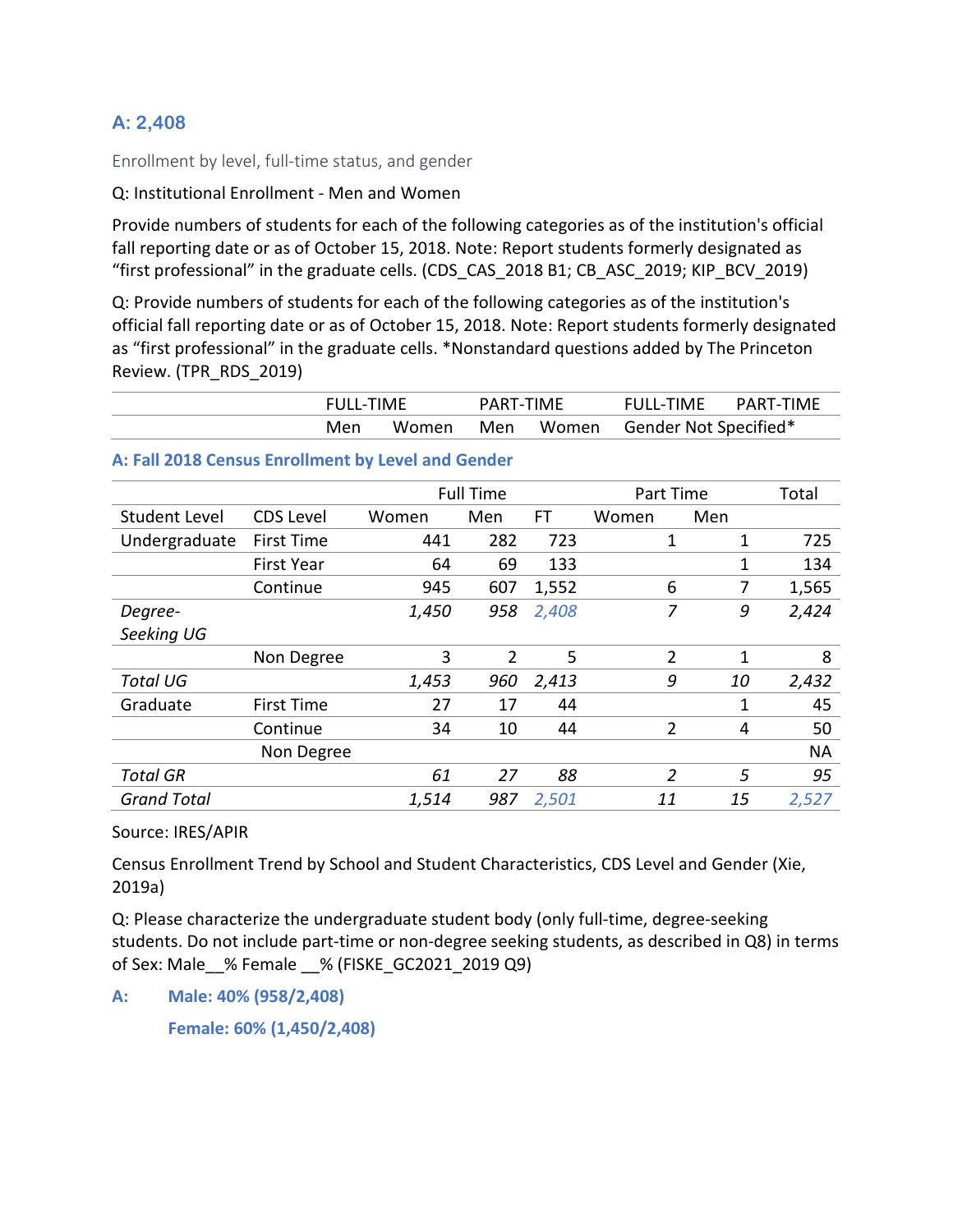## Enrollment by race/ethnicity

Q: What is the trend of undergraduate enrollment by race/ethnicity as of Fall and Spring Census (Internal Request<https://trello.com/c/W4v3Zyrw> )?

| CAS UG Total         | 2016 FA | 2017 SP | 2017 FA | 2018 SP | 2018 FA | 2019 SP |
|----------------------|---------|---------|---------|---------|---------|---------|
| Nonresident Alien    | 50      | 43      | 68      | 67      | 77      | 75      |
| Hispanic or Latino   | 609     | 592     | 728     | 707     | 748     | 724     |
| American             | 17      | 18      | 16      | 16      | 13      | 14      |
| Indian/Alaska Native |         |         |         |         |         |         |
| Asian                | 152     | 146     | 143     | 138     | 144     | 141     |
| African American     | 70      | 70      | 88      | 82      | 93      | 88      |
| <b>Native</b>        | 20      | 19      | 15      | 14      | 14      | 13      |
| Hawaiian/Other       |         |         |         |         |         |         |
| Pacific Islander     |         |         |         |         |         |         |
| White                | 1,240   | 1,200   | 1,163   | 1,117   | 1,068   | 1,023   |
| Two or More Races    | 144     | 140     | 136     | 135     | 158     | 145     |
| Unknown/Not          | 106     | 103     | 99      | 101     | 117     | 124     |
| <b>Disclosed</b>     |         |         |         |         |         |         |
| <b>Grand Total</b>   | 2,408   | 2,331   | 2,456   | 2,377   | 2,432   | 2,347   |

A:

#### Source:

Census Enrollment Trend by School and Student Characteristics, Race and Ethnicity Trend (HC) (Xie, 2019a)

## Q: Fall Enrollment by Racial/Ethnic Category

Provide numbers of undergraduate students for each of the following categories as of the institution's official fall reporting date or as of October 15, 2018. Include international students only in the category "Nonresident aliens." Complete the "Total Undergraduates" column only if you cannot provide data for the first two columns. Report as your institution reports to IPEDS: persons who are Hispanic should be reported only on the Hispanic line, not under any race, and persons who are non-Hispanic multi-racial should be reported only under "Two or more races."

(CDS\_CAS\_2018 B2)

| ۳,<br>۰ |  |
|---------|--|
|         |  |
|         |  |

| Degree-Seeking         | А         |     | B     |     |       |     |
|------------------------|-----------|-----|-------|-----|-------|-----|
| CAS UG by Level        | <b>HC</b> | %   | НC    | %   | НC    | %   |
| Nonresident Alien      | 24        | 3%  | 74    | 3%  | 77    | 3%  |
| Hispanic or Latino     | 232       | 32% | 748   | 31% | 748   | 31% |
| African American       | 36        | 5%  | 93    | 4%  | 93    | 4%  |
| White                  | 300       | 41% | 1,066 | 44% | 1,068 | 44% |
| American Indian/Alaska | 2         | 0%  | 13    | 1%  | 13    | 1%  |
| <b>Native</b>          |           |     |       |     |       |     |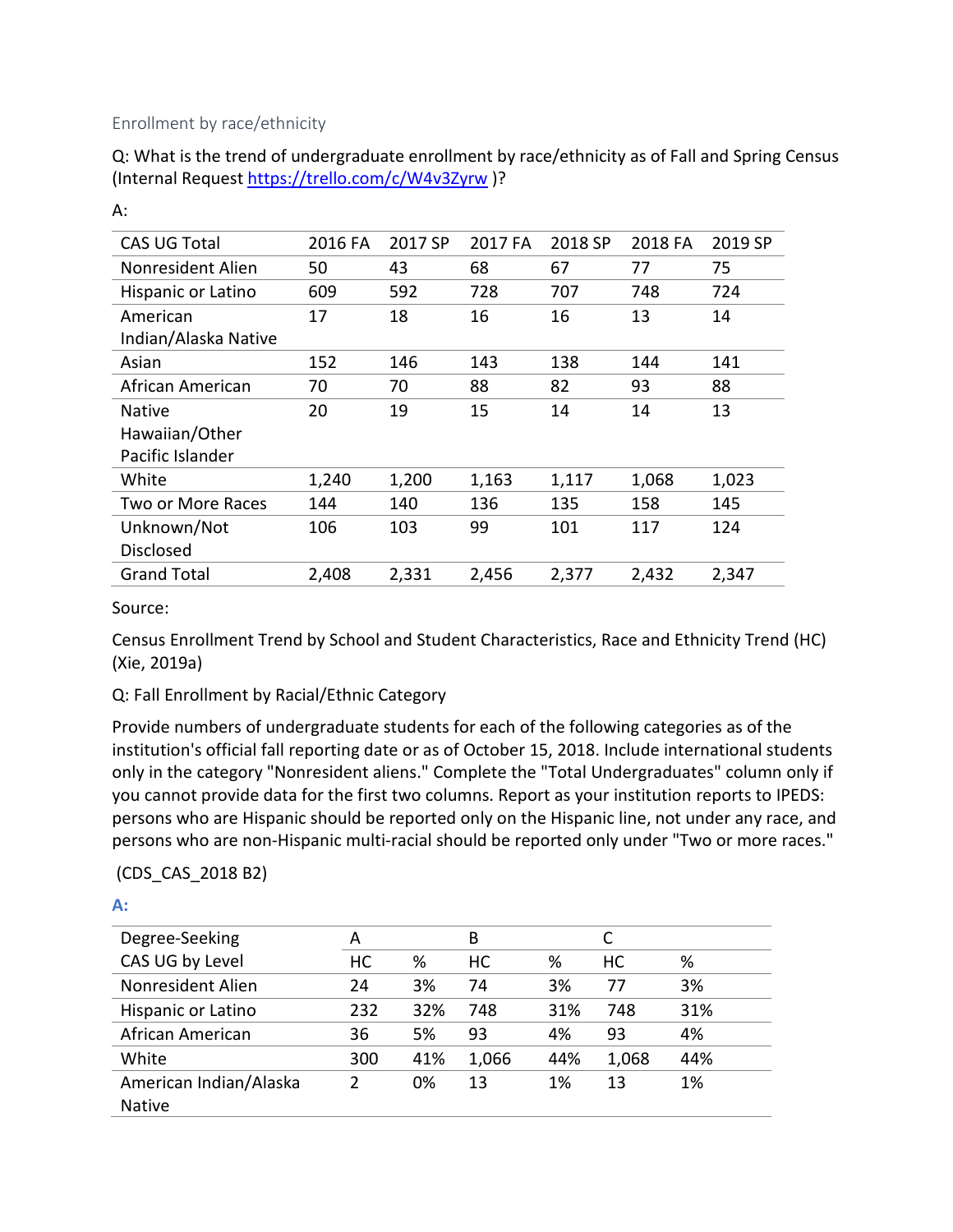| Asian                 | 44  | 6% | 144   | 6%  | 144   | 6%   |
|-----------------------|-----|----|-------|-----|-------|------|
| Native Hawaiian/Other | 3   | 0% | 14    | 1%  | 14    | 1%   |
| Pacific Islander      |     |    |       |     |       |      |
| Two or More Races     | 55  | 8% | 158   | 7%  | 158   | 6%   |
| Unknown/Not Disclosed | 29  | 4% | 114   | .5% | 117   | 5%   |
| <b>Grand Total</b>    | 725 |    | 2,424 |     | 2,432 | 100% |

Student Level

A Degree-Seeking First-Time First Year (new freshmen)

B Degree-Seeking Undergraduates (new and continuing freshmen and transfers)

C Total Undergraduates (both degree- and non-degree-seeking)

Source: IRES/APIR

Census Enrollment Trend by School and Student Characteristics, CDS Level and Race Ethnicity (Xie, 2019a)

Q: Please characterize the undergraduate student body (only full-time, degree-seeking students. Do not include part-time or non-degree seeking students. As described in Q8) in terms of Race (B2). (FISKE\_GC2021\_2019 Q12)

#### **A:**

- **Nonresident aliens 3%**
- **Hispanic/ Latino 31%**
- **Black or African American, non-Hispanic 4%**
- **White, non-Hispanic 44%**
- **American Indian or Alaska Native, non-Hispanic 1%**
- **Asian, non-Hispanic 6%**
- **Native Hawaiian or other Pacific Islander, non-Hispanic 1%**
- **Two or more races, non-Hispanic 7%**
- **Race and/or ethnicity unknown 5%**

| <b>Full-Time Degree-</b> | 1              |          | $\overline{2}$ |    | 3   |    | Total |    |
|--------------------------|----------------|----------|----------------|----|-----|----|-------|----|
| Seeking CAS UG           | HC             | %        | HC             | %  | HC  | %  | HC    | %  |
| Nonresident Alien        | 24             | 3        | 8              | 6  | 42  | 3  | 74    | 3  |
| Hispanic or Latino       | 232            | 32       | 46             | 35 | 466 | 30 | 744   | 31 |
| African American         | 35             | 5        | 11             | 8  | 44  | 3  | 90    | 4  |
| White                    | 299            | 41       | 44             | 33 | 715 | 46 | 1,058 | 44 |
| American                 | $\overline{2}$ | $\Omega$ |                | 0  | 11  | 1  | 13    | 1  |
| Indian/Alaska Native     |                |          |                |    |     |    |       |    |
| Asian                    | 44             | 6        | 5              | 4  | 95  | 6  | 144   | 6  |
| <b>Native</b>            | 3              | 0        | 1              | 1  | 10  | 1  | 14    | 1  |
| Hawaiian/Other           |                |          |                |    |     |    |       |    |
| Pacific Islander         |                |          |                |    |     |    |       |    |
| Two or More Races        | 55             | 8        | 9              |    | 94  | 6  | 158   | 7  |
|                          |                |          |                |    |     |    |       |    |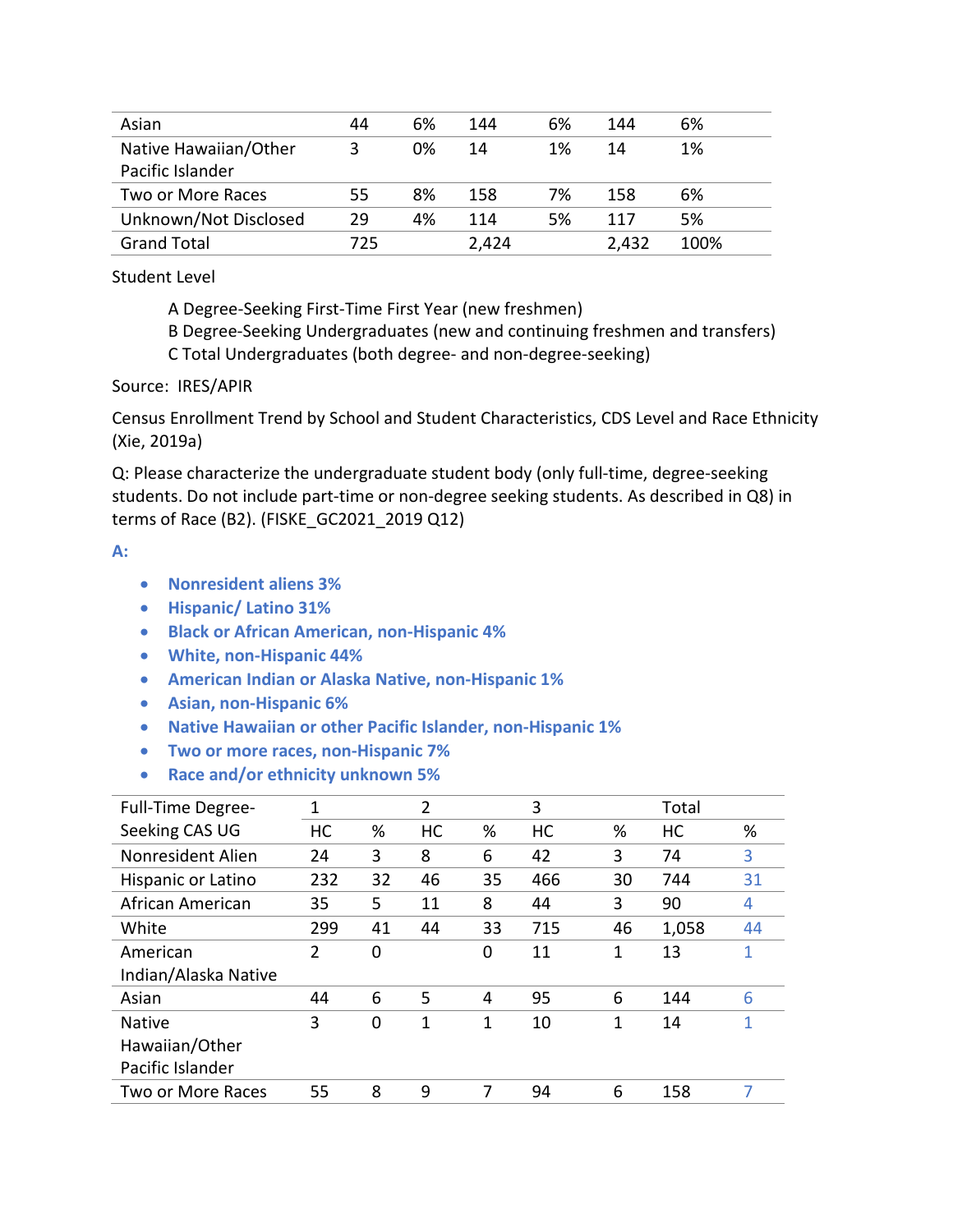| Unknown/Not        | 29.  | 4 |     |       | 112   |  |
|--------------------|------|---|-----|-------|-------|--|
| Disclosed          |      |   |     |       |       |  |
| <b>Grand Total</b> | 723. |   | 133 | 1,552 | 2,408 |  |

Student Level

- 1 Degree-Seeking First-Time First Year (new freshmen)
- 2 Other First-Year Degree Seeking Undergraduates
- 3 All Other Degree-Seeking Undergraduates
- Total: All CAS Degree-Seeking Undergraduates

Source: Census Enrollment Trend by School and Student Characteristics, CDS Level and Race Ethnicity (Xie, 2019a)

#### Enrollment by geographic origin

Q: Please characterize the undergraduate student body (as described in Q8) in terms of geographic origin

- In-state ………. %
- Out-of-state (do not include international students) ………. %
- International ………. %

## (FISKE\_GC2021\_2019 Q10)

**A:** 

- **In-state 69%**
- **Out-of-state (do not include international students) 25%**
- **International 5%**

#### Source: IRES/APIR

Census Enrollment Trend by School and Geographic Background, % Headcount by Residency **Status** 

| <b>Residency Status</b> | 2016 Fall |      | <b>2017 Fall</b> |      | <b>2018 Fall</b> |      |
|-------------------------|-----------|------|------------------|------|------------------|------|
|                         | HC        | %    | HC               | %    | HC               | %    |
| In State                | 1,614     | 68%  | 1,683            | 69%  | 1,667            | 69%  |
| Out of State            | 563       | 24%  | 605              | 25%  | 598              | 25%  |
| Foreign                 | 147       | 6%   | 143              | 6%   | 132              | 5%   |
| Unknown                 | 61        | 3%   | 8                | 0%   | 11               | 0%   |
| <b>Grand Total</b>      | 2,385     | 100% | 2,439            | 100% | 2,408            | 100% |

Q: Number of foreign countries represented by your student population (Degree Seeking Undergraduates) (TPR\_RDS\_2019 A9

Q: Indicate which foreign countries are represented by your student population (Degree Seeking Undergraduates)(select all that apply)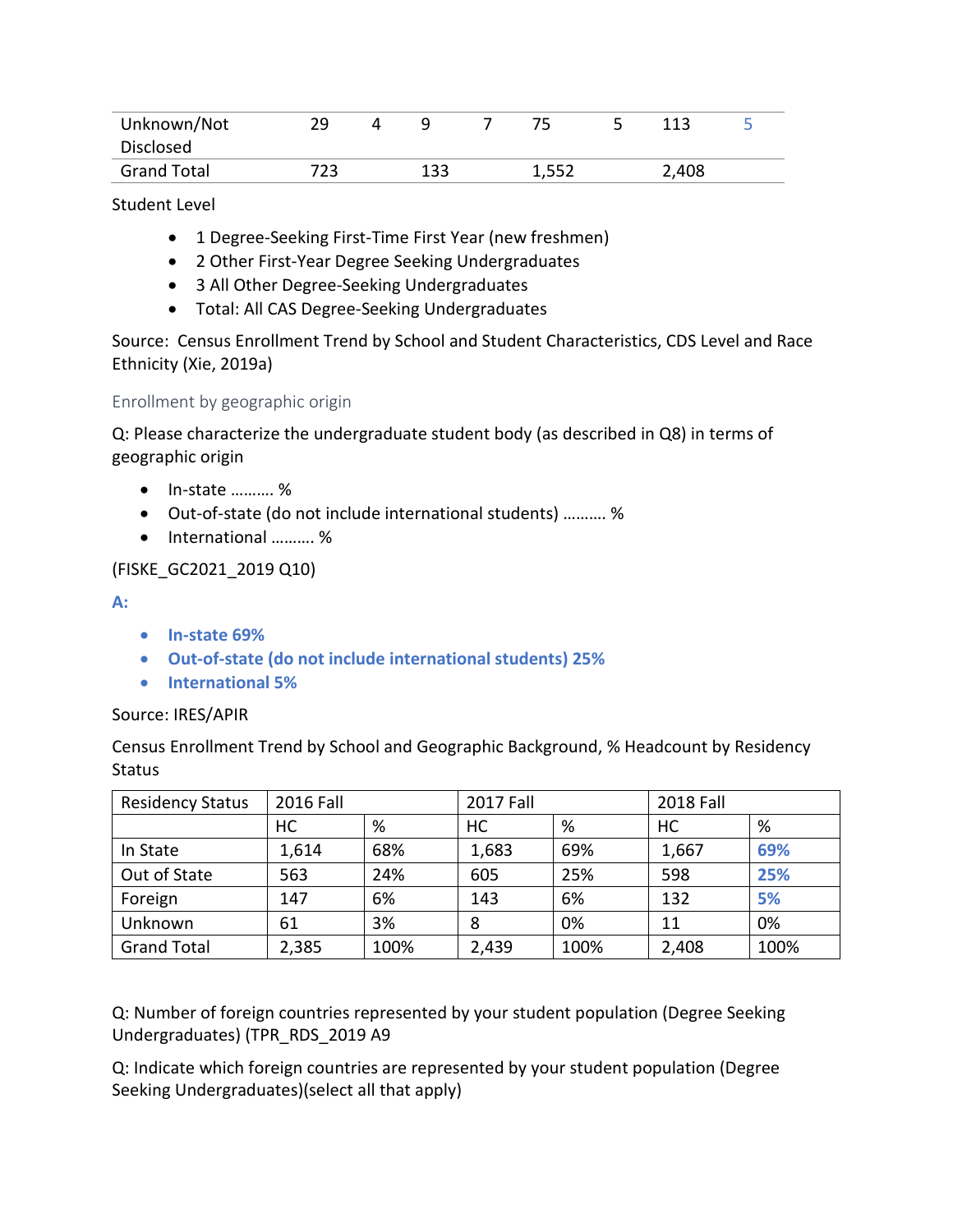- 1) Afghanistan
- 2) Albania
- 3) Algeria
- 4) Angola
- 5) Antigua
- 6) Argentina
- 7) Armenia
- 8) Australia
- 9) Austria
- 10) Bahamas
- 11) Bahrain
- 12) Bangladesh
- 13) Barbados
- 14) Belarus
- 15) Belgium
- 16) Belize
- 17) Benin
- 18) Bolivia
- 19) Bosnia and Herzegovina
- 20) Botswana
- 21) Brazil
- 22) Bulgaria
- 23) Burkina Faso
- 24) Burundi
- 25) Cambodia
- 26) Cameroon
- 27) Canada
- 28) Central African Republic
- 29) Chad
- 30) Chile
- 31) China
- 32) Colombia
- 33) Congo
- 34) Costa Rica
- 35) Croatia
- 36) Cyprus
- 37) Czech Republic
- 38) Denmark
- 39) Djibouti
- 40) Dominica
- 41) Dominican Republic
- 42) Ecuador
- 43) Egypt
- 44) El Salvador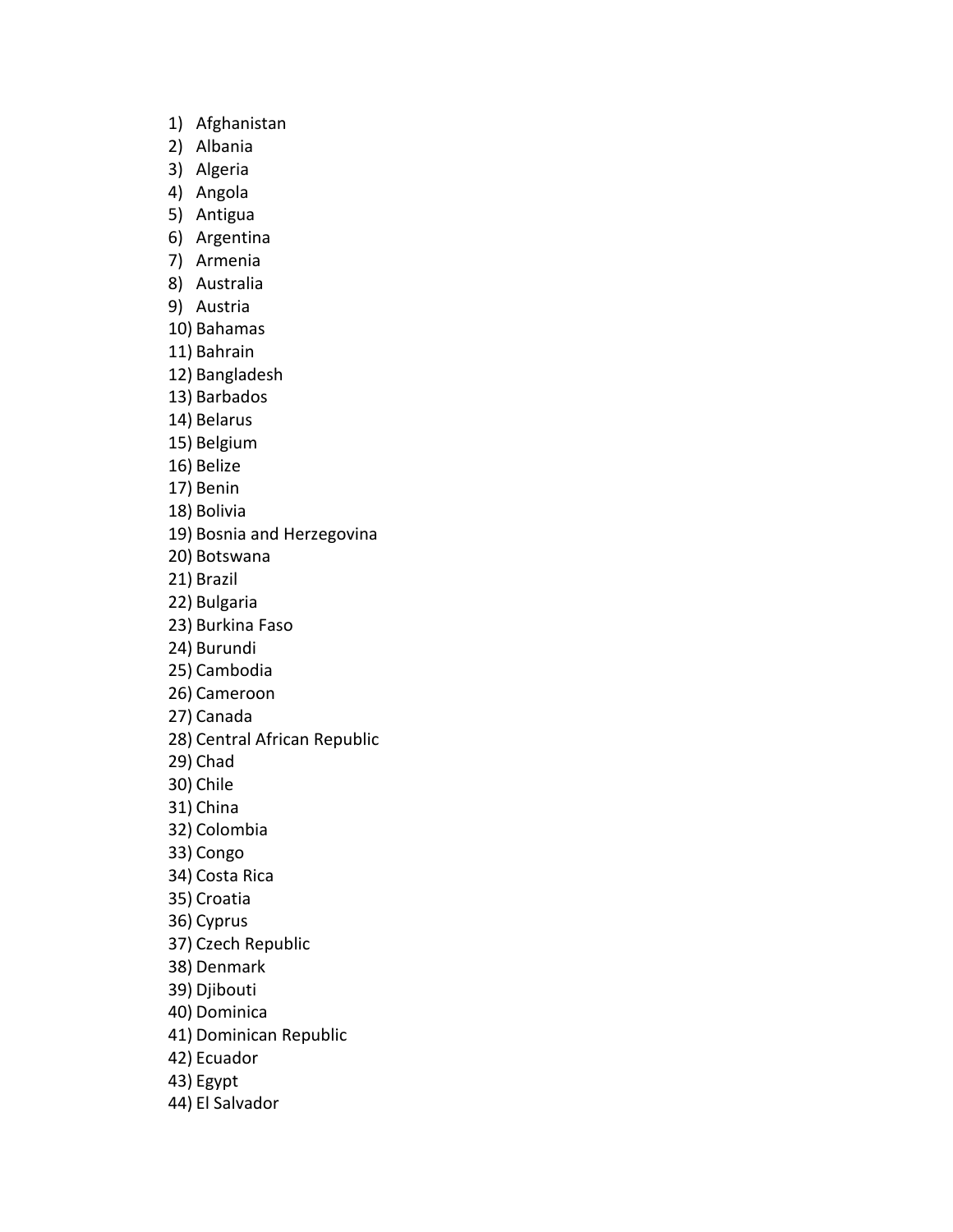45) Eritrea 46) Estonia 47) Ethiopia 48) Fiji 49) Finland 50) France 51) Gabon 52) Gambia 53) Georgia 54) Germany 55) Ghana 56) Greece 57) Grenada 58) Guatemala 59) Guinea 60) Guyana 61) Haiti 62) Honduras 63) Hungary 64) Iceland 65) India 66) Indonesia 67) Iran 68) Iraq 69) Ireland 70) Israel 71) Italy 72) Jamaica 73) Japan 74) Jordan 75) Kazakhstan 76) Kenya 77) Kuwait 78) Laos 79) Latvia 80) Lebanon 81) Lesotho 82) Liberia 83) Libya 84) Liechtenstein 85) Lithuania 86) Luxembourg 87) Macau 88) Malawi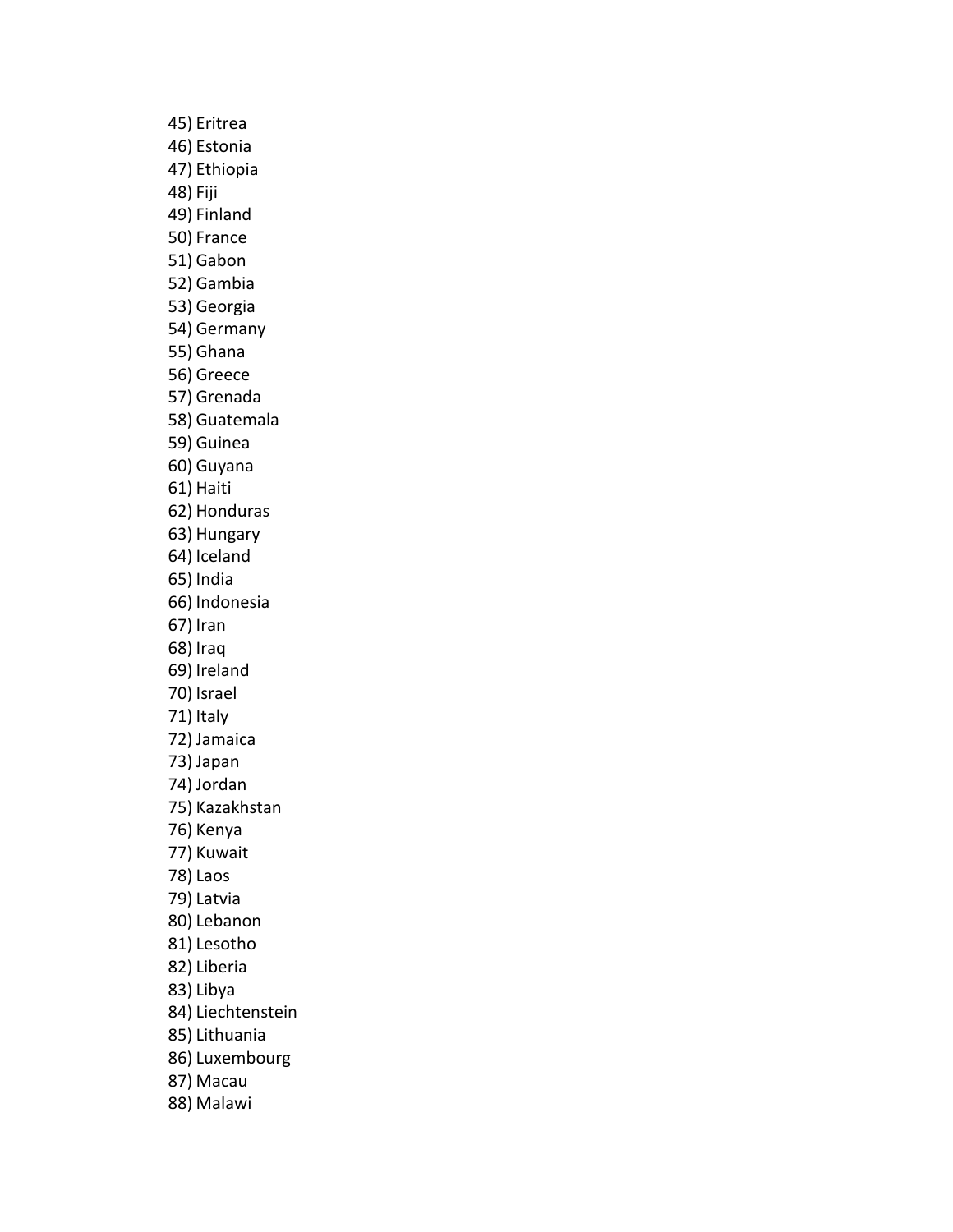89) Malaysia 90) Moldova 91) Malta 92) Mayotte 93) Mauritania 94) Mauritius 95) Mexico 96) Montserrat 97) Monaco 98) Mongolia 99) Morocco 100) Mozambique 101) Myanmar 102) Namibia

- 103) Nepal
- 104) Netherlands
- 105) New Zealand
- 106) Nicaragua
- 107) Niger
- 108) Nigeria
- 109) Norway
- 110) Oman
- 111) Pakistan
- 112) Palau
- 113) Panama
- 114) Reunion
- 115) Paraguay
- 116) Peru
- 117) Philippines
- 118) Poland
- 119) Portugal
- 120) Qatar
- 121) Romania
- 122) Russia
- 123) Rwanda
- 124) Samoa
- 125) Sao Tome and Principe
- 126) Saudi Arabia
- 127) Senegal
- 128) Serbia
- 129) Sierra Leone
- 130) Singapore
- 131) Slovakia
- 132) Slovenia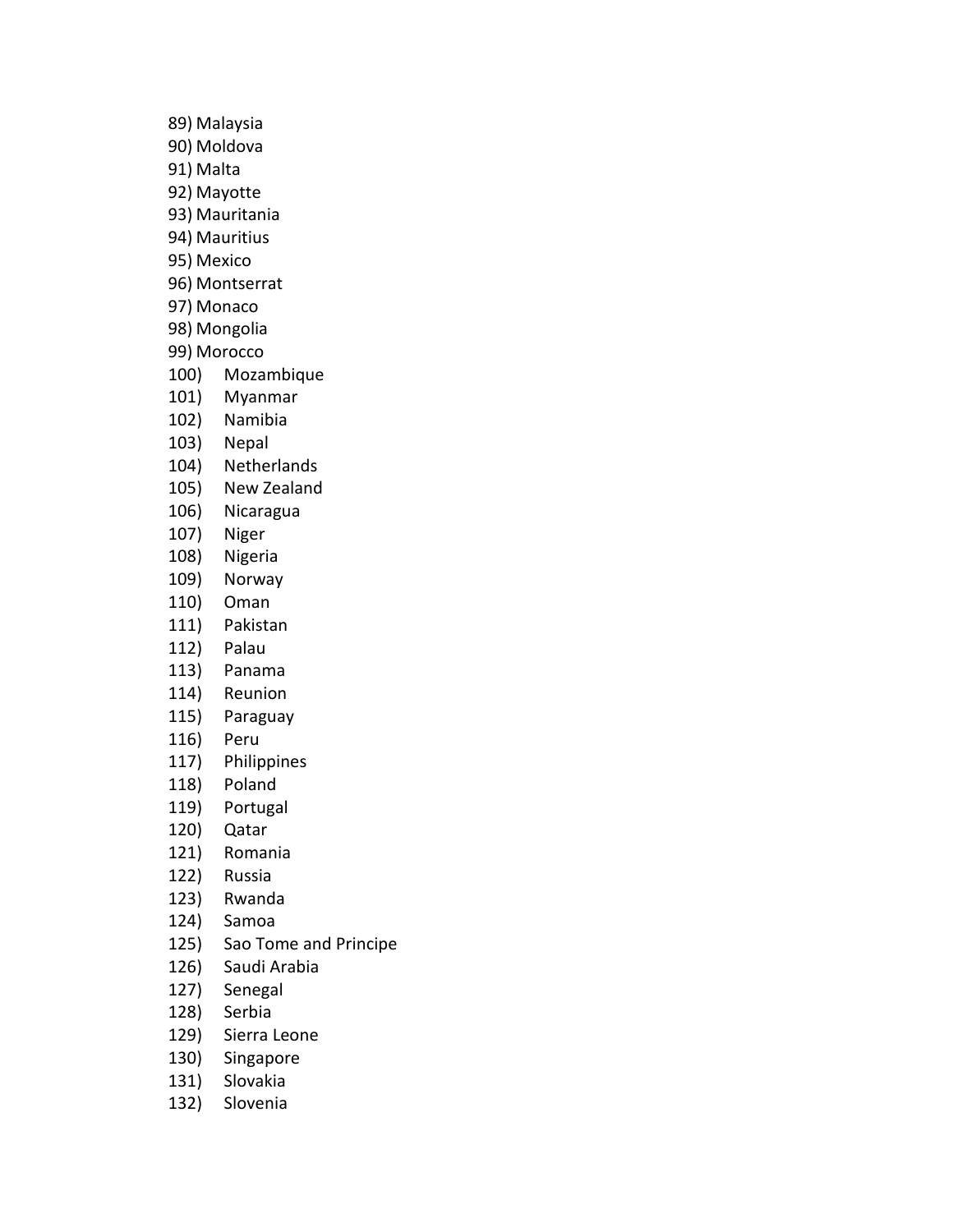133) Somalia 134) South Africa 135) Spain 136) Sri Lanka 137) Sudan 138) Suriname 139) Swaziland 140) Sweden 141) Syria 142) Taiwan 143) Thailand 144) Togo 145) Trinidad and Tobago 146) Tunisia 147) Turkey 148) Turkmenistan 149) Uganda 150) Ukraine 151) United Arab Emirates 152) Tanzania 153) United States 154) Uruguay 155) Uzbekistan 156) Vatican City 157) Venezuela 158) Vietnam 159) Yemen 160) Yugoslavia 161) Zambia 162) Zimbabwe 163) Switzerland 164) Abu Dhabi 165) Anguilla 166) Bermuda 167) Borneo 168) British Virgin Islands 169) Cook Islands 170) Crete 171) East Timor 172) England 173) French Guiana 174) French Polynesia 175) French West Indies 176) Greenland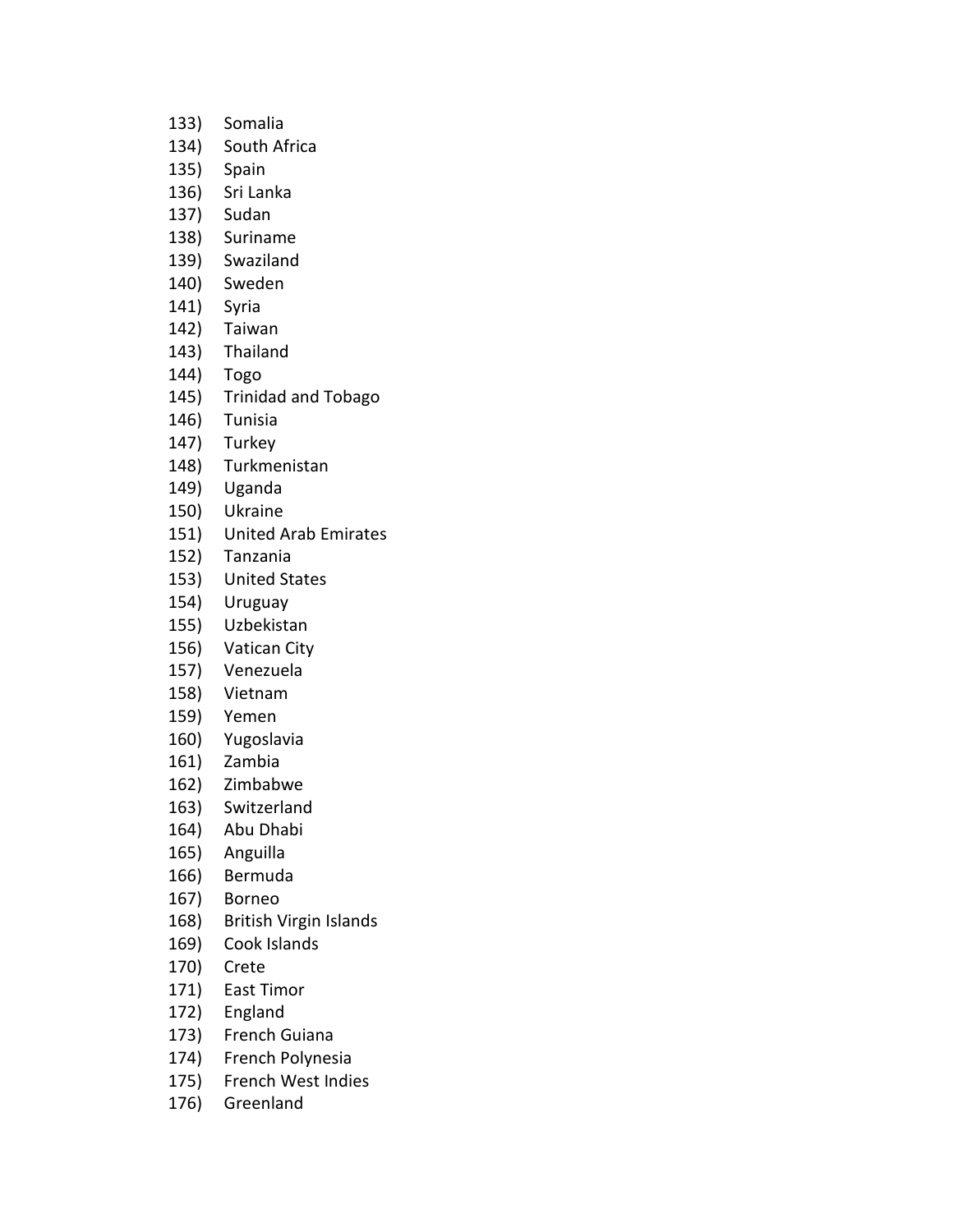- 177) Guadeloupe
- 178) Guernsey
- 179) Ivory Coast
- 180) Macedonia
- 181) Malagasy
- 182) Nauru
- 183) Netherland Antilles
- 184) New Caledonia
- 185) New Guinea
- 186) North Korea
- 187) Northern Ireland
- 188) Northern Mariana Islands
- 189) Other Not Listed
- 190) Scotland
- 191) South Korea
- 192) St Croix
- 193) Tahiti
- 194) Wales
- 195) Zaire
- 196) Aruba
- 197) Kyrgyzstan
- 198) Bhutan
- 199) Azerbaijan
- 200) Montenegro
- 201) Madagascar
- 202) Cuba
- 203) Mali
- 204) Saint Lucia
- 205) Hong Kong
- 206) United Kingdom
- 207) Tajikistan
- 208) Equatorial Guinea
- 209) Micronesia
- 210) Palestine

(TPR\_RDS\_2019 A10)

## **A: 45**

## **List TBA**

Q: Enrollment by country: Please provide the top 10 foreign countries as represented by your undergraduate student population and the total number of degree-seeking-undergraduates from each country (TPR\_RDS\_2019 A11)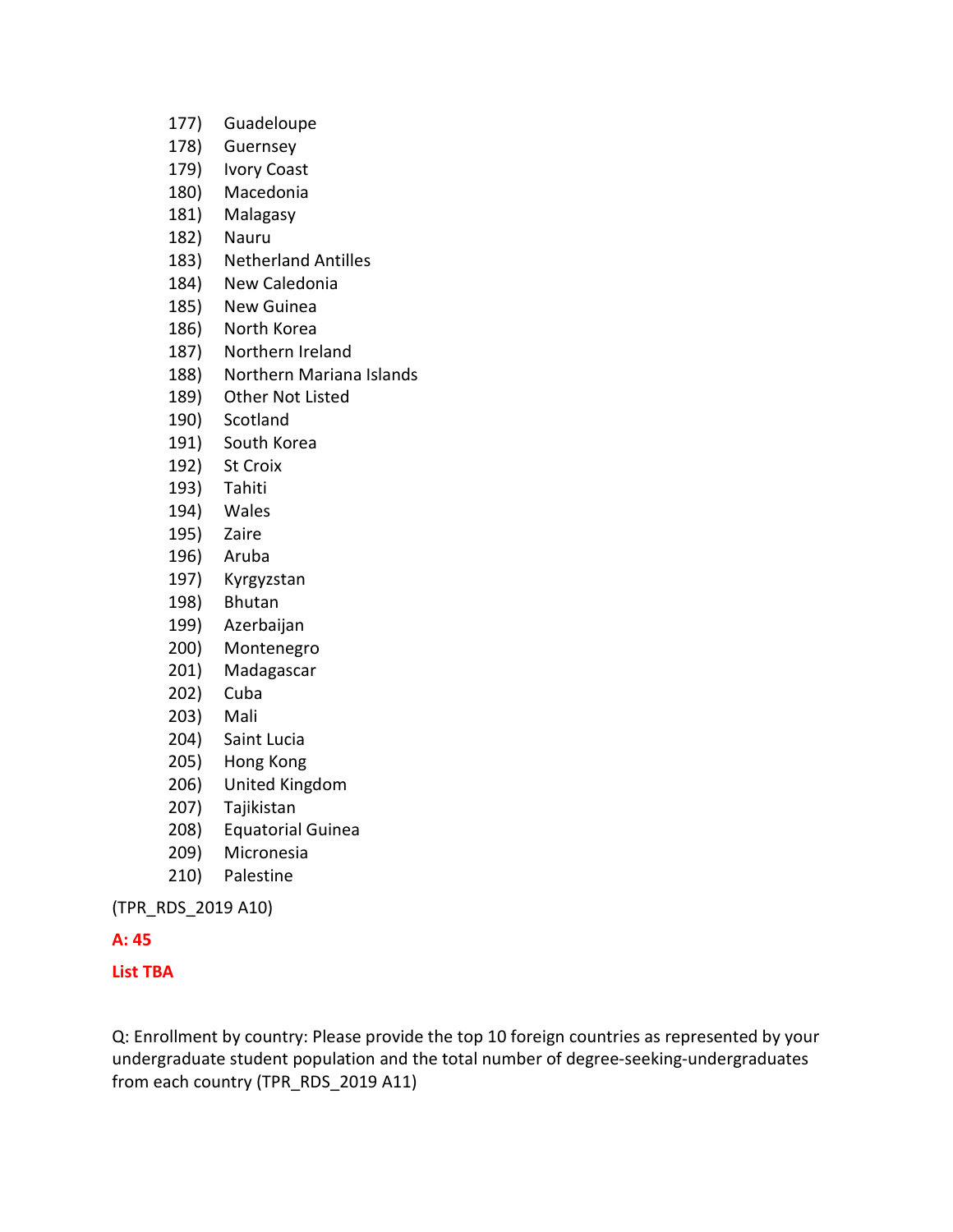## **A:**

Q: Please characterize the undergraduate student body (as described in Q8) in terms of High school

- Public ………. %
- Private/Parochial ………. %
- Homeschooled ………. %

(FISKE\_GC2021\_2019 Q11)

**A: Public 66%**

**Private/Parochial 26% Homeschooled 1% Foreign 2% Charter 6%**

Source: IRES/APIR,<https://tinyurl.com/y24gd3el>

Census Enrollment Trend by School and Student Characteristics: High School Type

|        | Charter |        |      |                |    | Foreign Homeschool Parochial Private |      |      |     |       | Public |       | Total |
|--------|---------|--------|------|----------------|----|--------------------------------------|------|------|-----|-------|--------|-------|-------|
| Census | HC .    | %      | HC % |                | HC | %                                    | HC . | %    | HC  | %     | HC .   | %     |       |
| 2017FA | 44      | 6.72   | 10   | $1.53\quad 5$  |    | 0.76                                 | 14   | 2.14 | 149 | 22.75 | 433    | 66.11 | 655   |
| 2018SP | 36      | 7.26 7 |      | $1.41 \quad 3$ |    | 0.60                                 | 12   | 2.42 | 119 | 23.99 | 319    | 64.31 | 496   |
| 2018FA | 41      | 5.96   | 10   | $1.45\quad 6$  |    | 0.87                                 | 16   | 2.33 | 161 | 23.40 | 454    | 65.99 | 688   |
| Total  | 121     | 6.58   | 27   | 1.47           | 14 | 0.76                                 | 42   | 2.28 | 429 | 23.33 | 1206   | 65.58 | 1839  |

Filters

| School                  | College of Arts and Sciences |
|-------------------------|------------------------------|
| Student Level           | Undergraduate                |
| <b>Entering Status</b>  | (All)                        |
| <b>Admit Status</b>     | (All)                        |
| <b>Full Time Status</b> | <b>Full Time</b>             |
| Degree Status           | Degree-Seeking               |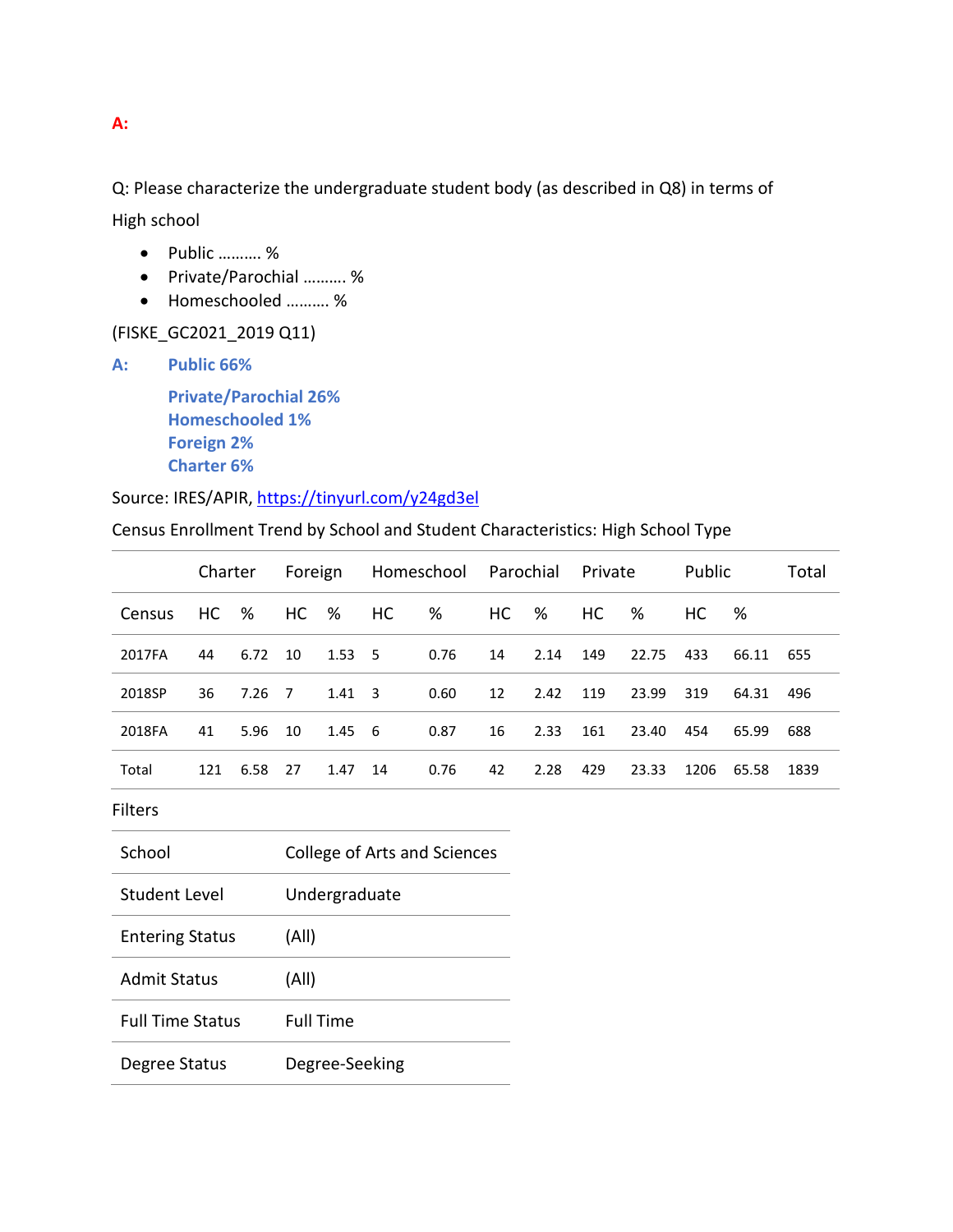| Inst Category   | (A  )       |
|-----------------|-------------|
| Inst Category 2 | High School |

## **Faculty**

Q: Please report the number of instructional faculty members in each category for Fall 2018. Include faculty who are on your institution's payroll on the census date your institution uses for IPEDS/AAUP.

The following definition of full-time instructional faculty is used by the American Association of University Professors (AAUP) in its annual Faculty Compensation Survey (the part time definitions are not used by AAUP). Instructional Faculty is defined as those members of the instructional-research staff whose major regular assignment is instruction, including those with released time for research. Use the chart below to determine inclusions and exclusions

|                                                                                                                                                                                                                                                | Full-<br>time | Part-time                                                                       |
|------------------------------------------------------------------------------------------------------------------------------------------------------------------------------------------------------------------------------------------------|---------------|---------------------------------------------------------------------------------|
| (a) instructional faculty in preclinical and clinical<br>medicine, faculty who are not paid (e.g., those who<br>donate their services or are in the military), or research-<br>only faculty, post-doctoral fellows, or pre-doctoral<br>fellows | Exclude       | Include only if<br>they teach one<br>or more non-<br>clinical credit<br>courses |
| (b) administrative officers with titles such as dean of<br>students, librarian, registrar, coach, and the like, even<br>though they may devote part of their time to classroom<br>instruction and may have faculty status                      | Exclude       | Include if they<br>teach one or<br>more non-<br>clinical credit<br>courses      |
| (c) other administrators/staff who teach one or more<br>non-clinical credit courses even though they do not have<br>faculty status                                                                                                             | Exclude       | Include                                                                         |
| (d) undergraduate or graduate students who assist in the<br>instruction of courses, but have titles such as teaching<br>assistant, teaching fellow, and the like                                                                               | Exclude       | Exclude                                                                         |
| (e) faculty on sabbatical or leave with pay                                                                                                                                                                                                    | Include       | Exclude                                                                         |
| (f) faculty on leave without pay                                                                                                                                                                                                               | Exclude       | Exclude                                                                         |
| (g) replacement faculty for faculty on sabbatical leave or<br>leave with pay                                                                                                                                                                   | Exclude       | Include                                                                         |

- Full-time instructional faculty: faculty employed on a full-time basis for instruction (including those with released time for research)
- Part-time instructional faculty: Adjuncts and other instructors being paid solely for parttime classroom instruction. Also includes full-time faculty teaching less than two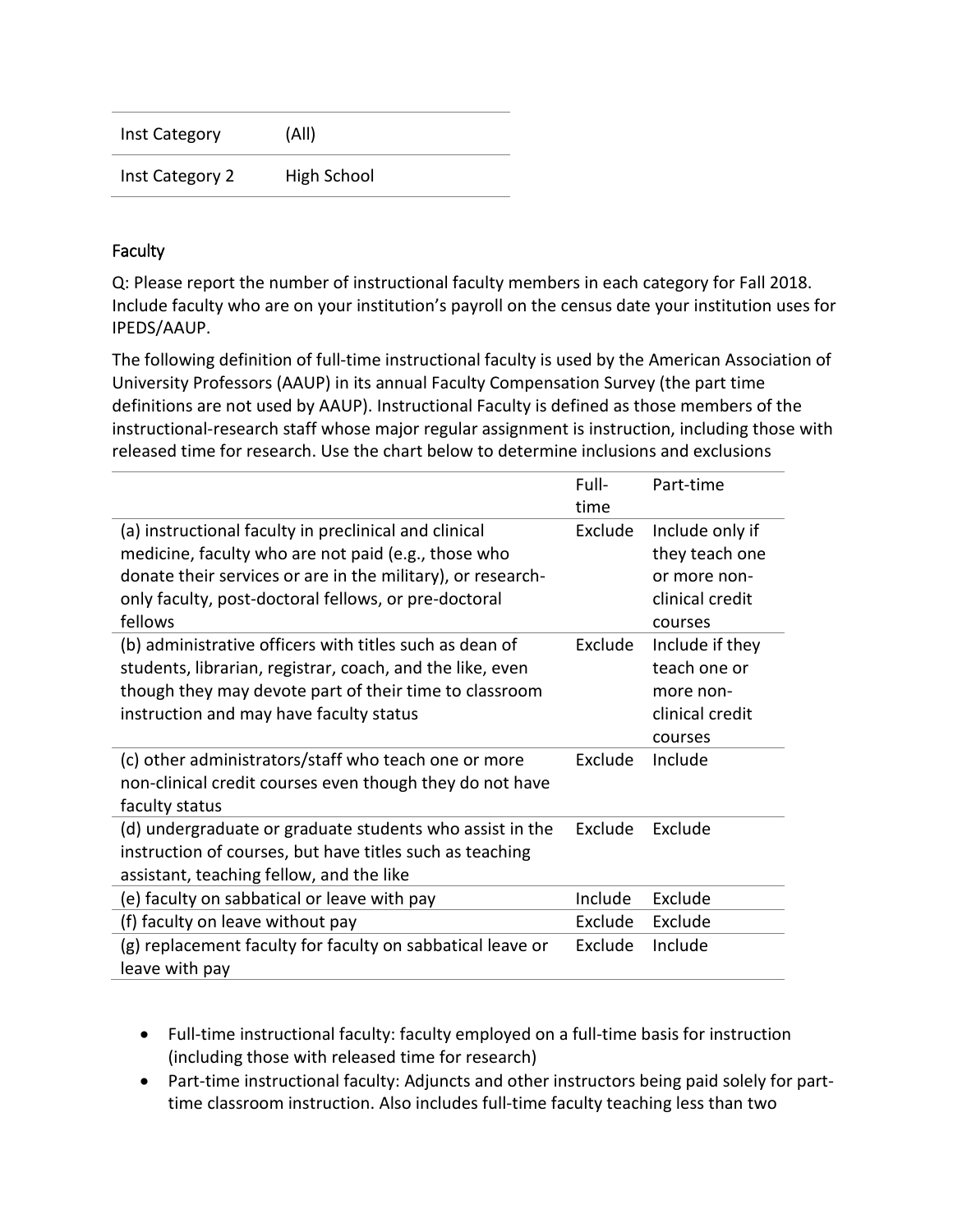semesters, three quarters, two trimesters, or two four-month sessions. Employees who are not considered full-time instructional faculty but who teach one or more non-clinical credit courses may be counted as part-time faculty.

- Minority faculty: includes faculty who designate themselves as Black, non-Hispanic; American Indian or Alaska Native; Asian, Native Hawaiian or other Pacific Islander, or Hispanic.
- Doctorate: includes such degrees as Doctor of Philosophy, Doctor of Education, Doctor of Juridical Science, and Doctor of Public Health in any field such as arts, sciences, education, engineering, business, and public administration. Also includes terminal degrees formerly designated as "first professional," including dentistry (DDS or DMD), medicine (MD), optometry (OD), osteopathic medicine (DO), pharmacy (DPharm or BPharm), podiatric medicine (DPM), veterinary medicine (DVM), chiropractic (DC or DCM), or law (JD).
- Terminal degree: the highest degree in a field: example, M. Arch (architecture) and MFA (master of fine arts).

## (CDS\_CAS\_2018 I1)

#### **A:**

|                                                                   | Full-time      |      | Part-time      |      | <b>Total HC</b> |      | <b>Total FTE</b> |      |
|-------------------------------------------------------------------|----------------|------|----------------|------|-----------------|------|------------------|------|
| a.) Total number of<br>instructional faculty                      | 170            | 100% | 140            | 100% | 310             | 100% | 217              | 100% |
| b.) Total number who<br>are members of minority<br>groups         | 35             | 21%  | 47             | 34%  | 82              | 26%  | 51               | 23%  |
| c.) Total number who are<br>women                                 | 90             | 53%  | 78             | 56%  | 168             | 54%  | 116              | 54%  |
| d.) Total number who<br>are men                                   | 80             | 47%  | 62             | 44%  | 142             | 46%  | 101              | 46%  |
| e.) Total number who<br>are nonresident aliens<br>(international) | $\overline{2}$ | 1%   | $\overline{0}$ | 0%   | $\overline{2}$  | 1%   | $\overline{2}$   | 1%   |
| f.) Total number with<br>doctorate, or other<br>terminal degree   | 147            | 86%  | 24             | 17%  | 171             | 55%  | 155              | 72%  |
| g.) Total number whose<br>highest degree is a                     | 22             | 13%  | 40             | 29%  | 62              | 20%  | 35               | 16%  |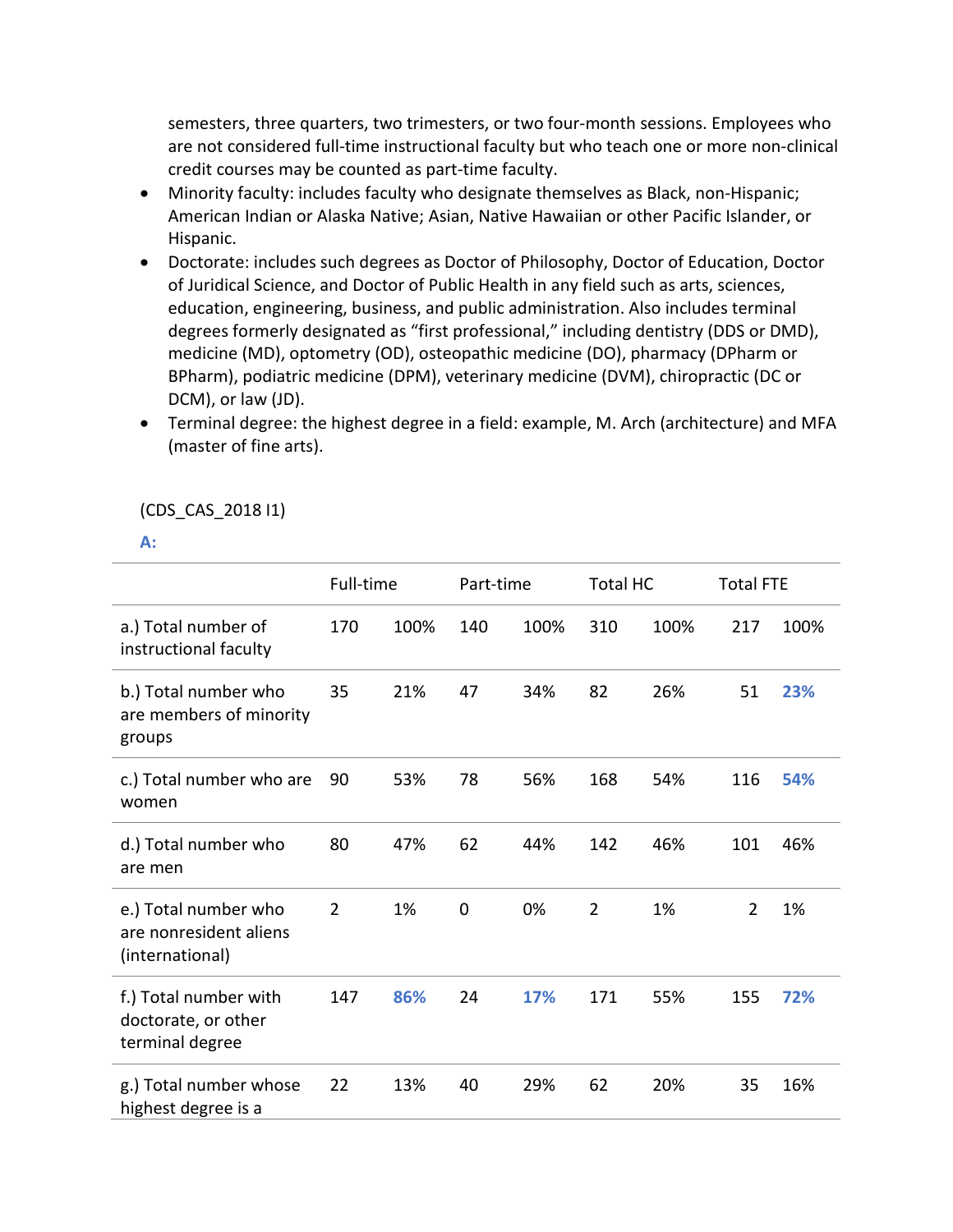| master's but not a<br>terminal master's                                                                                                           |             |    |    |     |    |     |    |     |
|---------------------------------------------------------------------------------------------------------------------------------------------------|-------------|----|----|-----|----|-----|----|-----|
| h.) Total number whose<br>highest degree is a<br>bachelor's                                                                                       | 1           | 1% | 10 | 7%  | 11 | 4%  | 4  | 2%  |
| i.) Total number whose<br>highest degree is<br>unknown or other (Note:<br>Items f, g, h, and i must<br>sum up to item a.)                         | $\mathbf 0$ | 0% | 66 | 47% | 66 | 21% | 22 | 10% |
| j.) Total number in stand- 5<br>alone<br>graduate/professional<br>programs in which<br>faculty teach virtually<br>only graduate-level<br>students |             | 3% | 8  | 6%  | 13 | 4%  | 8  | 4%  |

Source: BOFP/BSA

## **Staff**

Q: How many full-time admission/enrollment management professionals does your institution employ (please exclude administrative staff).

(NACAC\_ATS\_2018)

- o Admission Counselors (Primary responsibility is working directly with prospective students)
- o Mid- and Senior-Level Managers (Including Directors, Deans, and VPs)

## **A: TBA**

Q: How many admission counselors work exclusively with transfer students? (Enter 0 if applicable.)

## (NACAC\_ATS\_2018)

## **A: TBA**

Q: How many admission counselors work exclusively with international students? (Enter 0 if applicable.)

(NACAC\_ATS\_2018)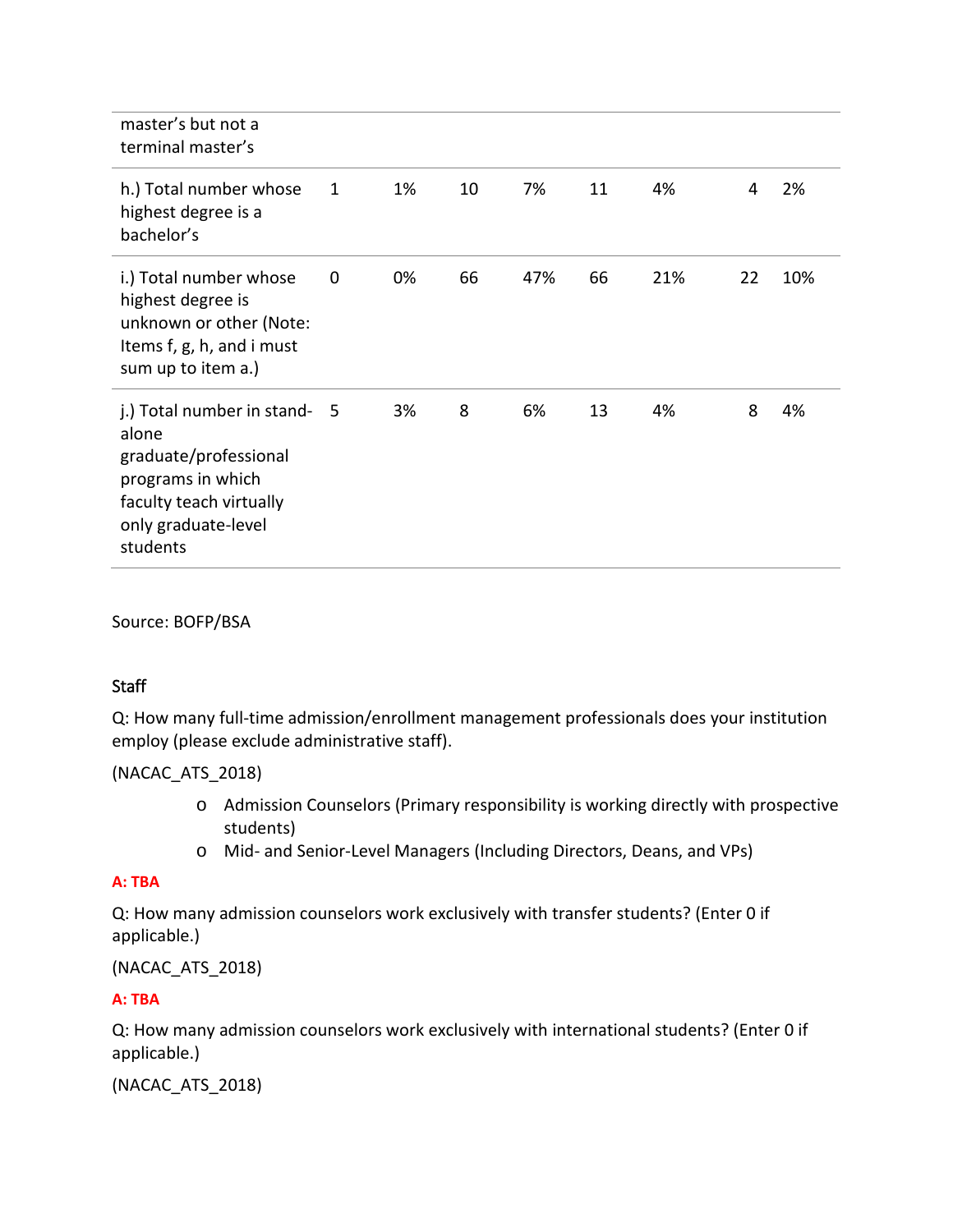#### **A: TBA**

### 2.4.7 Partnerships in Education

#### 3 PROCESS DOCUMENTATION

In order to keep track of data sources and streamline the quality assurance process, unit IDs (Xie, 2019c) and role IDs are added at the end of each Q&A block to indicate which units (schools, divisions, departments, or offices) and which individuals (roles or job titles) are involved in data collection, processing, and reviewing.

The unit IDs and role IDs tagged in this document are listed alphabetically in section 3.1. The complete list of administrative and academic units are listed in sections 3.2 and 3.3, respectively.

## 3.1 KNOWLEDGE SOURCES

There are two types of knowledge sources

- Tacit knowledge is knowledge embedded in the human mind, such as personal wisdom and experience, context-specific insights and interpretations
- Explicit knowledge is knowledge codified and digitized in objects such as books, documents, reports, memos, websites, etc.

#### 3.1.1 Tacit Knowledge

Table 3.1

| Unit ID     | Unit Name                 | Role ID      | Role Name                                |
|-------------|---------------------------|--------------|------------------------------------------|
| <b>ACAD</b> | <b>Academic Affairs</b>   | <b>VPAA</b>  | <b>VP of Academic Affairs</b>            |
| <b>ATHL</b> | <b>Athletics</b>          | <b>DATHL</b> | Director of Athletics                    |
|             |                           | <b>CMPE</b>  | Compliance & Eligibility                 |
|             |                           | <b>ADSI</b>  | <b>Assistant Director of Athletics -</b> |
|             |                           |              | Sports Information                       |
| <b>BOFP</b> | Budget Office &           | <b>BODFP</b> | Budget Officer & Director of             |
|             | <b>Financial Planning</b> |              | <b>Financial Planning</b>                |
|             |                           | <b>BSA</b>   | <b>Business Services Analyst</b>         |
| <b>CASA</b> | Office of CAS             | <b>DCA</b>   | Director of Admissions                   |
|             | Admissions                |              |                                          |
|             |                           | <b>DIR</b>   | Director of International                |
|             |                           |              | Recruitment                              |
|             |                           | <b>ADOP</b>  | <b>Associate Director of Operations</b>  |
|             |                           | <b>ADAMC</b> | Senior Associate Director of             |
|             |                           |              | Admissions Marketing and                 |
|             |                           |              | Communications                           |
|             |                           | <b>ADTR</b>  | <b>Associate Director of Transfer</b>    |
|             |                           |              | Recruitment                              |
|             |                           |              |                                          |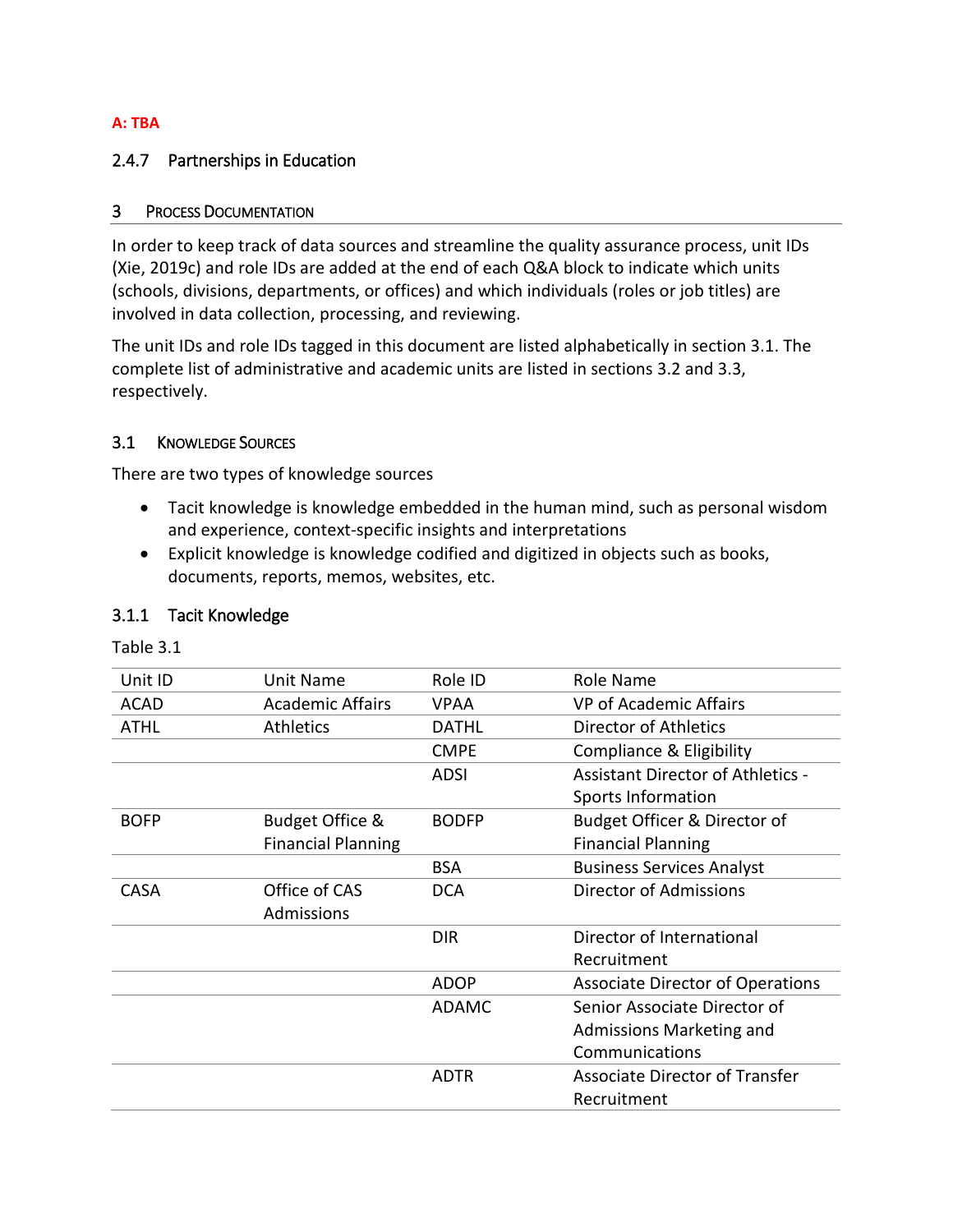| CASD        | College of Arts and      | <b>DEAN</b> | Dean of College of Arts and                |
|-------------|--------------------------|-------------|--------------------------------------------|
|             | Sciences, Office of      |             | Sciences                                   |
|             | the Dean                 |             |                                            |
|             |                          | <b>ADAP</b> | <b>Associate Dean of Academic</b>          |
|             |                          |             | Programs                                   |
|             |                          | <b>ADSE</b> | <b>Associate Dean of Student</b>           |
|             |                          |             | Engagement                                 |
|             |                          | <b>DCUR</b> | Director of Curriculum                     |
| <b>DWHA</b> | Data Warehouse           | <b>DOA</b>  | <b>Director of Analytics</b>               |
|             | and Analytics            |             |                                            |
| <b>ENMG</b> | Enrollment               | <b>VPEN</b> | <b>VP of Enrollment</b>                    |
|             |                          |             |                                            |
| <b>FACL</b> | <b>Facilities</b>        | <b>DFM</b>  | Director of Facilities Management          |
| <b>IRES</b> | Office of                | <b>APIR</b> | <b>Assistant Provost for Institutional</b> |
|             | Institutional            |             | Research                                   |
|             | Research                 |             |                                            |
| <b>MVSC</b> | Military &               | <b>DMVS</b> | Director of Military & Veteran             |
|             | Veteran's Services       |             | <b>Services</b>                            |
| <b>MUS</b>  | <b>School of Music</b>   | <b>DEAN</b> | Dean of School of Music                    |
| <b>REGO</b> | Registrar's Office       | <b>REG</b>  | Registrar                                  |
| <b>SFS</b>  | <b>Student Financial</b> | <b>DSFS</b> | Director of Student Financial              |
|             | <b>Services</b>          |             | <b>Services</b>                            |
| <b>UCOM</b> | University               | CCO         | <b>Chief Communications Officer</b>        |
|             | Communications           |             |                                            |
|             |                          | <b>DWS</b>  | Director of Web Strategy                   |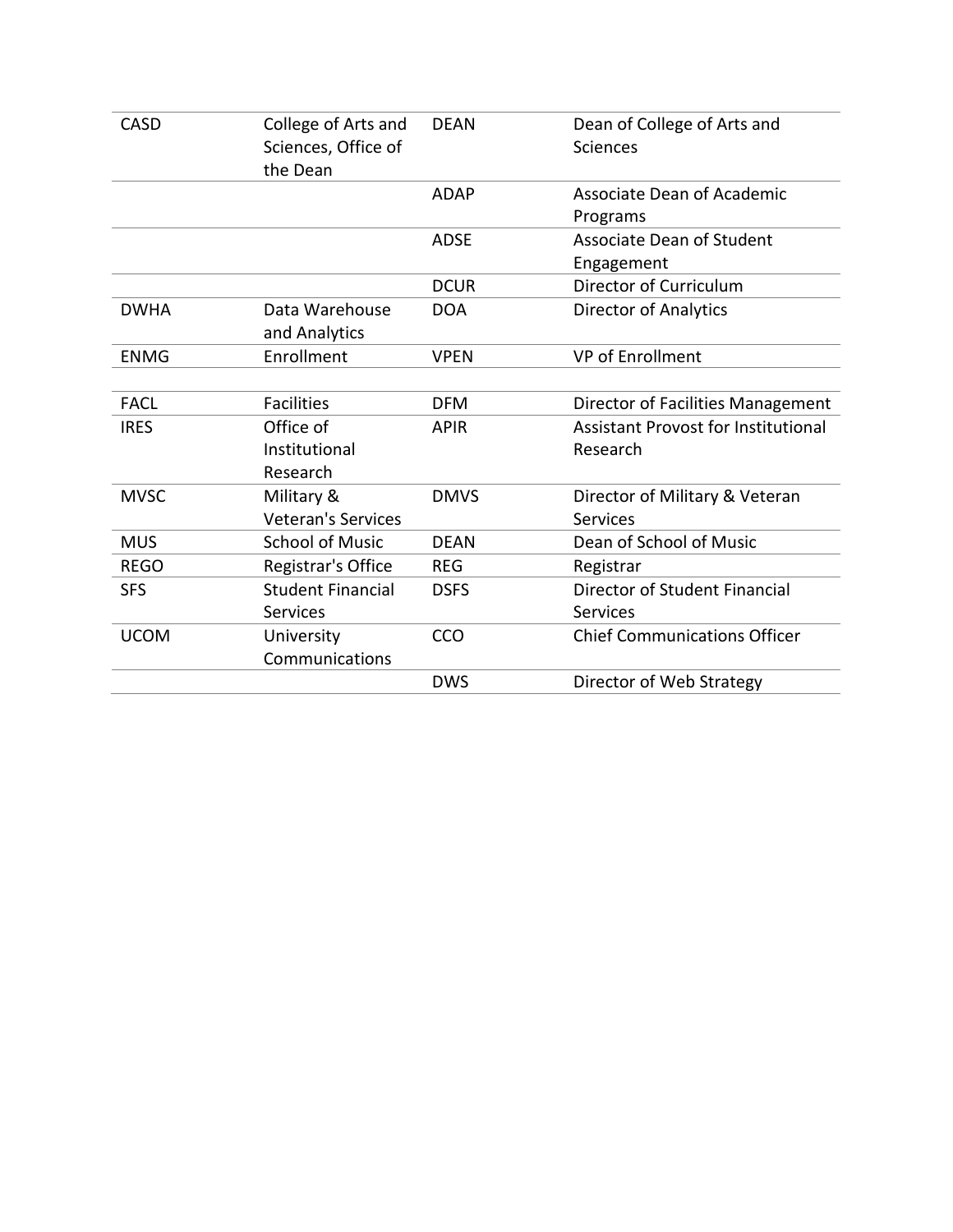# 3.1.2 Explicit Knowledge

| Unit ID     | Unit Name           | EK ID       | <b>EK Name</b>                    | Role ID |
|-------------|---------------------|-------------|-----------------------------------|---------|
| <b>IRES</b> | Office of           | <b>IRSP</b> | <b>IR SharePoint Site</b>         |         |
|             | Institutional       |             | https://uredlands.sharepoi        |         |
|             | Research            |             | nt.com/sites/MyRedlandsP          |         |
|             |                     |             | ortal/IR                          |         |
| <b>UOR</b>  | University of       | <b>UWEB</b> | University Webpage                |         |
|             | <b>Redlands All</b> |             | www.redlands.edu                  |         |
|             | Units               |             |                                   |         |
|             |                     | <b>USTS</b> | <b>University Sites</b>           |         |
|             |                     |             | https://sites.redlands.edu        |         |
|             |                     | <b>USP</b>  | <b>University SharePoint Site</b> |         |
|             |                     |             | https://uredlands.sharepoi        |         |
|             |                     |             | nt.com                            |         |

| 3.2<br><b>ADMINISTRATIVE UNITS</b> |                                                      |             |
|------------------------------------|------------------------------------------------------|-------------|
| Report To                          | Unit Name                                            | Unit ID     |
| <b>Board of Trustees</b>           | <b>President's Office</b>                            | <b>PRES</b> |
| President's Office                 | <b>Academic Affairs</b>                              | <b>ACAD</b> |
|                                    | <b>Enrollment Management</b>                         | <b>ENMG</b> |
|                                    | Finance & Administration                             | <b>FINA</b> |
|                                    | <b>Student Affairs</b>                               | <b>STLF</b> |
|                                    | <b>University Advancement</b>                        | <b>UADV</b> |
|                                    | <b>University Communications</b>                     | <b>UCOM</b> |
| <b>Academic Affairs</b>            | <b>Information Technology Services</b>               | <b>ITS</b>  |
|                                    | <b>Institutional Research</b>                        | <b>IRES</b> |
|                                    | Military & Veteran's Services                        | <b>MVSC</b> |
|                                    | Planning, Decision Support, & Special Projects       | <b>PDSP</b> |
|                                    | Registrar's Office                                   | <b>REG</b>  |
|                                    | <b>Spatial Studies</b>                               | <b>SPTS</b> |
|                                    | Data Warehouse and Analytics                         | <b>DWHA</b> |
| <b>Enrollment Management</b>       | <b>CAS Admissions</b>                                | <b>CASA</b> |
|                                    | <b>Enrollment Systems, Operations, and Analytics</b> | <b>ESOA</b> |
|                                    | <b>Graduate &amp; Professional Enrollment</b>        | <b>GPE</b>  |
|                                    | <b>Student Financial Services</b>                    | <b>SFS</b>  |
| Finance & Administration           | <b>Administrative Services</b>                       | <b>ADSV</b> |
|                                    | <b>Budget Office &amp; Financial Planning</b>        | <b>BOFP</b> |
|                                    | <b>Facilities</b>                                    | <b>FACL</b> |
|                                    | <b>Financial Operations &amp; Planning</b>           | <b>FNOP</b> |
|                                    | <b>Human Resources</b>                               | <b>HR</b>   |
|                                    | <b>Public Safety</b>                                 | <b>PUBS</b> |
| <b>Student Affairs</b>             | <b>Athletics</b>                                     | <b>ATHL</b> |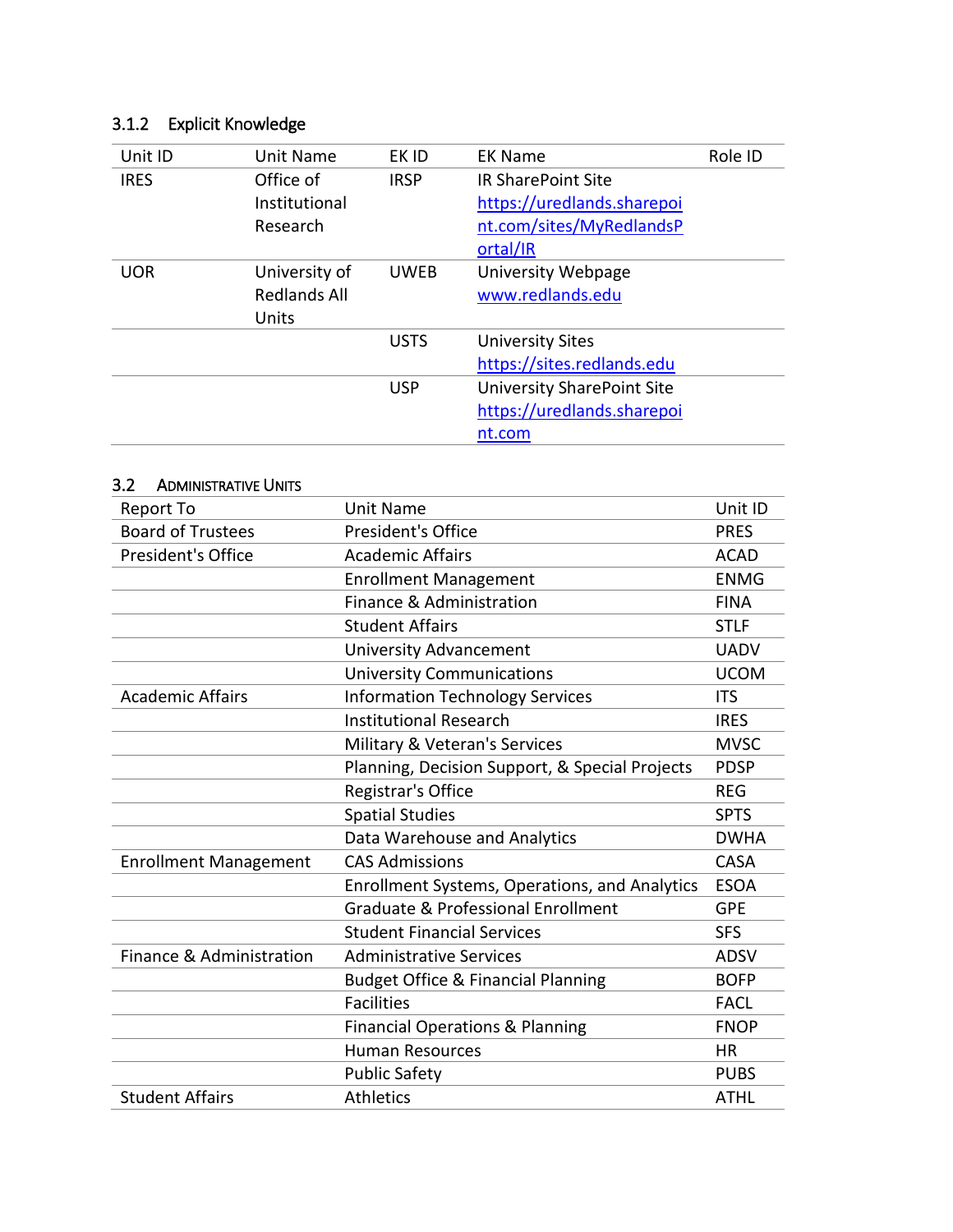|                                    | Campus Diversity & Inclusion                | <b>CDIN</b> |
|------------------------------------|---------------------------------------------|-------------|
|                                    | <b>Career Services</b>                      | <b>CRSV</b> |
|                                    | <b>Community Service Learning</b>           | <b>CSLN</b> |
|                                    | Residence Life                              | <b>STRL</b> |
|                                    | Title IX Office                             | <b>TIX</b>  |
| <b>University Advancement</b>      | <b>Advancement Services</b>                 | <b>ADVS</b> |
|                                    | Alumni & Community Relations                | <b>ACR</b>  |
|                                    | Development                                 | <b>DEVP</b> |
| University                         | <b>Media Relations</b>                      | <b>MREL</b> |
| Communications                     |                                             |             |
| <b>Administrative Services</b>     | <b>Event Services</b>                       | <b>EVSV</b> |
|                                    | <b>Office Services</b>                      | <b>OFFS</b> |
| Alumni & Community                 | <b>University Archives</b>                  | <b>ARCH</b> |
| Relations                          |                                             |             |
| College of Arts and                | Art & Sciences Faculty Support              | <b>ASFS</b> |
| <b>Sciences</b>                    |                                             |             |
|                                    | <b>Center for Science &amp; Mathematics</b> | <b>CSMM</b> |
|                                    | <b>Study Abroad</b>                         | <b>SABD</b> |
|                                    | <b>Theatre Arts Productions</b>             | <b>THAP</b> |
|                                    | Town & Gown                                 | <b>TOWN</b> |
|                                    | Writing Across the Curriculum               | <b>WAC</b>  |
|                                    | <b>Writing Services</b>                     | <b>WRIT</b> |
| Development                        | <b>Annual Giving</b>                        | ANGV        |
| <b>Facilities</b>                  | Ground's Shop                               | <b>GRND</b> |
| <b>Information Technology</b>      | Academic Computing & Instructional Tech     | <b>AITS</b> |
| <b>Services</b>                    | Services                                    |             |
|                                    | <b>Administrative Information Systems</b>   | AIS         |
|                                    | <b>Enterprise Services</b>                  | <b>ENTS</b> |
|                                    | <b>Operations &amp; Executive Support</b>   | <b>OPES</b> |
|                                    | Web Development                             | <b>WEBD</b> |
| <b>Academic Computing &amp;</b>    | <b>Instructional Technology Services</b>    | <b>INTS</b> |
| <b>Instructional Tech Services</b> |                                             |             |
|                                    | <b>Multimedia Services</b>                  | <b>MMSV</b> |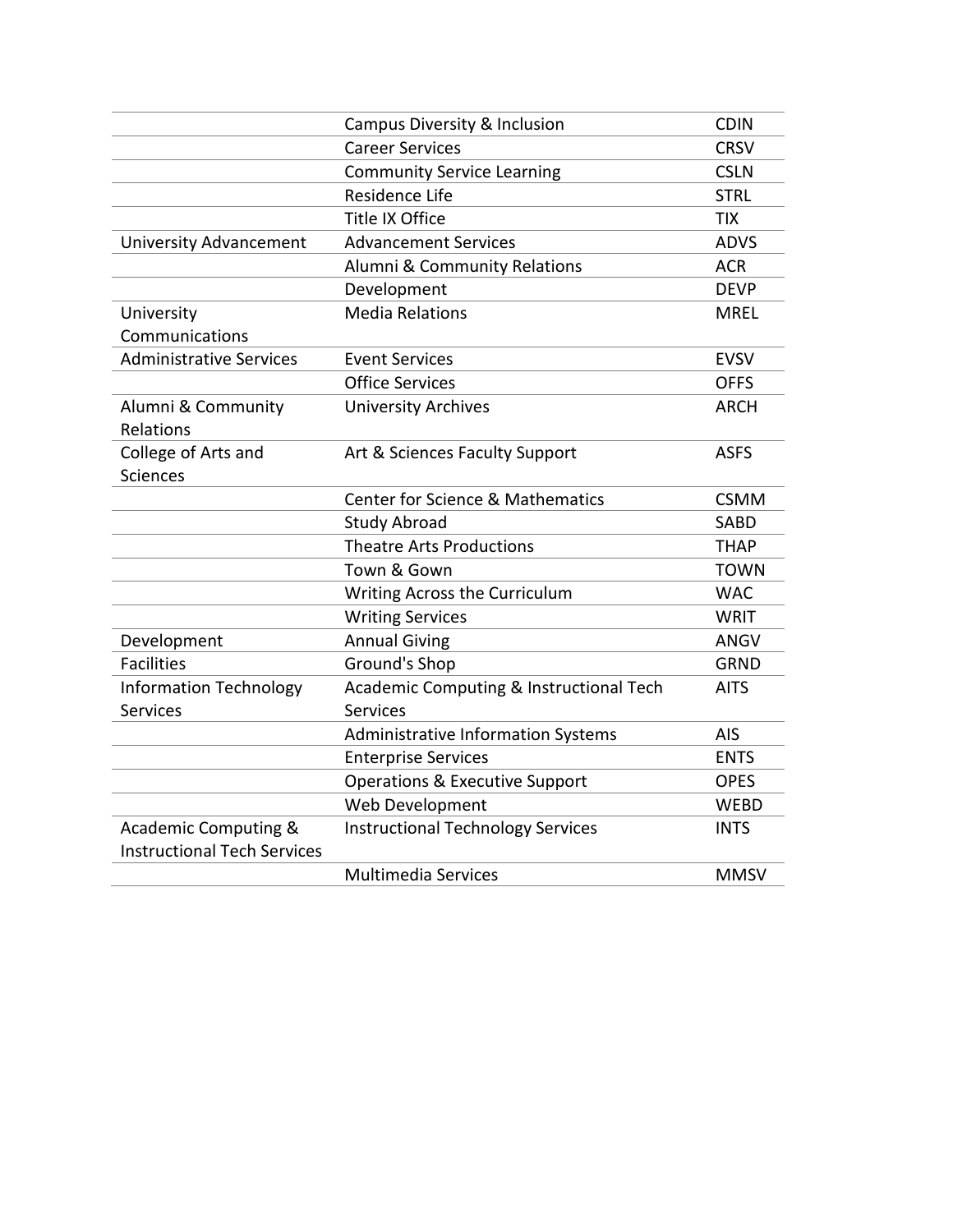| Report To   | <b>Unit Name</b>                                 | Unit ID      |
|-------------|--------------------------------------------------|--------------|
| <b>ACAD</b> | College of Arts and Sciences, Office of the Dean | <b>CASD</b>  |
|             | General School of Education, Office of the Dean  | SOED         |
|             | Library                                          | <b>LIBR</b>  |
|             | School of Business, Office of the Dean           | <b>BUSD</b>  |
|             | School of Continuing Studies, Office of the Dean | <b>SCSD</b>  |
|             | Speech & Debate                                  | <b>SPCH</b>  |
| CASD        | Accounting                                       | <b>ACCT</b>  |
|             | Administration                                   | <b>ADMIN</b> |
|             | Art                                              | <b>ART</b>   |
|             | Art History                                      | ARTH         |
|             | Arts & Sciences, General                         | <b>GNAS</b>  |
|             | <b>Asian Studies</b>                             | <b>AST</b>   |
|             | <b>Biology</b>                                   | <b>BIOL</b>  |
|             | <b>Business Administration &amp; Management</b>  | <b>BUS</b>   |
|             | Chemistry                                        | <b>CHEM</b>  |
|             | <b>Communication Sciences &amp; Disorders</b>    | <b>CDISS</b> |
|             | <b>Creative Writing</b>                          | <b>CRWR</b>  |
|             | Economics                                        | <b>ECON</b>  |
|             | Education                                        | <b>EDUG</b>  |
|             | English                                          | <b>ENGL</b>  |
|             | <b>Environmental Studies</b>                     | <b>EVST</b>  |
|             | <b>Geographic Information Systems</b>            | GIS          |
|             | <b>Global Business</b>                           | <b>GLB</b>   |
|             | History                                          | <b>HIST</b>  |
|             | <b>Interdisciplinary Studies</b>                 | <b>IDS</b>   |
|             | <b>International Relations</b>                   | <b>IR</b>    |
|             | Johnston                                         | <b>JNST</b>  |
|             | Latin American Studies                           | LAST         |
|             | <b>Liberal Studies</b>                           | LBST         |
|             | Math & Computer Science                          | <b>MTCS</b>  |
|             | Media & Visual Culture Studies                   | <b>MVC</b>   |
|             | Modern Languages & Literature                    | <b>MDLL</b>  |
|             | <b>Music</b>                                     | <b>MUS</b>   |
|             | Philosophy                                       | <b>PHIL</b>  |
|             | <b>Physical Education</b>                        | PE           |
|             | Physics                                          | <b>PHYS</b>  |
|             | <b>Political Science</b>                         | <b>POLI</b>  |
|             | Psychology                                       | <b>PSYC</b>  |
|             | <b>Public Policy</b>                             | <b>PLCY</b>  |
|             | Race & Ethnic Studies                            | <b>REST</b>  |

# 3.3 ACADEMIC UNITS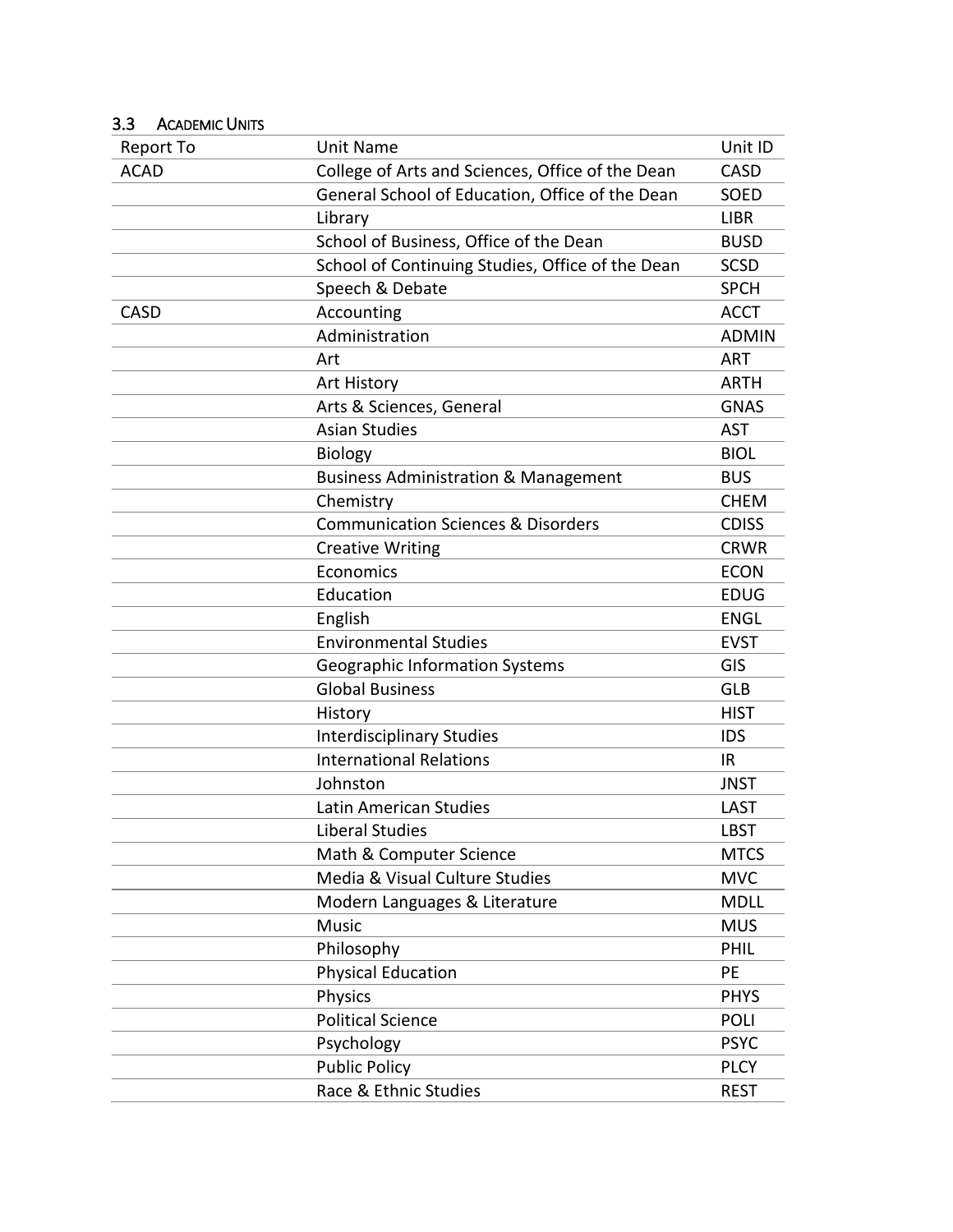| Religious Studies                    | REL        |
|--------------------------------------|------------|
| Salzburg Semester                    | SALZ       |
| Sociology & Anthropology             | SOAN       |
| Theatre                              | <b>THA</b> |
| Women, Gender, and Sexuality Studies | WGS        |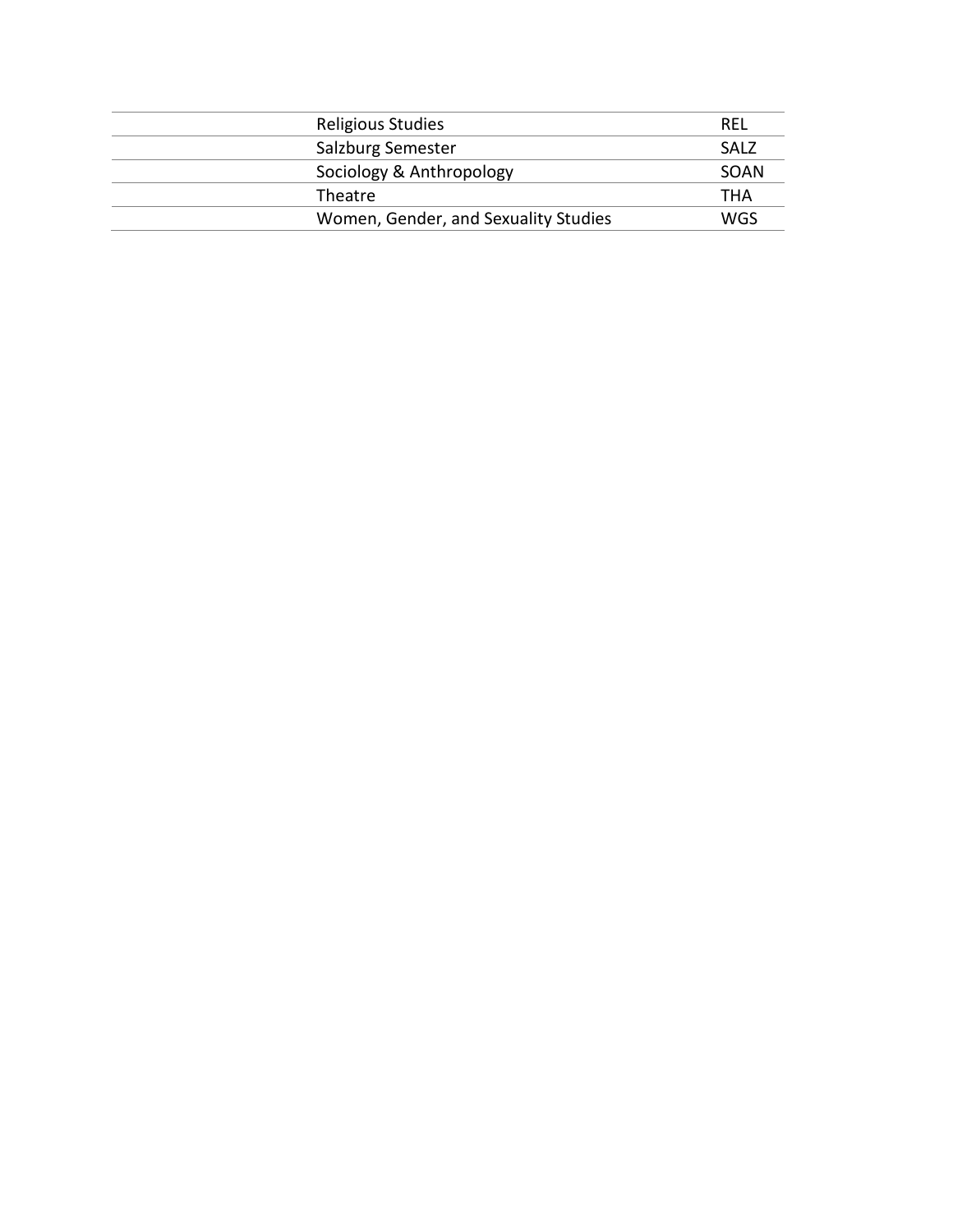# 3.4 LIST OF REQUESTS

| Request ID              | Description                                            |              |
|-------------------------|--------------------------------------------------------|--------------|
| IPEDS ADM_2018          | IPEDS Admissions Survey 2018-2019                      | Feb          |
| IPEDS GR 2018           | <b>IPEDS Graduation Rate Survey 2018-2019</b>          | Feb          |
| <b>IPEDS GR200 2018</b> | IPEDS Graduation Rate 200 Survey 2018-<br>2019         | Feb          |
| CDS CAS 2018            | Common Data Set - CAS Data 2018-19                     | Feb-Jul      |
| CB ASC 2019             | <b>College Board Annual Survey of Colleges</b><br>2019 | Feb-Jun      |
| PTRS ASUI 2019          | Peterson's Annual Survey of                            | Mar          |
|                         | Undergraduate Institutions 2018-2019                   |              |
| <b>TPR RDS 2019</b>     | The Princeton Review CDS and RDS 2019                  |              |
| <b>USN BCM 2019</b>     | U.S. News Best Colleges Main Survey                    | May          |
|                         | 2019                                                   |              |
| PTRS FAS 2019           | Peterson's Financial Aid Survey 2019                   | May          |
| FISKE GC2021 2019       | Fiske Guide to Colleges Pub2021 2018-<br>2019          | May-Jun      |
| <b>WGOH 2019</b>        | Wintergreen Orchard House Survey 2019                  | Jul          |
| IMFST GTC 2019          | I'm First Guide to College 2019                        | Jul          |
| PCA 2019                | <b>Personal College Admissions 2019</b>                | Jul          |
|                         | (CDS Sections B,C,G,H)                                 |              |
| NACAC ATS 2018          | <b>NACAC Admission Trends Survey Fall</b>              | Aug          |
|                         | 2018                                                   |              |
| PTRS IEUUI 2019         | Peterson's Interim Expense Update for                  | Sep          |
|                         | Undergraduate Institutions 2019-2020                   |              |
| <b>KIP BCV 2019</b>     | Kiplinger's Best College Values Rankings               | Sep-Oct      |
|                         | 2019                                                   |              |
| <b>UOR CAS 2019</b>     | U of R Internal Requests of CAS Data                   | Sep-Aug      |
|                         | Each request has a unique URL such as                  | (year round) |
|                         | https://trello.com/c/W4v3Zyrw                          |              |

Each question is related to at least one of the request IDs listed below: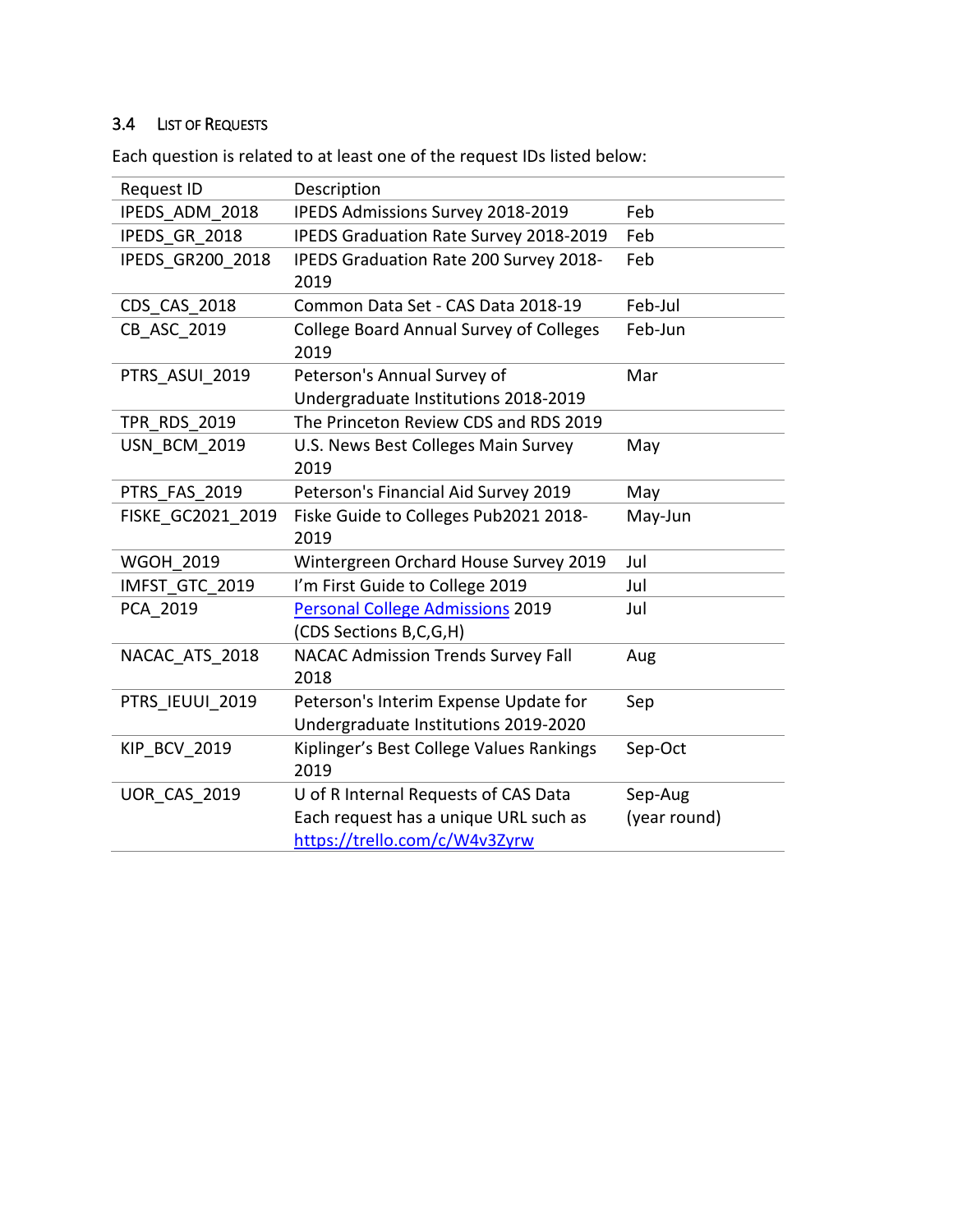### 3.5 PUBLICATIONS

This section tracks publications that contain data provided in this document.

### 3.5.1 U.S. Department of Education

- College Navigator
- College Scorecard

### 3.5.2 Fiske Guide to Colleges

- Fiske Guide to Colleges 2020
- Fiske Guide To Colleges 2021

## 3.5.3 U.S. News

- U.S. News Best Colleges 2019
- Website
	- o [http://www.usnews.com/education,](http://www.usnews.com/education)
	- o 60 million visitors per year

## 3.5.4 College Board

- College Handbook
- Book of Majors
- Getting Financial Aid
- International Student Handbook
- Website
	- o [http://bigfuture.collegeboard.org](http://bigfuture.collegeboard.org/)
	- o Averages 7.3 million visitors each month during the school year

### 3.5.5 The Princeton Review

• The Best 384 Colleges, 2019 Edition

### 3.5.6 Peterson's

- Four-Year Colleges
- Two-Year Colleges
- How to Get Money for College
- Website
	- o *[http://www.petersons.com](http://www.petersons.com/)*
	- o 6 million visitors per year
	- o Additional 5.9 million active military service members; their families; DoD civilian employees; and retired service members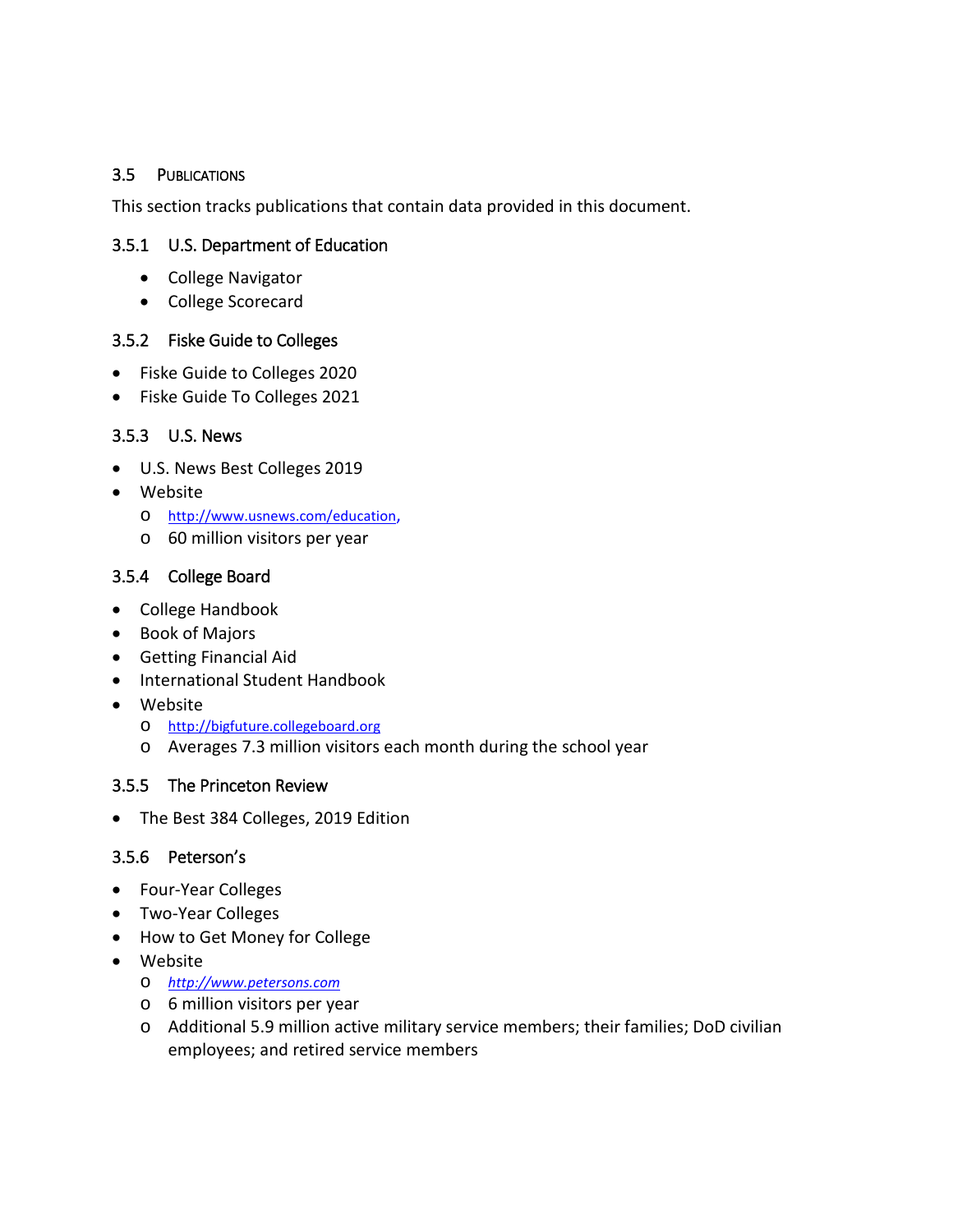## 3.5.7 Wintergreen Orchard House

- The College Finder
- The College Admissions Data Hyper-Handbook

## 3.5.8 Kiplinger's

- Website
	- o Kiplinger's Best College Values, 2018
	- o Kiplinger's Best College Values, 2019

## 3.5.9 NACAC

• The State of College Admission: 2018 Report (National Association for College Admission Counseling, 2018)

## 3.5.10 Personal College Admissions

**TBA**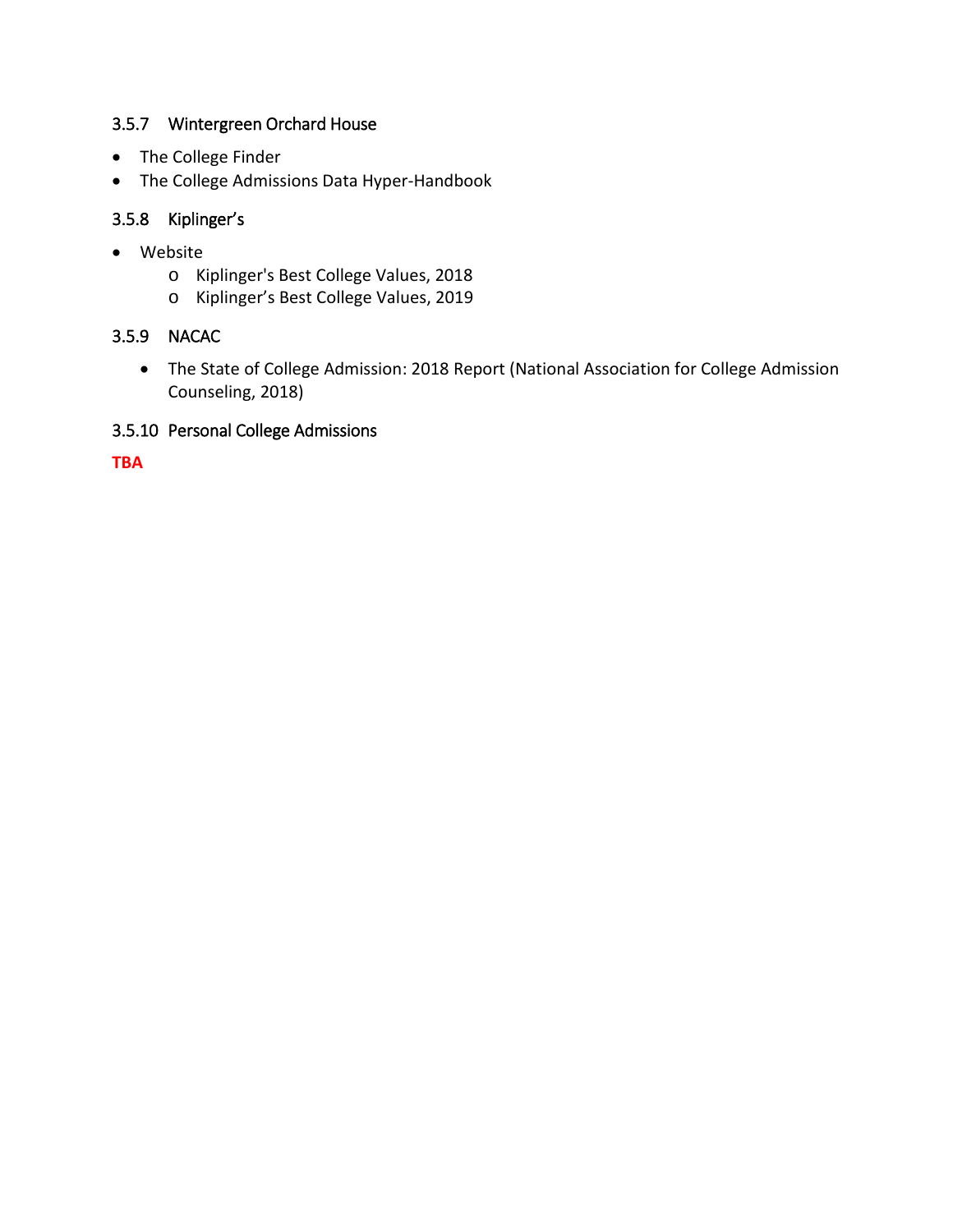#### 4 GLOSSARY

### 4.1 STUDENT TYPE

### **Student entry type:**

- FTFY DMST: First-Time, First-Year Students (Not Including International)
- TRAN DMST: Transfer Students (Not Including International)
- FTFY INTL: First-Time, First-Year International Students
- TRAN INTL: Transfer International Students

### 4.2 STUDENT FINANCIAL AID

**Awarded aid:** The dollar amounts offered to financial aid applicants. (CDS\_CAS\_2018 H)

**Financial aid applicant:** Any applicant who submits **any one of** the institutionally required financial aid applications/forms, such as the FAFSA. (CDS\_CAS\_2018 H)

**Indebtedness:** Aggregate dollar amount borrowed through any loan program (federal, state, subsidized, unsubsidized, private, etc.; excluding parent loans) while the student was enrolled at an institution. Student loans co-signed by a parent are assumed to be the responsibility of the student and **should** be included. (CDS\_CAS\_2018 H)

**Institutional scholarships and grants**: Endowed scholarships, annual gifts and tuition funded grants for which the institution determines the recipient. (CDS\_CAS\_2018 H)

**Financial need:** As determined by your institution using the federal methodology and/or your institution's own standards. (CDS\_CAS\_2018 H)

**Need-based aid:** College-funded or college-administered award from institutional, state, federal, or other sources for which a student must have financial need to qualify. This includes both institutional and non-institutional student aid (grants, jobs, and loans). (CDS CAS 2018 H)

**Need-based scholarship or grant aid:** Scholarships and grants from institutional, state, federal, or other sources for which a student must have financial need to qualify. (CDS\_CAS\_2018 H)

**Need-based self-help aid:** Loans and jobs from institutional, state, federal, or other sources for which a student must demonstrate financial need to qualify. (CDS\_CAS\_2018 H)

**Non-need-based scholarship or grant aid:** Scholarships and grants, gifts, or merit-based aid from institutional, state, federal, or other sources (including unrestricted funds or gifts and endowment income) awarded solely on the basis of academic achievement, merit, or any other non-need-based reason. When reporting questions H1 and H2, non-need-based aid that is used to meet need should be counted as need-based aid. (CDS\_CAS\_2018 H)

### **Note: Suggested order of precedence for counting non-need money as need-based:**

Non-need institutional grants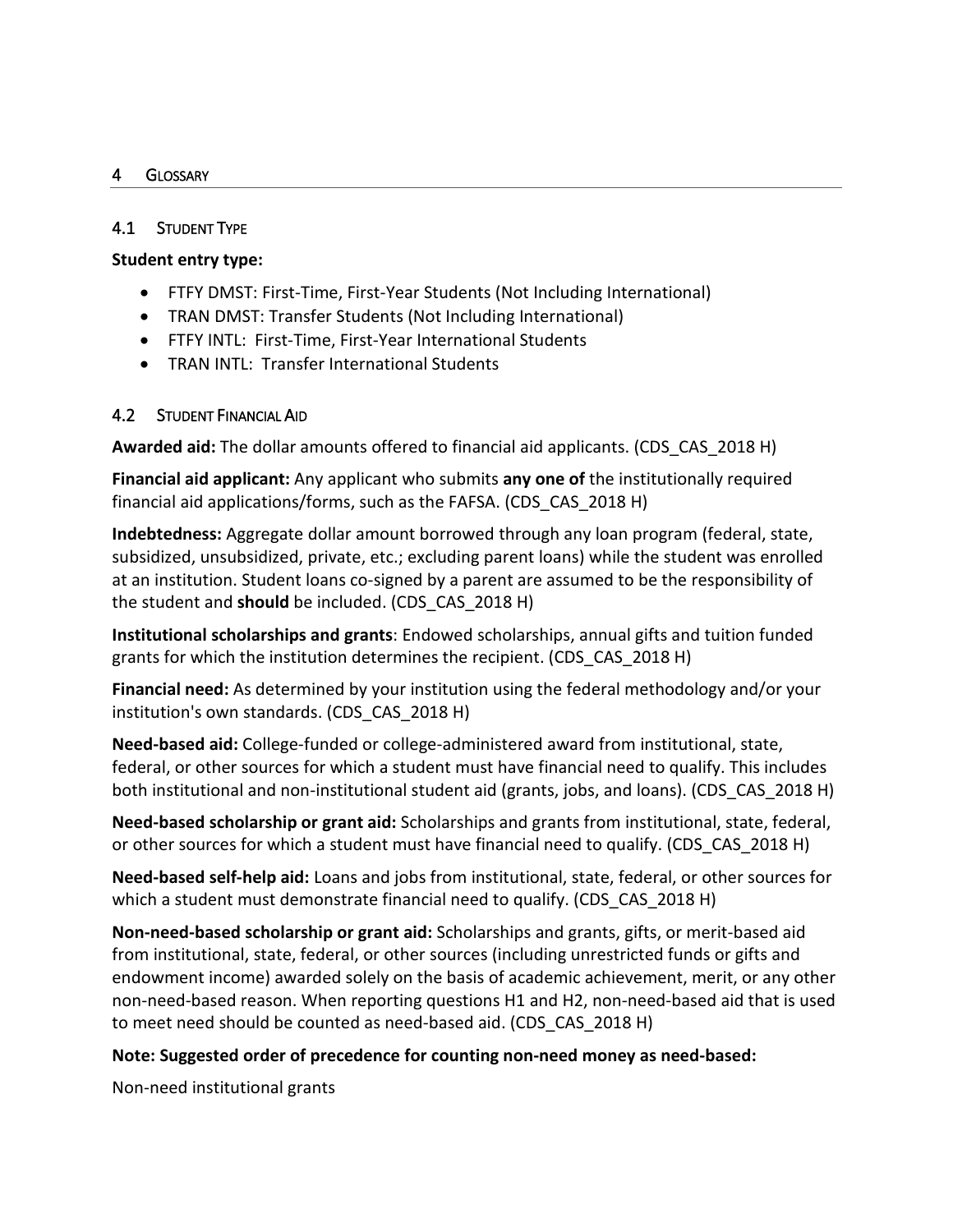Non-need tuition waivers Non-need athletic awards Non-need federal grants Non-need state grants Non-need outside grants Non-need student loans Non-need parent loans Non-need work

**Non-need-based self-help aid:** Loans and jobs from institutional, state, or other sources for which a student need not demonstrate financial need to qualify. (CDS\_CAS\_2018 H)

**Private student loans**: A nonfederal loan made by a lender such as a bank, credit union or private lender used to pay for up to the annual cost of education, less any financial aid received. (CDS\_CAS\_2018 H)

**External scholarships and grants:** Scholarships and grants received from outside (private) sources that students bring with them (e.g., Kiwanis, National Merit scholarships). The institution may process paperwork to receive the dollars, but it has no role in determining the recipient or the dollar amount awarded. (CDS\_CAS\_2018 H)

**Work study and employment**: Federal and state work study aid, and any employment packaged by your institution in financial aid awards. (CDS\_CAS\_2018 H)

## 4.3 COURSES

## **High School College-Level Course Types:**

- Advanced Placement (AP), no test score
- Advanced Placement (AP), with test score
- International Baccalaureate (IB)
- Dual/concurrent enrollment

(NACAC\_ATS\_2018)

## 4.4 DATA QUALITY

**Decision Reliability:** the extent to which an indicator is reliable for making correct decisions

A=Always Reliable

U=Usually Reliable

D=Depends on School, Requires Further Review

(NACAC\_ATS\_2018)